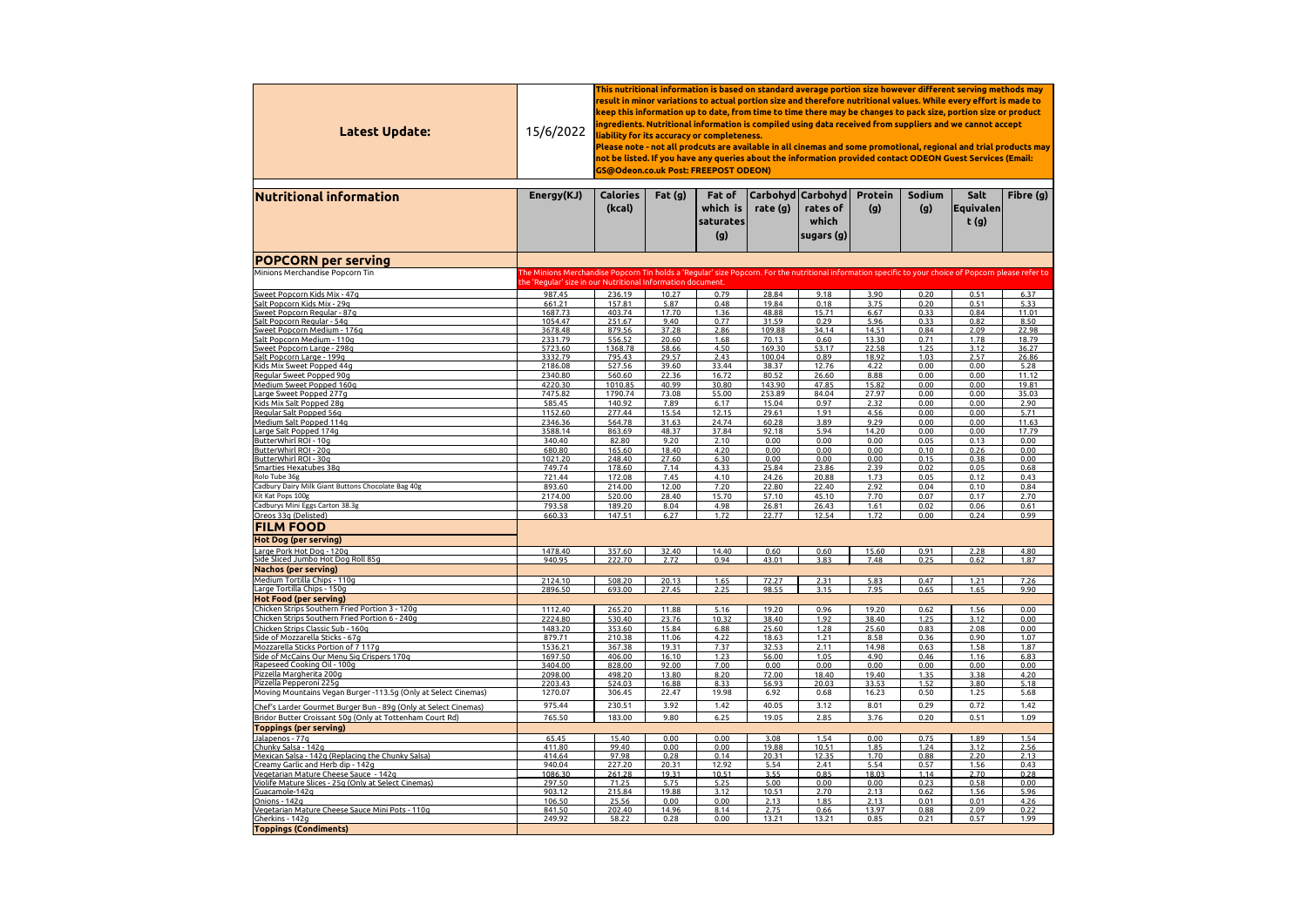| Latest Update:                                                                            | 15/6/2022        | This nutritional information is based on standard average portion size however different serving methods may<br>result in minor variations to actual portion size and therefore nutritional values. While every effort is made to<br>keep this information up to date, from time to time there may be changes to pack size, portion size or product<br>ingredients. Nutritional information is compiled using data received from suppliers and we cannot accept<br>liability for its accuracy or completeness.<br>Please note - not all prodcuts are available in all cinemas and some promotional, regional and trial products may<br>not be listed. If you have any queries about the information provided contact ODEON Guest Services (Email:<br>GS@Odeon.co.uk Post: FREEPOST ODEON) |              |                                        |               |                                                           |                       |               |                             |              |  |  |
|-------------------------------------------------------------------------------------------|------------------|-------------------------------------------------------------------------------------------------------------------------------------------------------------------------------------------------------------------------------------------------------------------------------------------------------------------------------------------------------------------------------------------------------------------------------------------------------------------------------------------------------------------------------------------------------------------------------------------------------------------------------------------------------------------------------------------------------------------------------------------------------------------------------------------|--------------|----------------------------------------|---------------|-----------------------------------------------------------|-----------------------|---------------|-----------------------------|--------------|--|--|
| <b>Nutritional information</b>                                                            | Energy(KJ)       | <b>Calories</b><br>(kcal)                                                                                                                                                                                                                                                                                                                                                                                                                                                                                                                                                                                                                                                                                                                                                                 | Fat $(g)$    | Fat of<br>which is<br>saturates<br>(g) | rate (g)      | Carbohyd   Carbohyd  <br>rates of<br>which<br> sugars (g) | <b>Protein</b><br>(g) | Sodium<br>(g) | Salt<br> Equivalen <br>t(g) | Fibre $(g)$  |  |  |
| Chef's Larder Tomato Ketchup -13g                                                         | 45.11            | 10.66                                                                                                                                                                                                                                                                                                                                                                                                                                                                                                                                                                                                                                                                                                                                                                                     | 0.07         | 0.01                                   | 2.47          | 1.56                                                      | 0.09                  | 0.07          | 0.18                        | 0.00         |  |  |
| Chef's Larder American-Style Mustard - 13g                                                | 35.75            | 8.58                                                                                                                                                                                                                                                                                                                                                                                                                                                                                                                                                                                                                                                                                                                                                                                      | 0.55         | 0.04                                   | 0.14          | 0.08                                                      | 0.52                  | 0.15          | 0.38                        | 0.53         |  |  |
| HP Texan BBQ Sauce - 10ml                                                                 | 68.60            | 16.20                                                                                                                                                                                                                                                                                                                                                                                                                                                                                                                                                                                                                                                                                                                                                                                     | 0.01         | 0.01                                   | 3.90          | 3.40                                                      | 0.10                  | 0.05          | 0.13                        | 0.00         |  |  |
| Heinz Tomato Ketchup Opaque - 10ml<br>Mayonnaise Sachet - 10ml                            | 43.50<br>272.90  | 10.20<br>66.30                                                                                                                                                                                                                                                                                                                                                                                                                                                                                                                                                                                                                                                                                                                                                                            | 0.01<br>7.20 | 0.01<br>0.58                           | 2.32<br>0.30  | 2.28<br>0.29                                              | 0.12<br>0.10          | 0.07<br>0.05  | 0.18<br>0.12                | 0.00<br>0.00 |  |  |
| Heniz Tomato Ketchup Sachet - 10ml                                                        | 43.50            | 10.20                                                                                                                                                                                                                                                                                                                                                                                                                                                                                                                                                                                                                                                                                                                                                                                     | 0.01         | 0.01                                   | 2.32          | 2.28                                                      | 0.12                  | 0.07          | 0.18                        | 0.00         |  |  |
| Frenchs Classic Mustard - 10g                                                             | 34.60            | 8.30                                                                                                                                                                                                                                                                                                                                                                                                                                                                                                                                                                                                                                                                                                                                                                                      | 0.52         | 0.03                                   | 0.25          | 0.10                                                      | 0.38                  | 0.12          | 0.29                        | 0.00         |  |  |
| <b>Odeon Silver Cinema (Tea &amp; Coffee)</b>                                             |                  |                                                                                                                                                                                                                                                                                                                                                                                                                                                                                                                                                                                                                                                                                                                                                                                           |              |                                        |               |                                                           |                       |               |                             |              |  |  |
| Typhoo Tea Bag - 2.27g                                                                    | 0.02             | 0.11                                                                                                                                                                                                                                                                                                                                                                                                                                                                                                                                                                                                                                                                                                                                                                                      | 0.00         | 0.00                                   | 0.00          | 0.00                                                      | 0.00                  | 0.00          | 0.00                        | 0.00         |  |  |
| White Sugar - 10g                                                                         | 170.00           | 40.00                                                                                                                                                                                                                                                                                                                                                                                                                                                                                                                                                                                                                                                                                                                                                                                     | 0.00         | 0.00                                   | 10.00         | 10.00                                                     | 0.00                  | 0.00          | 0.00                        | 0.00         |  |  |
| Nescafe Coffee Tub - 10g                                                                  | 48.40            | 11.80                                                                                                                                                                                                                                                                                                                                                                                                                                                                                                                                                                                                                                                                                                                                                                                     | 0.02         | 0.01                                   | 0.31          | 0.31                                                      | 0.78                  | 0.03          | 0.00                        | 3.41         |  |  |
| Lotus Biscuits - 6.26g<br>Semi Skimmed Milk - 10g                                         | 127.20<br>19.50  | 30.30<br>4.60                                                                                                                                                                                                                                                                                                                                                                                                                                                                                                                                                                                                                                                                                                                                                                             | 1.19<br>0.17 | 0.50<br>0.11                           | 4.54<br>0.47  | 2.39<br>0.47                                              | 0.31<br>0.35          | 0.06<br>0.00  | 0.00<br>0.01                | 0.08<br>0.00 |  |  |
| Skimmed Milk - 10g                                                                        | 13.60            | 3.20                                                                                                                                                                                                                                                                                                                                                                                                                                                                                                                                                                                                                                                                                                                                                                                      | 0.02         | 0.01                                   | 0.44          | 0.44                                                      | 0.34                  | 0.00          | 0.01                        | 0.00         |  |  |
| Whole Milk - 10g                                                                          | 27.40            | 6.60                                                                                                                                                                                                                                                                                                                                                                                                                                                                                                                                                                                                                                                                                                                                                                                      | 0.39         | 0.25                                   | 0.45          | 0.45                                                      | 0.33                  | 0.00          | 0.01                        | 0.00         |  |  |
| <b>SAHARA NUTS</b>                                                                        |                  |                                                                                                                                                                                                                                                                                                                                                                                                                                                                                                                                                                                                                                                                                                                                                                                           |              |                                        |               |                                                           |                       |               |                             |              |  |  |
| Wheat coated peanuts with sweet chili taste - 15g                                         | 313.05           | 75.00                                                                                                                                                                                                                                                                                                                                                                                                                                                                                                                                                                                                                                                                                                                                                                                     | 4.41         | 0.62                                   | 6.32          | 1.04                                                      | 2.09                  | 0.00          | 0.62                        | 0.74         |  |  |
| Wheat coated peanuts with sweet chili taste - 12g                                         | 250.44           | 60.00                                                                                                                                                                                                                                                                                                                                                                                                                                                                                                                                                                                                                                                                                                                                                                                     | 3.53         | 0.49                                   | 5.05          | 0.83                                                      | 1.67                  | 0.00          | 0.49                        | 0.59         |  |  |
| Wheat coated peanuts with sweet chili taste - 9g                                          | 187.83           | 45.00                                                                                                                                                                                                                                                                                                                                                                                                                                                                                                                                                                                                                                                                                                                                                                                     | 2.65         | 0.37                                   | 3.79          | 0.62                                                      | 1.25                  | 0.00          | 0.37                        | 0.44         |  |  |
| <b>LINDT CHOCOLATE</b> (Per chocolate)                                                    |                  |                                                                                                                                                                                                                                                                                                                                                                                                                                                                                                                                                                                                                                                                                                                                                                                           |              |                                        |               |                                                           |                       |               |                             |              |  |  |
| Lindt Milk Truffles - 12.5g<br>Lindt White Truffles - 12.5g                               | 323.38<br>330.38 | 77.88<br>79.50                                                                                                                                                                                                                                                                                                                                                                                                                                                                                                                                                                                                                                                                                                                                                                            | 5.88<br>6.00 | 4.38<br>4.63                           | 5.50<br>5.63  | 5.38<br>5.50                                              | 0.61<br>0.46          | 0.01<br>0.01  | 0.03<br>0.03                | 0.00<br>0.00 |  |  |
| Lindt Mint Truffles - 12.5g                                                               | 323.00           | 77.75                                                                                                                                                                                                                                                                                                                                                                                                                                                                                                                                                                                                                                                                                                                                                                                     | 5.88         | 4.25                                   | 5.50          | 5.38                                                      | 0.61                  | 0.01          | 0.03                        | 0.00         |  |  |
| Lindt Strawberries & Cream Truffles - 12.5g                                               | 327.50           | 78.88                                                                                                                                                                                                                                                                                                                                                                                                                                                                                                                                                                                                                                                                                                                                                                                     | 6.00         | 4.50                                   | 5.63          | 5.50                                                      | 0.49                  | 0.01          | 0.03                        | 0.00         |  |  |
| Lindt Milk & White Truffles - 12.5g                                                       | 325.88           | 78.50                                                                                                                                                                                                                                                                                                                                                                                                                                                                                                                                                                                                                                                                                                                                                                                     | 6.00         | 4.38                                   | 5.38          | 5.38                                                      | 0.63                  | 0.01          | 0.03                        | 0.00         |  |  |
| Lindt Salted Caramel Truffles - 12.5g<br>Lindt Double Chocolate Truffles - 12.5g          | 323.63<br>328.25 | 65.38<br>79.13                                                                                                                                                                                                                                                                                                                                                                                                                                                                                                                                                                                                                                                                                                                                                                            | 5.88<br>6.25 | 4.38<br>4.63                           | 5.38<br>4.75  | 5.25<br>4.50                                              | 0.61<br>0.70          | 0.02<br>0.01  | 0.06<br>0.02                | 0.00<br>0.00 |  |  |
| <b>PICK N MIX</b>                                                                         |                  |                                                                                                                                                                                                                                                                                                                                                                                                                                                                                                                                                                                                                                                                                                                                                                                           |              |                                        |               |                                                           |                       |               |                             |              |  |  |
| Black & Raspberries (Per Sweet)                                                           | 66.50            | 15.65                                                                                                                                                                                                                                                                                                                                                                                                                                                                                                                                                                                                                                                                                                                                                                                     | 0.01         | 0.01                                   | 3.60          | 2.60                                                      | 0.26                  | 0.00          | 0.00                        | 0.00         |  |  |
| Blue Raspberry Bonbons (Per Sweet)<br><b>Bunnies (Per Sweet)</b>                          | 85.35            | 20.10                                                                                                                                                                                                                                                                                                                                                                                                                                                                                                                                                                                                                                                                                                                                                                                     | 0.25         | 0.21                                   | 4.35          | 3.55                                                      | 0.00                  | 0.00          | 0.00                        | 0.00         |  |  |
| <b>Cherries (Per Sweet)</b>                                                               | 103.53<br>181.35 | 24.36<br>42.51                                                                                                                                                                                                                                                                                                                                                                                                                                                                                                                                                                                                                                                                                                                                                                            | 0.01<br>0.03 | 0.01<br>0.03                           | 5.88<br>9.88  | 3.64<br>7.54                                              | 0.02<br>0.66          | 0.01<br>0.00  | 0.04<br>0.00                | 0.00<br>0.00 |  |  |
| <b>Cola Bottle (Per Sweet)</b>                                                            | 133.40           | 31.40                                                                                                                                                                                                                                                                                                                                                                                                                                                                                                                                                                                                                                                                                                                                                                                     | 0.04         | 0.04                                   | 7.10          | 5.20                                                      | 0.51                  | 0.00          | 0.01                        | 0.00         |  |  |
| Crispy Bite (Per Sweet)                                                                   | 243.88           | 57.85                                                                                                                                                                                                                                                                                                                                                                                                                                                                                                                                                                                                                                                                                                                                                                                     | 1.95         | 1.30                                   | 9.62          | 8.06                                                      | 0.36                  | 0.01          | 0.05                        | 0.00         |  |  |
| Fizzy Bubblegum Bottles (Per Sweet)<br>Fizzy Cherry Bottles (Per Sweet)                   | 114.00           | 26.80                                                                                                                                                                                                                                                                                                                                                                                                                                                                                                                                                                                                                                                                                                                                                                                     | 0.00         | 0.00                                   | 6.16          | 4.96                                                      | 0.43                  | 0.02          | 0.03                        | 0.00         |  |  |
| Fizzy Cola Bottles (Per Sweet)                                                            | 163.08<br>163.20 | 38.52<br>38.52                                                                                                                                                                                                                                                                                                                                                                                                                                                                                                                                                                                                                                                                                                                                                                            | 0.01<br>0.04 | 0.01<br>0.02                           | 8.88<br>8.88  | 6.72<br>6.72                                              | 0.55<br>0.55          | 0.00<br>0.00  | 0.00<br>0.00                | 0.00<br>0.00 |  |  |
| <b>Fizzy Dummies (Per Sweet)</b>                                                          | 257.64           | 60.80                                                                                                                                                                                                                                                                                                                                                                                                                                                                                                                                                                                                                                                                                                                                                                                     | 0.00         | 0.00                                   | 14.25         | 10.64                                                     | 0.91                  | 0.00          | 0.00                        | 0.00         |  |  |
| Flowers (Per Sweet)                                                                       | 110.24           | 25.92                                                                                                                                                                                                                                                                                                                                                                                                                                                                                                                                                                                                                                                                                                                                                                                     | 0.02         | 0.02                                   | 5.92          | 4.48                                                      | 0.42                  | 0.01          | 0.01                        | 0.00         |  |  |
| Giant Cola Bottles (Per Sweet)                                                            | 374.36           | 87.64                                                                                                                                                                                                                                                                                                                                                                                                                                                                                                                                                                                                                                                                                                                                                                                     | 0.14         | 0.14                                   | 19.88         | 14.56                                                     | 1.48                  | 0.00          | 0.03                        | 0.00         |  |  |
| <b>Giant Snowies (Per Sweet)</b><br>Gourmet Jelly Beans Premium (Per 10g Portion)         | 124.80<br>160.00 | 29.76<br>37.70                                                                                                                                                                                                                                                                                                                                                                                                                                                                                                                                                                                                                                                                                                                                                                            | 1.32<br>0.01 | 1.14<br>0.01                           | 4.26<br>9.30  | 3.36<br>7.70                                              | 0.17<br>0.01          | 0.01<br>0.01  | 0.02<br>0.02                | 0.00<br>0.00 |  |  |
| Juicy Strawberries (Per Sweet)                                                            | 142.30           | 33.50                                                                                                                                                                                                                                                                                                                                                                                                                                                                                                                                                                                                                                                                                                                                                                                     | 0.01         | 0.01                                   | 8.40          | 5.50                                                      | 0.00                  | 0.00          | 0.01                        | 0.00         |  |  |
| Milk Chocolate Beanies (Per 10g Portion)                                                  | 190.90           | 45.40                                                                                                                                                                                                                                                                                                                                                                                                                                                                                                                                                                                                                                                                                                                                                                                     | 1.40         | 0.85                                   | 7.70          | 7.40                                                      | 0.35                  | 0.01          | 0.01                        | 0.00         |  |  |
| Milk Chocolate Mini Eggs (Per 10g Portion)                                                | 201.00           | 48.10                                                                                                                                                                                                                                                                                                                                                                                                                                                                                                                                                                                                                                                                                                                                                                                     | 1.97         | 1.21                                   | 7.07          | 6.97                                                      | 0.47                  | 0.01          | 0.02                        | 0.00         |  |  |
| Milk Chocolate Raisins (Per 10g Portion)<br>Milk Chocolate Toffee Chews (Per 10g Portion) | 183.40           | 43.70                                                                                                                                                                                                                                                                                                                                                                                                                                                                                                                                                                                                                                                                                                                                                                                     | 1.60         | 0.97                                   | 6.70          | 6.10                                                      | 0.41                  | 0.01          | 0.02                        | 0.00         |  |  |
| Mini Strawberry Cables (Per Sweet)                                                        | 195.00<br>309.00 | 46.60<br>74.00                                                                                                                                                                                                                                                                                                                                                                                                                                                                                                                                                                                                                                                                                                                                                                            | 1.70<br>0.66 | 1.00<br>0.62                           | 7.20<br>16.40 | 6.00<br>12.80                                             | 0.31<br>0.22          | 0.02<br>0.02  | 0.04<br>0.02                | 0.00<br>0.00 |  |  |
| Partymix (Per 10g Portion)                                                                | 142.30           | 33.50                                                                                                                                                                                                                                                                                                                                                                                                                                                                                                                                                                                                                                                                                                                                                                                     | 0.03         | 0.02                                   | 7.60          | 4.90                                                      | 0.50                  | 0.00          | 0.00                        | 0.00         |  |  |
| Rainbox Mix (Per 10g Portion)                                                             | 146.10           | 34.40                                                                                                                                                                                                                                                                                                                                                                                                                                                                                                                                                                                                                                                                                                                                                                                     | 0.02         | 0.01                                   | 8.40          | 6.00                                                      | 0.00                  | 0.01          | 0.01                        | 0.00         |  |  |
| <b>Red Metre (Per Sweet)</b>                                                              | 703.00           | 165.50                                                                                                                                                                                                                                                                                                                                                                                                                                                                                                                                                                                                                                                                                                                                                                                    | 0.45         | 0.45                                   | 38.00         | 25.00                                                     | 1.15                  | 0.20          | 0.45                        | 0.00         |  |  |
| Smileys (Per Sweet)<br>Sour Cherries (Per Sweet)                                          | 71.15            | 16.85                                                                                                                                                                                                                                                                                                                                                                                                                                                                                                                                                                                                                                                                                                                                                                                     | 0.01         | 0.01                                   | 4.20          | 3.00                                                      | 0.00                  | 0.01          | 0.01                        | 0.00         |  |  |
| Sour Dracula Teeth (Per 10g Portion)                                                      | 82.80<br>139.60  | 19.50<br>32.80                                                                                                                                                                                                                                                                                                                                                                                                                                                                                                                                                                                                                                                                                                                                                                            | 0.00<br>0.01 | 0.00<br>0.01                           | 4.50<br>7.90  | 3.36<br>5.70                                              | 0.36<br>0.01          | 0.01<br>0.00  | 0.01<br>0.00                | 0.00<br>0.00 |  |  |
| Strawberry Bonbons (Per Sweet)                                                            | 85.15            | 20.10                                                                                                                                                                                                                                                                                                                                                                                                                                                                                                                                                                                                                                                                                                                                                                                     | 0.25         | 0.21                                   | 4.35          | 3.60                                                      | 0.00                  | 0.00          | 0.00                        | 0.00         |  |  |
| Strawberry Rocketz (Per Sweet)                                                            | 259.04           | 61.12                                                                                                                                                                                                                                                                                                                                                                                                                                                                                                                                                                                                                                                                                                                                                                                     | 0.50         | 0.43                                   | 13.76         | 10.88                                                     | 0.22                  | 0.02          | 0.03                        | 0.00         |  |  |
| <b>Stretchy Snakes (Per Sweet)</b>                                                        | 559.20           | 131.60                                                                                                                                                                                                                                                                                                                                                                                                                                                                                                                                                                                                                                                                                                                                                                                    | 0.08         | 0.08                                   | 30.80         | 21.60                                                     | 2.16                  | 0.00          | 0.04                        | 0.00         |  |  |
| Sugared Strawberries (Per Sweet)<br><b>Teddy Bears (Per Sweet)</b>                        | 148.00           | 35.00                                                                                                                                                                                                                                                                                                                                                                                                                                                                                                                                                                                                                                                                                                                                                                                     | 0.00         | 0.00                                   | 8.80          | 6.70                                                      | 0.00                  | 0.01          | 0.02                        | 0.00         |  |  |
|                                                                                           | 39.90            | 9.39                                                                                                                                                                                                                                                                                                                                                                                                                                                                                                                                                                                                                                                                                                                                                                                      | 0.01         | 0.01                                   | 2.16          | 1.56                                                      | 0.16                  | 0.00          | 0.00                        | 0.00         |  |  |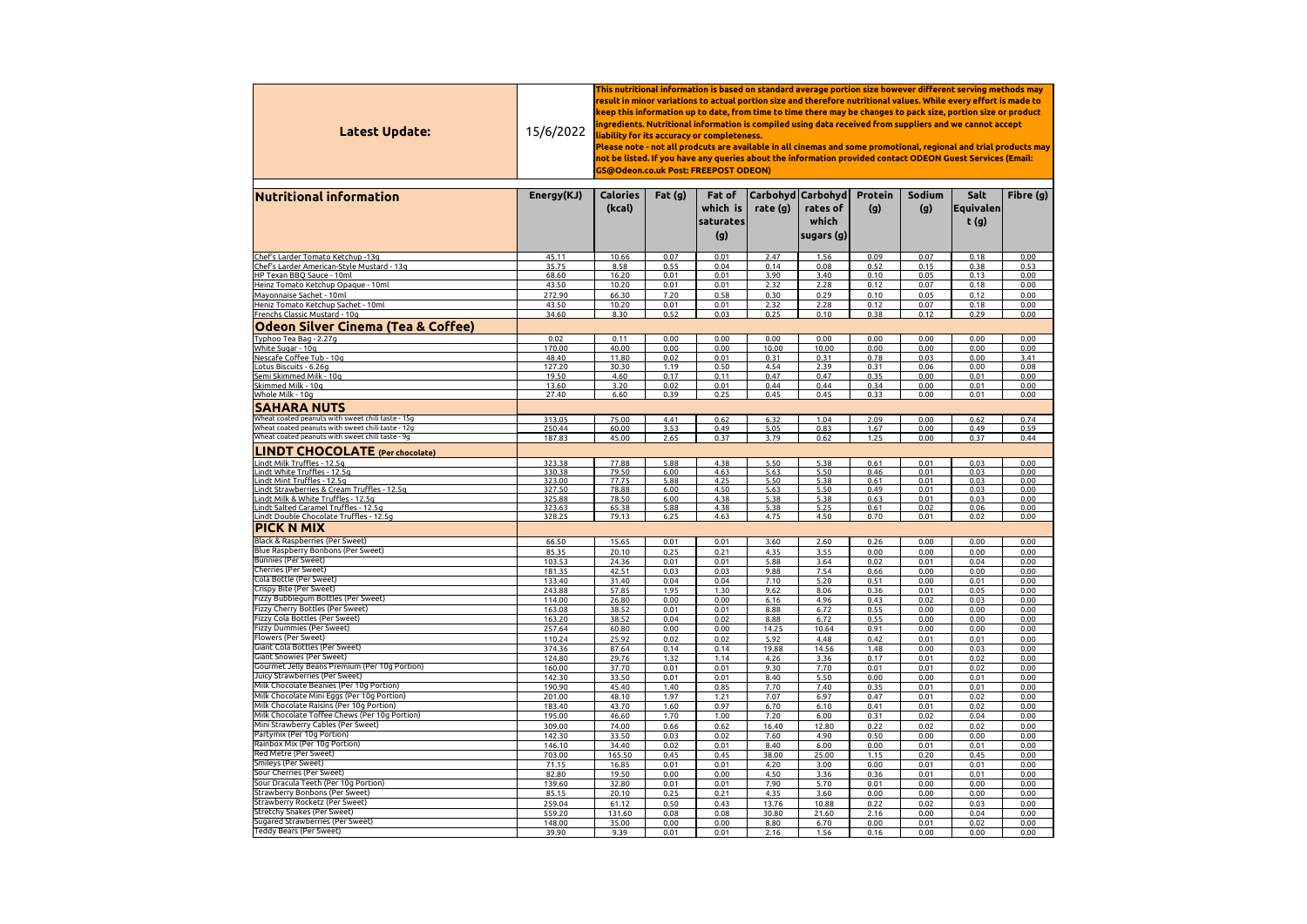| Latest Update:                                                                  | This nutritional information is based on standard average portion size however different serving methods may<br>result in minor variations to actual portion size and therefore nutritional values. While every effort is made to<br>keep this information up to date, from time to time there may be changes to pack size, portion size or product<br>ingredients. Nutritional information is compiled using data received from suppliers and we cannot accept<br>15/6/2022<br>liability for its accuracy or completeness.<br>Please note - not all prodcuts are available in all cinemas and some promotional, regional and trial products may<br>not be listed. If you have any queries about the information provided contact ODEON Guest Services (Email:<br>GS@Odeon.co.uk Post: FREEPOST ODEON) |                           |                |                                        |                 |                                                         |                       |                      |                                  |              |  |  |
|---------------------------------------------------------------------------------|--------------------------------------------------------------------------------------------------------------------------------------------------------------------------------------------------------------------------------------------------------------------------------------------------------------------------------------------------------------------------------------------------------------------------------------------------------------------------------------------------------------------------------------------------------------------------------------------------------------------------------------------------------------------------------------------------------------------------------------------------------------------------------------------------------|---------------------------|----------------|----------------------------------------|-----------------|---------------------------------------------------------|-----------------------|----------------------|----------------------------------|--------------|--|--|
| <b>Nutritional information</b>                                                  | Energy(KJ)                                                                                                                                                                                                                                                                                                                                                                                                                                                                                                                                                                                                                                                                                                                                                                                             | <b>Calories</b><br>(kcal) | Fat $(g)$      | Fat of<br>which is<br>saturates<br>(g) | rate (g)        | Carbohyd   Carbohyd<br>rates of<br>which<br> sugars (g) | <b>Protein</b><br>(g) | <b>Sodium</b><br>(g) | Salt<br><b>Equivalen</b><br>t(g) | Fibre (g)    |  |  |
| Vanilla Fudge (Per Sweet)                                                       | 259.56                                                                                                                                                                                                                                                                                                                                                                                                                                                                                                                                                                                                                                                                                                                                                                                                 | 61.32                     | 1.82           | 1.54                                   | 10.92           | 9.66                                                    | 0.22                  | 0.03                 | 0.08                             | 0.00         |  |  |
| Watermelon slices (Per Sweet)                                                   | 87.42                                                                                                                                                                                                                                                                                                                                                                                                                                                                                                                                                                                                                                                                                                                                                                                                  | 20.58                     | 0.01           | 0.01                                   | 4.62            | 3.48                                                    | 0.43                  | 0.01                 | 0.01                             | 0.00         |  |  |
| <b>BEN &amp; JERRY SCOOPED ICE CREAM</b>                                        |                                                                                                                                                                                                                                                                                                                                                                                                                                                                                                                                                                                                                                                                                                                                                                                                        |                           |                |                                        |                 |                                                         |                       |                      |                                  |              |  |  |
| <b>Ben &amp; Jerry's (per 85g scoop)</b><br>Caramel Chew Chew - 85g             | 1020.00                                                                                                                                                                                                                                                                                                                                                                                                                                                                                                                                                                                                                                                                                                                                                                                                | 238.00                    | 13.60          | 9.35                                   | 25.50           | 22.10                                                   | 2.98                  | 0.07                 | 0.19                             | 0.00         |  |  |
| Cherry Garcia - 85g                                                             | 850.00                                                                                                                                                                                                                                                                                                                                                                                                                                                                                                                                                                                                                                                                                                                                                                                                 | 204.00                    | 11.90          | 7.65                                   | 21.25           | 21.25                                                   | 2.98                  | 0.04                 | 0.09                             | 0.00         |  |  |
| Chocolate Fudge Brownie - 85g<br>Cookie Dough - 85g                             | 880.60                                                                                                                                                                                                                                                                                                                                                                                                                                                                                                                                                                                                                                                                                                                                                                                                 | 209.95                    | 11.05          | 6.55                                   | 25.50           | 22.95                                                   | 3.57                  | 0.06                 | 0.16                             | 0.00         |  |  |
| Cookie Dough Chunks - 40g                                                       | 935.00<br>707.60                                                                                                                                                                                                                                                                                                                                                                                                                                                                                                                                                                                                                                                                                                                                                                                       | 229.50<br>169.20          | 12.75<br>6.00  | 7.65<br>2.68                           | 25.50<br>26.80  | 21.25<br>16.00                                          | 3.40<br>1.60          | 0.06<br>0.07         | 0.14<br>0.17                     | 0.00<br>0.00 |  |  |
| Double Caramel Brownie - 85g                                                    | 913.75                                                                                                                                                                                                                                                                                                                                                                                                                                                                                                                                                                                                                                                                                                                                                                                                 | 217.60                    | 11.05          | 6.80                                   | 26.35           | 23.80                                                   | 3.40                  | 0.14                 | 0.36                             | 0.00         |  |  |
| Hazel Nuttin' But Chocolate - 85g<br>Peanut Butter Cup - 85g                    | 1472.20<br>1190.00                                                                                                                                                                                                                                                                                                                                                                                                                                                                                                                                                                                                                                                                                                                                                                                     | 351.90<br>280.50          | 17.85<br>18.70 | 3.32<br>11.05                          | 42.50<br>21.25  | 33.15<br>19.55                                          | 5.87<br>5.95          | 0.20<br>0.17         | 0.48<br>0.42                     | 0.00<br>0.00 |  |  |
| Phish Food - 85g                                                                | 935.00                                                                                                                                                                                                                                                                                                                                                                                                                                                                                                                                                                                                                                                                                                                                                                                                 | 229.50                    | 11.05          | 7.65                                   | 28.90           | 22.95                                                   | 3.40                  | 0.05                 | 0.14                             | 0.00         |  |  |
| Strawberry Cheesecake - 85g<br>Vanilla Fairtrade - 85g                          | 850.00<br>828.75                                                                                                                                                                                                                                                                                                                                                                                                                                                                                                                                                                                                                                                                                                                                                                                       | 212.50<br>197.20          | 11.90<br>12.75 | 5.95<br>8.16                           | 22.95<br>17.00  | 20.40<br>17.00                                          | 2.55<br>3.40          | 0.22<br>0.05         | 0.56<br>0.12                     | 0.00<br>0.00 |  |  |
| Vanilla Pecan Blondie - 85g                                                     | 963.90                                                                                                                                                                                                                                                                                                                                                                                                                                                                                                                                                                                                                                                                                                                                                                                                 | 229.50                    | 13.60          | 7.48                                   | 23.80           | 21.25                                                   | 3.49                  | 0.13                 | 0.31                             | 0.00         |  |  |
| Moophoria Poppin Popcorn - 85g                                                  | 763.30                                                                                                                                                                                                                                                                                                                                                                                                                                                                                                                                                                                                                                                                                                                                                                                                 | 181.90                    | 6.89           | 4.76                                   | 27.20           | 21.25                                                   | 2.81                  | 0.11                 | 0.27                             | 0.00         |  |  |
| Non Dairy Cookies on Cookie Dough - 85g                                         | 954.55                                                                                                                                                                                                                                                                                                                                                                                                                                                                                                                                                                                                                                                                                                                                                                                                 | 226.95                    | 11.90          | 7.40                                   | 28.05           | 19.55                                                   | 1.62                  | 0.05                 | 0.12                             | 0.00         |  |  |
| <b>Toppings (per serving)</b><br>Cookie Dough Chunks - 10g                      | 176.90                                                                                                                                                                                                                                                                                                                                                                                                                                                                                                                                                                                                                                                                                                                                                                                                 | 42.30                     | 1.50           | 0.67                                   | 6.70            | 4.00                                                    | 0.40                  | 0.02                 | 0.04                             | 0.00         |  |  |
| Caramel Fudge Sauce -35g                                                        | 459.55                                                                                                                                                                                                                                                                                                                                                                                                                                                                                                                                                                                                                                                                                                                                                                                                 | 109.90                    | 3.15           | 2.45                                   | 19.95           | 9.45                                                    | 0.35                  | 0.04                 | 0.09                             | 0.00         |  |  |
| Chocolate Sauce (Paste) - 35g<br>Hazelnut Crunch - 15g                          | 449.40                                                                                                                                                                                                                                                                                                                                                                                                                                                                                                                                                                                                                                                                                                                                                                                                 | 107.45                    | 3.12           | 2.21                                   | 17.50           | 13.30                                                   | 1.75                  | 0.02                 | 0.05                             | 0.00         |  |  |
| Milk Chocolate Peace Sign Shapes - 12g                                          | 314.10<br>265.92                                                                                                                                                                                                                                                                                                                                                                                                                                                                                                                                                                                                                                                                                                                                                                                       | 75.00<br>63.60            | 3.00<br>3.60   | 0.15<br>2.28                           | 11.25<br>6.72   | 10.65<br>6.72                                           | 0.45<br>0.96          | 0.00<br>0.01         | 0.00<br>0.03                     | 0.00<br>0.00 |  |  |
| Rainbow Sprinkles - 15g                                                         | 256.65                                                                                                                                                                                                                                                                                                                                                                                                                                                                                                                                                                                                                                                                                                                                                                                                 | 61.35                     | 0.15           | 0.15                                   | 14.70           | 14.70                                                   | 0.04                  | 0.01                 | 0.03                             | 0.00         |  |  |
| Sugar Cones - 10g<br>Waffle Cones - 22g                                         | 172.00<br>378.18                                                                                                                                                                                                                                                                                                                                                                                                                                                                                                                                                                                                                                                                                                                                                                                       | 40.00<br>89.54            | 0.70<br>1.32   | 0.05<br>1.10                           | 8.50<br>17.38   | 3.70<br>5.94                                            | 0.60<br>1.54          | 0.02<br>0.03         | 0.05<br>0.08                     | 0.00<br>0.00 |  |  |
| White Chocolate Hearts - 15g                                                    | 347.25                                                                                                                                                                                                                                                                                                                                                                                                                                                                                                                                                                                                                                                                                                                                                                                                 | 82.95                     | 4.95           | 3.15                                   | 8.85            | 8.85                                                    | 0.75                  | 0.00                 | 0.01                             | 0.00         |  |  |
| Waffle Vanilla Dough - 4g                                                       | 61.60                                                                                                                                                                                                                                                                                                                                                                                                                                                                                                                                                                                                                                                                                                                                                                                                  | 14.68                     | 0.68           | 0.36                                   | 1.96            | 0.24                                                    | 0.20                  | 0.01                 | 0.02                             | 0.00         |  |  |
| Whipping Cream - 35g                                                            | 548.80                                                                                                                                                                                                                                                                                                                                                                                                                                                                                                                                                                                                                                                                                                                                                                                                 | 133.35                    | 14.11          | 8.93                                   | 0.95            | 0.95                                                    | 0.70                  | 0.01                 | 0.04                             | 0.00         |  |  |
| <b>DISPENSED DRINKS</b>                                                         |                                                                                                                                                                                                                                                                                                                                                                                                                                                                                                                                                                                                                                                                                                                                                                                                        |                           |                |                                        |                 |                                                         |                       |                      |                                  |              |  |  |
| <b>Coca Cola Dispensed Drinks Per Serving</b><br>Minions Merchandise Cup - 22oz |                                                                                                                                                                                                                                                                                                                                                                                                                                                                                                                                                                                                                                                                                                                                                                                                        |                           |                |                                        |                 |                                                         |                       |                      |                                  |              |  |  |
|                                                                                 | The Minions Merchandise Cup holds a 22oz drink. For the nutritional information specific to your choice of drink please refer to the 22oz<br>'Regular' size in our Nutritional Information document.                                                                                                                                                                                                                                                                                                                                                                                                                                                                                                                                                                                                   |                           |                |                                        |                 |                                                         |                       |                      |                                  |              |  |  |
| Kids Mix Coke - 12oz                                                            | 594.00                                                                                                                                                                                                                                                                                                                                                                                                                                                                                                                                                                                                                                                                                                                                                                                                 | 138.60                    | 0.00           | 0.00                                   | 34.98           | 34.98                                                   | 0.00                  | 0.00                 | 0.00                             | 0.00         |  |  |
| Regular Coke - 22oz                                                             | 900.00                                                                                                                                                                                                                                                                                                                                                                                                                                                                                                                                                                                                                                                                                                                                                                                                 | 210.00                    | 0.00           | 0.00                                   | 53.00           | 53.00                                                   | 0.00                  | 0.00                 | 0.00                             | 0.00         |  |  |
| Medium Coke - 32oz<br>Large Coke - 44oz                                         | 1350.00<br>1800.00                                                                                                                                                                                                                                                                                                                                                                                                                                                                                                                                                                                                                                                                                                                                                                                     | 315.00<br>420.00          | 0.00<br>0.00   | 0.00<br>0.00                           | 79.50<br>106.00 | 79.50<br>106.00                                         | 0.00<br>0.00          | 0.00<br>0.00         | 0.00<br>0.00                     | 0.00<br>0.00 |  |  |
| Kids Mix Coke Zero - 12oz                                                       | 4.62                                                                                                                                                                                                                                                                                                                                                                                                                                                                                                                                                                                                                                                                                                                                                                                                   | 0.99                      | 0.00           | 0.00                                   | 0.00            | 0.00                                                    | 0.00                  | 0.03                 | 0.07                             | 0.00         |  |  |
| Regular Coke Zero - 22oz<br>Medium Coke Zero - 32oz                             | 7.00                                                                                                                                                                                                                                                                                                                                                                                                                                                                                                                                                                                                                                                                                                                                                                                                   | 1.50                      | 0.00           | 0.00                                   | 0.00            | 0.00                                                    | 0.00                  | 0.04                 | 0.10                             | 0.00         |  |  |
| Large Coke Zero - 44oz                                                          | 10.50<br>14.00                                                                                                                                                                                                                                                                                                                                                                                                                                                                                                                                                                                                                                                                                                                                                                                         | 2.25<br>3.00              | 0.00<br>0.00   | 0.00<br>0.00                           | 0.00<br>0.00    | 0.00<br>0.00                                            | 0.00<br>0.00          | 0.06<br>0.08         | 0.15<br>0.20                     | 0.00<br>0.00 |  |  |
| Kids Mix Diet Coke - 12oz                                                       | 4.62                                                                                                                                                                                                                                                                                                                                                                                                                                                                                                                                                                                                                                                                                                                                                                                                   | 0.99                      | 0.00           | 0.00                                   | 0.00            | 0.00                                                    | 0.00                  | 0.00                 | 0.00                             | 0.00         |  |  |
| Regular Diet Coke - 22oz<br>Medium Diet Coke - 32oz                             | 7.00<br>10.50                                                                                                                                                                                                                                                                                                                                                                                                                                                                                                                                                                                                                                                                                                                                                                                          | 1.50<br>2.25              | 0.00<br>0.00   | 0.00<br>0.00                           | 0.00<br>0.00    | 0.00<br>0.00                                            | 0.00<br>0.00          | 0.00<br>0.00         | 0.00<br>0.00                     | 0.00<br>0.00 |  |  |
| Large Diet Coke - 44oz                                                          | 14.00                                                                                                                                                                                                                                                                                                                                                                                                                                                                                                                                                                                                                                                                                                                                                                                                  | 3.00                      | 0.00           | 0.00                                   | 0.00            | 0.00                                                    | 0.00                  | 0.00                 | 0.00                             | 0.00         |  |  |
| Kids Mix Fanta Orange - 12oz                                                    | 264.00                                                                                                                                                                                                                                                                                                                                                                                                                                                                                                                                                                                                                                                                                                                                                                                                 | 62.70                     | 0.00           | 0.00                                   | 14.85           | 14.85                                                   | 0.00                  | 0.03                 | 0.07                             | 0.00         |  |  |
| Regular Fanta Orange - 22oz<br>Medium Fanta Orange - 32oz                       | 400.00<br>600.00                                                                                                                                                                                                                                                                                                                                                                                                                                                                                                                                                                                                                                                                                                                                                                                       | 95.00<br>142.50           | 0.00<br>0.00   | 0.00<br>0.00                           | 22.50<br>33.75  | 22.50<br>33.75                                          | 0.00<br>0.00          | 0.04<br>0.06         | 0.10<br>0.15                     | 0.00<br>0.00 |  |  |
| Large Fanta Orange - 44oz                                                       | 800.00                                                                                                                                                                                                                                                                                                                                                                                                                                                                                                                                                                                                                                                                                                                                                                                                 | 190.00                    | 0.00           | 0.00                                   | 45.00           | 45.00                                                   | 0.00                  | 0.08                 | 0.20                             | 0.00         |  |  |
| Kids Mix Sprite Zero - 12oz<br>Regular Sprite Zero - 22oz                       | 16.50<br>25.00                                                                                                                                                                                                                                                                                                                                                                                                                                                                                                                                                                                                                                                                                                                                                                                         | 3.30<br>5.00              | 0.00<br>0.00   | 0.00<br>0.00                           | 0.00<br>0.00    | 0.00<br>0.00                                            | 0.00<br>0.00          | 0.03<br>0.04         | 0.07<br>0.10                     | 0.00<br>0.00 |  |  |
| Medium Sprite Zero - 32oz                                                       | 37.50                                                                                                                                                                                                                                                                                                                                                                                                                                                                                                                                                                                                                                                                                                                                                                                                  | 7.50                      | 0.00           | 0.00                                   | 0.00            | 0.00                                                    | 0.00                  | 0.06                 | 0.15                             | 0.00         |  |  |
| Large Sprite Zero - 44oz                                                        | 50.00                                                                                                                                                                                                                                                                                                                                                                                                                                                                                                                                                                                                                                                                                                                                                                                                  | 10.00                     | 0.00           | 0.00                                   | 0.00            | 0.00                                                    | 0.00                  | 0.08                 | 0.20                             | 0.00         |  |  |
| Kids Mix Fanta Orange Zero - 12oz<br>Regular Fanta Orange Zero - 22oz           | 16.50<br>25.00                                                                                                                                                                                                                                                                                                                                                                                                                                                                                                                                                                                                                                                                                                                                                                                         | 3.30<br>5.00              | 0.00<br>0.00   | 0.00<br>0.00                           | 0.00<br>0.00    | 0.00<br>0.00                                            | 0.00<br>0.00          | 0.00<br>0.00         | 0.00<br>0.00                     | 0.00<br>0.00 |  |  |
| Medium Fanta Orange Zero - 32oz                                                 | 37.50                                                                                                                                                                                                                                                                                                                                                                                                                                                                                                                                                                                                                                                                                                                                                                                                  | 7.50                      | 0.00           | 0.00                                   | 0.00            | 0.00                                                    | 0.00                  | 0.00                 | 0.00                             | 0.00         |  |  |
| Large Fanta Orange Zero - 44oz                                                  | 50.00                                                                                                                                                                                                                                                                                                                                                                                                                                                                                                                                                                                                                                                                                                                                                                                                  | 10.00                     | 0.00           | 0.00                                   | 0.00            | 0.00                                                    | 0.00                  | 0.00                 | 0.00                             | 0.00         |  |  |
| <b>Coca Cola Freestyle Per Serving</b><br>Minions Merchandise Cup - 22oz        | The Minions Merchandise Cup holds a 22oz drink. For the nutritional information specific to your choice of drink please refer to the 22oz                                                                                                                                                                                                                                                                                                                                                                                                                                                                                                                                                                                                                                                              |                           |                |                                        |                 |                                                         |                       |                      |                                  |              |  |  |
|                                                                                 | 'Regular' size in our Nutritional Information document.                                                                                                                                                                                                                                                                                                                                                                                                                                                                                                                                                                                                                                                                                                                                                |                           |                |                                        |                 |                                                         |                       |                      |                                  |              |  |  |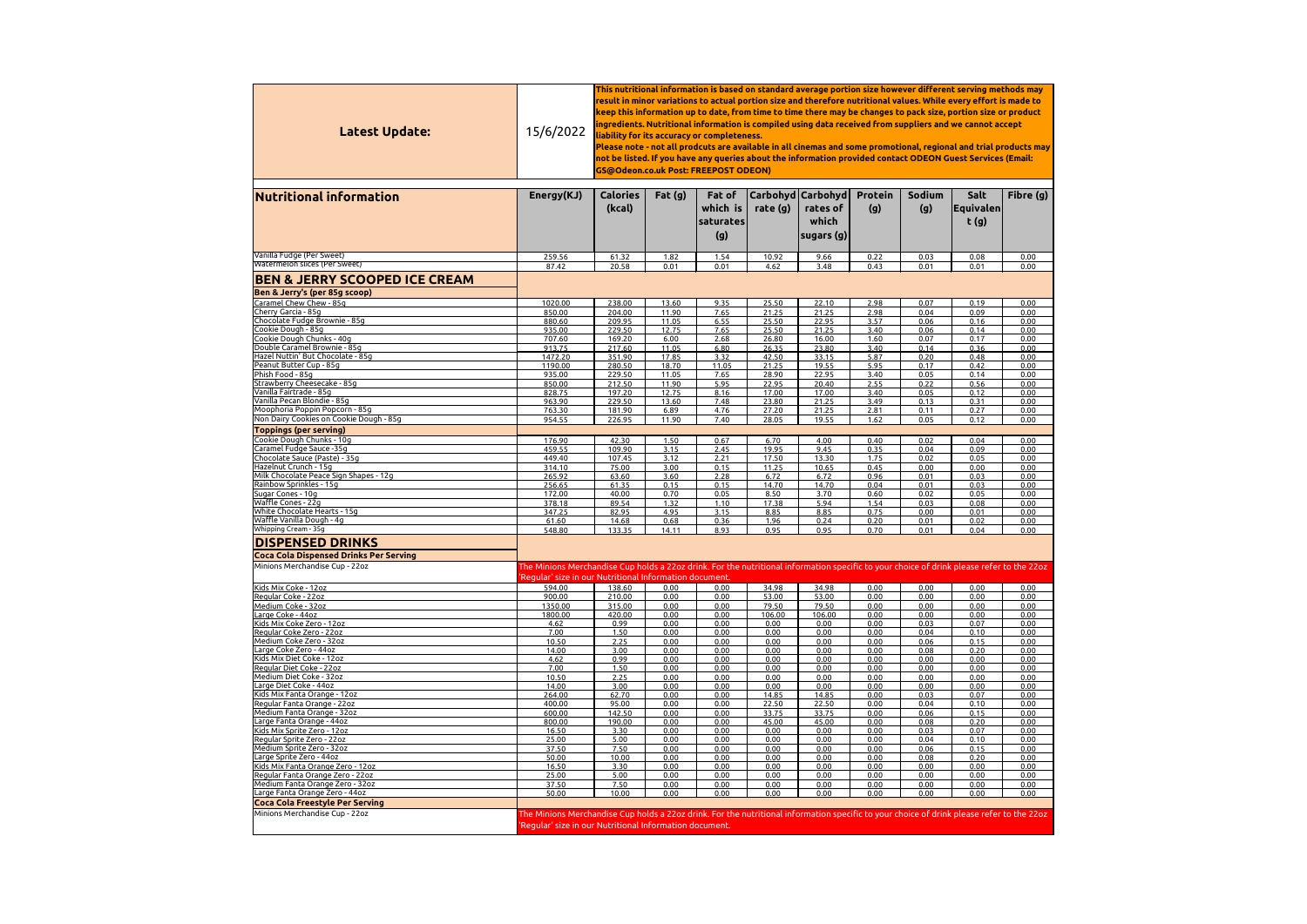| Carbohyd   Carbohyd  <br>Sodium<br>Salt<br><b>Calories</b><br>Fat(g)<br>Fat of<br><b>Protein</b><br><b>Nutritional information</b><br>Energy(KJ)<br>which is<br>(g)<br> Equivalen <br>(kcal)<br>rate (g)<br>rates of<br>(g)<br>which<br>t(g)<br>saturates<br>(g)<br>sugars $(g)$<br>Negligible<br>Negligible<br>Regular Coca Cola - 22oz Freestyle<br>985.00<br><b>Negligible</b><br>58.00<br>58.00<br>0.02<br>0.05<br>230.00<br>0.00<br>Negligible<br>Medium Coca Cola - 32oz Freestyle<br>1477.50<br><b>Negligible</b><br>87.00<br>87.00<br><b>Negligible</b><br>0.03<br>0.08<br>0.00<br>345.00<br>Negligible<br>1970.00<br><b>Negligible</b><br>116.00<br><b>Negligible</b><br>0.04<br>0.10<br>0.00<br>Large Coca Cola - 44oz Freestyle<br>460.00<br>116.00<br>Negligible<br>0.00<br>Negligible<br>0.02<br>0.05<br>Regular Diet Coke - 22oz Freestyle<br>5.00<br>1.50<br>Negligible<br>0.00<br>0.00<br>Negligible<br>0.00<br>Medium Diet Coke - 32oz Freestyle<br>7.50<br>2.25<br>0.00<br><b>Negligible</b><br>0.03<br>0.08<br>0.00<br><b>Negligible</b><br>Large Diet Coke - 44oz Freestyle<br>3.00<br>0.00<br><b>Negligible</b><br>0.00<br><b>Negligible</b><br>0.04<br>0.10<br>0.00<br>10.00<br><b>Negligible</b><br>Regular Diet Coke Cherry - 22oz Freestyle<br>10.00<br><b>Negligible</b><br><b>Negligible</b><br>1.00<br>0.50<br><b>Negligible</b><br>0.02<br>0.05<br>0.00<br>50.00<br>Medium Diet Coke Cherry - 32oz Freestyle<br>Negligible<br>1.50<br>0.75<br>15.00<br>Negligible<br><b>Negligible</b><br>0.03<br>0.08<br>0.00<br>75.00<br>Large Diet Coke Cherry - 44oz Freestyle<br>Negligible<br>2.00<br>1.00<br>0.04<br>0.00<br>100.00<br>20.00<br>Negligible<br><b>Negligible</b><br>0.10<br>Regular Diet Coke Vanilla - 22oz Freestyle<br><b>Negligible</b><br>Negligible<br>1.50<br>0.00<br><b>Negligible</b><br>0.02<br>0.05<br>0.00<br>50.00<br>10.00<br>Medium Diet Coke Vanilla - 32oz Freestyle<br>2.25<br>75.00<br>Negligible<br>Negligible<br>0.00<br><b>Negligible</b><br>0.03<br>0.08<br>0.00<br>15.00<br>3.00<br>0.04<br>Large Diet Coke Vanilla - 44oz Freestyle<br>Nealiaible<br>Negligible<br>0.00<br><b>Negligible</b><br>0.10<br>0.00<br>100.00<br>20.00<br>1.00<br><b>Negligible</b><br>0.02<br>Regular Diet Coke Raspberry - 22oz Freestyle<br>5.00<br><u>Negligible</u><br><u>Negligible</u><br>0.00<br>0.05<br>0.00<br>30.00<br>7.50<br><b>Negligible</b><br>Medium Diet Coke Raspberry - 32oz Freestyle<br><b>Negligible</b><br><u>Negligible</u><br>1.50<br>0.00<br>0.03<br>0.08<br>0.00<br>45.00<br>2.00<br>0.00<br>0.10<br>Large Diet Coke Raspberry - 44oz Freestyle<br><b>Negligible</b><br><b>Negligible</b><br><b>Negligible</b><br>0.04<br>0.00<br>60.00<br>10.00<br>25.00<br><u>Negligible</u><br>0.00<br>0.00<br><u>Negligible</u><br>0.02<br>0.05<br>0.00<br>Regular Diet Coke Lime - 22oz Freestyle<br>5.00<br>Negligible<br>37.50<br>7.50<br><b>Negligible</b><br><b>Negligible</b><br><u> Medium Diet Coke Lime - 32oz Freestyle</u><br><b>Negligible</b><br>0.00<br>0.00<br>0.03<br>0.08<br>0.00<br>10.00<br>0.00<br>0.00<br><b>Negligible</b><br>0.10<br>0.00<br>Large Diet Coke Lime - 44oz Freestyle<br>50.00<br><b>Negligible</b><br>Negligible<br>0.04<br>40.00<br>1.00<br>0.00<br>0.02<br>0.05<br>0.00<br>Regular Diet Coke Cherry Vanilla - 22oz Freestyle<br>10.00<br>Negligible<br>Negligible<br><b>Negligible</b><br>Negligible<br>Negligible<br>1.50<br>0.00<br>0.03<br>0.08<br>0.00<br>Medium Diet Coke Cherry Vanilla - 32oz Freestyle<br>60.00<br>15.00<br><b>Negligible</b><br>20.00<br>Negligible<br>Negligible<br>2.00<br>0.00<br>Negligible<br>0.04<br>0.10<br>0.00<br>Large Diet Coke Cherry Vanilla - 44oz Freestyle<br>80.00<br>2.00<br>0.50<br>0.00<br><b>Negligible</b><br>0.02<br>0.05<br>0.00<br>10.00<br><b>Negligible</b><br>Negligible<br>Regular Diet Coke Orange - 22oz Freestyle<br>0.75<br>0.08<br>15.00<br>3.00<br>Negligible<br>Negligible<br>0.00<br><b>Negligible</b><br>0.03<br>0.00<br><u> Medium Diet Coke Orange - 32oz Freestyle</u><br>1.00<br>Negligible<br>0.04<br>0.10<br>0.00<br>20.00<br>4.00<br>Negligible<br>Negligible<br>0.00<br><u> Large Diet Coke Orange - 44oz Freestyle </u><br>5.00<br>Negligible<br>0.00<br><b>Negligible</b><br>0.02<br>0.05<br>0.00<br>1.50<br><b>Negligible</b><br>0.00<br>Regular Coca Cola Zero Sugar - 22oz Freestyle<br>7.50<br>Negligible<br>0.00<br><b>Negligible</b><br>0.08<br>0.00<br>2.25<br><b>Negligible</b><br>0.00<br>0.03<br><u> Medium Coca Cola Zero Sugar - 32oz Freestyle</u><br>0.00<br>0.10<br>10.00<br>3.00<br>Negligible<br>0.00<br><b>Negligible</b><br>0.04<br>0.00<br><b>Negligible</b><br><u> Large Coca Cola Zero Sugar - 44oz Freestyle</u><br>1.00<br>0.10<br>0.00<br>45.00<br>10.00<br>Negligible<br>Negligible<br>0.50<br><b>Negligible</b><br>0.04<br>Regular Coca Cola Zero Sugar Cherry - 22oz Freestyle<br>67.50<br>15.00<br>1.50<br>0.75<br>0.15<br>0.00<br>Negligible<br>Negligible<br><b>Negligible</b><br>0.06<br><u> Medium Coca Cola Zero Sugar Cherry - 32oz Freestyle</u><br>2.00<br>1.00<br>0.20<br>0.00<br>90.00<br>20.00<br><b>Negligible</b><br><b>Negligible</b><br><b>Negligible</b><br>0.08<br><u> Large Coca Cola Zero Sugar Cherry - 44oz Freestyle </u><br>5.00<br>0.50<br>0.00<br>0.00<br>1.50<br><b>Negligible</b><br>Negligible<br><b>Negligible</b><br>0.04<br>0.10<br>Regular Coca Cola Zero Sugar Orange - 22oz Freestyle<br>2.25<br>7.50<br><b>Negligible</b><br>Negligible<br>0.75<br>0.00<br><b>Negligible</b><br>0.15<br>0.00<br>Medium Coca Cola Zero Sugar Orange - 32oz Freestyle<br>0.06<br>10.00<br>3.00<br>Negligible<br>1.00<br>0.00<br>Negligible<br>0.08<br>0.20<br>0.00<br>Negligible<br><u> Large Coca Cola Zero Sugar Orange - 44oz Freestyle</u><br>45.00<br>10.00<br>1.50<br>0.00<br>0.02<br>0.05<br>0.00<br>Negligible<br>Negligible<br><b>Negligible</b><br><u> Regular Coca Cola Zero Sugar Vanilla - 22oz Freestyle</u><br><b>Negligible</b><br>67.50<br>15.00<br><b>Negligible</b><br>Negligible<br>2.25<br>0.00<br>0.03<br>0.08<br>0.00<br><u> Medium Coca Cola Zero Sugar Vanilla - 32oz Freestyle</u><br>90.00<br>Negligible<br>Negligible<br>3.00<br>0.00<br>Negligible<br>0.04<br>0.10<br>0.00<br><u> Large Coca Cola Zero Sugar Vanilla - 44oz F</u> reestyle<br>20.00<br>Negligible<br><b>Negligible</b><br>Negligible<br>1.00<br>0.02<br>0.05<br>0.00<br>25.00<br>5.00<br>0.00<br>Regular Coca Cola Zero Sugar Raspberry - 22oz Freestyle<br>Negligible<br>37.50<br>7.50<br>Negligible<br>Negligible<br>1.50<br>0.08<br>0.00<br>0.03<br>0.00<br>Medium Coca Cola Zero Sugar Raspberry - 32oz Freestyle<br>50.00<br>2.00<br>0.10<br>10.00<br>Negligible<br>Negligible<br>0.00<br>Negligible<br>0.04<br>0.00<br>Large Coca Cola Zero Sugar Raspberry - 44oz Freestyle<br>5.00<br><b>Negligible</b><br>0.00<br><b>Negligible</b><br>0.05<br>0.00<br>1.50<br><b>Negligible</b><br>0.00<br>0.02<br>Regular Coca Cola Zero Sugar Lemon - 22oz Freestyle<br>7.50<br>2.25<br><b>Negligible</b><br>Negligible<br>0.00<br>0.00<br><b>Negligible</b><br>0.08<br>0.00<br>Medium Coca Cola Zero Sugar Lemon - 32oz Freestyle<br>0.03<br>10.00<br>3.00<br>Negligible<br>0.00<br>0.00<br><b>Negligible</b><br>0.04<br>0.00<br><u> Large Coca Cola Zero Sugar Lemon - 44oz Freestyle</u><br><b>Negligible</b><br>0.10<br>5.00<br>Negligible<br>0.00<br>0.00<br><b>Negligible</b><br>0.02<br>0.05<br>0.00<br>25.00<br><b>Negligible</b><br>Regular Coca Cola Zero Sugar Lime - 22oz Freestyle<br>7.50<br>37.50<br>0.00<br>0.00<br>0.03<br>0.08<br>0.00<br><b>Negligible</b><br>Negligible<br><b>Negligible</b><br><u> Medium Coca Cola Zero Sugar Lime - 32oz Freestyle</u><br>50.00<br>10.00<br>0.00<br>0.00<br><b>Negligible</b><br>0.04<br>0.10<br>0.00<br><b>Negligible</b><br>Negligible<br><u> Large Coca Cola Zero Sugar Lime - 44oz Freestyle</u><br>1.00<br>Negligible<br>0.02<br>0.05<br>0.00<br>40.00<br>10.00<br>Negligible<br>Negligible<br>0.00<br>Regular Coca Cola Zero Sugar Cherry Vanilla - 22oz Freestyle<br>Negligible<br><b>Negligible</b><br>0.03<br>0.08<br>60.00<br>15.00<br><b>Negligible</b><br>1.50<br>0.00<br>0.00<br><u> Medium Coca Cola Zero Sugar Cherry Vanilla - 32oz Freestyle</u><br>Negligible<br>Negligible<br>2.00<br>0.00<br>Negligible<br>0.04<br>0.10<br>0.00<br>80.00<br>20.00<br><u> Large Coca Cola Zero Sugar Cherry Vanilla - 44oz Freestyle</u><br>0.50<br>30.00<br>5.00<br>Negligible<br>0.00<br><b>Negligible</b><br>0.02<br>0.05<br>0.00<br><b>Negligible</b><br>Regular Coca Cola Zero Sugar Peach - 22oz Freestyle<br>Negligible<br>7.50<br><b>Negligible</b><br>Negligible<br>0.75<br>0.08<br>45.00<br>0.00<br>0.03<br>0.00<br>Medium Coca Cola Zero Sugar Peach - 32oz Freestyle<br>1.00<br>0.00<br>0.00<br>60.00<br>10.00<br><b>Negligible</b><br><b>Negligible</b><br><b>Negligible</b><br>0.04<br>0.10<br>Large Coca Cola Zero Sugar Peach - 44oz Freestyle<br> Regular Diet Coke Caffeine Free - 22oz Freestyle<br>5.00<br>Nealiaible<br>0.02<br>0.05<br>1.50<br>Nealiaible<br>Nealiaible<br>0.00<br>0.00<br>0.00<br>Medium Diet Coke Caffeine Free - 32oz Freestyle<br>7.50<br>Negligible<br>Negligible<br>Negligible<br>2.25<br>0.00<br>0.00<br>0.03<br>0.08<br>0.00<br>Negligible<br>0.00<br>0.00<br>Negligible<br>Large Diet Coke Caffeine Free - 44oz Freestyle<br>10.00<br>3.00<br>Negligible<br>0.04<br>0.10<br>0.00<br>Regular Diet Coke Caffeine Free Cherry - 22oz Freestyle<br>50.00<br>10.00<br><b>Negligible</b><br>Negligible<br>1.00<br>0.50<br><b>Negligible</b><br>0.02<br>0.05<br>0.00<br>Medium Diet Coke Caffeine Free Cherry - 32oz Freestyle<br>75.00<br>15.00<br>Negligible<br>Negligible<br>1.50<br>0.75<br>Negligible<br>0.03<br>0.08<br>0.00<br>Large Diet Coke Caffeine Free Cherry - 44oz Freestyle<br>Negligible<br>2.00<br>1.00<br><b>Negligible</b><br>0.04<br>100.00<br>20.00<br><b>Negligible</b><br>0.10<br>0.00<br>Regular <u>Diet Coke Caffeine Free Vanilla - 22oz Freestyle</u><br>1.50<br><b>Negligible</b><br>0.02<br>0.05<br>10.00<br>Nealiaible<br>Negligible<br>0.00<br>0.00<br>50.00<br><b>Negligible</b><br>Medium Diet Coke Caffeine Free Vanilla - 32oz Freestyle<br>75.00<br>15.00<br><b>Negligible</b><br>Negligible<br>2.25<br>0.00<br>0.03<br>0.08<br>0.00<br>Negligible<br>Large Diet Coke Caffeine Free Vanilla - 44oz Freestyle<br>100.00<br>Negligible<br><b>Negligible</b><br>3.00<br>0.00<br>0.04<br>0.10<br>0.00<br>20.00<br>Regular Diet C <u>oke Caffeine Free Raspberry - 22oz Freestyle</u><br>5.00<br>Negligible<br>Negligible<br>1.00<br>Negligible<br>0.02<br>0.05<br>30.00<br>0.00<br>0.00<br>7.50<br>1.50<br>0.00<br>Negligible<br>0.08<br>Medium Diet Coke Caffeine Free Raspberry - 32oz Freestyle<br>45.00<br><b>Negligible</b><br>Negligible<br>0.03<br>0.00<br>2.00<br>Large Diet Coke Caffeine Free Raspberry - 44oz Freestyle<br>60.00<br>10.00<br><b>Negligible</b><br>Negligible<br>0.00<br><b>Negligible</b><br>0.04<br>0.10<br>0.00<br>Regular Diet Coke Caffeine Free Lime - 22oz Freestyle<br>5.00<br><b>Negligible</b><br>Negligible<br>0.00<br>0.00<br><b>Negligible</b><br>0.02<br>0.05<br>0.00<br>25.00 | Latest Update:                                       | 15/6/2022 | This nutritional information is based on standard average portion size however different serving methods may $\,$<br>result in minor variations to actual portion size and therefore nutritional values. While every effort is made to<br>keep this information up to date, from time to time there may be changes to pack size, portion size or product<br>ingredients. Nutritional information is compiled using data received from suppliers and we cannot accept $\,$<br>liability for its accuracy or completeness.<br>Please note - not all prodcuts are available in all cinemas and some promotional, regional and trial products may<br>not be listed. If you have any queries about the information provided contact ODEON Guest Services (Email:<br><b>GS@Odeon.co.uk Post: FREEPOST ODEON)</b> |                   |                   |      |      |                   |      |      |           |  |  |
|-----------------------------------------------------------------------------------------------------------------------------------------------------------------------------------------------------------------------------------------------------------------------------------------------------------------------------------------------------------------------------------------------------------------------------------------------------------------------------------------------------------------------------------------------------------------------------------------------------------------------------------------------------------------------------------------------------------------------------------------------------------------------------------------------------------------------------------------------------------------------------------------------------------------------------------------------------------------------------------------------------------------------------------------------------------------------------------------------------------------------------------------------------------------------------------------------------------------------------------------------------------------------------------------------------------------------------------------------------------------------------------------------------------------------------------------------------------------------------------------------------------------------------------------------------------------------------------------------------------------------------------------------------------------------------------------------------------------------------------------------------------------------------------------------------------------------------------------------------------------------------------------------------------------------------------------------------------------------------------------------------------------------------------------------------------------------------------------------------------------------------------------------------------------------------------------------------------------------------------------------------------------------------------------------------------------------------------------------------------------------------------------------------------------------------------------------------------------------------------------------------------------------------------------------------------------------------------------------------------------------------------------------------------------------------------------------------------------------------------------------------------------------------------------------------------------------------------------------------------------------------------------------------------------------------------------------------------------------------------------------------------------------------------------------------------------------------------------------------------------------------------------------------------------------------------------------------------------------------------------------------------------------------------------------------------------------------------------------------------------------------------------------------------------------------------------------------------------------------------------------------------------------------------------------------------------------------------------------------------------------------------------------------------------------------------------------------------------------------------------------------------------------------------------------------------------------------------------------------------------------------------------------------------------------------------------------------------------------------------------------------------------------------------------------------------------------------------------------------------------------------------------------------------------------------------------------------------------------------------------------------------------------------------------------------------------------------------------------------------------------------------------------------------------------------------------------------------------------------------------------------------------------------------------------------------------------------------------------------------------------------------------------------------------------------------------------------------------------------------------------------------------------------------------------------------------------------------------------------------------------------------------------------------------------------------------------------------------------------------------------------------------------------------------------------------------------------------------------------------------------------------------------------------------------------------------------------------------------------------------------------------------------------------------------------------------------------------------------------------------------------------------------------------------------------------------------------------------------------------------------------------------------------------------------------------------------------------------------------------------------------------------------------------------------------------------------------------------------------------------------------------------------------------------------------------------------------------------------------------------------------------------------------------------------------------------------------------------------------------------------------------------------------------------------------------------------------------------------------------------------------------------------------------------------------------------------------------------------------------------------------------------------------------------------------------------------------------------------------------------------------------------------------------------------------------------------------------------------------------------------------------------------------------------------------------------------------------------------------------------------------------------------------------------------------------------------------------------------------------------------------------------------------------------------------------------------------------------------------------------------------------------------------------------------------------------------------------------------------------------------------------------------------------------------------------------------------------------------------------------------------------------------------------------------------------------------------------------------------------------------------------------------------------------------------------------------------------------------------------------------------------------------------------------------------------------------------------------------------------------------------------------------------------------------------------------------------------------------------------------------------------------------------------------------------------------------------------------------------------------------------------------------------------------------------------------------------------------------------------------------------------------------------------------------------------------------------------------------------------------------------------------------------------------------------------------------------------------------------------------------------------------------------------------------------------------------------------------------------------------------------------------------------------------------------------------------------------------------------------------------------------------------------------------------------------------------------------------------------------------------------------------------------------------------------------------------------------------------------------------------------------------------------------------------------------------------------------------------------------------------------------------------------------------------------------------------------------------------------------------------------------------------------------------------------------------------------------------------------------------------------------------------------------------------------------------------------------------------------------------------------------------------------------------------------------------------------------------------------------------------------------------------------------------------------------------------------------------------------------------------------------------------------------------------------------------------------------------------------------------------------------------------------------------------------------------------------------------------------------------------------------------------------------------------------------------------------------------------------------------------------------------------------------------------------------------------------------------------------------------------------------------------------------------------------------------------------------------------------------------------------------------------------------------------------------------------------------------------------------------------------------------------------------------------------------------------------------------------------------------------------------------------------------------------------------------------------------------------------------------------------------------------------------------------------------------------------------------------------------------------------------------------------------------------------------------------------------------------------------------------------------------------------------------------------------------------------------------------------------------------------------------------------------------------------------------------------------------------------------------------------------------------------------------------------------------------------------------------------------------------------------------------------------------------------------------------------------------------------------------------------------------------------------------------|------------------------------------------------------|-----------|------------------------------------------------------------------------------------------------------------------------------------------------------------------------------------------------------------------------------------------------------------------------------------------------------------------------------------------------------------------------------------------------------------------------------------------------------------------------------------------------------------------------------------------------------------------------------------------------------------------------------------------------------------------------------------------------------------------------------------------------------------------------------------------------------------|-------------------|-------------------|------|------|-------------------|------|------|-----------|--|--|
|                                                                                                                                                                                                                                                                                                                                                                                                                                                                                                                                                                                                                                                                                                                                                                                                                                                                                                                                                                                                                                                                                                                                                                                                                                                                                                                                                                                                                                                                                                                                                                                                                                                                                                                                                                                                                                                                                                                                                                                                                                                                                                                                                                                                                                                                                                                                                                                                                                                                                                                                                                                                                                                                                                                                                                                                                                                                                                                                                                                                                                                                                                                                                                                                                                                                                                                                                                                                                                                                                                                                                                                                                                                                                                                                                                                                                                                                                                                                                                                                                                                                                                                                                                                                                                                                                                                                                                                                                                                                                                                                                                                                                                                                                                                                                                                                                                                                                                                                                                                                                                                                                                                                                                                                                                                                                                                                                                                                                                                                                                                                                                                                                                                                                                                                                                                                                                                                                                                                                                                                                                                                                                                                                                                                                                                                                                                                                                                                                                                                                                                                                                                                                                                                                                                                                                                                                                                                                                                                                                                                                                                                                                                                                                                                                                                                                                                                                                                                                                                                                                                                                                                                                                                                                                                                                                                                                                                                                                                                                                                                                                                                                                                                                                                                                                                                                                                                                                                                                                                                                                                                                                                                                                                                                                                                                                                                                                                                                                                                                                                                                                                                                                                                                                                                                                                                                                                                                                                                                                                                                                                                                                                                                                                                                                                                                                                                                                                                                                                                                                                                                                                                                                                                                                                                                                                                                                                                                                                                                                                                                                                                                                                                                                                                                                                                                                                                                                                                                                                                                                                                                                                                                                                                                                       |                                                      |           |                                                                                                                                                                                                                                                                                                                                                                                                                                                                                                                                                                                                                                                                                                                                                                                                            |                   |                   |      |      |                   |      |      | Fibre (g) |  |  |
|                                                                                                                                                                                                                                                                                                                                                                                                                                                                                                                                                                                                                                                                                                                                                                                                                                                                                                                                                                                                                                                                                                                                                                                                                                                                                                                                                                                                                                                                                                                                                                                                                                                                                                                                                                                                                                                                                                                                                                                                                                                                                                                                                                                                                                                                                                                                                                                                                                                                                                                                                                                                                                                                                                                                                                                                                                                                                                                                                                                                                                                                                                                                                                                                                                                                                                                                                                                                                                                                                                                                                                                                                                                                                                                                                                                                                                                                                                                                                                                                                                                                                                                                                                                                                                                                                                                                                                                                                                                                                                                                                                                                                                                                                                                                                                                                                                                                                                                                                                                                                                                                                                                                                                                                                                                                                                                                                                                                                                                                                                                                                                                                                                                                                                                                                                                                                                                                                                                                                                                                                                                                                                                                                                                                                                                                                                                                                                                                                                                                                                                                                                                                                                                                                                                                                                                                                                                                                                                                                                                                                                                                                                                                                                                                                                                                                                                                                                                                                                                                                                                                                                                                                                                                                                                                                                                                                                                                                                                                                                                                                                                                                                                                                                                                                                                                                                                                                                                                                                                                                                                                                                                                                                                                                                                                                                                                                                                                                                                                                                                                                                                                                                                                                                                                                                                                                                                                                                                                                                                                                                                                                                                                                                                                                                                                                                                                                                                                                                                                                                                                                                                                                                                                                                                                                                                                                                                                                                                                                                                                                                                                                                                                                                                                                                                                                                                                                                                                                                                                                                                                                                                                                                                                                                       |                                                      |           |                                                                                                                                                                                                                                                                                                                                                                                                                                                                                                                                                                                                                                                                                                                                                                                                            |                   |                   |      |      |                   |      |      |           |  |  |
|                                                                                                                                                                                                                                                                                                                                                                                                                                                                                                                                                                                                                                                                                                                                                                                                                                                                                                                                                                                                                                                                                                                                                                                                                                                                                                                                                                                                                                                                                                                                                                                                                                                                                                                                                                                                                                                                                                                                                                                                                                                                                                                                                                                                                                                                                                                                                                                                                                                                                                                                                                                                                                                                                                                                                                                                                                                                                                                                                                                                                                                                                                                                                                                                                                                                                                                                                                                                                                                                                                                                                                                                                                                                                                                                                                                                                                                                                                                                                                                                                                                                                                                                                                                                                                                                                                                                                                                                                                                                                                                                                                                                                                                                                                                                                                                                                                                                                                                                                                                                                                                                                                                                                                                                                                                                                                                                                                                                                                                                                                                                                                                                                                                                                                                                                                                                                                                                                                                                                                                                                                                                                                                                                                                                                                                                                                                                                                                                                                                                                                                                                                                                                                                                                                                                                                                                                                                                                                                                                                                                                                                                                                                                                                                                                                                                                                                                                                                                                                                                                                                                                                                                                                                                                                                                                                                                                                                                                                                                                                                                                                                                                                                                                                                                                                                                                                                                                                                                                                                                                                                                                                                                                                                                                                                                                                                                                                                                                                                                                                                                                                                                                                                                                                                                                                                                                                                                                                                                                                                                                                                                                                                                                                                                                                                                                                                                                                                                                                                                                                                                                                                                                                                                                                                                                                                                                                                                                                                                                                                                                                                                                                                                                                                                                                                                                                                                                                                                                                                                                                                                                                                                                                                                                                       |                                                      |           |                                                                                                                                                                                                                                                                                                                                                                                                                                                                                                                                                                                                                                                                                                                                                                                                            |                   |                   |      |      |                   |      |      |           |  |  |
|                                                                                                                                                                                                                                                                                                                                                                                                                                                                                                                                                                                                                                                                                                                                                                                                                                                                                                                                                                                                                                                                                                                                                                                                                                                                                                                                                                                                                                                                                                                                                                                                                                                                                                                                                                                                                                                                                                                                                                                                                                                                                                                                                                                                                                                                                                                                                                                                                                                                                                                                                                                                                                                                                                                                                                                                                                                                                                                                                                                                                                                                                                                                                                                                                                                                                                                                                                                                                                                                                                                                                                                                                                                                                                                                                                                                                                                                                                                                                                                                                                                                                                                                                                                                                                                                                                                                                                                                                                                                                                                                                                                                                                                                                                                                                                                                                                                                                                                                                                                                                                                                                                                                                                                                                                                                                                                                                                                                                                                                                                                                                                                                                                                                                                                                                                                                                                                                                                                                                                                                                                                                                                                                                                                                                                                                                                                                                                                                                                                                                                                                                                                                                                                                                                                                                                                                                                                                                                                                                                                                                                                                                                                                                                                                                                                                                                                                                                                                                                                                                                                                                                                                                                                                                                                                                                                                                                                                                                                                                                                                                                                                                                                                                                                                                                                                                                                                                                                                                                                                                                                                                                                                                                                                                                                                                                                                                                                                                                                                                                                                                                                                                                                                                                                                                                                                                                                                                                                                                                                                                                                                                                                                                                                                                                                                                                                                                                                                                                                                                                                                                                                                                                                                                                                                                                                                                                                                                                                                                                                                                                                                                                                                                                                                                                                                                                                                                                                                                                                                                                                                                                                                                                                                                                       |                                                      |           |                                                                                                                                                                                                                                                                                                                                                                                                                                                                                                                                                                                                                                                                                                                                                                                                            |                   |                   |      |      |                   |      |      |           |  |  |
|                                                                                                                                                                                                                                                                                                                                                                                                                                                                                                                                                                                                                                                                                                                                                                                                                                                                                                                                                                                                                                                                                                                                                                                                                                                                                                                                                                                                                                                                                                                                                                                                                                                                                                                                                                                                                                                                                                                                                                                                                                                                                                                                                                                                                                                                                                                                                                                                                                                                                                                                                                                                                                                                                                                                                                                                                                                                                                                                                                                                                                                                                                                                                                                                                                                                                                                                                                                                                                                                                                                                                                                                                                                                                                                                                                                                                                                                                                                                                                                                                                                                                                                                                                                                                                                                                                                                                                                                                                                                                                                                                                                                                                                                                                                                                                                                                                                                                                                                                                                                                                                                                                                                                                                                                                                                                                                                                                                                                                                                                                                                                                                                                                                                                                                                                                                                                                                                                                                                                                                                                                                                                                                                                                                                                                                                                                                                                                                                                                                                                                                                                                                                                                                                                                                                                                                                                                                                                                                                                                                                                                                                                                                                                                                                                                                                                                                                                                                                                                                                                                                                                                                                                                                                                                                                                                                                                                                                                                                                                                                                                                                                                                                                                                                                                                                                                                                                                                                                                                                                                                                                                                                                                                                                                                                                                                                                                                                                                                                                                                                                                                                                                                                                                                                                                                                                                                                                                                                                                                                                                                                                                                                                                                                                                                                                                                                                                                                                                                                                                                                                                                                                                                                                                                                                                                                                                                                                                                                                                                                                                                                                                                                                                                                                                                                                                                                                                                                                                                                                                                                                                                                                                                                                                                       |                                                      |           |                                                                                                                                                                                                                                                                                                                                                                                                                                                                                                                                                                                                                                                                                                                                                                                                            |                   |                   |      |      |                   |      |      |           |  |  |
|                                                                                                                                                                                                                                                                                                                                                                                                                                                                                                                                                                                                                                                                                                                                                                                                                                                                                                                                                                                                                                                                                                                                                                                                                                                                                                                                                                                                                                                                                                                                                                                                                                                                                                                                                                                                                                                                                                                                                                                                                                                                                                                                                                                                                                                                                                                                                                                                                                                                                                                                                                                                                                                                                                                                                                                                                                                                                                                                                                                                                                                                                                                                                                                                                                                                                                                                                                                                                                                                                                                                                                                                                                                                                                                                                                                                                                                                                                                                                                                                                                                                                                                                                                                                                                                                                                                                                                                                                                                                                                                                                                                                                                                                                                                                                                                                                                                                                                                                                                                                                                                                                                                                                                                                                                                                                                                                                                                                                                                                                                                                                                                                                                                                                                                                                                                                                                                                                                                                                                                                                                                                                                                                                                                                                                                                                                                                                                                                                                                                                                                                                                                                                                                                                                                                                                                                                                                                                                                                                                                                                                                                                                                                                                                                                                                                                                                                                                                                                                                                                                                                                                                                                                                                                                                                                                                                                                                                                                                                                                                                                                                                                                                                                                                                                                                                                                                                                                                                                                                                                                                                                                                                                                                                                                                                                                                                                                                                                                                                                                                                                                                                                                                                                                                                                                                                                                                                                                                                                                                                                                                                                                                                                                                                                                                                                                                                                                                                                                                                                                                                                                                                                                                                                                                                                                                                                                                                                                                                                                                                                                                                                                                                                                                                                                                                                                                                                                                                                                                                                                                                                                                                                                                                                                       |                                                      |           |                                                                                                                                                                                                                                                                                                                                                                                                                                                                                                                                                                                                                                                                                                                                                                                                            |                   |                   |      |      |                   |      |      |           |  |  |
|                                                                                                                                                                                                                                                                                                                                                                                                                                                                                                                                                                                                                                                                                                                                                                                                                                                                                                                                                                                                                                                                                                                                                                                                                                                                                                                                                                                                                                                                                                                                                                                                                                                                                                                                                                                                                                                                                                                                                                                                                                                                                                                                                                                                                                                                                                                                                                                                                                                                                                                                                                                                                                                                                                                                                                                                                                                                                                                                                                                                                                                                                                                                                                                                                                                                                                                                                                                                                                                                                                                                                                                                                                                                                                                                                                                                                                                                                                                                                                                                                                                                                                                                                                                                                                                                                                                                                                                                                                                                                                                                                                                                                                                                                                                                                                                                                                                                                                                                                                                                                                                                                                                                                                                                                                                                                                                                                                                                                                                                                                                                                                                                                                                                                                                                                                                                                                                                                                                                                                                                                                                                                                                                                                                                                                                                                                                                                                                                                                                                                                                                                                                                                                                                                                                                                                                                                                                                                                                                                                                                                                                                                                                                                                                                                                                                                                                                                                                                                                                                                                                                                                                                                                                                                                                                                                                                                                                                                                                                                                                                                                                                                                                                                                                                                                                                                                                                                                                                                                                                                                                                                                                                                                                                                                                                                                                                                                                                                                                                                                                                                                                                                                                                                                                                                                                                                                                                                                                                                                                                                                                                                                                                                                                                                                                                                                                                                                                                                                                                                                                                                                                                                                                                                                                                                                                                                                                                                                                                                                                                                                                                                                                                                                                                                                                                                                                                                                                                                                                                                                                                                                                                                                                                                                       |                                                      |           |                                                                                                                                                                                                                                                                                                                                                                                                                                                                                                                                                                                                                                                                                                                                                                                                            |                   |                   |      |      |                   |      |      |           |  |  |
|                                                                                                                                                                                                                                                                                                                                                                                                                                                                                                                                                                                                                                                                                                                                                                                                                                                                                                                                                                                                                                                                                                                                                                                                                                                                                                                                                                                                                                                                                                                                                                                                                                                                                                                                                                                                                                                                                                                                                                                                                                                                                                                                                                                                                                                                                                                                                                                                                                                                                                                                                                                                                                                                                                                                                                                                                                                                                                                                                                                                                                                                                                                                                                                                                                                                                                                                                                                                                                                                                                                                                                                                                                                                                                                                                                                                                                                                                                                                                                                                                                                                                                                                                                                                                                                                                                                                                                                                                                                                                                                                                                                                                                                                                                                                                                                                                                                                                                                                                                                                                                                                                                                                                                                                                                                                                                                                                                                                                                                                                                                                                                                                                                                                                                                                                                                                                                                                                                                                                                                                                                                                                                                                                                                                                                                                                                                                                                                                                                                                                                                                                                                                                                                                                                                                                                                                                                                                                                                                                                                                                                                                                                                                                                                                                                                                                                                                                                                                                                                                                                                                                                                                                                                                                                                                                                                                                                                                                                                                                                                                                                                                                                                                                                                                                                                                                                                                                                                                                                                                                                                                                                                                                                                                                                                                                                                                                                                                                                                                                                                                                                                                                                                                                                                                                                                                                                                                                                                                                                                                                                                                                                                                                                                                                                                                                                                                                                                                                                                                                                                                                                                                                                                                                                                                                                                                                                                                                                                                                                                                                                                                                                                                                                                                                                                                                                                                                                                                                                                                                                                                                                                                                                                                                                       |                                                      |           |                                                                                                                                                                                                                                                                                                                                                                                                                                                                                                                                                                                                                                                                                                                                                                                                            |                   |                   |      |      |                   |      |      |           |  |  |
|                                                                                                                                                                                                                                                                                                                                                                                                                                                                                                                                                                                                                                                                                                                                                                                                                                                                                                                                                                                                                                                                                                                                                                                                                                                                                                                                                                                                                                                                                                                                                                                                                                                                                                                                                                                                                                                                                                                                                                                                                                                                                                                                                                                                                                                                                                                                                                                                                                                                                                                                                                                                                                                                                                                                                                                                                                                                                                                                                                                                                                                                                                                                                                                                                                                                                                                                                                                                                                                                                                                                                                                                                                                                                                                                                                                                                                                                                                                                                                                                                                                                                                                                                                                                                                                                                                                                                                                                                                                                                                                                                                                                                                                                                                                                                                                                                                                                                                                                                                                                                                                                                                                                                                                                                                                                                                                                                                                                                                                                                                                                                                                                                                                                                                                                                                                                                                                                                                                                                                                                                                                                                                                                                                                                                                                                                                                                                                                                                                                                                                                                                                                                                                                                                                                                                                                                                                                                                                                                                                                                                                                                                                                                                                                                                                                                                                                                                                                                                                                                                                                                                                                                                                                                                                                                                                                                                                                                                                                                                                                                                                                                                                                                                                                                                                                                                                                                                                                                                                                                                                                                                                                                                                                                                                                                                                                                                                                                                                                                                                                                                                                                                                                                                                                                                                                                                                                                                                                                                                                                                                                                                                                                                                                                                                                                                                                                                                                                                                                                                                                                                                                                                                                                                                                                                                                                                                                                                                                                                                                                                                                                                                                                                                                                                                                                                                                                                                                                                                                                                                                                                                                                                                                                                                       |                                                      |           |                                                                                                                                                                                                                                                                                                                                                                                                                                                                                                                                                                                                                                                                                                                                                                                                            |                   |                   |      |      |                   |      |      |           |  |  |
|                                                                                                                                                                                                                                                                                                                                                                                                                                                                                                                                                                                                                                                                                                                                                                                                                                                                                                                                                                                                                                                                                                                                                                                                                                                                                                                                                                                                                                                                                                                                                                                                                                                                                                                                                                                                                                                                                                                                                                                                                                                                                                                                                                                                                                                                                                                                                                                                                                                                                                                                                                                                                                                                                                                                                                                                                                                                                                                                                                                                                                                                                                                                                                                                                                                                                                                                                                                                                                                                                                                                                                                                                                                                                                                                                                                                                                                                                                                                                                                                                                                                                                                                                                                                                                                                                                                                                                                                                                                                                                                                                                                                                                                                                                                                                                                                                                                                                                                                                                                                                                                                                                                                                                                                                                                                                                                                                                                                                                                                                                                                                                                                                                                                                                                                                                                                                                                                                                                                                                                                                                                                                                                                                                                                                                                                                                                                                                                                                                                                                                                                                                                                                                                                                                                                                                                                                                                                                                                                                                                                                                                                                                                                                                                                                                                                                                                                                                                                                                                                                                                                                                                                                                                                                                                                                                                                                                                                                                                                                                                                                                                                                                                                                                                                                                                                                                                                                                                                                                                                                                                                                                                                                                                                                                                                                                                                                                                                                                                                                                                                                                                                                                                                                                                                                                                                                                                                                                                                                                                                                                                                                                                                                                                                                                                                                                                                                                                                                                                                                                                                                                                                                                                                                                                                                                                                                                                                                                                                                                                                                                                                                                                                                                                                                                                                                                                                                                                                                                                                                                                                                                                                                                                                                                       |                                                      |           |                                                                                                                                                                                                                                                                                                                                                                                                                                                                                                                                                                                                                                                                                                                                                                                                            |                   |                   |      |      |                   |      |      |           |  |  |
|                                                                                                                                                                                                                                                                                                                                                                                                                                                                                                                                                                                                                                                                                                                                                                                                                                                                                                                                                                                                                                                                                                                                                                                                                                                                                                                                                                                                                                                                                                                                                                                                                                                                                                                                                                                                                                                                                                                                                                                                                                                                                                                                                                                                                                                                                                                                                                                                                                                                                                                                                                                                                                                                                                                                                                                                                                                                                                                                                                                                                                                                                                                                                                                                                                                                                                                                                                                                                                                                                                                                                                                                                                                                                                                                                                                                                                                                                                                                                                                                                                                                                                                                                                                                                                                                                                                                                                                                                                                                                                                                                                                                                                                                                                                                                                                                                                                                                                                                                                                                                                                                                                                                                                                                                                                                                                                                                                                                                                                                                                                                                                                                                                                                                                                                                                                                                                                                                                                                                                                                                                                                                                                                                                                                                                                                                                                                                                                                                                                                                                                                                                                                                                                                                                                                                                                                                                                                                                                                                                                                                                                                                                                                                                                                                                                                                                                                                                                                                                                                                                                                                                                                                                                                                                                                                                                                                                                                                                                                                                                                                                                                                                                                                                                                                                                                                                                                                                                                                                                                                                                                                                                                                                                                                                                                                                                                                                                                                                                                                                                                                                                                                                                                                                                                                                                                                                                                                                                                                                                                                                                                                                                                                                                                                                                                                                                                                                                                                                                                                                                                                                                                                                                                                                                                                                                                                                                                                                                                                                                                                                                                                                                                                                                                                                                                                                                                                                                                                                                                                                                                                                                                                                                                                                       |                                                      |           |                                                                                                                                                                                                                                                                                                                                                                                                                                                                                                                                                                                                                                                                                                                                                                                                            |                   |                   |      |      |                   |      |      |           |  |  |
|                                                                                                                                                                                                                                                                                                                                                                                                                                                                                                                                                                                                                                                                                                                                                                                                                                                                                                                                                                                                                                                                                                                                                                                                                                                                                                                                                                                                                                                                                                                                                                                                                                                                                                                                                                                                                                                                                                                                                                                                                                                                                                                                                                                                                                                                                                                                                                                                                                                                                                                                                                                                                                                                                                                                                                                                                                                                                                                                                                                                                                                                                                                                                                                                                                                                                                                                                                                                                                                                                                                                                                                                                                                                                                                                                                                                                                                                                                                                                                                                                                                                                                                                                                                                                                                                                                                                                                                                                                                                                                                                                                                                                                                                                                                                                                                                                                                                                                                                                                                                                                                                                                                                                                                                                                                                                                                                                                                                                                                                                                                                                                                                                                                                                                                                                                                                                                                                                                                                                                                                                                                                                                                                                                                                                                                                                                                                                                                                                                                                                                                                                                                                                                                                                                                                                                                                                                                                                                                                                                                                                                                                                                                                                                                                                                                                                                                                                                                                                                                                                                                                                                                                                                                                                                                                                                                                                                                                                                                                                                                                                                                                                                                                                                                                                                                                                                                                                                                                                                                                                                                                                                                                                                                                                                                                                                                                                                                                                                                                                                                                                                                                                                                                                                                                                                                                                                                                                                                                                                                                                                                                                                                                                                                                                                                                                                                                                                                                                                                                                                                                                                                                                                                                                                                                                                                                                                                                                                                                                                                                                                                                                                                                                                                                                                                                                                                                                                                                                                                                                                                                                                                                                                                                                                       |                                                      |           |                                                                                                                                                                                                                                                                                                                                                                                                                                                                                                                                                                                                                                                                                                                                                                                                            |                   |                   |      |      |                   |      |      |           |  |  |
|                                                                                                                                                                                                                                                                                                                                                                                                                                                                                                                                                                                                                                                                                                                                                                                                                                                                                                                                                                                                                                                                                                                                                                                                                                                                                                                                                                                                                                                                                                                                                                                                                                                                                                                                                                                                                                                                                                                                                                                                                                                                                                                                                                                                                                                                                                                                                                                                                                                                                                                                                                                                                                                                                                                                                                                                                                                                                                                                                                                                                                                                                                                                                                                                                                                                                                                                                                                                                                                                                                                                                                                                                                                                                                                                                                                                                                                                                                                                                                                                                                                                                                                                                                                                                                                                                                                                                                                                                                                                                                                                                                                                                                                                                                                                                                                                                                                                                                                                                                                                                                                                                                                                                                                                                                                                                                                                                                                                                                                                                                                                                                                                                                                                                                                                                                                                                                                                                                                                                                                                                                                                                                                                                                                                                                                                                                                                                                                                                                                                                                                                                                                                                                                                                                                                                                                                                                                                                                                                                                                                                                                                                                                                                                                                                                                                                                                                                                                                                                                                                                                                                                                                                                                                                                                                                                                                                                                                                                                                                                                                                                                                                                                                                                                                                                                                                                                                                                                                                                                                                                                                                                                                                                                                                                                                                                                                                                                                                                                                                                                                                                                                                                                                                                                                                                                                                                                                                                                                                                                                                                                                                                                                                                                                                                                                                                                                                                                                                                                                                                                                                                                                                                                                                                                                                                                                                                                                                                                                                                                                                                                                                                                                                                                                                                                                                                                                                                                                                                                                                                                                                                                                                                                                                                       |                                                      |           |                                                                                                                                                                                                                                                                                                                                                                                                                                                                                                                                                                                                                                                                                                                                                                                                            |                   |                   |      |      |                   |      |      |           |  |  |
|                                                                                                                                                                                                                                                                                                                                                                                                                                                                                                                                                                                                                                                                                                                                                                                                                                                                                                                                                                                                                                                                                                                                                                                                                                                                                                                                                                                                                                                                                                                                                                                                                                                                                                                                                                                                                                                                                                                                                                                                                                                                                                                                                                                                                                                                                                                                                                                                                                                                                                                                                                                                                                                                                                                                                                                                                                                                                                                                                                                                                                                                                                                                                                                                                                                                                                                                                                                                                                                                                                                                                                                                                                                                                                                                                                                                                                                                                                                                                                                                                                                                                                                                                                                                                                                                                                                                                                                                                                                                                                                                                                                                                                                                                                                                                                                                                                                                                                                                                                                                                                                                                                                                                                                                                                                                                                                                                                                                                                                                                                                                                                                                                                                                                                                                                                                                                                                                                                                                                                                                                                                                                                                                                                                                                                                                                                                                                                                                                                                                                                                                                                                                                                                                                                                                                                                                                                                                                                                                                                                                                                                                                                                                                                                                                                                                                                                                                                                                                                                                                                                                                                                                                                                                                                                                                                                                                                                                                                                                                                                                                                                                                                                                                                                                                                                                                                                                                                                                                                                                                                                                                                                                                                                                                                                                                                                                                                                                                                                                                                                                                                                                                                                                                                                                                                                                                                                                                                                                                                                                                                                                                                                                                                                                                                                                                                                                                                                                                                                                                                                                                                                                                                                                                                                                                                                                                                                                                                                                                                                                                                                                                                                                                                                                                                                                                                                                                                                                                                                                                                                                                                                                                                                                                                       |                                                      |           |                                                                                                                                                                                                                                                                                                                                                                                                                                                                                                                                                                                                                                                                                                                                                                                                            |                   |                   |      |      |                   |      |      |           |  |  |
|                                                                                                                                                                                                                                                                                                                                                                                                                                                                                                                                                                                                                                                                                                                                                                                                                                                                                                                                                                                                                                                                                                                                                                                                                                                                                                                                                                                                                                                                                                                                                                                                                                                                                                                                                                                                                                                                                                                                                                                                                                                                                                                                                                                                                                                                                                                                                                                                                                                                                                                                                                                                                                                                                                                                                                                                                                                                                                                                                                                                                                                                                                                                                                                                                                                                                                                                                                                                                                                                                                                                                                                                                                                                                                                                                                                                                                                                                                                                                                                                                                                                                                                                                                                                                                                                                                                                                                                                                                                                                                                                                                                                                                                                                                                                                                                                                                                                                                                                                                                                                                                                                                                                                                                                                                                                                                                                                                                                                                                                                                                                                                                                                                                                                                                                                                                                                                                                                                                                                                                                                                                                                                                                                                                                                                                                                                                                                                                                                                                                                                                                                                                                                                                                                                                                                                                                                                                                                                                                                                                                                                                                                                                                                                                                                                                                                                                                                                                                                                                                                                                                                                                                                                                                                                                                                                                                                                                                                                                                                                                                                                                                                                                                                                                                                                                                                                                                                                                                                                                                                                                                                                                                                                                                                                                                                                                                                                                                                                                                                                                                                                                                                                                                                                                                                                                                                                                                                                                                                                                                                                                                                                                                                                                                                                                                                                                                                                                                                                                                                                                                                                                                                                                                                                                                                                                                                                                                                                                                                                                                                                                                                                                                                                                                                                                                                                                                                                                                                                                                                                                                                                                                                                                                                                       |                                                      |           |                                                                                                                                                                                                                                                                                                                                                                                                                                                                                                                                                                                                                                                                                                                                                                                                            |                   |                   |      |      |                   |      |      |           |  |  |
|                                                                                                                                                                                                                                                                                                                                                                                                                                                                                                                                                                                                                                                                                                                                                                                                                                                                                                                                                                                                                                                                                                                                                                                                                                                                                                                                                                                                                                                                                                                                                                                                                                                                                                                                                                                                                                                                                                                                                                                                                                                                                                                                                                                                                                                                                                                                                                                                                                                                                                                                                                                                                                                                                                                                                                                                                                                                                                                                                                                                                                                                                                                                                                                                                                                                                                                                                                                                                                                                                                                                                                                                                                                                                                                                                                                                                                                                                                                                                                                                                                                                                                                                                                                                                                                                                                                                                                                                                                                                                                                                                                                                                                                                                                                                                                                                                                                                                                                                                                                                                                                                                                                                                                                                                                                                                                                                                                                                                                                                                                                                                                                                                                                                                                                                                                                                                                                                                                                                                                                                                                                                                                                                                                                                                                                                                                                                                                                                                                                                                                                                                                                                                                                                                                                                                                                                                                                                                                                                                                                                                                                                                                                                                                                                                                                                                                                                                                                                                                                                                                                                                                                                                                                                                                                                                                                                                                                                                                                                                                                                                                                                                                                                                                                                                                                                                                                                                                                                                                                                                                                                                                                                                                                                                                                                                                                                                                                                                                                                                                                                                                                                                                                                                                                                                                                                                                                                                                                                                                                                                                                                                                                                                                                                                                                                                                                                                                                                                                                                                                                                                                                                                                                                                                                                                                                                                                                                                                                                                                                                                                                                                                                                                                                                                                                                                                                                                                                                                                                                                                                                                                                                                                                                                                       |                                                      |           |                                                                                                                                                                                                                                                                                                                                                                                                                                                                                                                                                                                                                                                                                                                                                                                                            |                   |                   |      |      |                   |      |      |           |  |  |
|                                                                                                                                                                                                                                                                                                                                                                                                                                                                                                                                                                                                                                                                                                                                                                                                                                                                                                                                                                                                                                                                                                                                                                                                                                                                                                                                                                                                                                                                                                                                                                                                                                                                                                                                                                                                                                                                                                                                                                                                                                                                                                                                                                                                                                                                                                                                                                                                                                                                                                                                                                                                                                                                                                                                                                                                                                                                                                                                                                                                                                                                                                                                                                                                                                                                                                                                                                                                                                                                                                                                                                                                                                                                                                                                                                                                                                                                                                                                                                                                                                                                                                                                                                                                                                                                                                                                                                                                                                                                                                                                                                                                                                                                                                                                                                                                                                                                                                                                                                                                                                                                                                                                                                                                                                                                                                                                                                                                                                                                                                                                                                                                                                                                                                                                                                                                                                                                                                                                                                                                                                                                                                                                                                                                                                                                                                                                                                                                                                                                                                                                                                                                                                                                                                                                                                                                                                                                                                                                                                                                                                                                                                                                                                                                                                                                                                                                                                                                                                                                                                                                                                                                                                                                                                                                                                                                                                                                                                                                                                                                                                                                                                                                                                                                                                                                                                                                                                                                                                                                                                                                                                                                                                                                                                                                                                                                                                                                                                                                                                                                                                                                                                                                                                                                                                                                                                                                                                                                                                                                                                                                                                                                                                                                                                                                                                                                                                                                                                                                                                                                                                                                                                                                                                                                                                                                                                                                                                                                                                                                                                                                                                                                                                                                                                                                                                                                                                                                                                                                                                                                                                                                                                                                                                       |                                                      |           |                                                                                                                                                                                                                                                                                                                                                                                                                                                                                                                                                                                                                                                                                                                                                                                                            |                   |                   |      |      |                   |      |      |           |  |  |
|                                                                                                                                                                                                                                                                                                                                                                                                                                                                                                                                                                                                                                                                                                                                                                                                                                                                                                                                                                                                                                                                                                                                                                                                                                                                                                                                                                                                                                                                                                                                                                                                                                                                                                                                                                                                                                                                                                                                                                                                                                                                                                                                                                                                                                                                                                                                                                                                                                                                                                                                                                                                                                                                                                                                                                                                                                                                                                                                                                                                                                                                                                                                                                                                                                                                                                                                                                                                                                                                                                                                                                                                                                                                                                                                                                                                                                                                                                                                                                                                                                                                                                                                                                                                                                                                                                                                                                                                                                                                                                                                                                                                                                                                                                                                                                                                                                                                                                                                                                                                                                                                                                                                                                                                                                                                                                                                                                                                                                                                                                                                                                                                                                                                                                                                                                                                                                                                                                                                                                                                                                                                                                                                                                                                                                                                                                                                                                                                                                                                                                                                                                                                                                                                                                                                                                                                                                                                                                                                                                                                                                                                                                                                                                                                                                                                                                                                                                                                                                                                                                                                                                                                                                                                                                                                                                                                                                                                                                                                                                                                                                                                                                                                                                                                                                                                                                                                                                                                                                                                                                                                                                                                                                                                                                                                                                                                                                                                                                                                                                                                                                                                                                                                                                                                                                                                                                                                                                                                                                                                                                                                                                                                                                                                                                                                                                                                                                                                                                                                                                                                                                                                                                                                                                                                                                                                                                                                                                                                                                                                                                                                                                                                                                                                                                                                                                                                                                                                                                                                                                                                                                                                                                                                                                       |                                                      |           |                                                                                                                                                                                                                                                                                                                                                                                                                                                                                                                                                                                                                                                                                                                                                                                                            |                   |                   |      |      |                   |      |      |           |  |  |
|                                                                                                                                                                                                                                                                                                                                                                                                                                                                                                                                                                                                                                                                                                                                                                                                                                                                                                                                                                                                                                                                                                                                                                                                                                                                                                                                                                                                                                                                                                                                                                                                                                                                                                                                                                                                                                                                                                                                                                                                                                                                                                                                                                                                                                                                                                                                                                                                                                                                                                                                                                                                                                                                                                                                                                                                                                                                                                                                                                                                                                                                                                                                                                                                                                                                                                                                                                                                                                                                                                                                                                                                                                                                                                                                                                                                                                                                                                                                                                                                                                                                                                                                                                                                                                                                                                                                                                                                                                                                                                                                                                                                                                                                                                                                                                                                                                                                                                                                                                                                                                                                                                                                                                                                                                                                                                                                                                                                                                                                                                                                                                                                                                                                                                                                                                                                                                                                                                                                                                                                                                                                                                                                                                                                                                                                                                                                                                                                                                                                                                                                                                                                                                                                                                                                                                                                                                                                                                                                                                                                                                                                                                                                                                                                                                                                                                                                                                                                                                                                                                                                                                                                                                                                                                                                                                                                                                                                                                                                                                                                                                                                                                                                                                                                                                                                                                                                                                                                                                                                                                                                                                                                                                                                                                                                                                                                                                                                                                                                                                                                                                                                                                                                                                                                                                                                                                                                                                                                                                                                                                                                                                                                                                                                                                                                                                                                                                                                                                                                                                                                                                                                                                                                                                                                                                                                                                                                                                                                                                                                                                                                                                                                                                                                                                                                                                                                                                                                                                                                                                                                                                                                                                                                                                       |                                                      |           |                                                                                                                                                                                                                                                                                                                                                                                                                                                                                                                                                                                                                                                                                                                                                                                                            |                   |                   |      |      |                   |      |      |           |  |  |
|                                                                                                                                                                                                                                                                                                                                                                                                                                                                                                                                                                                                                                                                                                                                                                                                                                                                                                                                                                                                                                                                                                                                                                                                                                                                                                                                                                                                                                                                                                                                                                                                                                                                                                                                                                                                                                                                                                                                                                                                                                                                                                                                                                                                                                                                                                                                                                                                                                                                                                                                                                                                                                                                                                                                                                                                                                                                                                                                                                                                                                                                                                                                                                                                                                                                                                                                                                                                                                                                                                                                                                                                                                                                                                                                                                                                                                                                                                                                                                                                                                                                                                                                                                                                                                                                                                                                                                                                                                                                                                                                                                                                                                                                                                                                                                                                                                                                                                                                                                                                                                                                                                                                                                                                                                                                                                                                                                                                                                                                                                                                                                                                                                                                                                                                                                                                                                                                                                                                                                                                                                                                                                                                                                                                                                                                                                                                                                                                                                                                                                                                                                                                                                                                                                                                                                                                                                                                                                                                                                                                                                                                                                                                                                                                                                                                                                                                                                                                                                                                                                                                                                                                                                                                                                                                                                                                                                                                                                                                                                                                                                                                                                                                                                                                                                                                                                                                                                                                                                                                                                                                                                                                                                                                                                                                                                                                                                                                                                                                                                                                                                                                                                                                                                                                                                                                                                                                                                                                                                                                                                                                                                                                                                                                                                                                                                                                                                                                                                                                                                                                                                                                                                                                                                                                                                                                                                                                                                                                                                                                                                                                                                                                                                                                                                                                                                                                                                                                                                                                                                                                                                                                                                                                                                       |                                                      |           |                                                                                                                                                                                                                                                                                                                                                                                                                                                                                                                                                                                                                                                                                                                                                                                                            |                   |                   |      |      |                   |      |      |           |  |  |
|                                                                                                                                                                                                                                                                                                                                                                                                                                                                                                                                                                                                                                                                                                                                                                                                                                                                                                                                                                                                                                                                                                                                                                                                                                                                                                                                                                                                                                                                                                                                                                                                                                                                                                                                                                                                                                                                                                                                                                                                                                                                                                                                                                                                                                                                                                                                                                                                                                                                                                                                                                                                                                                                                                                                                                                                                                                                                                                                                                                                                                                                                                                                                                                                                                                                                                                                                                                                                                                                                                                                                                                                                                                                                                                                                                                                                                                                                                                                                                                                                                                                                                                                                                                                                                                                                                                                                                                                                                                                                                                                                                                                                                                                                                                                                                                                                                                                                                                                                                                                                                                                                                                                                                                                                                                                                                                                                                                                                                                                                                                                                                                                                                                                                                                                                                                                                                                                                                                                                                                                                                                                                                                                                                                                                                                                                                                                                                                                                                                                                                                                                                                                                                                                                                                                                                                                                                                                                                                                                                                                                                                                                                                                                                                                                                                                                                                                                                                                                                                                                                                                                                                                                                                                                                                                                                                                                                                                                                                                                                                                                                                                                                                                                                                                                                                                                                                                                                                                                                                                                                                                                                                                                                                                                                                                                                                                                                                                                                                                                                                                                                                                                                                                                                                                                                                                                                                                                                                                                                                                                                                                                                                                                                                                                                                                                                                                                                                                                                                                                                                                                                                                                                                                                                                                                                                                                                                                                                                                                                                                                                                                                                                                                                                                                                                                                                                                                                                                                                                                                                                                                                                                                                                                                                       |                                                      |           |                                                                                                                                                                                                                                                                                                                                                                                                                                                                                                                                                                                                                                                                                                                                                                                                            |                   |                   |      |      |                   |      |      |           |  |  |
|                                                                                                                                                                                                                                                                                                                                                                                                                                                                                                                                                                                                                                                                                                                                                                                                                                                                                                                                                                                                                                                                                                                                                                                                                                                                                                                                                                                                                                                                                                                                                                                                                                                                                                                                                                                                                                                                                                                                                                                                                                                                                                                                                                                                                                                                                                                                                                                                                                                                                                                                                                                                                                                                                                                                                                                                                                                                                                                                                                                                                                                                                                                                                                                                                                                                                                                                                                                                                                                                                                                                                                                                                                                                                                                                                                                                                                                                                                                                                                                                                                                                                                                                                                                                                                                                                                                                                                                                                                                                                                                                                                                                                                                                                                                                                                                                                                                                                                                                                                                                                                                                                                                                                                                                                                                                                                                                                                                                                                                                                                                                                                                                                                                                                                                                                                                                                                                                                                                                                                                                                                                                                                                                                                                                                                                                                                                                                                                                                                                                                                                                                                                                                                                                                                                                                                                                                                                                                                                                                                                                                                                                                                                                                                                                                                                                                                                                                                                                                                                                                                                                                                                                                                                                                                                                                                                                                                                                                                                                                                                                                                                                                                                                                                                                                                                                                                                                                                                                                                                                                                                                                                                                                                                                                                                                                                                                                                                                                                                                                                                                                                                                                                                                                                                                                                                                                                                                                                                                                                                                                                                                                                                                                                                                                                                                                                                                                                                                                                                                                                                                                                                                                                                                                                                                                                                                                                                                                                                                                                                                                                                                                                                                                                                                                                                                                                                                                                                                                                                                                                                                                                                                                                                                                                       |                                                      |           |                                                                                                                                                                                                                                                                                                                                                                                                                                                                                                                                                                                                                                                                                                                                                                                                            |                   |                   |      |      |                   |      |      |           |  |  |
|                                                                                                                                                                                                                                                                                                                                                                                                                                                                                                                                                                                                                                                                                                                                                                                                                                                                                                                                                                                                                                                                                                                                                                                                                                                                                                                                                                                                                                                                                                                                                                                                                                                                                                                                                                                                                                                                                                                                                                                                                                                                                                                                                                                                                                                                                                                                                                                                                                                                                                                                                                                                                                                                                                                                                                                                                                                                                                                                                                                                                                                                                                                                                                                                                                                                                                                                                                                                                                                                                                                                                                                                                                                                                                                                                                                                                                                                                                                                                                                                                                                                                                                                                                                                                                                                                                                                                                                                                                                                                                                                                                                                                                                                                                                                                                                                                                                                                                                                                                                                                                                                                                                                                                                                                                                                                                                                                                                                                                                                                                                                                                                                                                                                                                                                                                                                                                                                                                                                                                                                                                                                                                                                                                                                                                                                                                                                                                                                                                                                                                                                                                                                                                                                                                                                                                                                                                                                                                                                                                                                                                                                                                                                                                                                                                                                                                                                                                                                                                                                                                                                                                                                                                                                                                                                                                                                                                                                                                                                                                                                                                                                                                                                                                                                                                                                                                                                                                                                                                                                                                                                                                                                                                                                                                                                                                                                                                                                                                                                                                                                                                                                                                                                                                                                                                                                                                                                                                                                                                                                                                                                                                                                                                                                                                                                                                                                                                                                                                                                                                                                                                                                                                                                                                                                                                                                                                                                                                                                                                                                                                                                                                                                                                                                                                                                                                                                                                                                                                                                                                                                                                                                                                                                                                       |                                                      |           |                                                                                                                                                                                                                                                                                                                                                                                                                                                                                                                                                                                                                                                                                                                                                                                                            |                   |                   |      |      |                   |      |      |           |  |  |
|                                                                                                                                                                                                                                                                                                                                                                                                                                                                                                                                                                                                                                                                                                                                                                                                                                                                                                                                                                                                                                                                                                                                                                                                                                                                                                                                                                                                                                                                                                                                                                                                                                                                                                                                                                                                                                                                                                                                                                                                                                                                                                                                                                                                                                                                                                                                                                                                                                                                                                                                                                                                                                                                                                                                                                                                                                                                                                                                                                                                                                                                                                                                                                                                                                                                                                                                                                                                                                                                                                                                                                                                                                                                                                                                                                                                                                                                                                                                                                                                                                                                                                                                                                                                                                                                                                                                                                                                                                                                                                                                                                                                                                                                                                                                                                                                                                                                                                                                                                                                                                                                                                                                                                                                                                                                                                                                                                                                                                                                                                                                                                                                                                                                                                                                                                                                                                                                                                                                                                                                                                                                                                                                                                                                                                                                                                                                                                                                                                                                                                                                                                                                                                                                                                                                                                                                                                                                                                                                                                                                                                                                                                                                                                                                                                                                                                                                                                                                                                                                                                                                                                                                                                                                                                                                                                                                                                                                                                                                                                                                                                                                                                                                                                                                                                                                                                                                                                                                                                                                                                                                                                                                                                                                                                                                                                                                                                                                                                                                                                                                                                                                                                                                                                                                                                                                                                                                                                                                                                                                                                                                                                                                                                                                                                                                                                                                                                                                                                                                                                                                                                                                                                                                                                                                                                                                                                                                                                                                                                                                                                                                                                                                                                                                                                                                                                                                                                                                                                                                                                                                                                                                                                                                                                       |                                                      |           |                                                                                                                                                                                                                                                                                                                                                                                                                                                                                                                                                                                                                                                                                                                                                                                                            |                   |                   |      |      |                   |      |      |           |  |  |
|                                                                                                                                                                                                                                                                                                                                                                                                                                                                                                                                                                                                                                                                                                                                                                                                                                                                                                                                                                                                                                                                                                                                                                                                                                                                                                                                                                                                                                                                                                                                                                                                                                                                                                                                                                                                                                                                                                                                                                                                                                                                                                                                                                                                                                                                                                                                                                                                                                                                                                                                                                                                                                                                                                                                                                                                                                                                                                                                                                                                                                                                                                                                                                                                                                                                                                                                                                                                                                                                                                                                                                                                                                                                                                                                                                                                                                                                                                                                                                                                                                                                                                                                                                                                                                                                                                                                                                                                                                                                                                                                                                                                                                                                                                                                                                                                                                                                                                                                                                                                                                                                                                                                                                                                                                                                                                                                                                                                                                                                                                                                                                                                                                                                                                                                                                                                                                                                                                                                                                                                                                                                                                                                                                                                                                                                                                                                                                                                                                                                                                                                                                                                                                                                                                                                                                                                                                                                                                                                                                                                                                                                                                                                                                                                                                                                                                                                                                                                                                                                                                                                                                                                                                                                                                                                                                                                                                                                                                                                                                                                                                                                                                                                                                                                                                                                                                                                                                                                                                                                                                                                                                                                                                                                                                                                                                                                                                                                                                                                                                                                                                                                                                                                                                                                                                                                                                                                                                                                                                                                                                                                                                                                                                                                                                                                                                                                                                                                                                                                                                                                                                                                                                                                                                                                                                                                                                                                                                                                                                                                                                                                                                                                                                                                                                                                                                                                                                                                                                                                                                                                                                                                                                                                                                       |                                                      |           |                                                                                                                                                                                                                                                                                                                                                                                                                                                                                                                                                                                                                                                                                                                                                                                                            |                   |                   |      |      |                   |      |      |           |  |  |
|                                                                                                                                                                                                                                                                                                                                                                                                                                                                                                                                                                                                                                                                                                                                                                                                                                                                                                                                                                                                                                                                                                                                                                                                                                                                                                                                                                                                                                                                                                                                                                                                                                                                                                                                                                                                                                                                                                                                                                                                                                                                                                                                                                                                                                                                                                                                                                                                                                                                                                                                                                                                                                                                                                                                                                                                                                                                                                                                                                                                                                                                                                                                                                                                                                                                                                                                                                                                                                                                                                                                                                                                                                                                                                                                                                                                                                                                                                                                                                                                                                                                                                                                                                                                                                                                                                                                                                                                                                                                                                                                                                                                                                                                                                                                                                                                                                                                                                                                                                                                                                                                                                                                                                                                                                                                                                                                                                                                                                                                                                                                                                                                                                                                                                                                                                                                                                                                                                                                                                                                                                                                                                                                                                                                                                                                                                                                                                                                                                                                                                                                                                                                                                                                                                                                                                                                                                                                                                                                                                                                                                                                                                                                                                                                                                                                                                                                                                                                                                                                                                                                                                                                                                                                                                                                                                                                                                                                                                                                                                                                                                                                                                                                                                                                                                                                                                                                                                                                                                                                                                                                                                                                                                                                                                                                                                                                                                                                                                                                                                                                                                                                                                                                                                                                                                                                                                                                                                                                                                                                                                                                                                                                                                                                                                                                                                                                                                                                                                                                                                                                                                                                                                                                                                                                                                                                                                                                                                                                                                                                                                                                                                                                                                                                                                                                                                                                                                                                                                                                                                                                                                                                                                                                                                       |                                                      |           |                                                                                                                                                                                                                                                                                                                                                                                                                                                                                                                                                                                                                                                                                                                                                                                                            |                   |                   |      |      |                   |      |      |           |  |  |
|                                                                                                                                                                                                                                                                                                                                                                                                                                                                                                                                                                                                                                                                                                                                                                                                                                                                                                                                                                                                                                                                                                                                                                                                                                                                                                                                                                                                                                                                                                                                                                                                                                                                                                                                                                                                                                                                                                                                                                                                                                                                                                                                                                                                                                                                                                                                                                                                                                                                                                                                                                                                                                                                                                                                                                                                                                                                                                                                                                                                                                                                                                                                                                                                                                                                                                                                                                                                                                                                                                                                                                                                                                                                                                                                                                                                                                                                                                                                                                                                                                                                                                                                                                                                                                                                                                                                                                                                                                                                                                                                                                                                                                                                                                                                                                                                                                                                                                                                                                                                                                                                                                                                                                                                                                                                                                                                                                                                                                                                                                                                                                                                                                                                                                                                                                                                                                                                                                                                                                                                                                                                                                                                                                                                                                                                                                                                                                                                                                                                                                                                                                                                                                                                                                                                                                                                                                                                                                                                                                                                                                                                                                                                                                                                                                                                                                                                                                                                                                                                                                                                                                                                                                                                                                                                                                                                                                                                                                                                                                                                                                                                                                                                                                                                                                                                                                                                                                                                                                                                                                                                                                                                                                                                                                                                                                                                                                                                                                                                                                                                                                                                                                                                                                                                                                                                                                                                                                                                                                                                                                                                                                                                                                                                                                                                                                                                                                                                                                                                                                                                                                                                                                                                                                                                                                                                                                                                                                                                                                                                                                                                                                                                                                                                                                                                                                                                                                                                                                                                                                                                                                                                                                                                                                       |                                                      |           |                                                                                                                                                                                                                                                                                                                                                                                                                                                                                                                                                                                                                                                                                                                                                                                                            |                   |                   |      |      |                   |      |      |           |  |  |
|                                                                                                                                                                                                                                                                                                                                                                                                                                                                                                                                                                                                                                                                                                                                                                                                                                                                                                                                                                                                                                                                                                                                                                                                                                                                                                                                                                                                                                                                                                                                                                                                                                                                                                                                                                                                                                                                                                                                                                                                                                                                                                                                                                                                                                                                                                                                                                                                                                                                                                                                                                                                                                                                                                                                                                                                                                                                                                                                                                                                                                                                                                                                                                                                                                                                                                                                                                                                                                                                                                                                                                                                                                                                                                                                                                                                                                                                                                                                                                                                                                                                                                                                                                                                                                                                                                                                                                                                                                                                                                                                                                                                                                                                                                                                                                                                                                                                                                                                                                                                                                                                                                                                                                                                                                                                                                                                                                                                                                                                                                                                                                                                                                                                                                                                                                                                                                                                                                                                                                                                                                                                                                                                                                                                                                                                                                                                                                                                                                                                                                                                                                                                                                                                                                                                                                                                                                                                                                                                                                                                                                                                                                                                                                                                                                                                                                                                                                                                                                                                                                                                                                                                                                                                                                                                                                                                                                                                                                                                                                                                                                                                                                                                                                                                                                                                                                                                                                                                                                                                                                                                                                                                                                                                                                                                                                                                                                                                                                                                                                                                                                                                                                                                                                                                                                                                                                                                                                                                                                                                                                                                                                                                                                                                                                                                                                                                                                                                                                                                                                                                                                                                                                                                                                                                                                                                                                                                                                                                                                                                                                                                                                                                                                                                                                                                                                                                                                                                                                                                                                                                                                                                                                                                                                       |                                                      |           |                                                                                                                                                                                                                                                                                                                                                                                                                                                                                                                                                                                                                                                                                                                                                                                                            |                   |                   |      |      |                   |      |      |           |  |  |
|                                                                                                                                                                                                                                                                                                                                                                                                                                                                                                                                                                                                                                                                                                                                                                                                                                                                                                                                                                                                                                                                                                                                                                                                                                                                                                                                                                                                                                                                                                                                                                                                                                                                                                                                                                                                                                                                                                                                                                                                                                                                                                                                                                                                                                                                                                                                                                                                                                                                                                                                                                                                                                                                                                                                                                                                                                                                                                                                                                                                                                                                                                                                                                                                                                                                                                                                                                                                                                                                                                                                                                                                                                                                                                                                                                                                                                                                                                                                                                                                                                                                                                                                                                                                                                                                                                                                                                                                                                                                                                                                                                                                                                                                                                                                                                                                                                                                                                                                                                                                                                                                                                                                                                                                                                                                                                                                                                                                                                                                                                                                                                                                                                                                                                                                                                                                                                                                                                                                                                                                                                                                                                                                                                                                                                                                                                                                                                                                                                                                                                                                                                                                                                                                                                                                                                                                                                                                                                                                                                                                                                                                                                                                                                                                                                                                                                                                                                                                                                                                                                                                                                                                                                                                                                                                                                                                                                                                                                                                                                                                                                                                                                                                                                                                                                                                                                                                                                                                                                                                                                                                                                                                                                                                                                                                                                                                                                                                                                                                                                                                                                                                                                                                                                                                                                                                                                                                                                                                                                                                                                                                                                                                                                                                                                                                                                                                                                                                                                                                                                                                                                                                                                                                                                                                                                                                                                                                                                                                                                                                                                                                                                                                                                                                                                                                                                                                                                                                                                                                                                                                                                                                                                                                                                       |                                                      |           |                                                                                                                                                                                                                                                                                                                                                                                                                                                                                                                                                                                                                                                                                                                                                                                                            |                   |                   |      |      |                   |      |      |           |  |  |
|                                                                                                                                                                                                                                                                                                                                                                                                                                                                                                                                                                                                                                                                                                                                                                                                                                                                                                                                                                                                                                                                                                                                                                                                                                                                                                                                                                                                                                                                                                                                                                                                                                                                                                                                                                                                                                                                                                                                                                                                                                                                                                                                                                                                                                                                                                                                                                                                                                                                                                                                                                                                                                                                                                                                                                                                                                                                                                                                                                                                                                                                                                                                                                                                                                                                                                                                                                                                                                                                                                                                                                                                                                                                                                                                                                                                                                                                                                                                                                                                                                                                                                                                                                                                                                                                                                                                                                                                                                                                                                                                                                                                                                                                                                                                                                                                                                                                                                                                                                                                                                                                                                                                                                                                                                                                                                                                                                                                                                                                                                                                                                                                                                                                                                                                                                                                                                                                                                                                                                                                                                                                                                                                                                                                                                                                                                                                                                                                                                                                                                                                                                                                                                                                                                                                                                                                                                                                                                                                                                                                                                                                                                                                                                                                                                                                                                                                                                                                                                                                                                                                                                                                                                                                                                                                                                                                                                                                                                                                                                                                                                                                                                                                                                                                                                                                                                                                                                                                                                                                                                                                                                                                                                                                                                                                                                                                                                                                                                                                                                                                                                                                                                                                                                                                                                                                                                                                                                                                                                                                                                                                                                                                                                                                                                                                                                                                                                                                                                                                                                                                                                                                                                                                                                                                                                                                                                                                                                                                                                                                                                                                                                                                                                                                                                                                                                                                                                                                                                                                                                                                                                                                                                                                                                       |                                                      |           |                                                                                                                                                                                                                                                                                                                                                                                                                                                                                                                                                                                                                                                                                                                                                                                                            |                   |                   |      |      |                   |      |      |           |  |  |
|                                                                                                                                                                                                                                                                                                                                                                                                                                                                                                                                                                                                                                                                                                                                                                                                                                                                                                                                                                                                                                                                                                                                                                                                                                                                                                                                                                                                                                                                                                                                                                                                                                                                                                                                                                                                                                                                                                                                                                                                                                                                                                                                                                                                                                                                                                                                                                                                                                                                                                                                                                                                                                                                                                                                                                                                                                                                                                                                                                                                                                                                                                                                                                                                                                                                                                                                                                                                                                                                                                                                                                                                                                                                                                                                                                                                                                                                                                                                                                                                                                                                                                                                                                                                                                                                                                                                                                                                                                                                                                                                                                                                                                                                                                                                                                                                                                                                                                                                                                                                                                                                                                                                                                                                                                                                                                                                                                                                                                                                                                                                                                                                                                                                                                                                                                                                                                                                                                                                                                                                                                                                                                                                                                                                                                                                                                                                                                                                                                                                                                                                                                                                                                                                                                                                                                                                                                                                                                                                                                                                                                                                                                                                                                                                                                                                                                                                                                                                                                                                                                                                                                                                                                                                                                                                                                                                                                                                                                                                                                                                                                                                                                                                                                                                                                                                                                                                                                                                                                                                                                                                                                                                                                                                                                                                                                                                                                                                                                                                                                                                                                                                                                                                                                                                                                                                                                                                                                                                                                                                                                                                                                                                                                                                                                                                                                                                                                                                                                                                                                                                                                                                                                                                                                                                                                                                                                                                                                                                                                                                                                                                                                                                                                                                                                                                                                                                                                                                                                                                                                                                                                                                                                                                                                       |                                                      |           |                                                                                                                                                                                                                                                                                                                                                                                                                                                                                                                                                                                                                                                                                                                                                                                                            |                   |                   |      |      |                   |      |      |           |  |  |
|                                                                                                                                                                                                                                                                                                                                                                                                                                                                                                                                                                                                                                                                                                                                                                                                                                                                                                                                                                                                                                                                                                                                                                                                                                                                                                                                                                                                                                                                                                                                                                                                                                                                                                                                                                                                                                                                                                                                                                                                                                                                                                                                                                                                                                                                                                                                                                                                                                                                                                                                                                                                                                                                                                                                                                                                                                                                                                                                                                                                                                                                                                                                                                                                                                                                                                                                                                                                                                                                                                                                                                                                                                                                                                                                                                                                                                                                                                                                                                                                                                                                                                                                                                                                                                                                                                                                                                                                                                                                                                                                                                                                                                                                                                                                                                                                                                                                                                                                                                                                                                                                                                                                                                                                                                                                                                                                                                                                                                                                                                                                                                                                                                                                                                                                                                                                                                                                                                                                                                                                                                                                                                                                                                                                                                                                                                                                                                                                                                                                                                                                                                                                                                                                                                                                                                                                                                                                                                                                                                                                                                                                                                                                                                                                                                                                                                                                                                                                                                                                                                                                                                                                                                                                                                                                                                                                                                                                                                                                                                                                                                                                                                                                                                                                                                                                                                                                                                                                                                                                                                                                                                                                                                                                                                                                                                                                                                                                                                                                                                                                                                                                                                                                                                                                                                                                                                                                                                                                                                                                                                                                                                                                                                                                                                                                                                                                                                                                                                                                                                                                                                                                                                                                                                                                                                                                                                                                                                                                                                                                                                                                                                                                                                                                                                                                                                                                                                                                                                                                                                                                                                                                                                                                                                       |                                                      |           |                                                                                                                                                                                                                                                                                                                                                                                                                                                                                                                                                                                                                                                                                                                                                                                                            |                   |                   |      |      |                   |      |      |           |  |  |
|                                                                                                                                                                                                                                                                                                                                                                                                                                                                                                                                                                                                                                                                                                                                                                                                                                                                                                                                                                                                                                                                                                                                                                                                                                                                                                                                                                                                                                                                                                                                                                                                                                                                                                                                                                                                                                                                                                                                                                                                                                                                                                                                                                                                                                                                                                                                                                                                                                                                                                                                                                                                                                                                                                                                                                                                                                                                                                                                                                                                                                                                                                                                                                                                                                                                                                                                                                                                                                                                                                                                                                                                                                                                                                                                                                                                                                                                                                                                                                                                                                                                                                                                                                                                                                                                                                                                                                                                                                                                                                                                                                                                                                                                                                                                                                                                                                                                                                                                                                                                                                                                                                                                                                                                                                                                                                                                                                                                                                                                                                                                                                                                                                                                                                                                                                                                                                                                                                                                                                                                                                                                                                                                                                                                                                                                                                                                                                                                                                                                                                                                                                                                                                                                                                                                                                                                                                                                                                                                                                                                                                                                                                                                                                                                                                                                                                                                                                                                                                                                                                                                                                                                                                                                                                                                                                                                                                                                                                                                                                                                                                                                                                                                                                                                                                                                                                                                                                                                                                                                                                                                                                                                                                                                                                                                                                                                                                                                                                                                                                                                                                                                                                                                                                                                                                                                                                                                                                                                                                                                                                                                                                                                                                                                                                                                                                                                                                                                                                                                                                                                                                                                                                                                                                                                                                                                                                                                                                                                                                                                                                                                                                                                                                                                                                                                                                                                                                                                                                                                                                                                                                                                                                                                                                       |                                                      |           |                                                                                                                                                                                                                                                                                                                                                                                                                                                                                                                                                                                                                                                                                                                                                                                                            |                   |                   |      |      |                   |      |      |           |  |  |
|                                                                                                                                                                                                                                                                                                                                                                                                                                                                                                                                                                                                                                                                                                                                                                                                                                                                                                                                                                                                                                                                                                                                                                                                                                                                                                                                                                                                                                                                                                                                                                                                                                                                                                                                                                                                                                                                                                                                                                                                                                                                                                                                                                                                                                                                                                                                                                                                                                                                                                                                                                                                                                                                                                                                                                                                                                                                                                                                                                                                                                                                                                                                                                                                                                                                                                                                                                                                                                                                                                                                                                                                                                                                                                                                                                                                                                                                                                                                                                                                                                                                                                                                                                                                                                                                                                                                                                                                                                                                                                                                                                                                                                                                                                                                                                                                                                                                                                                                                                                                                                                                                                                                                                                                                                                                                                                                                                                                                                                                                                                                                                                                                                                                                                                                                                                                                                                                                                                                                                                                                                                                                                                                                                                                                                                                                                                                                                                                                                                                                                                                                                                                                                                                                                                                                                                                                                                                                                                                                                                                                                                                                                                                                                                                                                                                                                                                                                                                                                                                                                                                                                                                                                                                                                                                                                                                                                                                                                                                                                                                                                                                                                                                                                                                                                                                                                                                                                                                                                                                                                                                                                                                                                                                                                                                                                                                                                                                                                                                                                                                                                                                                                                                                                                                                                                                                                                                                                                                                                                                                                                                                                                                                                                                                                                                                                                                                                                                                                                                                                                                                                                                                                                                                                                                                                                                                                                                                                                                                                                                                                                                                                                                                                                                                                                                                                                                                                                                                                                                                                                                                                                                                                                                                                       |                                                      |           |                                                                                                                                                                                                                                                                                                                                                                                                                                                                                                                                                                                                                                                                                                                                                                                                            |                   |                   |      |      |                   |      |      |           |  |  |
|                                                                                                                                                                                                                                                                                                                                                                                                                                                                                                                                                                                                                                                                                                                                                                                                                                                                                                                                                                                                                                                                                                                                                                                                                                                                                                                                                                                                                                                                                                                                                                                                                                                                                                                                                                                                                                                                                                                                                                                                                                                                                                                                                                                                                                                                                                                                                                                                                                                                                                                                                                                                                                                                                                                                                                                                                                                                                                                                                                                                                                                                                                                                                                                                                                                                                                                                                                                                                                                                                                                                                                                                                                                                                                                                                                                                                                                                                                                                                                                                                                                                                                                                                                                                                                                                                                                                                                                                                                                                                                                                                                                                                                                                                                                                                                                                                                                                                                                                                                                                                                                                                                                                                                                                                                                                                                                                                                                                                                                                                                                                                                                                                                                                                                                                                                                                                                                                                                                                                                                                                                                                                                                                                                                                                                                                                                                                                                                                                                                                                                                                                                                                                                                                                                                                                                                                                                                                                                                                                                                                                                                                                                                                                                                                                                                                                                                                                                                                                                                                                                                                                                                                                                                                                                                                                                                                                                                                                                                                                                                                                                                                                                                                                                                                                                                                                                                                                                                                                                                                                                                                                                                                                                                                                                                                                                                                                                                                                                                                                                                                                                                                                                                                                                                                                                                                                                                                                                                                                                                                                                                                                                                                                                                                                                                                                                                                                                                                                                                                                                                                                                                                                                                                                                                                                                                                                                                                                                                                                                                                                                                                                                                                                                                                                                                                                                                                                                                                                                                                                                                                                                                                                                                                                                       |                                                      |           |                                                                                                                                                                                                                                                                                                                                                                                                                                                                                                                                                                                                                                                                                                                                                                                                            |                   |                   |      |      |                   |      |      |           |  |  |
|                                                                                                                                                                                                                                                                                                                                                                                                                                                                                                                                                                                                                                                                                                                                                                                                                                                                                                                                                                                                                                                                                                                                                                                                                                                                                                                                                                                                                                                                                                                                                                                                                                                                                                                                                                                                                                                                                                                                                                                                                                                                                                                                                                                                                                                                                                                                                                                                                                                                                                                                                                                                                                                                                                                                                                                                                                                                                                                                                                                                                                                                                                                                                                                                                                                                                                                                                                                                                                                                                                                                                                                                                                                                                                                                                                                                                                                                                                                                                                                                                                                                                                                                                                                                                                                                                                                                                                                                                                                                                                                                                                                                                                                                                                                                                                                                                                                                                                                                                                                                                                                                                                                                                                                                                                                                                                                                                                                                                                                                                                                                                                                                                                                                                                                                                                                                                                                                                                                                                                                                                                                                                                                                                                                                                                                                                                                                                                                                                                                                                                                                                                                                                                                                                                                                                                                                                                                                                                                                                                                                                                                                                                                                                                                                                                                                                                                                                                                                                                                                                                                                                                                                                                                                                                                                                                                                                                                                                                                                                                                                                                                                                                                                                                                                                                                                                                                                                                                                                                                                                                                                                                                                                                                                                                                                                                                                                                                                                                                                                                                                                                                                                                                                                                                                                                                                                                                                                                                                                                                                                                                                                                                                                                                                                                                                                                                                                                                                                                                                                                                                                                                                                                                                                                                                                                                                                                                                                                                                                                                                                                                                                                                                                                                                                                                                                                                                                                                                                                                                                                                                                                                                                                                                                                       |                                                      |           |                                                                                                                                                                                                                                                                                                                                                                                                                                                                                                                                                                                                                                                                                                                                                                                                            |                   |                   |      |      |                   |      |      |           |  |  |
|                                                                                                                                                                                                                                                                                                                                                                                                                                                                                                                                                                                                                                                                                                                                                                                                                                                                                                                                                                                                                                                                                                                                                                                                                                                                                                                                                                                                                                                                                                                                                                                                                                                                                                                                                                                                                                                                                                                                                                                                                                                                                                                                                                                                                                                                                                                                                                                                                                                                                                                                                                                                                                                                                                                                                                                                                                                                                                                                                                                                                                                                                                                                                                                                                                                                                                                                                                                                                                                                                                                                                                                                                                                                                                                                                                                                                                                                                                                                                                                                                                                                                                                                                                                                                                                                                                                                                                                                                                                                                                                                                                                                                                                                                                                                                                                                                                                                                                                                                                                                                                                                                                                                                                                                                                                                                                                                                                                                                                                                                                                                                                                                                                                                                                                                                                                                                                                                                                                                                                                                                                                                                                                                                                                                                                                                                                                                                                                                                                                                                                                                                                                                                                                                                                                                                                                                                                                                                                                                                                                                                                                                                                                                                                                                                                                                                                                                                                                                                                                                                                                                                                                                                                                                                                                                                                                                                                                                                                                                                                                                                                                                                                                                                                                                                                                                                                                                                                                                                                                                                                                                                                                                                                                                                                                                                                                                                                                                                                                                                                                                                                                                                                                                                                                                                                                                                                                                                                                                                                                                                                                                                                                                                                                                                                                                                                                                                                                                                                                                                                                                                                                                                                                                                                                                                                                                                                                                                                                                                                                                                                                                                                                                                                                                                                                                                                                                                                                                                                                                                                                                                                                                                                                                                                       |                                                      |           |                                                                                                                                                                                                                                                                                                                                                                                                                                                                                                                                                                                                                                                                                                                                                                                                            |                   |                   |      |      |                   |      |      |           |  |  |
|                                                                                                                                                                                                                                                                                                                                                                                                                                                                                                                                                                                                                                                                                                                                                                                                                                                                                                                                                                                                                                                                                                                                                                                                                                                                                                                                                                                                                                                                                                                                                                                                                                                                                                                                                                                                                                                                                                                                                                                                                                                                                                                                                                                                                                                                                                                                                                                                                                                                                                                                                                                                                                                                                                                                                                                                                                                                                                                                                                                                                                                                                                                                                                                                                                                                                                                                                                                                                                                                                                                                                                                                                                                                                                                                                                                                                                                                                                                                                                                                                                                                                                                                                                                                                                                                                                                                                                                                                                                                                                                                                                                                                                                                                                                                                                                                                                                                                                                                                                                                                                                                                                                                                                                                                                                                                                                                                                                                                                                                                                                                                                                                                                                                                                                                                                                                                                                                                                                                                                                                                                                                                                                                                                                                                                                                                                                                                                                                                                                                                                                                                                                                                                                                                                                                                                                                                                                                                                                                                                                                                                                                                                                                                                                                                                                                                                                                                                                                                                                                                                                                                                                                                                                                                                                                                                                                                                                                                                                                                                                                                                                                                                                                                                                                                                                                                                                                                                                                                                                                                                                                                                                                                                                                                                                                                                                                                                                                                                                                                                                                                                                                                                                                                                                                                                                                                                                                                                                                                                                                                                                                                                                                                                                                                                                                                                                                                                                                                                                                                                                                                                                                                                                                                                                                                                                                                                                                                                                                                                                                                                                                                                                                                                                                                                                                                                                                                                                                                                                                                                                                                                                                                                                                                                       |                                                      |           |                                                                                                                                                                                                                                                                                                                                                                                                                                                                                                                                                                                                                                                                                                                                                                                                            |                   |                   |      |      |                   |      |      |           |  |  |
|                                                                                                                                                                                                                                                                                                                                                                                                                                                                                                                                                                                                                                                                                                                                                                                                                                                                                                                                                                                                                                                                                                                                                                                                                                                                                                                                                                                                                                                                                                                                                                                                                                                                                                                                                                                                                                                                                                                                                                                                                                                                                                                                                                                                                                                                                                                                                                                                                                                                                                                                                                                                                                                                                                                                                                                                                                                                                                                                                                                                                                                                                                                                                                                                                                                                                                                                                                                                                                                                                                                                                                                                                                                                                                                                                                                                                                                                                                                                                                                                                                                                                                                                                                                                                                                                                                                                                                                                                                                                                                                                                                                                                                                                                                                                                                                                                                                                                                                                                                                                                                                                                                                                                                                                                                                                                                                                                                                                                                                                                                                                                                                                                                                                                                                                                                                                                                                                                                                                                                                                                                                                                                                                                                                                                                                                                                                                                                                                                                                                                                                                                                                                                                                                                                                                                                                                                                                                                                                                                                                                                                                                                                                                                                                                                                                                                                                                                                                                                                                                                                                                                                                                                                                                                                                                                                                                                                                                                                                                                                                                                                                                                                                                                                                                                                                                                                                                                                                                                                                                                                                                                                                                                                                                                                                                                                                                                                                                                                                                                                                                                                                                                                                                                                                                                                                                                                                                                                                                                                                                                                                                                                                                                                                                                                                                                                                                                                                                                                                                                                                                                                                                                                                                                                                                                                                                                                                                                                                                                                                                                                                                                                                                                                                                                                                                                                                                                                                                                                                                                                                                                                                                                                                                                                       |                                                      |           |                                                                                                                                                                                                                                                                                                                                                                                                                                                                                                                                                                                                                                                                                                                                                                                                            |                   |                   |      |      |                   |      |      |           |  |  |
|                                                                                                                                                                                                                                                                                                                                                                                                                                                                                                                                                                                                                                                                                                                                                                                                                                                                                                                                                                                                                                                                                                                                                                                                                                                                                                                                                                                                                                                                                                                                                                                                                                                                                                                                                                                                                                                                                                                                                                                                                                                                                                                                                                                                                                                                                                                                                                                                                                                                                                                                                                                                                                                                                                                                                                                                                                                                                                                                                                                                                                                                                                                                                                                                                                                                                                                                                                                                                                                                                                                                                                                                                                                                                                                                                                                                                                                                                                                                                                                                                                                                                                                                                                                                                                                                                                                                                                                                                                                                                                                                                                                                                                                                                                                                                                                                                                                                                                                                                                                                                                                                                                                                                                                                                                                                                                                                                                                                                                                                                                                                                                                                                                                                                                                                                                                                                                                                                                                                                                                                                                                                                                                                                                                                                                                                                                                                                                                                                                                                                                                                                                                                                                                                                                                                                                                                                                                                                                                                                                                                                                                                                                                                                                                                                                                                                                                                                                                                                                                                                                                                                                                                                                                                                                                                                                                                                                                                                                                                                                                                                                                                                                                                                                                                                                                                                                                                                                                                                                                                                                                                                                                                                                                                                                                                                                                                                                                                                                                                                                                                                                                                                                                                                                                                                                                                                                                                                                                                                                                                                                                                                                                                                                                                                                                                                                                                                                                                                                                                                                                                                                                                                                                                                                                                                                                                                                                                                                                                                                                                                                                                                                                                                                                                                                                                                                                                                                                                                                                                                                                                                                                                                                                                                                       |                                                      |           |                                                                                                                                                                                                                                                                                                                                                                                                                                                                                                                                                                                                                                                                                                                                                                                                            |                   |                   |      |      |                   |      |      |           |  |  |
|                                                                                                                                                                                                                                                                                                                                                                                                                                                                                                                                                                                                                                                                                                                                                                                                                                                                                                                                                                                                                                                                                                                                                                                                                                                                                                                                                                                                                                                                                                                                                                                                                                                                                                                                                                                                                                                                                                                                                                                                                                                                                                                                                                                                                                                                                                                                                                                                                                                                                                                                                                                                                                                                                                                                                                                                                                                                                                                                                                                                                                                                                                                                                                                                                                                                                                                                                                                                                                                                                                                                                                                                                                                                                                                                                                                                                                                                                                                                                                                                                                                                                                                                                                                                                                                                                                                                                                                                                                                                                                                                                                                                                                                                                                                                                                                                                                                                                                                                                                                                                                                                                                                                                                                                                                                                                                                                                                                                                                                                                                                                                                                                                                                                                                                                                                                                                                                                                                                                                                                                                                                                                                                                                                                                                                                                                                                                                                                                                                                                                                                                                                                                                                                                                                                                                                                                                                                                                                                                                                                                                                                                                                                                                                                                                                                                                                                                                                                                                                                                                                                                                                                                                                                                                                                                                                                                                                                                                                                                                                                                                                                                                                                                                                                                                                                                                                                                                                                                                                                                                                                                                                                                                                                                                                                                                                                                                                                                                                                                                                                                                                                                                                                                                                                                                                                                                                                                                                                                                                                                                                                                                                                                                                                                                                                                                                                                                                                                                                                                                                                                                                                                                                                                                                                                                                                                                                                                                                                                                                                                                                                                                                                                                                                                                                                                                                                                                                                                                                                                                                                                                                                                                                                                                                       |                                                      |           |                                                                                                                                                                                                                                                                                                                                                                                                                                                                                                                                                                                                                                                                                                                                                                                                            |                   |                   |      |      |                   |      |      |           |  |  |
|                                                                                                                                                                                                                                                                                                                                                                                                                                                                                                                                                                                                                                                                                                                                                                                                                                                                                                                                                                                                                                                                                                                                                                                                                                                                                                                                                                                                                                                                                                                                                                                                                                                                                                                                                                                                                                                                                                                                                                                                                                                                                                                                                                                                                                                                                                                                                                                                                                                                                                                                                                                                                                                                                                                                                                                                                                                                                                                                                                                                                                                                                                                                                                                                                                                                                                                                                                                                                                                                                                                                                                                                                                                                                                                                                                                                                                                                                                                                                                                                                                                                                                                                                                                                                                                                                                                                                                                                                                                                                                                                                                                                                                                                                                                                                                                                                                                                                                                                                                                                                                                                                                                                                                                                                                                                                                                                                                                                                                                                                                                                                                                                                                                                                                                                                                                                                                                                                                                                                                                                                                                                                                                                                                                                                                                                                                                                                                                                                                                                                                                                                                                                                                                                                                                                                                                                                                                                                                                                                                                                                                                                                                                                                                                                                                                                                                                                                                                                                                                                                                                                                                                                                                                                                                                                                                                                                                                                                                                                                                                                                                                                                                                                                                                                                                                                                                                                                                                                                                                                                                                                                                                                                                                                                                                                                                                                                                                                                                                                                                                                                                                                                                                                                                                                                                                                                                                                                                                                                                                                                                                                                                                                                                                                                                                                                                                                                                                                                                                                                                                                                                                                                                                                                                                                                                                                                                                                                                                                                                                                                                                                                                                                                                                                                                                                                                                                                                                                                                                                                                                                                                                                                                                                                                       |                                                      |           |                                                                                                                                                                                                                                                                                                                                                                                                                                                                                                                                                                                                                                                                                                                                                                                                            |                   |                   |      |      |                   |      |      |           |  |  |
|                                                                                                                                                                                                                                                                                                                                                                                                                                                                                                                                                                                                                                                                                                                                                                                                                                                                                                                                                                                                                                                                                                                                                                                                                                                                                                                                                                                                                                                                                                                                                                                                                                                                                                                                                                                                                                                                                                                                                                                                                                                                                                                                                                                                                                                                                                                                                                                                                                                                                                                                                                                                                                                                                                                                                                                                                                                                                                                                                                                                                                                                                                                                                                                                                                                                                                                                                                                                                                                                                                                                                                                                                                                                                                                                                                                                                                                                                                                                                                                                                                                                                                                                                                                                                                                                                                                                                                                                                                                                                                                                                                                                                                                                                                                                                                                                                                                                                                                                                                                                                                                                                                                                                                                                                                                                                                                                                                                                                                                                                                                                                                                                                                                                                                                                                                                                                                                                                                                                                                                                                                                                                                                                                                                                                                                                                                                                                                                                                                                                                                                                                                                                                                                                                                                                                                                                                                                                                                                                                                                                                                                                                                                                                                                                                                                                                                                                                                                                                                                                                                                                                                                                                                                                                                                                                                                                                                                                                                                                                                                                                                                                                                                                                                                                                                                                                                                                                                                                                                                                                                                                                                                                                                                                                                                                                                                                                                                                                                                                                                                                                                                                                                                                                                                                                                                                                                                                                                                                                                                                                                                                                                                                                                                                                                                                                                                                                                                                                                                                                                                                                                                                                                                                                                                                                                                                                                                                                                                                                                                                                                                                                                                                                                                                                                                                                                                                                                                                                                                                                                                                                                                                                                                                                                       |                                                      |           |                                                                                                                                                                                                                                                                                                                                                                                                                                                                                                                                                                                                                                                                                                                                                                                                            |                   |                   |      |      |                   |      |      |           |  |  |
|                                                                                                                                                                                                                                                                                                                                                                                                                                                                                                                                                                                                                                                                                                                                                                                                                                                                                                                                                                                                                                                                                                                                                                                                                                                                                                                                                                                                                                                                                                                                                                                                                                                                                                                                                                                                                                                                                                                                                                                                                                                                                                                                                                                                                                                                                                                                                                                                                                                                                                                                                                                                                                                                                                                                                                                                                                                                                                                                                                                                                                                                                                                                                                                                                                                                                                                                                                                                                                                                                                                                                                                                                                                                                                                                                                                                                                                                                                                                                                                                                                                                                                                                                                                                                                                                                                                                                                                                                                                                                                                                                                                                                                                                                                                                                                                                                                                                                                                                                                                                                                                                                                                                                                                                                                                                                                                                                                                                                                                                                                                                                                                                                                                                                                                                                                                                                                                                                                                                                                                                                                                                                                                                                                                                                                                                                                                                                                                                                                                                                                                                                                                                                                                                                                                                                                                                                                                                                                                                                                                                                                                                                                                                                                                                                                                                                                                                                                                                                                                                                                                                                                                                                                                                                                                                                                                                                                                                                                                                                                                                                                                                                                                                                                                                                                                                                                                                                                                                                                                                                                                                                                                                                                                                                                                                                                                                                                                                                                                                                                                                                                                                                                                                                                                                                                                                                                                                                                                                                                                                                                                                                                                                                                                                                                                                                                                                                                                                                                                                                                                                                                                                                                                                                                                                                                                                                                                                                                                                                                                                                                                                                                                                                                                                                                                                                                                                                                                                                                                                                                                                                                                                                                                                                                       |                                                      |           |                                                                                                                                                                                                                                                                                                                                                                                                                                                                                                                                                                                                                                                                                                                                                                                                            |                   |                   |      |      |                   |      |      |           |  |  |
|                                                                                                                                                                                                                                                                                                                                                                                                                                                                                                                                                                                                                                                                                                                                                                                                                                                                                                                                                                                                                                                                                                                                                                                                                                                                                                                                                                                                                                                                                                                                                                                                                                                                                                                                                                                                                                                                                                                                                                                                                                                                                                                                                                                                                                                                                                                                                                                                                                                                                                                                                                                                                                                                                                                                                                                                                                                                                                                                                                                                                                                                                                                                                                                                                                                                                                                                                                                                                                                                                                                                                                                                                                                                                                                                                                                                                                                                                                                                                                                                                                                                                                                                                                                                                                                                                                                                                                                                                                                                                                                                                                                                                                                                                                                                                                                                                                                                                                                                                                                                                                                                                                                                                                                                                                                                                                                                                                                                                                                                                                                                                                                                                                                                                                                                                                                                                                                                                                                                                                                                                                                                                                                                                                                                                                                                                                                                                                                                                                                                                                                                                                                                                                                                                                                                                                                                                                                                                                                                                                                                                                                                                                                                                                                                                                                                                                                                                                                                                                                                                                                                                                                                                                                                                                                                                                                                                                                                                                                                                                                                                                                                                                                                                                                                                                                                                                                                                                                                                                                                                                                                                                                                                                                                                                                                                                                                                                                                                                                                                                                                                                                                                                                                                                                                                                                                                                                                                                                                                                                                                                                                                                                                                                                                                                                                                                                                                                                                                                                                                                                                                                                                                                                                                                                                                                                                                                                                                                                                                                                                                                                                                                                                                                                                                                                                                                                                                                                                                                                                                                                                                                                                                                                                                                       |                                                      |           |                                                                                                                                                                                                                                                                                                                                                                                                                                                                                                                                                                                                                                                                                                                                                                                                            |                   |                   |      |      |                   |      |      |           |  |  |
|                                                                                                                                                                                                                                                                                                                                                                                                                                                                                                                                                                                                                                                                                                                                                                                                                                                                                                                                                                                                                                                                                                                                                                                                                                                                                                                                                                                                                                                                                                                                                                                                                                                                                                                                                                                                                                                                                                                                                                                                                                                                                                                                                                                                                                                                                                                                                                                                                                                                                                                                                                                                                                                                                                                                                                                                                                                                                                                                                                                                                                                                                                                                                                                                                                                                                                                                                                                                                                                                                                                                                                                                                                                                                                                                                                                                                                                                                                                                                                                                                                                                                                                                                                                                                                                                                                                                                                                                                                                                                                                                                                                                                                                                                                                                                                                                                                                                                                                                                                                                                                                                                                                                                                                                                                                                                                                                                                                                                                                                                                                                                                                                                                                                                                                                                                                                                                                                                                                                                                                                                                                                                                                                                                                                                                                                                                                                                                                                                                                                                                                                                                                                                                                                                                                                                                                                                                                                                                                                                                                                                                                                                                                                                                                                                                                                                                                                                                                                                                                                                                                                                                                                                                                                                                                                                                                                                                                                                                                                                                                                                                                                                                                                                                                                                                                                                                                                                                                                                                                                                                                                                                                                                                                                                                                                                                                                                                                                                                                                                                                                                                                                                                                                                                                                                                                                                                                                                                                                                                                                                                                                                                                                                                                                                                                                                                                                                                                                                                                                                                                                                                                                                                                                                                                                                                                                                                                                                                                                                                                                                                                                                                                                                                                                                                                                                                                                                                                                                                                                                                                                                                                                                                                                                                       |                                                      |           |                                                                                                                                                                                                                                                                                                                                                                                                                                                                                                                                                                                                                                                                                                                                                                                                            |                   |                   |      |      |                   |      |      |           |  |  |
|                                                                                                                                                                                                                                                                                                                                                                                                                                                                                                                                                                                                                                                                                                                                                                                                                                                                                                                                                                                                                                                                                                                                                                                                                                                                                                                                                                                                                                                                                                                                                                                                                                                                                                                                                                                                                                                                                                                                                                                                                                                                                                                                                                                                                                                                                                                                                                                                                                                                                                                                                                                                                                                                                                                                                                                                                                                                                                                                                                                                                                                                                                                                                                                                                                                                                                                                                                                                                                                                                                                                                                                                                                                                                                                                                                                                                                                                                                                                                                                                                                                                                                                                                                                                                                                                                                                                                                                                                                                                                                                                                                                                                                                                                                                                                                                                                                                                                                                                                                                                                                                                                                                                                                                                                                                                                                                                                                                                                                                                                                                                                                                                                                                                                                                                                                                                                                                                                                                                                                                                                                                                                                                                                                                                                                                                                                                                                                                                                                                                                                                                                                                                                                                                                                                                                                                                                                                                                                                                                                                                                                                                                                                                                                                                                                                                                                                                                                                                                                                                                                                                                                                                                                                                                                                                                                                                                                                                                                                                                                                                                                                                                                                                                                                                                                                                                                                                                                                                                                                                                                                                                                                                                                                                                                                                                                                                                                                                                                                                                                                                                                                                                                                                                                                                                                                                                                                                                                                                                                                                                                                                                                                                                                                                                                                                                                                                                                                                                                                                                                                                                                                                                                                                                                                                                                                                                                                                                                                                                                                                                                                                                                                                                                                                                                                                                                                                                                                                                                                                                                                                                                                                                                                                                                       |                                                      |           |                                                                                                                                                                                                                                                                                                                                                                                                                                                                                                                                                                                                                                                                                                                                                                                                            |                   |                   |      |      |                   |      |      |           |  |  |
|                                                                                                                                                                                                                                                                                                                                                                                                                                                                                                                                                                                                                                                                                                                                                                                                                                                                                                                                                                                                                                                                                                                                                                                                                                                                                                                                                                                                                                                                                                                                                                                                                                                                                                                                                                                                                                                                                                                                                                                                                                                                                                                                                                                                                                                                                                                                                                                                                                                                                                                                                                                                                                                                                                                                                                                                                                                                                                                                                                                                                                                                                                                                                                                                                                                                                                                                                                                                                                                                                                                                                                                                                                                                                                                                                                                                                                                                                                                                                                                                                                                                                                                                                                                                                                                                                                                                                                                                                                                                                                                                                                                                                                                                                                                                                                                                                                                                                                                                                                                                                                                                                                                                                                                                                                                                                                                                                                                                                                                                                                                                                                                                                                                                                                                                                                                                                                                                                                                                                                                                                                                                                                                                                                                                                                                                                                                                                                                                                                                                                                                                                                                                                                                                                                                                                                                                                                                                                                                                                                                                                                                                                                                                                                                                                                                                                                                                                                                                                                                                                                                                                                                                                                                                                                                                                                                                                                                                                                                                                                                                                                                                                                                                                                                                                                                                                                                                                                                                                                                                                                                                                                                                                                                                                                                                                                                                                                                                                                                                                                                                                                                                                                                                                                                                                                                                                                                                                                                                                                                                                                                                                                                                                                                                                                                                                                                                                                                                                                                                                                                                                                                                                                                                                                                                                                                                                                                                                                                                                                                                                                                                                                                                                                                                                                                                                                                                                                                                                                                                                                                                                                                                                                                                                                       |                                                      |           |                                                                                                                                                                                                                                                                                                                                                                                                                                                                                                                                                                                                                                                                                                                                                                                                            |                   |                   |      |      |                   |      |      |           |  |  |
|                                                                                                                                                                                                                                                                                                                                                                                                                                                                                                                                                                                                                                                                                                                                                                                                                                                                                                                                                                                                                                                                                                                                                                                                                                                                                                                                                                                                                                                                                                                                                                                                                                                                                                                                                                                                                                                                                                                                                                                                                                                                                                                                                                                                                                                                                                                                                                                                                                                                                                                                                                                                                                                                                                                                                                                                                                                                                                                                                                                                                                                                                                                                                                                                                                                                                                                                                                                                                                                                                                                                                                                                                                                                                                                                                                                                                                                                                                                                                                                                                                                                                                                                                                                                                                                                                                                                                                                                                                                                                                                                                                                                                                                                                                                                                                                                                                                                                                                                                                                                                                                                                                                                                                                                                                                                                                                                                                                                                                                                                                                                                                                                                                                                                                                                                                                                                                                                                                                                                                                                                                                                                                                                                                                                                                                                                                                                                                                                                                                                                                                                                                                                                                                                                                                                                                                                                                                                                                                                                                                                                                                                                                                                                                                                                                                                                                                                                                                                                                                                                                                                                                                                                                                                                                                                                                                                                                                                                                                                                                                                                                                                                                                                                                                                                                                                                                                                                                                                                                                                                                                                                                                                                                                                                                                                                                                                                                                                                                                                                                                                                                                                                                                                                                                                                                                                                                                                                                                                                                                                                                                                                                                                                                                                                                                                                                                                                                                                                                                                                                                                                                                                                                                                                                                                                                                                                                                                                                                                                                                                                                                                                                                                                                                                                                                                                                                                                                                                                                                                                                                                                                                                                                                                                                       |                                                      |           |                                                                                                                                                                                                                                                                                                                                                                                                                                                                                                                                                                                                                                                                                                                                                                                                            |                   |                   |      |      |                   |      |      |           |  |  |
|                                                                                                                                                                                                                                                                                                                                                                                                                                                                                                                                                                                                                                                                                                                                                                                                                                                                                                                                                                                                                                                                                                                                                                                                                                                                                                                                                                                                                                                                                                                                                                                                                                                                                                                                                                                                                                                                                                                                                                                                                                                                                                                                                                                                                                                                                                                                                                                                                                                                                                                                                                                                                                                                                                                                                                                                                                                                                                                                                                                                                                                                                                                                                                                                                                                                                                                                                                                                                                                                                                                                                                                                                                                                                                                                                                                                                                                                                                                                                                                                                                                                                                                                                                                                                                                                                                                                                                                                                                                                                                                                                                                                                                                                                                                                                                                                                                                                                                                                                                                                                                                                                                                                                                                                                                                                                                                                                                                                                                                                                                                                                                                                                                                                                                                                                                                                                                                                                                                                                                                                                                                                                                                                                                                                                                                                                                                                                                                                                                                                                                                                                                                                                                                                                                                                                                                                                                                                                                                                                                                                                                                                                                                                                                                                                                                                                                                                                                                                                                                                                                                                                                                                                                                                                                                                                                                                                                                                                                                                                                                                                                                                                                                                                                                                                                                                                                                                                                                                                                                                                                                                                                                                                                                                                                                                                                                                                                                                                                                                                                                                                                                                                                                                                                                                                                                                                                                                                                                                                                                                                                                                                                                                                                                                                                                                                                                                                                                                                                                                                                                                                                                                                                                                                                                                                                                                                                                                                                                                                                                                                                                                                                                                                                                                                                                                                                                                                                                                                                                                                                                                                                                                                                                                                                       |                                                      |           |                                                                                                                                                                                                                                                                                                                                                                                                                                                                                                                                                                                                                                                                                                                                                                                                            |                   |                   |      |      |                   |      |      |           |  |  |
|                                                                                                                                                                                                                                                                                                                                                                                                                                                                                                                                                                                                                                                                                                                                                                                                                                                                                                                                                                                                                                                                                                                                                                                                                                                                                                                                                                                                                                                                                                                                                                                                                                                                                                                                                                                                                                                                                                                                                                                                                                                                                                                                                                                                                                                                                                                                                                                                                                                                                                                                                                                                                                                                                                                                                                                                                                                                                                                                                                                                                                                                                                                                                                                                                                                                                                                                                                                                                                                                                                                                                                                                                                                                                                                                                                                                                                                                                                                                                                                                                                                                                                                                                                                                                                                                                                                                                                                                                                                                                                                                                                                                                                                                                                                                                                                                                                                                                                                                                                                                                                                                                                                                                                                                                                                                                                                                                                                                                                                                                                                                                                                                                                                                                                                                                                                                                                                                                                                                                                                                                                                                                                                                                                                                                                                                                                                                                                                                                                                                                                                                                                                                                                                                                                                                                                                                                                                                                                                                                                                                                                                                                                                                                                                                                                                                                                                                                                                                                                                                                                                                                                                                                                                                                                                                                                                                                                                                                                                                                                                                                                                                                                                                                                                                                                                                                                                                                                                                                                                                                                                                                                                                                                                                                                                                                                                                                                                                                                                                                                                                                                                                                                                                                                                                                                                                                                                                                                                                                                                                                                                                                                                                                                                                                                                                                                                                                                                                                                                                                                                                                                                                                                                                                                                                                                                                                                                                                                                                                                                                                                                                                                                                                                                                                                                                                                                                                                                                                                                                                                                                                                                                                                                                                                       |                                                      |           |                                                                                                                                                                                                                                                                                                                                                                                                                                                                                                                                                                                                                                                                                                                                                                                                            |                   |                   |      |      |                   |      |      |           |  |  |
|                                                                                                                                                                                                                                                                                                                                                                                                                                                                                                                                                                                                                                                                                                                                                                                                                                                                                                                                                                                                                                                                                                                                                                                                                                                                                                                                                                                                                                                                                                                                                                                                                                                                                                                                                                                                                                                                                                                                                                                                                                                                                                                                                                                                                                                                                                                                                                                                                                                                                                                                                                                                                                                                                                                                                                                                                                                                                                                                                                                                                                                                                                                                                                                                                                                                                                                                                                                                                                                                                                                                                                                                                                                                                                                                                                                                                                                                                                                                                                                                                                                                                                                                                                                                                                                                                                                                                                                                                                                                                                                                                                                                                                                                                                                                                                                                                                                                                                                                                                                                                                                                                                                                                                                                                                                                                                                                                                                                                                                                                                                                                                                                                                                                                                                                                                                                                                                                                                                                                                                                                                                                                                                                                                                                                                                                                                                                                                                                                                                                                                                                                                                                                                                                                                                                                                                                                                                                                                                                                                                                                                                                                                                                                                                                                                                                                                                                                                                                                                                                                                                                                                                                                                                                                                                                                                                                                                                                                                                                                                                                                                                                                                                                                                                                                                                                                                                                                                                                                                                                                                                                                                                                                                                                                                                                                                                                                                                                                                                                                                                                                                                                                                                                                                                                                                                                                                                                                                                                                                                                                                                                                                                                                                                                                                                                                                                                                                                                                                                                                                                                                                                                                                                                                                                                                                                                                                                                                                                                                                                                                                                                                                                                                                                                                                                                                                                                                                                                                                                                                                                                                                                                                                                                                                       |                                                      |           |                                                                                                                                                                                                                                                                                                                                                                                                                                                                                                                                                                                                                                                                                                                                                                                                            |                   |                   |      |      |                   |      |      |           |  |  |
|                                                                                                                                                                                                                                                                                                                                                                                                                                                                                                                                                                                                                                                                                                                                                                                                                                                                                                                                                                                                                                                                                                                                                                                                                                                                                                                                                                                                                                                                                                                                                                                                                                                                                                                                                                                                                                                                                                                                                                                                                                                                                                                                                                                                                                                                                                                                                                                                                                                                                                                                                                                                                                                                                                                                                                                                                                                                                                                                                                                                                                                                                                                                                                                                                                                                                                                                                                                                                                                                                                                                                                                                                                                                                                                                                                                                                                                                                                                                                                                                                                                                                                                                                                                                                                                                                                                                                                                                                                                                                                                                                                                                                                                                                                                                                                                                                                                                                                                                                                                                                                                                                                                                                                                                                                                                                                                                                                                                                                                                                                                                                                                                                                                                                                                                                                                                                                                                                                                                                                                                                                                                                                                                                                                                                                                                                                                                                                                                                                                                                                                                                                                                                                                                                                                                                                                                                                                                                                                                                                                                                                                                                                                                                                                                                                                                                                                                                                                                                                                                                                                                                                                                                                                                                                                                                                                                                                                                                                                                                                                                                                                                                                                                                                                                                                                                                                                                                                                                                                                                                                                                                                                                                                                                                                                                                                                                                                                                                                                                                                                                                                                                                                                                                                                                                                                                                                                                                                                                                                                                                                                                                                                                                                                                                                                                                                                                                                                                                                                                                                                                                                                                                                                                                                                                                                                                                                                                                                                                                                                                                                                                                                                                                                                                                                                                                                                                                                                                                                                                                                                                                                                                                                                                                                       |                                                      |           |                                                                                                                                                                                                                                                                                                                                                                                                                                                                                                                                                                                                                                                                                                                                                                                                            |                   |                   |      |      |                   |      |      |           |  |  |
|                                                                                                                                                                                                                                                                                                                                                                                                                                                                                                                                                                                                                                                                                                                                                                                                                                                                                                                                                                                                                                                                                                                                                                                                                                                                                                                                                                                                                                                                                                                                                                                                                                                                                                                                                                                                                                                                                                                                                                                                                                                                                                                                                                                                                                                                                                                                                                                                                                                                                                                                                                                                                                                                                                                                                                                                                                                                                                                                                                                                                                                                                                                                                                                                                                                                                                                                                                                                                                                                                                                                                                                                                                                                                                                                                                                                                                                                                                                                                                                                                                                                                                                                                                                                                                                                                                                                                                                                                                                                                                                                                                                                                                                                                                                                                                                                                                                                                                                                                                                                                                                                                                                                                                                                                                                                                                                                                                                                                                                                                                                                                                                                                                                                                                                                                                                                                                                                                                                                                                                                                                                                                                                                                                                                                                                                                                                                                                                                                                                                                                                                                                                                                                                                                                                                                                                                                                                                                                                                                                                                                                                                                                                                                                                                                                                                                                                                                                                                                                                                                                                                                                                                                                                                                                                                                                                                                                                                                                                                                                                                                                                                                                                                                                                                                                                                                                                                                                                                                                                                                                                                                                                                                                                                                                                                                                                                                                                                                                                                                                                                                                                                                                                                                                                                                                                                                                                                                                                                                                                                                                                                                                                                                                                                                                                                                                                                                                                                                                                                                                                                                                                                                                                                                                                                                                                                                                                                                                                                                                                                                                                                                                                                                                                                                                                                                                                                                                                                                                                                                                                                                                                                                                                                                                       |                                                      |           |                                                                                                                                                                                                                                                                                                                                                                                                                                                                                                                                                                                                                                                                                                                                                                                                            |                   |                   |      |      |                   |      |      |           |  |  |
|                                                                                                                                                                                                                                                                                                                                                                                                                                                                                                                                                                                                                                                                                                                                                                                                                                                                                                                                                                                                                                                                                                                                                                                                                                                                                                                                                                                                                                                                                                                                                                                                                                                                                                                                                                                                                                                                                                                                                                                                                                                                                                                                                                                                                                                                                                                                                                                                                                                                                                                                                                                                                                                                                                                                                                                                                                                                                                                                                                                                                                                                                                                                                                                                                                                                                                                                                                                                                                                                                                                                                                                                                                                                                                                                                                                                                                                                                                                                                                                                                                                                                                                                                                                                                                                                                                                                                                                                                                                                                                                                                                                                                                                                                                                                                                                                                                                                                                                                                                                                                                                                                                                                                                                                                                                                                                                                                                                                                                                                                                                                                                                                                                                                                                                                                                                                                                                                                                                                                                                                                                                                                                                                                                                                                                                                                                                                                                                                                                                                                                                                                                                                                                                                                                                                                                                                                                                                                                                                                                                                                                                                                                                                                                                                                                                                                                                                                                                                                                                                                                                                                                                                                                                                                                                                                                                                                                                                                                                                                                                                                                                                                                                                                                                                                                                                                                                                                                                                                                                                                                                                                                                                                                                                                                                                                                                                                                                                                                                                                                                                                                                                                                                                                                                                                                                                                                                                                                                                                                                                                                                                                                                                                                                                                                                                                                                                                                                                                                                                                                                                                                                                                                                                                                                                                                                                                                                                                                                                                                                                                                                                                                                                                                                                                                                                                                                                                                                                                                                                                                                                                                                                                                                                                                       |                                                      |           |                                                                                                                                                                                                                                                                                                                                                                                                                                                                                                                                                                                                                                                                                                                                                                                                            |                   |                   |      |      |                   |      |      |           |  |  |
|                                                                                                                                                                                                                                                                                                                                                                                                                                                                                                                                                                                                                                                                                                                                                                                                                                                                                                                                                                                                                                                                                                                                                                                                                                                                                                                                                                                                                                                                                                                                                                                                                                                                                                                                                                                                                                                                                                                                                                                                                                                                                                                                                                                                                                                                                                                                                                                                                                                                                                                                                                                                                                                                                                                                                                                                                                                                                                                                                                                                                                                                                                                                                                                                                                                                                                                                                                                                                                                                                                                                                                                                                                                                                                                                                                                                                                                                                                                                                                                                                                                                                                                                                                                                                                                                                                                                                                                                                                                                                                                                                                                                                                                                                                                                                                                                                                                                                                                                                                                                                                                                                                                                                                                                                                                                                                                                                                                                                                                                                                                                                                                                                                                                                                                                                                                                                                                                                                                                                                                                                                                                                                                                                                                                                                                                                                                                                                                                                                                                                                                                                                                                                                                                                                                                                                                                                                                                                                                                                                                                                                                                                                                                                                                                                                                                                                                                                                                                                                                                                                                                                                                                                                                                                                                                                                                                                                                                                                                                                                                                                                                                                                                                                                                                                                                                                                                                                                                                                                                                                                                                                                                                                                                                                                                                                                                                                                                                                                                                                                                                                                                                                                                                                                                                                                                                                                                                                                                                                                                                                                                                                                                                                                                                                                                                                                                                                                                                                                                                                                                                                                                                                                                                                                                                                                                                                                                                                                                                                                                                                                                                                                                                                                                                                                                                                                                                                                                                                                                                                                                                                                                                                                                                                                       | Medium Diet Coke Caffeine Free Lime - 32oz Freestyle | 37.50     | 7.50                                                                                                                                                                                                                                                                                                                                                                                                                                                                                                                                                                                                                                                                                                                                                                                                       | <b>Negligible</b> | <u>Negligible</u> | 0.00 | 0.00 | <u>Negligible</u> | 0.03 | 0.08 | 0.00      |  |  |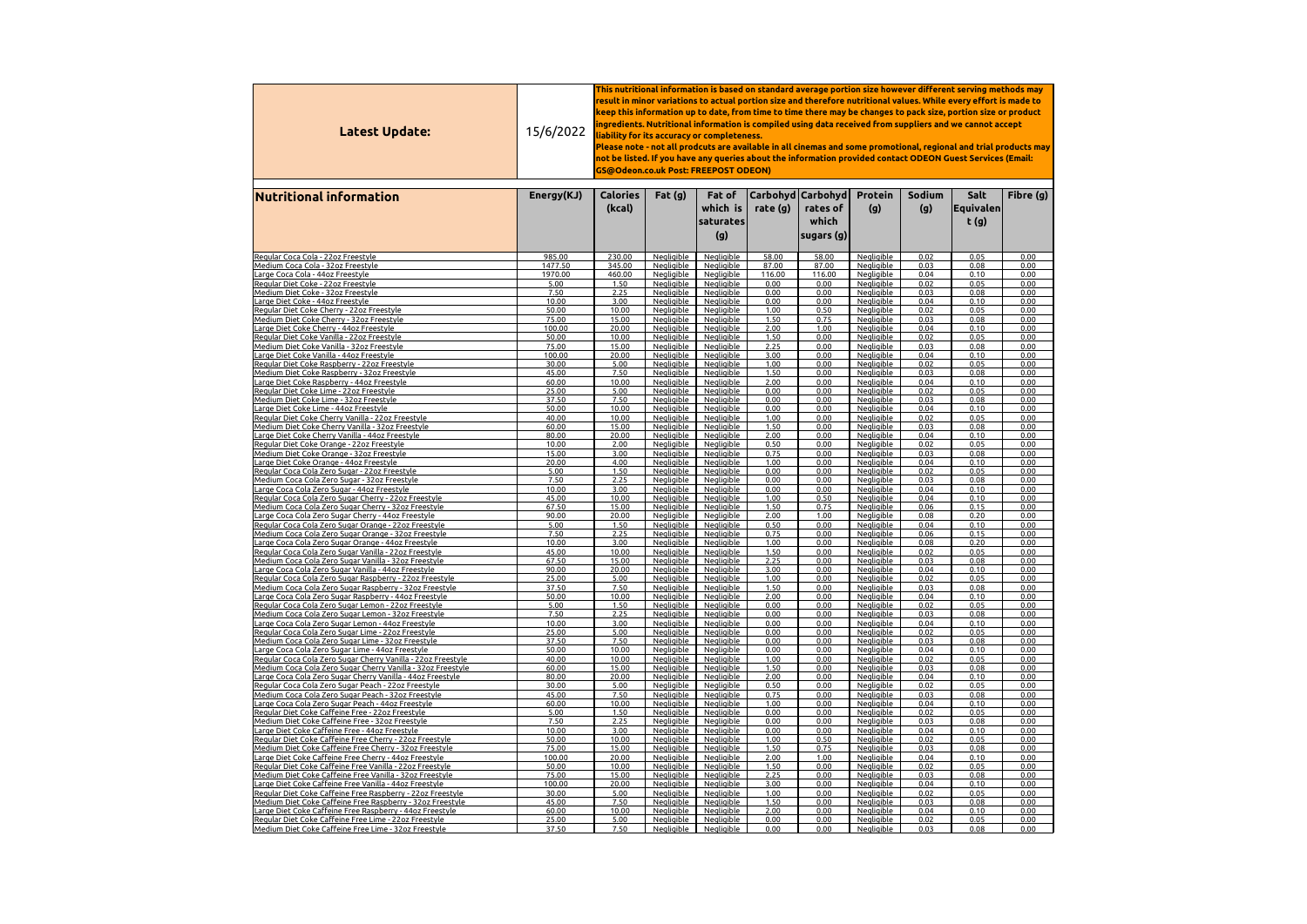| Fibre (g)<br> Carbohyd Carbohyd <br><b>Protein</b><br><b>Sodium</b><br>Salt<br><b>Nutritional information</b><br>Energy(KJ)<br><b>Calories</b><br>Fat(g)<br>Fat of<br>which is<br>rate $(g)$<br>(g)<br>(g)<br> Equivalen <br>(kcal)<br>rates of<br>which<br>t(g)<br>saturates<br>(g)<br> sugars (g) <br>Large Diet Coke Caffeine Free Lime - 44oz Freestyle<br><b>Negligible</b><br><b>Negligible</b><br>0.00<br>0.04<br>0.10<br>50.00<br>10.00<br>0.00<br><b>Negligible</b><br>0.00<br>1.00<br>0.00<br>Regular Diet Coke Caffeine Free Cherry Vanilla - 22oz Freestyle<br><b>Negligible</b><br>Negligible<br>0.02<br>0.05<br>0.00<br>40.00<br>10.00<br><b>Negligible</b><br>1.50<br>Medium Diet Coke Caffeine Free Cherry Vanilla - 32oz Freestyle<br>0.00<br>0.03<br>0.08<br>0.00<br>60.00<br>15.00<br><b>Negligible</b><br><b>Negligible</b><br>Negligible<br>Large Diet Coke Caffeine Free Cherry Vanilla - 44oz Freestyle<br>20.00<br>2.00<br>0.00<br>80.00<br><b>Negligible</b><br><b>Negligible</b><br><b>Negligible</b><br>0.04<br>0.10<br>0.00<br>Regular Diet Coke Caffeine Free Orange - 22oz Freestyle<br>0.50<br>10.00<br>2.00<br><b>Negligible</b><br><b>Negligible</b><br>0.00<br><b>Negligible</b><br>0.02<br>0.05<br>0.00<br>Medium Diet Coke Caffeine Free Orange - 32oz Freestyle<br>3.00<br>Negligible<br><b>Negligible</b><br>0.75<br>0.00<br>Negligible<br>0.03<br>0.08<br>0.00<br>15.00<br>Large Diet Coke Caffeine Free Orange - 44oz Freestyle<br>4.00<br><b>Negligible</b><br><b>Negligible</b><br>1.00<br>0.00<br><b>Negligible</b><br>0.04<br>20.00<br>0.10<br>0.00<br>Negligible<br>24.00<br>24.00<br>0.02<br>Regular Dr Pepper - 22oz Freestyle<br>100.00<br><b>Negligible</b><br>Negligible<br>0.05<br>0.00<br>415.00<br>Medium Dr Pepper - 32oz Freestyle<br>622.50<br>Negligible<br>36.00<br>36.00<br>0.03<br>0.08<br>0.00<br>150.00<br><b>Negligible</b><br>Negligible<br><b>Negligible</b><br>Large Dr Pepper - 44oz Freestyle<br><b>Negligible</b><br>48.00<br>48.00<br>0.04<br>830.00<br>200.00<br><u>Negligible</u><br>0.10<br>0.00<br><b>Negligible</b><br>Regular Dr Pepper Cherry - 22oz Freestyle<br><b>Negligible</b><br>0.02<br>25.00<br>24.50<br><b>Negligible</b><br>0.05<br>0.00<br>460.00<br>110.00<br>Medium Dr Pepper Cherry - 32oz Freestyle<br><b>Negligible</b><br>37.50<br>36.75<br>0.03<br>0.08<br>0.00<br>690.00<br>165.00<br><u>Negligible</u><br><b>Negligible</b><br>Large Dr Pepper Cherry - 44oz Freestyle<br><b>Negligible</b><br><b>Negligible</b><br>50.00<br>49.00<br><b>Negligible</b><br>0.04<br>0.10<br>0.00<br>920.00<br>220.00<br>Regular Dr Pepper Cherry Vanilla - 22oz Freestyle<br>24.00<br>Negligible<br>25.00<br>Negligible<br>0.02<br>0.05<br>0.00<br>450.00<br>105.00<br><b>Negligible</b><br>36.00<br>Medium Dr Pepper Cherry Vanilla - 32oz Freestyle<br>157.50<br>37.50<br><b>Negligible</b><br>0.03<br>0.08<br>0.00<br>675.00<br><b>Negligible</b><br><b>Negligible</b><br>lLarge Dr Pepper Cherry Vanilla - 44oz Freestyle<br>900.00<br>210.00<br>Negligible<br>Negligible<br>50.00<br>48.00<br><b>Negligible</b><br>0.04<br>0.10<br>0.00<br><b>Negligible</b><br><b>Negligible</b><br>445.00<br>105.00<br>25.00<br>24.00<br><b>Negligible</b><br>0.02<br>0.05<br>0.00<br>Regular Dr Pepper Strawberry - 22oz Freestyle<br>Negligible<br>37.50<br>36.00<br>Medium Dr Pepper Strawberry - 32oz Freestyle<br>667.50<br>157.50<br>Negligible<br>Negligible<br>0.03<br>0.08<br>0.00<br>890.00<br>210.00<br>Negligible<br>Negligible<br>50.00<br>48.00<br>0.04<br>0.10<br>0.00<br>Large Dr Pepper Strawberry - 44oz Freestyle<br>Negligible<br>0.05<br>10.00<br>2.00<br><b>Negligible</b><br>Negligible<br>0.00<br>0.00<br>0.02<br>0.00<br>Regular Dr Pepper Zero - 22oz Freestyle<br><b>Negligible</b><br>15.00<br>3.00<br>Negligible<br>0.00<br>0.00<br>0.03<br>0.08<br>0.00<br>Negligible<br>Negligible<br>Medium Dr Pepper Zero - 32oz Freestyle<br>Negligible<br><b>Negligible</b><br>20.00<br>4.00<br>0.00<br>0.00<br><b>Negligible</b><br>0.04<br>0.10<br>0.00<br>Large Dr Pepper Zero - 44oz Freestyle<br>Negligible<br>50.00<br>10.00<br><b>Negligible</b><br>1.00<br>0.50<br>0.02<br>0.05<br>0.00<br>Regular Dr Pepper Zero Cherry - 22oz Freestyle<br><b>Negliaible</b><br>75.00<br>0.75<br>0.08<br>15.00<br><b>Negligible</b><br>1.50<br>0.03<br>0.00<br>Medium Dr Pepper Zero Cherry - 32oz Freestyle<br><b>Negligible</b><br>Negligible<br><b>Negligible</b><br>20.00<br><b>Negligible</b><br>2.00<br><b>Negligible</b><br>0.10<br>Large Dr Pepper Zero Cherry - 44oz Freestyle<br>100.00<br>1.00<br>0.04<br>0.00<br>10.00<br><b>Negligible</b><br>1.00<br>0.00<br>0.05<br>0.00<br>Regular Dr Pepper Zero Cherry Vanilla - 22oz Freestyle<br>45.00<br><b>Negligible</b><br>Negligible<br>0.02<br>67.50<br>1.50<br>15.00<br><b>Negligible</b><br>0.00<br>0.03<br>0.08<br>0.00<br><u> Medium Dr Pepper Zero Cherry Vanilla - 32oz Freestyle</u><br><b>Negligible</b><br><b>Negligible</b><br><b>Negligible</b><br>Large D <u>r Pepper Zero Cherry Vanilla - 44oz Freestyle</u><br>90.00<br>20.00<br><b>Negligible</b><br>2.00<br>0.00<br><b>Negligible</b><br>0.04<br>0.10<br>0.00<br>Negligible<br>0.02<br>30.00<br>10.00<br><b>Negligible</b><br>0.50<br>0.00<br>Negligible<br>0.05<br>0.00<br>Regular Dr Pepper Zero Strawberry - 22oz Freestyle<br><b>Negligible</b><br>0.75<br>45.00<br>15.00<br>0.00<br>0.03<br>0.08<br>0.00<br>Medium Dr Pepper Zero Strawberry - 32oz Freestyle<br><b>Negligible</b><br><b>Negligible</b><br>60.00<br>20.00<br>Negligible<br>0.00<br>0.04<br>0.10<br>0.00<br>Negligible<br>1.00<br>Negligible<br>Large Dr Pepper Zero Strawberry - 44oz Freestyle<br>0.05<br>440.00<br>105.00<br><b>Negligible</b><br>25.50<br>25.00<br>0.02<br>0.00<br>Regular Fanta Orange - 22oz Freestyle<br>Negligible<br><b>Negligible</b><br>37.50<br>157.50<br>Negligible<br>38.25<br>0.03<br>0.08<br>0.00<br>660.00<br>Negligible<br>Medium Fanta Orange - 32oz Freestyle<br><b>Negligible</b><br>0.10<br>880.00<br>Negligible<br>51.00<br>50.00<br>0.04<br>0.00<br>210.00<br>Negligible<br>Negligible<br>Large Fanta Orange - 44oz Freestyle<br>0.02<br>460.00<br><b>Negligible</b><br><b>Negligible</b><br>25.00<br>24.00<br><b>Negligible</b><br>0.05<br>0.00<br>Regular Fanta Cherry - 22oz Freestyle<br>110.00<br>Negligible<br>37.50<br>36.00<br>690.00<br>165.00<br><b>Negligible</b><br>0.03<br>0.08<br>0.00<br>Negligible<br>Medium Fanta Cherry - 32oz Freestyle<br><b>Negligible</b><br><b>Negligible</b><br>50.00<br>48.00<br>0.10<br>Large Fanta Cherry - 44oz Freestyle<br>920.00<br>220.00<br><b>Negligible</b><br>0.04<br>0.00<br>460.00<br>Negligible<br>25.00<br>24.00<br>0.02<br>0.05<br>0.00<br>110.00<br><b>Negligible</b><br>Negligible<br>Regular Fanta Raspberry - 22oz Freestyle<br>37.50<br>36.00<br>0.03<br>0.08<br>Medium Fanta Raspberry - 32oz Freestyle<br>690.00<br>165.00<br>Negligible<br><b>Negligible</b><br>Negligible<br>0.00<br><b>Negligible</b><br>50.00<br>48.00<br>0.04<br>0.10<br>Large Fanta Raspberry - 44oz Freestyle<br>920.00<br>220.00<br><b>Negligible</b><br><b>Negligible</b><br>0.00<br>Negligible<br>24.00<br>24.00<br>0.02<br>0.05<br>0.00<br>Regular Fanta Lemon - 22oz Freestyle<br>420.00<br>100.00<br><b>Negligible</b><br>Negligible<br>Negligible<br>0.03<br>630.00<br>Negligible<br>36.00<br>36.00<br><b>Negligible</b><br>0.08<br>0.00<br>Medium Fanta Lemon - 32oz Freestyle<br>150.00<br>840.00<br>Negligible<br>48.00<br>48.00<br>0.04<br>0.10<br>0.00<br>200.00<br>Negligible<br>Negligible<br>Large Fanta Lemon - 44oz Freestyle<br>0.02<br>0.05<br>0.00<br>445.00<br>105.00<br>Negligible<br>24.50<br>24.00<br>Regular Fanta Grape - 22oz Freestyle<br><b>Negligible</b><br><b>Negligible</b><br><b>Negligible</b><br>36.75<br>36.00<br>0.03<br>0.08<br>0.00<br>667.50<br>157.50<br><b>Negligible</b><br><b>Negligible</b><br><u> Medium Fanta Grape - 32oz Freestyle</u><br><b>Negligible</b><br>49.00<br>48.00<br>0.04<br>0.10<br>0.00<br>890.00<br>210.00<br><b>Negligible</b><br><b>Negligible</b><br>Large Fanta Grape - 44oz Freestyle<br>455.00<br><b>Negligible</b><br>25.00<br>24.00<br>0.02<br>0.05<br>0.00<br>Regular Fanta Peach - 22oz Freestyle<br>105.00<br><b>Negligible</b><br><b>Negligible</b><br>37.50<br>36.00<br>682.50<br>Negligible<br>0.03<br>0.08<br>0.00<br>157.50<br><b>Negligible</b><br>Negligible<br>Medium Fanta Peach - 32oz Freestyle<br>910.00<br>50.00<br>48.00<br>0.04<br>0.10<br>0.00<br>210.00<br>Negligible<br>Negligible<br>Large Fanta Peach - 44oz Freestyle<br><b>Negligible</b><br><b>Negligible</b><br>24.00<br>0.02<br>0.05<br>0.00<br>Regular Fanta Strawberry - 22oz Freestyle<br>460.00<br>110.00<br><b>Negligible</b><br>25.00<br><b>Negligible</b><br>37.50<br>36.00<br>0.00<br>690.00<br>165.00<br><b>Negligible</b><br>0.03<br>0.08<br>Medium Fanta Strawberry - 32oz Freestyle<br><b>Negligible</b><br><b>Negligible</b><br>220.00<br>Negligible<br><u>Negligible</u><br>50.00<br>48.00<br><u>Negligible</u><br>0.04<br>0.10<br>0.00<br>920.00<br><u> Large Fanta Strawberry - 44oz Freestyle</u><br><u>Negligible</u><br>0.02<br>0.05<br>Regular Fanta Fruit Punch - 22oz Freestyle<br>445.00<br>105.00<br><u>Negligible</u><br>24.50<br>24.00<br><u>Negligible</u><br>0.00<br>667.50<br>36.00<br>Medium Fanta Fruit Punch - 32oz Freestyle<br>157.50<br>Negligible<br>Negligible<br>36.75<br>Negligible<br>0.03<br>0.08<br>0.00<br><b>Negligible</b><br>Large Fanta Fruit Punch - 44oz Freestyle<br>890.00<br>210.00<br><b>Negligible</b><br>49.00<br>48.00<br><b>Negligible</b><br>0.04<br>0.10<br>0.00<br>Negligible<br>Regular Fanta Zero - 22oz Freestyle<br>Negligible<br><b>Negligible</b><br>0.02<br>0.05<br>15.00<br>5.00<br>0.50<br>0.00<br>0.00<br>7.50<br><b>Negligible</b><br>0.75<br>0.08<br>22.50<br><b>Negligible</b><br>0.00<br><b>Negligible</b><br>0.03<br>0.00<br><u> Medium Fanta Zero - 32oz Freestyle</u><br><b>Negligible</b><br>30.00<br>10.00<br><u>Negligible</u><br>1.00<br><b>Negligible</b><br>0.04<br>0.00<br>Large Fanta Zero - 44oz Freestyle<br>0.00<br>0.10<br><b>Negligible</b><br>Negligible<br><b>Negligible</b><br>0.02<br>Regular Fanta Zero Cherry - 22oz Freestyle<br>40.00<br>10.00<br>1.00<br>0.00<br>0.05<br>0.00<br>1.50<br>Medium Fanta Zero Cherry - 32oz Freestyle<br>60.00<br>15.00<br><b>Negligible</b><br>Negligible<br>0.00<br><b>Negligible</b><br>0.03<br>0.08<br>0.00<br>Large Fanta Zero Cherry - 44oz Freestyle<br>80.00<br>20.00<br><b>Negligible</b><br>Negligible<br>2.00<br>0.00<br><b>Negligible</b><br>0.04<br>0.10<br>0.00<br>Negligible<br>Regular Fanta Zero Raspberry - 22oz Freestyle<br>40.00<br>10.00<br>Negligible<br>1.00<br>0.00<br>Negligible<br>0.02<br>0.05<br>0.00<br>Medium Fanta Zero Raspberry - 32oz Freestyle<br>60.00<br>15.00<br><b>Negligible</b><br><u>Negligible</u><br>1.50<br>0.00<br><b>Negligible</b><br>0.03<br>0.08<br>0.00<br>Large Fanta Zero Raspberry - 44oz Freestyle<br>80.00<br>20.00<br><u>Negligible</u><br><u>Negligible</u><br>2.00<br>0.00<br><u>Negligible</u><br>0.04<br>0.00<br>0.10<br>Regular Fanta Zero Lemon - 22oz Freestyle<br>10.00<br>2.50<br><b>Negligible</b><br>0.02<br>0.00<br><u>Negligible</u><br>1.00<br>0.00<br><u>Negligible</u><br>0.05 | Latest Update: | 15/6/2022 | This nutritional information is based on standard average portion size however different serving methods may $\,$<br>result in minor variations to actual portion size and therefore nutritional values. While every effort is made to<br>keep this information up to date, from time to time there may be changes to pack size, portion size or product<br>ingredients. Nutritional information is compiled using data received from suppliers and we cannot accept<br>liability for its accuracy or completeness.<br>Please note - not all prodcuts are available in all cinemas and some promotional, regional and trial products may<br>not be listed. If you have any queries about the information provided contact ODEON Guest Services (Email:<br><b>GS@Odeon.co.uk Post: FREEPOST ODEON)</b> |  |  |  |  |  |  |  |  |  |  |
|-----------------------------------------------------------------------------------------------------------------------------------------------------------------------------------------------------------------------------------------------------------------------------------------------------------------------------------------------------------------------------------------------------------------------------------------------------------------------------------------------------------------------------------------------------------------------------------------------------------------------------------------------------------------------------------------------------------------------------------------------------------------------------------------------------------------------------------------------------------------------------------------------------------------------------------------------------------------------------------------------------------------------------------------------------------------------------------------------------------------------------------------------------------------------------------------------------------------------------------------------------------------------------------------------------------------------------------------------------------------------------------------------------------------------------------------------------------------------------------------------------------------------------------------------------------------------------------------------------------------------------------------------------------------------------------------------------------------------------------------------------------------------------------------------------------------------------------------------------------------------------------------------------------------------------------------------------------------------------------------------------------------------------------------------------------------------------------------------------------------------------------------------------------------------------------------------------------------------------------------------------------------------------------------------------------------------------------------------------------------------------------------------------------------------------------------------------------------------------------------------------------------------------------------------------------------------------------------------------------------------------------------------------------------------------------------------------------------------------------------------------------------------------------------------------------------------------------------------------------------------------------------------------------------------------------------------------------------------------------------------------------------------------------------------------------------------------------------------------------------------------------------------------------------------------------------------------------------------------------------------------------------------------------------------------------------------------------------------------------------------------------------------------------------------------------------------------------------------------------------------------------------------------------------------------------------------------------------------------------------------------------------------------------------------------------------------------------------------------------------------------------------------------------------------------------------------------------------------------------------------------------------------------------------------------------------------------------------------------------------------------------------------------------------------------------------------------------------------------------------------------------------------------------------------------------------------------------------------------------------------------------------------------------------------------------------------------------------------------------------------------------------------------------------------------------------------------------------------------------------------------------------------------------------------------------------------------------------------------------------------------------------------------------------------------------------------------------------------------------------------------------------------------------------------------------------------------------------------------------------------------------------------------------------------------------------------------------------------------------------------------------------------------------------------------------------------------------------------------------------------------------------------------------------------------------------------------------------------------------------------------------------------------------------------------------------------------------------------------------------------------------------------------------------------------------------------------------------------------------------------------------------------------------------------------------------------------------------------------------------------------------------------------------------------------------------------------------------------------------------------------------------------------------------------------------------------------------------------------------------------------------------------------------------------------------------------------------------------------------------------------------------------------------------------------------------------------------------------------------------------------------------------------------------------------------------------------------------------------------------------------------------------------------------------------------------------------------------------------------------------------------------------------------------------------------------------------------------------------------------------------------------------------------------------------------------------------------------------------------------------------------------------------------------------------------------------------------------------------------------------------------------------------------------------------------------------------------------------------------------------------------------------------------------------------------------------------------------------------------------------------------------------------------------------------------------------------------------------------------------------------------------------------------------------------------------------------------------------------------------------------------------------------------------------------------------------------------------------------------------------------------------------------------------------------------------------------------------------------------------------------------------------------------------------------------------------------------------------------------------------------------------------------------------------------------------------------------------------------------------------------------------------------------------------------------------------------------------------------------------------------------------------------------------------------------------------------------------------------------------------------------------------------------------------------------------------------------------------------------------------------------------------------------------------------------------------------------------------------------------------------------------------------------------------------------------------------------------------------------------------------------------------------------------------------------------------------------------------------------------------------------------------------------------------------------------------------------------------------------------------------------------------------------------------------------------------------------------------------------------------------------------------------------------------------------------------------------------------------------------------------------------------------------------------------------------------------------------------------------------------------------------------------------------------------------------------------------------------------------------------------------------------------------------------------------------------------------------------------------------------------------------------------------------------------------------------------------------------------------------------------------------------------------------------------------------------------------------------------------------------------------------------------------------------------------------------------------------------------------------------------------------------------------------------------------------------------------------------------------------------------------------------------------------------------------------------------------------------------------------------------------------------------------------------------------------------------------------------------------------------------------------------------------------------------------------------------------------------------------------------------------------------------------------------------------------------------------------------------------------------------------------------------------------------------------------------------------------------------------------------------------------------------------------------------------------------------------------------------------------------------------------------------------------------------------------------------------------------------------------------------------------------------------------------------------------------------------------------------------------------------------------------------------------------------------------------------------------------------------------------------------------------------------------------------------------------------------------------------------------------------------------------------------------------------------------------------------------------------------------------------------------------------------------------------------------------------------------------------------------------------------------------------------------------------------------|----------------|-----------|-------------------------------------------------------------------------------------------------------------------------------------------------------------------------------------------------------------------------------------------------------------------------------------------------------------------------------------------------------------------------------------------------------------------------------------------------------------------------------------------------------------------------------------------------------------------------------------------------------------------------------------------------------------------------------------------------------------------------------------------------------------------------------------------------------|--|--|--|--|--|--|--|--|--|--|
|                                                                                                                                                                                                                                                                                                                                                                                                                                                                                                                                                                                                                                                                                                                                                                                                                                                                                                                                                                                                                                                                                                                                                                                                                                                                                                                                                                                                                                                                                                                                                                                                                                                                                                                                                                                                                                                                                                                                                                                                                                                                                                                                                                                                                                                                                                                                                                                                                                                                                                                                                                                                                                                                                                                                                                                                                                                                                                                                                                                                                                                                                                                                                                                                                                                                                                                                                                                                                                                                                                                                                                                                                                                                                                                                                                                                                                                                                                                                                                                                                                                                                                                                                                                                                                                                                                                                                                                                                                                                                                                                                                                                                                                                                                                                                                                                                                                                                                                                                                                                                                                                                                                                                                                                                                                                                                                                                                                                                                                                                                                                                                                                                                                                                                                                                                                                                                                                                                                                                                                                                                                                                                                                                                                                                                                                                                                                                                                                                                                                                                                                                                                                                                                                                                                                                                                                                                                                                                                                                                                                                                                                                                                                                                                                                                                                                                                                                                                                                                                                                                                                                                                                                                                                                                                                                                                                                                                                                                                                                                                                                                                                                                                                                                                                                                                                                                                                                                                                                                                                                                                                                                                                                                                                                                                                                                                                                                                                                                                                                                                                                                                                                                                                                                                                                                                                                                                                                                                                                                                                                                                                                                                                                                                                                                                                                                                                                                                                                                                                                                                                                                                                                                                                                                                                                                                                                                                                                                                                                                                                                                                                                                                                                                                                                                                                                                                                                                                                                                                                                                                                                                                                                                                                                                                                                                                                                                                 |                |           |                                                                                                                                                                                                                                                                                                                                                                                                                                                                                                                                                                                                                                                                                                                                                                                                       |  |  |  |  |  |  |  |  |  |  |
|                                                                                                                                                                                                                                                                                                                                                                                                                                                                                                                                                                                                                                                                                                                                                                                                                                                                                                                                                                                                                                                                                                                                                                                                                                                                                                                                                                                                                                                                                                                                                                                                                                                                                                                                                                                                                                                                                                                                                                                                                                                                                                                                                                                                                                                                                                                                                                                                                                                                                                                                                                                                                                                                                                                                                                                                                                                                                                                                                                                                                                                                                                                                                                                                                                                                                                                                                                                                                                                                                                                                                                                                                                                                                                                                                                                                                                                                                                                                                                                                                                                                                                                                                                                                                                                                                                                                                                                                                                                                                                                                                                                                                                                                                                                                                                                                                                                                                                                                                                                                                                                                                                                                                                                                                                                                                                                                                                                                                                                                                                                                                                                                                                                                                                                                                                                                                                                                                                                                                                                                                                                                                                                                                                                                                                                                                                                                                                                                                                                                                                                                                                                                                                                                                                                                                                                                                                                                                                                                                                                                                                                                                                                                                                                                                                                                                                                                                                                                                                                                                                                                                                                                                                                                                                                                                                                                                                                                                                                                                                                                                                                                                                                                                                                                                                                                                                                                                                                                                                                                                                                                                                                                                                                                                                                                                                                                                                                                                                                                                                                                                                                                                                                                                                                                                                                                                                                                                                                                                                                                                                                                                                                                                                                                                                                                                                                                                                                                                                                                                                                                                                                                                                                                                                                                                                                                                                                                                                                                                                                                                                                                                                                                                                                                                                                                                                                                                                                                                                                                                                                                                                                                                                                                                                                                                                                                                                                 |                |           |                                                                                                                                                                                                                                                                                                                                                                                                                                                                                                                                                                                                                                                                                                                                                                                                       |  |  |  |  |  |  |  |  |  |  |
|                                                                                                                                                                                                                                                                                                                                                                                                                                                                                                                                                                                                                                                                                                                                                                                                                                                                                                                                                                                                                                                                                                                                                                                                                                                                                                                                                                                                                                                                                                                                                                                                                                                                                                                                                                                                                                                                                                                                                                                                                                                                                                                                                                                                                                                                                                                                                                                                                                                                                                                                                                                                                                                                                                                                                                                                                                                                                                                                                                                                                                                                                                                                                                                                                                                                                                                                                                                                                                                                                                                                                                                                                                                                                                                                                                                                                                                                                                                                                                                                                                                                                                                                                                                                                                                                                                                                                                                                                                                                                                                                                                                                                                                                                                                                                                                                                                                                                                                                                                                                                                                                                                                                                                                                                                                                                                                                                                                                                                                                                                                                                                                                                                                                                                                                                                                                                                                                                                                                                                                                                                                                                                                                                                                                                                                                                                                                                                                                                                                                                                                                                                                                                                                                                                                                                                                                                                                                                                                                                                                                                                                                                                                                                                                                                                                                                                                                                                                                                                                                                                                                                                                                                                                                                                                                                                                                                                                                                                                                                                                                                                                                                                                                                                                                                                                                                                                                                                                                                                                                                                                                                                                                                                                                                                                                                                                                                                                                                                                                                                                                                                                                                                                                                                                                                                                                                                                                                                                                                                                                                                                                                                                                                                                                                                                                                                                                                                                                                                                                                                                                                                                                                                                                                                                                                                                                                                                                                                                                                                                                                                                                                                                                                                                                                                                                                                                                                                                                                                                                                                                                                                                                                                                                                                                                                                                                                                                 |                |           |                                                                                                                                                                                                                                                                                                                                                                                                                                                                                                                                                                                                                                                                                                                                                                                                       |  |  |  |  |  |  |  |  |  |  |
|                                                                                                                                                                                                                                                                                                                                                                                                                                                                                                                                                                                                                                                                                                                                                                                                                                                                                                                                                                                                                                                                                                                                                                                                                                                                                                                                                                                                                                                                                                                                                                                                                                                                                                                                                                                                                                                                                                                                                                                                                                                                                                                                                                                                                                                                                                                                                                                                                                                                                                                                                                                                                                                                                                                                                                                                                                                                                                                                                                                                                                                                                                                                                                                                                                                                                                                                                                                                                                                                                                                                                                                                                                                                                                                                                                                                                                                                                                                                                                                                                                                                                                                                                                                                                                                                                                                                                                                                                                                                                                                                                                                                                                                                                                                                                                                                                                                                                                                                                                                                                                                                                                                                                                                                                                                                                                                                                                                                                                                                                                                                                                                                                                                                                                                                                                                                                                                                                                                                                                                                                                                                                                                                                                                                                                                                                                                                                                                                                                                                                                                                                                                                                                                                                                                                                                                                                                                                                                                                                                                                                                                                                                                                                                                                                                                                                                                                                                                                                                                                                                                                                                                                                                                                                                                                                                                                                                                                                                                                                                                                                                                                                                                                                                                                                                                                                                                                                                                                                                                                                                                                                                                                                                                                                                                                                                                                                                                                                                                                                                                                                                                                                                                                                                                                                                                                                                                                                                                                                                                                                                                                                                                                                                                                                                                                                                                                                                                                                                                                                                                                                                                                                                                                                                                                                                                                                                                                                                                                                                                                                                                                                                                                                                                                                                                                                                                                                                                                                                                                                                                                                                                                                                                                                                                                                                                                                                                 |                |           |                                                                                                                                                                                                                                                                                                                                                                                                                                                                                                                                                                                                                                                                                                                                                                                                       |  |  |  |  |  |  |  |  |  |  |
|                                                                                                                                                                                                                                                                                                                                                                                                                                                                                                                                                                                                                                                                                                                                                                                                                                                                                                                                                                                                                                                                                                                                                                                                                                                                                                                                                                                                                                                                                                                                                                                                                                                                                                                                                                                                                                                                                                                                                                                                                                                                                                                                                                                                                                                                                                                                                                                                                                                                                                                                                                                                                                                                                                                                                                                                                                                                                                                                                                                                                                                                                                                                                                                                                                                                                                                                                                                                                                                                                                                                                                                                                                                                                                                                                                                                                                                                                                                                                                                                                                                                                                                                                                                                                                                                                                                                                                                                                                                                                                                                                                                                                                                                                                                                                                                                                                                                                                                                                                                                                                                                                                                                                                                                                                                                                                                                                                                                                                                                                                                                                                                                                                                                                                                                                                                                                                                                                                                                                                                                                                                                                                                                                                                                                                                                                                                                                                                                                                                                                                                                                                                                                                                                                                                                                                                                                                                                                                                                                                                                                                                                                                                                                                                                                                                                                                                                                                                                                                                                                                                                                                                                                                                                                                                                                                                                                                                                                                                                                                                                                                                                                                                                                                                                                                                                                                                                                                                                                                                                                                                                                                                                                                                                                                                                                                                                                                                                                                                                                                                                                                                                                                                                                                                                                                                                                                                                                                                                                                                                                                                                                                                                                                                                                                                                                                                                                                                                                                                                                                                                                                                                                                                                                                                                                                                                                                                                                                                                                                                                                                                                                                                                                                                                                                                                                                                                                                                                                                                                                                                                                                                                                                                                                                                                                                                                                                                 |                |           |                                                                                                                                                                                                                                                                                                                                                                                                                                                                                                                                                                                                                                                                                                                                                                                                       |  |  |  |  |  |  |  |  |  |  |
|                                                                                                                                                                                                                                                                                                                                                                                                                                                                                                                                                                                                                                                                                                                                                                                                                                                                                                                                                                                                                                                                                                                                                                                                                                                                                                                                                                                                                                                                                                                                                                                                                                                                                                                                                                                                                                                                                                                                                                                                                                                                                                                                                                                                                                                                                                                                                                                                                                                                                                                                                                                                                                                                                                                                                                                                                                                                                                                                                                                                                                                                                                                                                                                                                                                                                                                                                                                                                                                                                                                                                                                                                                                                                                                                                                                                                                                                                                                                                                                                                                                                                                                                                                                                                                                                                                                                                                                                                                                                                                                                                                                                                                                                                                                                                                                                                                                                                                                                                                                                                                                                                                                                                                                                                                                                                                                                                                                                                                                                                                                                                                                                                                                                                                                                                                                                                                                                                                                                                                                                                                                                                                                                                                                                                                                                                                                                                                                                                                                                                                                                                                                                                                                                                                                                                                                                                                                                                                                                                                                                                                                                                                                                                                                                                                                                                                                                                                                                                                                                                                                                                                                                                                                                                                                                                                                                                                                                                                                                                                                                                                                                                                                                                                                                                                                                                                                                                                                                                                                                                                                                                                                                                                                                                                                                                                                                                                                                                                                                                                                                                                                                                                                                                                                                                                                                                                                                                                                                                                                                                                                                                                                                                                                                                                                                                                                                                                                                                                                                                                                                                                                                                                                                                                                                                                                                                                                                                                                                                                                                                                                                                                                                                                                                                                                                                                                                                                                                                                                                                                                                                                                                                                                                                                                                                                                                                                                 |                |           |                                                                                                                                                                                                                                                                                                                                                                                                                                                                                                                                                                                                                                                                                                                                                                                                       |  |  |  |  |  |  |  |  |  |  |
|                                                                                                                                                                                                                                                                                                                                                                                                                                                                                                                                                                                                                                                                                                                                                                                                                                                                                                                                                                                                                                                                                                                                                                                                                                                                                                                                                                                                                                                                                                                                                                                                                                                                                                                                                                                                                                                                                                                                                                                                                                                                                                                                                                                                                                                                                                                                                                                                                                                                                                                                                                                                                                                                                                                                                                                                                                                                                                                                                                                                                                                                                                                                                                                                                                                                                                                                                                                                                                                                                                                                                                                                                                                                                                                                                                                                                                                                                                                                                                                                                                                                                                                                                                                                                                                                                                                                                                                                                                                                                                                                                                                                                                                                                                                                                                                                                                                                                                                                                                                                                                                                                                                                                                                                                                                                                                                                                                                                                                                                                                                                                                                                                                                                                                                                                                                                                                                                                                                                                                                                                                                                                                                                                                                                                                                                                                                                                                                                                                                                                                                                                                                                                                                                                                                                                                                                                                                                                                                                                                                                                                                                                                                                                                                                                                                                                                                                                                                                                                                                                                                                                                                                                                                                                                                                                                                                                                                                                                                                                                                                                                                                                                                                                                                                                                                                                                                                                                                                                                                                                                                                                                                                                                                                                                                                                                                                                                                                                                                                                                                                                                                                                                                                                                                                                                                                                                                                                                                                                                                                                                                                                                                                                                                                                                                                                                                                                                                                                                                                                                                                                                                                                                                                                                                                                                                                                                                                                                                                                                                                                                                                                                                                                                                                                                                                                                                                                                                                                                                                                                                                                                                                                                                                                                                                                                                                                                                 |                |           |                                                                                                                                                                                                                                                                                                                                                                                                                                                                                                                                                                                                                                                                                                                                                                                                       |  |  |  |  |  |  |  |  |  |  |
|                                                                                                                                                                                                                                                                                                                                                                                                                                                                                                                                                                                                                                                                                                                                                                                                                                                                                                                                                                                                                                                                                                                                                                                                                                                                                                                                                                                                                                                                                                                                                                                                                                                                                                                                                                                                                                                                                                                                                                                                                                                                                                                                                                                                                                                                                                                                                                                                                                                                                                                                                                                                                                                                                                                                                                                                                                                                                                                                                                                                                                                                                                                                                                                                                                                                                                                                                                                                                                                                                                                                                                                                                                                                                                                                                                                                                                                                                                                                                                                                                                                                                                                                                                                                                                                                                                                                                                                                                                                                                                                                                                                                                                                                                                                                                                                                                                                                                                                                                                                                                                                                                                                                                                                                                                                                                                                                                                                                                                                                                                                                                                                                                                                                                                                                                                                                                                                                                                                                                                                                                                                                                                                                                                                                                                                                                                                                                                                                                                                                                                                                                                                                                                                                                                                                                                                                                                                                                                                                                                                                                                                                                                                                                                                                                                                                                                                                                                                                                                                                                                                                                                                                                                                                                                                                                                                                                                                                                                                                                                                                                                                                                                                                                                                                                                                                                                                                                                                                                                                                                                                                                                                                                                                                                                                                                                                                                                                                                                                                                                                                                                                                                                                                                                                                                                                                                                                                                                                                                                                                                                                                                                                                                                                                                                                                                                                                                                                                                                                                                                                                                                                                                                                                                                                                                                                                                                                                                                                                                                                                                                                                                                                                                                                                                                                                                                                                                                                                                                                                                                                                                                                                                                                                                                                                                                                                                                                 |                |           |                                                                                                                                                                                                                                                                                                                                                                                                                                                                                                                                                                                                                                                                                                                                                                                                       |  |  |  |  |  |  |  |  |  |  |
|                                                                                                                                                                                                                                                                                                                                                                                                                                                                                                                                                                                                                                                                                                                                                                                                                                                                                                                                                                                                                                                                                                                                                                                                                                                                                                                                                                                                                                                                                                                                                                                                                                                                                                                                                                                                                                                                                                                                                                                                                                                                                                                                                                                                                                                                                                                                                                                                                                                                                                                                                                                                                                                                                                                                                                                                                                                                                                                                                                                                                                                                                                                                                                                                                                                                                                                                                                                                                                                                                                                                                                                                                                                                                                                                                                                                                                                                                                                                                                                                                                                                                                                                                                                                                                                                                                                                                                                                                                                                                                                                                                                                                                                                                                                                                                                                                                                                                                                                                                                                                                                                                                                                                                                                                                                                                                                                                                                                                                                                                                                                                                                                                                                                                                                                                                                                                                                                                                                                                                                                                                                                                                                                                                                                                                                                                                                                                                                                                                                                                                                                                                                                                                                                                                                                                                                                                                                                                                                                                                                                                                                                                                                                                                                                                                                                                                                                                                                                                                                                                                                                                                                                                                                                                                                                                                                                                                                                                                                                                                                                                                                                                                                                                                                                                                                                                                                                                                                                                                                                                                                                                                                                                                                                                                                                                                                                                                                                                                                                                                                                                                                                                                                                                                                                                                                                                                                                                                                                                                                                                                                                                                                                                                                                                                                                                                                                                                                                                                                                                                                                                                                                                                                                                                                                                                                                                                                                                                                                                                                                                                                                                                                                                                                                                                                                                                                                                                                                                                                                                                                                                                                                                                                                                                                                                                                                                                                 |                |           |                                                                                                                                                                                                                                                                                                                                                                                                                                                                                                                                                                                                                                                                                                                                                                                                       |  |  |  |  |  |  |  |  |  |  |
|                                                                                                                                                                                                                                                                                                                                                                                                                                                                                                                                                                                                                                                                                                                                                                                                                                                                                                                                                                                                                                                                                                                                                                                                                                                                                                                                                                                                                                                                                                                                                                                                                                                                                                                                                                                                                                                                                                                                                                                                                                                                                                                                                                                                                                                                                                                                                                                                                                                                                                                                                                                                                                                                                                                                                                                                                                                                                                                                                                                                                                                                                                                                                                                                                                                                                                                                                                                                                                                                                                                                                                                                                                                                                                                                                                                                                                                                                                                                                                                                                                                                                                                                                                                                                                                                                                                                                                                                                                                                                                                                                                                                                                                                                                                                                                                                                                                                                                                                                                                                                                                                                                                                                                                                                                                                                                                                                                                                                                                                                                                                                                                                                                                                                                                                                                                                                                                                                                                                                                                                                                                                                                                                                                                                                                                                                                                                                                                                                                                                                                                                                                                                                                                                                                                                                                                                                                                                                                                                                                                                                                                                                                                                                                                                                                                                                                                                                                                                                                                                                                                                                                                                                                                                                                                                                                                                                                                                                                                                                                                                                                                                                                                                                                                                                                                                                                                                                                                                                                                                                                                                                                                                                                                                                                                                                                                                                                                                                                                                                                                                                                                                                                                                                                                                                                                                                                                                                                                                                                                                                                                                                                                                                                                                                                                                                                                                                                                                                                                                                                                                                                                                                                                                                                                                                                                                                                                                                                                                                                                                                                                                                                                                                                                                                                                                                                                                                                                                                                                                                                                                                                                                                                                                                                                                                                                                                                                 |                |           |                                                                                                                                                                                                                                                                                                                                                                                                                                                                                                                                                                                                                                                                                                                                                                                                       |  |  |  |  |  |  |  |  |  |  |
|                                                                                                                                                                                                                                                                                                                                                                                                                                                                                                                                                                                                                                                                                                                                                                                                                                                                                                                                                                                                                                                                                                                                                                                                                                                                                                                                                                                                                                                                                                                                                                                                                                                                                                                                                                                                                                                                                                                                                                                                                                                                                                                                                                                                                                                                                                                                                                                                                                                                                                                                                                                                                                                                                                                                                                                                                                                                                                                                                                                                                                                                                                                                                                                                                                                                                                                                                                                                                                                                                                                                                                                                                                                                                                                                                                                                                                                                                                                                                                                                                                                                                                                                                                                                                                                                                                                                                                                                                                                                                                                                                                                                                                                                                                                                                                                                                                                                                                                                                                                                                                                                                                                                                                                                                                                                                                                                                                                                                                                                                                                                                                                                                                                                                                                                                                                                                                                                                                                                                                                                                                                                                                                                                                                                                                                                                                                                                                                                                                                                                                                                                                                                                                                                                                                                                                                                                                                                                                                                                                                                                                                                                                                                                                                                                                                                                                                                                                                                                                                                                                                                                                                                                                                                                                                                                                                                                                                                                                                                                                                                                                                                                                                                                                                                                                                                                                                                                                                                                                                                                                                                                                                                                                                                                                                                                                                                                                                                                                                                                                                                                                                                                                                                                                                                                                                                                                                                                                                                                                                                                                                                                                                                                                                                                                                                                                                                                                                                                                                                                                                                                                                                                                                                                                                                                                                                                                                                                                                                                                                                                                                                                                                                                                                                                                                                                                                                                                                                                                                                                                                                                                                                                                                                                                                                                                                                                                                 |                |           |                                                                                                                                                                                                                                                                                                                                                                                                                                                                                                                                                                                                                                                                                                                                                                                                       |  |  |  |  |  |  |  |  |  |  |
|                                                                                                                                                                                                                                                                                                                                                                                                                                                                                                                                                                                                                                                                                                                                                                                                                                                                                                                                                                                                                                                                                                                                                                                                                                                                                                                                                                                                                                                                                                                                                                                                                                                                                                                                                                                                                                                                                                                                                                                                                                                                                                                                                                                                                                                                                                                                                                                                                                                                                                                                                                                                                                                                                                                                                                                                                                                                                                                                                                                                                                                                                                                                                                                                                                                                                                                                                                                                                                                                                                                                                                                                                                                                                                                                                                                                                                                                                                                                                                                                                                                                                                                                                                                                                                                                                                                                                                                                                                                                                                                                                                                                                                                                                                                                                                                                                                                                                                                                                                                                                                                                                                                                                                                                                                                                                                                                                                                                                                                                                                                                                                                                                                                                                                                                                                                                                                                                                                                                                                                                                                                                                                                                                                                                                                                                                                                                                                                                                                                                                                                                                                                                                                                                                                                                                                                                                                                                                                                                                                                                                                                                                                                                                                                                                                                                                                                                                                                                                                                                                                                                                                                                                                                                                                                                                                                                                                                                                                                                                                                                                                                                                                                                                                                                                                                                                                                                                                                                                                                                                                                                                                                                                                                                                                                                                                                                                                                                                                                                                                                                                                                                                                                                                                                                                                                                                                                                                                                                                                                                                                                                                                                                                                                                                                                                                                                                                                                                                                                                                                                                                                                                                                                                                                                                                                                                                                                                                                                                                                                                                                                                                                                                                                                                                                                                                                                                                                                                                                                                                                                                                                                                                                                                                                                                                                                                                                                 |                |           |                                                                                                                                                                                                                                                                                                                                                                                                                                                                                                                                                                                                                                                                                                                                                                                                       |  |  |  |  |  |  |  |  |  |  |
|                                                                                                                                                                                                                                                                                                                                                                                                                                                                                                                                                                                                                                                                                                                                                                                                                                                                                                                                                                                                                                                                                                                                                                                                                                                                                                                                                                                                                                                                                                                                                                                                                                                                                                                                                                                                                                                                                                                                                                                                                                                                                                                                                                                                                                                                                                                                                                                                                                                                                                                                                                                                                                                                                                                                                                                                                                                                                                                                                                                                                                                                                                                                                                                                                                                                                                                                                                                                                                                                                                                                                                                                                                                                                                                                                                                                                                                                                                                                                                                                                                                                                                                                                                                                                                                                                                                                                                                                                                                                                                                                                                                                                                                                                                                                                                                                                                                                                                                                                                                                                                                                                                                                                                                                                                                                                                                                                                                                                                                                                                                                                                                                                                                                                                                                                                                                                                                                                                                                                                                                                                                                                                                                                                                                                                                                                                                                                                                                                                                                                                                                                                                                                                                                                                                                                                                                                                                                                                                                                                                                                                                                                                                                                                                                                                                                                                                                                                                                                                                                                                                                                                                                                                                                                                                                                                                                                                                                                                                                                                                                                                                                                                                                                                                                                                                                                                                                                                                                                                                                                                                                                                                                                                                                                                                                                                                                                                                                                                                                                                                                                                                                                                                                                                                                                                                                                                                                                                                                                                                                                                                                                                                                                                                                                                                                                                                                                                                                                                                                                                                                                                                                                                                                                                                                                                                                                                                                                                                                                                                                                                                                                                                                                                                                                                                                                                                                                                                                                                                                                                                                                                                                                                                                                                                                                                                                                                                 |                |           |                                                                                                                                                                                                                                                                                                                                                                                                                                                                                                                                                                                                                                                                                                                                                                                                       |  |  |  |  |  |  |  |  |  |  |
|                                                                                                                                                                                                                                                                                                                                                                                                                                                                                                                                                                                                                                                                                                                                                                                                                                                                                                                                                                                                                                                                                                                                                                                                                                                                                                                                                                                                                                                                                                                                                                                                                                                                                                                                                                                                                                                                                                                                                                                                                                                                                                                                                                                                                                                                                                                                                                                                                                                                                                                                                                                                                                                                                                                                                                                                                                                                                                                                                                                                                                                                                                                                                                                                                                                                                                                                                                                                                                                                                                                                                                                                                                                                                                                                                                                                                                                                                                                                                                                                                                                                                                                                                                                                                                                                                                                                                                                                                                                                                                                                                                                                                                                                                                                                                                                                                                                                                                                                                                                                                                                                                                                                                                                                                                                                                                                                                                                                                                                                                                                                                                                                                                                                                                                                                                                                                                                                                                                                                                                                                                                                                                                                                                                                                                                                                                                                                                                                                                                                                                                                                                                                                                                                                                                                                                                                                                                                                                                                                                                                                                                                                                                                                                                                                                                                                                                                                                                                                                                                                                                                                                                                                                                                                                                                                                                                                                                                                                                                                                                                                                                                                                                                                                                                                                                                                                                                                                                                                                                                                                                                                                                                                                                                                                                                                                                                                                                                                                                                                                                                                                                                                                                                                                                                                                                                                                                                                                                                                                                                                                                                                                                                                                                                                                                                                                                                                                                                                                                                                                                                                                                                                                                                                                                                                                                                                                                                                                                                                                                                                                                                                                                                                                                                                                                                                                                                                                                                                                                                                                                                                                                                                                                                                                                                                                                                                                                 |                |           |                                                                                                                                                                                                                                                                                                                                                                                                                                                                                                                                                                                                                                                                                                                                                                                                       |  |  |  |  |  |  |  |  |  |  |
|                                                                                                                                                                                                                                                                                                                                                                                                                                                                                                                                                                                                                                                                                                                                                                                                                                                                                                                                                                                                                                                                                                                                                                                                                                                                                                                                                                                                                                                                                                                                                                                                                                                                                                                                                                                                                                                                                                                                                                                                                                                                                                                                                                                                                                                                                                                                                                                                                                                                                                                                                                                                                                                                                                                                                                                                                                                                                                                                                                                                                                                                                                                                                                                                                                                                                                                                                                                                                                                                                                                                                                                                                                                                                                                                                                                                                                                                                                                                                                                                                                                                                                                                                                                                                                                                                                                                                                                                                                                                                                                                                                                                                                                                                                                                                                                                                                                                                                                                                                                                                                                                                                                                                                                                                                                                                                                                                                                                                                                                                                                                                                                                                                                                                                                                                                                                                                                                                                                                                                                                                                                                                                                                                                                                                                                                                                                                                                                                                                                                                                                                                                                                                                                                                                                                                                                                                                                                                                                                                                                                                                                                                                                                                                                                                                                                                                                                                                                                                                                                                                                                                                                                                                                                                                                                                                                                                                                                                                                                                                                                                                                                                                                                                                                                                                                                                                                                                                                                                                                                                                                                                                                                                                                                                                                                                                                                                                                                                                                                                                                                                                                                                                                                                                                                                                                                                                                                                                                                                                                                                                                                                                                                                                                                                                                                                                                                                                                                                                                                                                                                                                                                                                                                                                                                                                                                                                                                                                                                                                                                                                                                                                                                                                                                                                                                                                                                                                                                                                                                                                                                                                                                                                                                                                                                                                                                                                                 |                |           |                                                                                                                                                                                                                                                                                                                                                                                                                                                                                                                                                                                                                                                                                                                                                                                                       |  |  |  |  |  |  |  |  |  |  |
|                                                                                                                                                                                                                                                                                                                                                                                                                                                                                                                                                                                                                                                                                                                                                                                                                                                                                                                                                                                                                                                                                                                                                                                                                                                                                                                                                                                                                                                                                                                                                                                                                                                                                                                                                                                                                                                                                                                                                                                                                                                                                                                                                                                                                                                                                                                                                                                                                                                                                                                                                                                                                                                                                                                                                                                                                                                                                                                                                                                                                                                                                                                                                                                                                                                                                                                                                                                                                                                                                                                                                                                                                                                                                                                                                                                                                                                                                                                                                                                                                                                                                                                                                                                                                                                                                                                                                                                                                                                                                                                                                                                                                                                                                                                                                                                                                                                                                                                                                                                                                                                                                                                                                                                                                                                                                                                                                                                                                                                                                                                                                                                                                                                                                                                                                                                                                                                                                                                                                                                                                                                                                                                                                                                                                                                                                                                                                                                                                                                                                                                                                                                                                                                                                                                                                                                                                                                                                                                                                                                                                                                                                                                                                                                                                                                                                                                                                                                                                                                                                                                                                                                                                                                                                                                                                                                                                                                                                                                                                                                                                                                                                                                                                                                                                                                                                                                                                                                                                                                                                                                                                                                                                                                                                                                                                                                                                                                                                                                                                                                                                                                                                                                                                                                                                                                                                                                                                                                                                                                                                                                                                                                                                                                                                                                                                                                                                                                                                                                                                                                                                                                                                                                                                                                                                                                                                                                                                                                                                                                                                                                                                                                                                                                                                                                                                                                                                                                                                                                                                                                                                                                                                                                                                                                                                                                                                                                 |                |           |                                                                                                                                                                                                                                                                                                                                                                                                                                                                                                                                                                                                                                                                                                                                                                                                       |  |  |  |  |  |  |  |  |  |  |
|                                                                                                                                                                                                                                                                                                                                                                                                                                                                                                                                                                                                                                                                                                                                                                                                                                                                                                                                                                                                                                                                                                                                                                                                                                                                                                                                                                                                                                                                                                                                                                                                                                                                                                                                                                                                                                                                                                                                                                                                                                                                                                                                                                                                                                                                                                                                                                                                                                                                                                                                                                                                                                                                                                                                                                                                                                                                                                                                                                                                                                                                                                                                                                                                                                                                                                                                                                                                                                                                                                                                                                                                                                                                                                                                                                                                                                                                                                                                                                                                                                                                                                                                                                                                                                                                                                                                                                                                                                                                                                                                                                                                                                                                                                                                                                                                                                                                                                                                                                                                                                                                                                                                                                                                                                                                                                                                                                                                                                                                                                                                                                                                                                                                                                                                                                                                                                                                                                                                                                                                                                                                                                                                                                                                                                                                                                                                                                                                                                                                                                                                                                                                                                                                                                                                                                                                                                                                                                                                                                                                                                                                                                                                                                                                                                                                                                                                                                                                                                                                                                                                                                                                                                                                                                                                                                                                                                                                                                                                                                                                                                                                                                                                                                                                                                                                                                                                                                                                                                                                                                                                                                                                                                                                                                                                                                                                                                                                                                                                                                                                                                                                                                                                                                                                                                                                                                                                                                                                                                                                                                                                                                                                                                                                                                                                                                                                                                                                                                                                                                                                                                                                                                                                                                                                                                                                                                                                                                                                                                                                                                                                                                                                                                                                                                                                                                                                                                                                                                                                                                                                                                                                                                                                                                                                                                                                                                                 |                |           |                                                                                                                                                                                                                                                                                                                                                                                                                                                                                                                                                                                                                                                                                                                                                                                                       |  |  |  |  |  |  |  |  |  |  |
|                                                                                                                                                                                                                                                                                                                                                                                                                                                                                                                                                                                                                                                                                                                                                                                                                                                                                                                                                                                                                                                                                                                                                                                                                                                                                                                                                                                                                                                                                                                                                                                                                                                                                                                                                                                                                                                                                                                                                                                                                                                                                                                                                                                                                                                                                                                                                                                                                                                                                                                                                                                                                                                                                                                                                                                                                                                                                                                                                                                                                                                                                                                                                                                                                                                                                                                                                                                                                                                                                                                                                                                                                                                                                                                                                                                                                                                                                                                                                                                                                                                                                                                                                                                                                                                                                                                                                                                                                                                                                                                                                                                                                                                                                                                                                                                                                                                                                                                                                                                                                                                                                                                                                                                                                                                                                                                                                                                                                                                                                                                                                                                                                                                                                                                                                                                                                                                                                                                                                                                                                                                                                                                                                                                                                                                                                                                                                                                                                                                                                                                                                                                                                                                                                                                                                                                                                                                                                                                                                                                                                                                                                                                                                                                                                                                                                                                                                                                                                                                                                                                                                                                                                                                                                                                                                                                                                                                                                                                                                                                                                                                                                                                                                                                                                                                                                                                                                                                                                                                                                                                                                                                                                                                                                                                                                                                                                                                                                                                                                                                                                                                                                                                                                                                                                                                                                                                                                                                                                                                                                                                                                                                                                                                                                                                                                                                                                                                                                                                                                                                                                                                                                                                                                                                                                                                                                                                                                                                                                                                                                                                                                                                                                                                                                                                                                                                                                                                                                                                                                                                                                                                                                                                                                                                                                                                                                                                 |                |           |                                                                                                                                                                                                                                                                                                                                                                                                                                                                                                                                                                                                                                                                                                                                                                                                       |  |  |  |  |  |  |  |  |  |  |
|                                                                                                                                                                                                                                                                                                                                                                                                                                                                                                                                                                                                                                                                                                                                                                                                                                                                                                                                                                                                                                                                                                                                                                                                                                                                                                                                                                                                                                                                                                                                                                                                                                                                                                                                                                                                                                                                                                                                                                                                                                                                                                                                                                                                                                                                                                                                                                                                                                                                                                                                                                                                                                                                                                                                                                                                                                                                                                                                                                                                                                                                                                                                                                                                                                                                                                                                                                                                                                                                                                                                                                                                                                                                                                                                                                                                                                                                                                                                                                                                                                                                                                                                                                                                                                                                                                                                                                                                                                                                                                                                                                                                                                                                                                                                                                                                                                                                                                                                                                                                                                                                                                                                                                                                                                                                                                                                                                                                                                                                                                                                                                                                                                                                                                                                                                                                                                                                                                                                                                                                                                                                                                                                                                                                                                                                                                                                                                                                                                                                                                                                                                                                                                                                                                                                                                                                                                                                                                                                                                                                                                                                                                                                                                                                                                                                                                                                                                                                                                                                                                                                                                                                                                                                                                                                                                                                                                                                                                                                                                                                                                                                                                                                                                                                                                                                                                                                                                                                                                                                                                                                                                                                                                                                                                                                                                                                                                                                                                                                                                                                                                                                                                                                                                                                                                                                                                                                                                                                                                                                                                                                                                                                                                                                                                                                                                                                                                                                                                                                                                                                                                                                                                                                                                                                                                                                                                                                                                                                                                                                                                                                                                                                                                                                                                                                                                                                                                                                                                                                                                                                                                                                                                                                                                                                                                                                                                                 |                |           |                                                                                                                                                                                                                                                                                                                                                                                                                                                                                                                                                                                                                                                                                                                                                                                                       |  |  |  |  |  |  |  |  |  |  |
|                                                                                                                                                                                                                                                                                                                                                                                                                                                                                                                                                                                                                                                                                                                                                                                                                                                                                                                                                                                                                                                                                                                                                                                                                                                                                                                                                                                                                                                                                                                                                                                                                                                                                                                                                                                                                                                                                                                                                                                                                                                                                                                                                                                                                                                                                                                                                                                                                                                                                                                                                                                                                                                                                                                                                                                                                                                                                                                                                                                                                                                                                                                                                                                                                                                                                                                                                                                                                                                                                                                                                                                                                                                                                                                                                                                                                                                                                                                                                                                                                                                                                                                                                                                                                                                                                                                                                                                                                                                                                                                                                                                                                                                                                                                                                                                                                                                                                                                                                                                                                                                                                                                                                                                                                                                                                                                                                                                                                                                                                                                                                                                                                                                                                                                                                                                                                                                                                                                                                                                                                                                                                                                                                                                                                                                                                                                                                                                                                                                                                                                                                                                                                                                                                                                                                                                                                                                                                                                                                                                                                                                                                                                                                                                                                                                                                                                                                                                                                                                                                                                                                                                                                                                                                                                                                                                                                                                                                                                                                                                                                                                                                                                                                                                                                                                                                                                                                                                                                                                                                                                                                                                                                                                                                                                                                                                                                                                                                                                                                                                                                                                                                                                                                                                                                                                                                                                                                                                                                                                                                                                                                                                                                                                                                                                                                                                                                                                                                                                                                                                                                                                                                                                                                                                                                                                                                                                                                                                                                                                                                                                                                                                                                                                                                                                                                                                                                                                                                                                                                                                                                                                                                                                                                                                                                                                                                                                 |                |           |                                                                                                                                                                                                                                                                                                                                                                                                                                                                                                                                                                                                                                                                                                                                                                                                       |  |  |  |  |  |  |  |  |  |  |
|                                                                                                                                                                                                                                                                                                                                                                                                                                                                                                                                                                                                                                                                                                                                                                                                                                                                                                                                                                                                                                                                                                                                                                                                                                                                                                                                                                                                                                                                                                                                                                                                                                                                                                                                                                                                                                                                                                                                                                                                                                                                                                                                                                                                                                                                                                                                                                                                                                                                                                                                                                                                                                                                                                                                                                                                                                                                                                                                                                                                                                                                                                                                                                                                                                                                                                                                                                                                                                                                                                                                                                                                                                                                                                                                                                                                                                                                                                                                                                                                                                                                                                                                                                                                                                                                                                                                                                                                                                                                                                                                                                                                                                                                                                                                                                                                                                                                                                                                                                                                                                                                                                                                                                                                                                                                                                                                                                                                                                                                                                                                                                                                                                                                                                                                                                                                                                                                                                                                                                                                                                                                                                                                                                                                                                                                                                                                                                                                                                                                                                                                                                                                                                                                                                                                                                                                                                                                                                                                                                                                                                                                                                                                                                                                                                                                                                                                                                                                                                                                                                                                                                                                                                                                                                                                                                                                                                                                                                                                                                                                                                                                                                                                                                                                                                                                                                                                                                                                                                                                                                                                                                                                                                                                                                                                                                                                                                                                                                                                                                                                                                                                                                                                                                                                                                                                                                                                                                                                                                                                                                                                                                                                                                                                                                                                                                                                                                                                                                                                                                                                                                                                                                                                                                                                                                                                                                                                                                                                                                                                                                                                                                                                                                                                                                                                                                                                                                                                                                                                                                                                                                                                                                                                                                                                                                                                                                                 |                |           |                                                                                                                                                                                                                                                                                                                                                                                                                                                                                                                                                                                                                                                                                                                                                                                                       |  |  |  |  |  |  |  |  |  |  |
|                                                                                                                                                                                                                                                                                                                                                                                                                                                                                                                                                                                                                                                                                                                                                                                                                                                                                                                                                                                                                                                                                                                                                                                                                                                                                                                                                                                                                                                                                                                                                                                                                                                                                                                                                                                                                                                                                                                                                                                                                                                                                                                                                                                                                                                                                                                                                                                                                                                                                                                                                                                                                                                                                                                                                                                                                                                                                                                                                                                                                                                                                                                                                                                                                                                                                                                                                                                                                                                                                                                                                                                                                                                                                                                                                                                                                                                                                                                                                                                                                                                                                                                                                                                                                                                                                                                                                                                                                                                                                                                                                                                                                                                                                                                                                                                                                                                                                                                                                                                                                                                                                                                                                                                                                                                                                                                                                                                                                                                                                                                                                                                                                                                                                                                                                                                                                                                                                                                                                                                                                                                                                                                                                                                                                                                                                                                                                                                                                                                                                                                                                                                                                                                                                                                                                                                                                                                                                                                                                                                                                                                                                                                                                                                                                                                                                                                                                                                                                                                                                                                                                                                                                                                                                                                                                                                                                                                                                                                                                                                                                                                                                                                                                                                                                                                                                                                                                                                                                                                                                                                                                                                                                                                                                                                                                                                                                                                                                                                                                                                                                                                                                                                                                                                                                                                                                                                                                                                                                                                                                                                                                                                                                                                                                                                                                                                                                                                                                                                                                                                                                                                                                                                                                                                                                                                                                                                                                                                                                                                                                                                                                                                                                                                                                                                                                                                                                                                                                                                                                                                                                                                                                                                                                                                                                                                                                                                 |                |           |                                                                                                                                                                                                                                                                                                                                                                                                                                                                                                                                                                                                                                                                                                                                                                                                       |  |  |  |  |  |  |  |  |  |  |
|                                                                                                                                                                                                                                                                                                                                                                                                                                                                                                                                                                                                                                                                                                                                                                                                                                                                                                                                                                                                                                                                                                                                                                                                                                                                                                                                                                                                                                                                                                                                                                                                                                                                                                                                                                                                                                                                                                                                                                                                                                                                                                                                                                                                                                                                                                                                                                                                                                                                                                                                                                                                                                                                                                                                                                                                                                                                                                                                                                                                                                                                                                                                                                                                                                                                                                                                                                                                                                                                                                                                                                                                                                                                                                                                                                                                                                                                                                                                                                                                                                                                                                                                                                                                                                                                                                                                                                                                                                                                                                                                                                                                                                                                                                                                                                                                                                                                                                                                                                                                                                                                                                                                                                                                                                                                                                                                                                                                                                                                                                                                                                                                                                                                                                                                                                                                                                                                                                                                                                                                                                                                                                                                                                                                                                                                                                                                                                                                                                                                                                                                                                                                                                                                                                                                                                                                                                                                                                                                                                                                                                                                                                                                                                                                                                                                                                                                                                                                                                                                                                                                                                                                                                                                                                                                                                                                                                                                                                                                                                                                                                                                                                                                                                                                                                                                                                                                                                                                                                                                                                                                                                                                                                                                                                                                                                                                                                                                                                                                                                                                                                                                                                                                                                                                                                                                                                                                                                                                                                                                                                                                                                                                                                                                                                                                                                                                                                                                                                                                                                                                                                                                                                                                                                                                                                                                                                                                                                                                                                                                                                                                                                                                                                                                                                                                                                                                                                                                                                                                                                                                                                                                                                                                                                                                                                                                                                                 |                |           |                                                                                                                                                                                                                                                                                                                                                                                                                                                                                                                                                                                                                                                                                                                                                                                                       |  |  |  |  |  |  |  |  |  |  |
|                                                                                                                                                                                                                                                                                                                                                                                                                                                                                                                                                                                                                                                                                                                                                                                                                                                                                                                                                                                                                                                                                                                                                                                                                                                                                                                                                                                                                                                                                                                                                                                                                                                                                                                                                                                                                                                                                                                                                                                                                                                                                                                                                                                                                                                                                                                                                                                                                                                                                                                                                                                                                                                                                                                                                                                                                                                                                                                                                                                                                                                                                                                                                                                                                                                                                                                                                                                                                                                                                                                                                                                                                                                                                                                                                                                                                                                                                                                                                                                                                                                                                                                                                                                                                                                                                                                                                                                                                                                                                                                                                                                                                                                                                                                                                                                                                                                                                                                                                                                                                                                                                                                                                                                                                                                                                                                                                                                                                                                                                                                                                                                                                                                                                                                                                                                                                                                                                                                                                                                                                                                                                                                                                                                                                                                                                                                                                                                                                                                                                                                                                                                                                                                                                                                                                                                                                                                                                                                                                                                                                                                                                                                                                                                                                                                                                                                                                                                                                                                                                                                                                                                                                                                                                                                                                                                                                                                                                                                                                                                                                                                                                                                                                                                                                                                                                                                                                                                                                                                                                                                                                                                                                                                                                                                                                                                                                                                                                                                                                                                                                                                                                                                                                                                                                                                                                                                                                                                                                                                                                                                                                                                                                                                                                                                                                                                                                                                                                                                                                                                                                                                                                                                                                                                                                                                                                                                                                                                                                                                                                                                                                                                                                                                                                                                                                                                                                                                                                                                                                                                                                                                                                                                                                                                                                                                                                                                 |                |           |                                                                                                                                                                                                                                                                                                                                                                                                                                                                                                                                                                                                                                                                                                                                                                                                       |  |  |  |  |  |  |  |  |  |  |
|                                                                                                                                                                                                                                                                                                                                                                                                                                                                                                                                                                                                                                                                                                                                                                                                                                                                                                                                                                                                                                                                                                                                                                                                                                                                                                                                                                                                                                                                                                                                                                                                                                                                                                                                                                                                                                                                                                                                                                                                                                                                                                                                                                                                                                                                                                                                                                                                                                                                                                                                                                                                                                                                                                                                                                                                                                                                                                                                                                                                                                                                                                                                                                                                                                                                                                                                                                                                                                                                                                                                                                                                                                                                                                                                                                                                                                                                                                                                                                                                                                                                                                                                                                                                                                                                                                                                                                                                                                                                                                                                                                                                                                                                                                                                                                                                                                                                                                                                                                                                                                                                                                                                                                                                                                                                                                                                                                                                                                                                                                                                                                                                                                                                                                                                                                                                                                                                                                                                                                                                                                                                                                                                                                                                                                                                                                                                                                                                                                                                                                                                                                                                                                                                                                                                                                                                                                                                                                                                                                                                                                                                                                                                                                                                                                                                                                                                                                                                                                                                                                                                                                                                                                                                                                                                                                                                                                                                                                                                                                                                                                                                                                                                                                                                                                                                                                                                                                                                                                                                                                                                                                                                                                                                                                                                                                                                                                                                                                                                                                                                                                                                                                                                                                                                                                                                                                                                                                                                                                                                                                                                                                                                                                                                                                                                                                                                                                                                                                                                                                                                                                                                                                                                                                                                                                                                                                                                                                                                                                                                                                                                                                                                                                                                                                                                                                                                                                                                                                                                                                                                                                                                                                                                                                                                                                                                                                                 |                |           |                                                                                                                                                                                                                                                                                                                                                                                                                                                                                                                                                                                                                                                                                                                                                                                                       |  |  |  |  |  |  |  |  |  |  |
|                                                                                                                                                                                                                                                                                                                                                                                                                                                                                                                                                                                                                                                                                                                                                                                                                                                                                                                                                                                                                                                                                                                                                                                                                                                                                                                                                                                                                                                                                                                                                                                                                                                                                                                                                                                                                                                                                                                                                                                                                                                                                                                                                                                                                                                                                                                                                                                                                                                                                                                                                                                                                                                                                                                                                                                                                                                                                                                                                                                                                                                                                                                                                                                                                                                                                                                                                                                                                                                                                                                                                                                                                                                                                                                                                                                                                                                                                                                                                                                                                                                                                                                                                                                                                                                                                                                                                                                                                                                                                                                                                                                                                                                                                                                                                                                                                                                                                                                                                                                                                                                                                                                                                                                                                                                                                                                                                                                                                                                                                                                                                                                                                                                                                                                                                                                                                                                                                                                                                                                                                                                                                                                                                                                                                                                                                                                                                                                                                                                                                                                                                                                                                                                                                                                                                                                                                                                                                                                                                                                                                                                                                                                                                                                                                                                                                                                                                                                                                                                                                                                                                                                                                                                                                                                                                                                                                                                                                                                                                                                                                                                                                                                                                                                                                                                                                                                                                                                                                                                                                                                                                                                                                                                                                                                                                                                                                                                                                                                                                                                                                                                                                                                                                                                                                                                                                                                                                                                                                                                                                                                                                                                                                                                                                                                                                                                                                                                                                                                                                                                                                                                                                                                                                                                                                                                                                                                                                                                                                                                                                                                                                                                                                                                                                                                                                                                                                                                                                                                                                                                                                                                                                                                                                                                                                                                                                                                 |                |           |                                                                                                                                                                                                                                                                                                                                                                                                                                                                                                                                                                                                                                                                                                                                                                                                       |  |  |  |  |  |  |  |  |  |  |
|                                                                                                                                                                                                                                                                                                                                                                                                                                                                                                                                                                                                                                                                                                                                                                                                                                                                                                                                                                                                                                                                                                                                                                                                                                                                                                                                                                                                                                                                                                                                                                                                                                                                                                                                                                                                                                                                                                                                                                                                                                                                                                                                                                                                                                                                                                                                                                                                                                                                                                                                                                                                                                                                                                                                                                                                                                                                                                                                                                                                                                                                                                                                                                                                                                                                                                                                                                                                                                                                                                                                                                                                                                                                                                                                                                                                                                                                                                                                                                                                                                                                                                                                                                                                                                                                                                                                                                                                                                                                                                                                                                                                                                                                                                                                                                                                                                                                                                                                                                                                                                                                                                                                                                                                                                                                                                                                                                                                                                                                                                                                                                                                                                                                                                                                                                                                                                                                                                                                                                                                                                                                                                                                                                                                                                                                                                                                                                                                                                                                                                                                                                                                                                                                                                                                                                                                                                                                                                                                                                                                                                                                                                                                                                                                                                                                                                                                                                                                                                                                                                                                                                                                                                                                                                                                                                                                                                                                                                                                                                                                                                                                                                                                                                                                                                                                                                                                                                                                                                                                                                                                                                                                                                                                                                                                                                                                                                                                                                                                                                                                                                                                                                                                                                                                                                                                                                                                                                                                                                                                                                                                                                                                                                                                                                                                                                                                                                                                                                                                                                                                                                                                                                                                                                                                                                                                                                                                                                                                                                                                                                                                                                                                                                                                                                                                                                                                                                                                                                                                                                                                                                                                                                                                                                                                                                                                                                                 |                |           |                                                                                                                                                                                                                                                                                                                                                                                                                                                                                                                                                                                                                                                                                                                                                                                                       |  |  |  |  |  |  |  |  |  |  |
|                                                                                                                                                                                                                                                                                                                                                                                                                                                                                                                                                                                                                                                                                                                                                                                                                                                                                                                                                                                                                                                                                                                                                                                                                                                                                                                                                                                                                                                                                                                                                                                                                                                                                                                                                                                                                                                                                                                                                                                                                                                                                                                                                                                                                                                                                                                                                                                                                                                                                                                                                                                                                                                                                                                                                                                                                                                                                                                                                                                                                                                                                                                                                                                                                                                                                                                                                                                                                                                                                                                                                                                                                                                                                                                                                                                                                                                                                                                                                                                                                                                                                                                                                                                                                                                                                                                                                                                                                                                                                                                                                                                                                                                                                                                                                                                                                                                                                                                                                                                                                                                                                                                                                                                                                                                                                                                                                                                                                                                                                                                                                                                                                                                                                                                                                                                                                                                                                                                                                                                                                                                                                                                                                                                                                                                                                                                                                                                                                                                                                                                                                                                                                                                                                                                                                                                                                                                                                                                                                                                                                                                                                                                                                                                                                                                                                                                                                                                                                                                                                                                                                                                                                                                                                                                                                                                                                                                                                                                                                                                                                                                                                                                                                                                                                                                                                                                                                                                                                                                                                                                                                                                                                                                                                                                                                                                                                                                                                                                                                                                                                                                                                                                                                                                                                                                                                                                                                                                                                                                                                                                                                                                                                                                                                                                                                                                                                                                                                                                                                                                                                                                                                                                                                                                                                                                                                                                                                                                                                                                                                                                                                                                                                                                                                                                                                                                                                                                                                                                                                                                                                                                                                                                                                                                                                                                                                                                 |                |           |                                                                                                                                                                                                                                                                                                                                                                                                                                                                                                                                                                                                                                                                                                                                                                                                       |  |  |  |  |  |  |  |  |  |  |
|                                                                                                                                                                                                                                                                                                                                                                                                                                                                                                                                                                                                                                                                                                                                                                                                                                                                                                                                                                                                                                                                                                                                                                                                                                                                                                                                                                                                                                                                                                                                                                                                                                                                                                                                                                                                                                                                                                                                                                                                                                                                                                                                                                                                                                                                                                                                                                                                                                                                                                                                                                                                                                                                                                                                                                                                                                                                                                                                                                                                                                                                                                                                                                                                                                                                                                                                                                                                                                                                                                                                                                                                                                                                                                                                                                                                                                                                                                                                                                                                                                                                                                                                                                                                                                                                                                                                                                                                                                                                                                                                                                                                                                                                                                                                                                                                                                                                                                                                                                                                                                                                                                                                                                                                                                                                                                                                                                                                                                                                                                                                                                                                                                                                                                                                                                                                                                                                                                                                                                                                                                                                                                                                                                                                                                                                                                                                                                                                                                                                                                                                                                                                                                                                                                                                                                                                                                                                                                                                                                                                                                                                                                                                                                                                                                                                                                                                                                                                                                                                                                                                                                                                                                                                                                                                                                                                                                                                                                                                                                                                                                                                                                                                                                                                                                                                                                                                                                                                                                                                                                                                                                                                                                                                                                                                                                                                                                                                                                                                                                                                                                                                                                                                                                                                                                                                                                                                                                                                                                                                                                                                                                                                                                                                                                                                                                                                                                                                                                                                                                                                                                                                                                                                                                                                                                                                                                                                                                                                                                                                                                                                                                                                                                                                                                                                                                                                                                                                                                                                                                                                                                                                                                                                                                                                                                                                                                                 |                |           |                                                                                                                                                                                                                                                                                                                                                                                                                                                                                                                                                                                                                                                                                                                                                                                                       |  |  |  |  |  |  |  |  |  |  |
|                                                                                                                                                                                                                                                                                                                                                                                                                                                                                                                                                                                                                                                                                                                                                                                                                                                                                                                                                                                                                                                                                                                                                                                                                                                                                                                                                                                                                                                                                                                                                                                                                                                                                                                                                                                                                                                                                                                                                                                                                                                                                                                                                                                                                                                                                                                                                                                                                                                                                                                                                                                                                                                                                                                                                                                                                                                                                                                                                                                                                                                                                                                                                                                                                                                                                                                                                                                                                                                                                                                                                                                                                                                                                                                                                                                                                                                                                                                                                                                                                                                                                                                                                                                                                                                                                                                                                                                                                                                                                                                                                                                                                                                                                                                                                                                                                                                                                                                                                                                                                                                                                                                                                                                                                                                                                                                                                                                                                                                                                                                                                                                                                                                                                                                                                                                                                                                                                                                                                                                                                                                                                                                                                                                                                                                                                                                                                                                                                                                                                                                                                                                                                                                                                                                                                                                                                                                                                                                                                                                                                                                                                                                                                                                                                                                                                                                                                                                                                                                                                                                                                                                                                                                                                                                                                                                                                                                                                                                                                                                                                                                                                                                                                                                                                                                                                                                                                                                                                                                                                                                                                                                                                                                                                                                                                                                                                                                                                                                                                                                                                                                                                                                                                                                                                                                                                                                                                                                                                                                                                                                                                                                                                                                                                                                                                                                                                                                                                                                                                                                                                                                                                                                                                                                                                                                                                                                                                                                                                                                                                                                                                                                                                                                                                                                                                                                                                                                                                                                                                                                                                                                                                                                                                                                                                                                                                                                 |                |           |                                                                                                                                                                                                                                                                                                                                                                                                                                                                                                                                                                                                                                                                                                                                                                                                       |  |  |  |  |  |  |  |  |  |  |
|                                                                                                                                                                                                                                                                                                                                                                                                                                                                                                                                                                                                                                                                                                                                                                                                                                                                                                                                                                                                                                                                                                                                                                                                                                                                                                                                                                                                                                                                                                                                                                                                                                                                                                                                                                                                                                                                                                                                                                                                                                                                                                                                                                                                                                                                                                                                                                                                                                                                                                                                                                                                                                                                                                                                                                                                                                                                                                                                                                                                                                                                                                                                                                                                                                                                                                                                                                                                                                                                                                                                                                                                                                                                                                                                                                                                                                                                                                                                                                                                                                                                                                                                                                                                                                                                                                                                                                                                                                                                                                                                                                                                                                                                                                                                                                                                                                                                                                                                                                                                                                                                                                                                                                                                                                                                                                                                                                                                                                                                                                                                                                                                                                                                                                                                                                                                                                                                                                                                                                                                                                                                                                                                                                                                                                                                                                                                                                                                                                                                                                                                                                                                                                                                                                                                                                                                                                                                                                                                                                                                                                                                                                                                                                                                                                                                                                                                                                                                                                                                                                                                                                                                                                                                                                                                                                                                                                                                                                                                                                                                                                                                                                                                                                                                                                                                                                                                                                                                                                                                                                                                                                                                                                                                                                                                                                                                                                                                                                                                                                                                                                                                                                                                                                                                                                                                                                                                                                                                                                                                                                                                                                                                                                                                                                                                                                                                                                                                                                                                                                                                                                                                                                                                                                                                                                                                                                                                                                                                                                                                                                                                                                                                                                                                                                                                                                                                                                                                                                                                                                                                                                                                                                                                                                                                                                                                                                                 |                |           |                                                                                                                                                                                                                                                                                                                                                                                                                                                                                                                                                                                                                                                                                                                                                                                                       |  |  |  |  |  |  |  |  |  |  |
|                                                                                                                                                                                                                                                                                                                                                                                                                                                                                                                                                                                                                                                                                                                                                                                                                                                                                                                                                                                                                                                                                                                                                                                                                                                                                                                                                                                                                                                                                                                                                                                                                                                                                                                                                                                                                                                                                                                                                                                                                                                                                                                                                                                                                                                                                                                                                                                                                                                                                                                                                                                                                                                                                                                                                                                                                                                                                                                                                                                                                                                                                                                                                                                                                                                                                                                                                                                                                                                                                                                                                                                                                                                                                                                                                                                                                                                                                                                                                                                                                                                                                                                                                                                                                                                                                                                                                                                                                                                                                                                                                                                                                                                                                                                                                                                                                                                                                                                                                                                                                                                                                                                                                                                                                                                                                                                                                                                                                                                                                                                                                                                                                                                                                                                                                                                                                                                                                                                                                                                                                                                                                                                                                                                                                                                                                                                                                                                                                                                                                                                                                                                                                                                                                                                                                                                                                                                                                                                                                                                                                                                                                                                                                                                                                                                                                                                                                                                                                                                                                                                                                                                                                                                                                                                                                                                                                                                                                                                                                                                                                                                                                                                                                                                                                                                                                                                                                                                                                                                                                                                                                                                                                                                                                                                                                                                                                                                                                                                                                                                                                                                                                                                                                                                                                                                                                                                                                                                                                                                                                                                                                                                                                                                                                                                                                                                                                                                                                                                                                                                                                                                                                                                                                                                                                                                                                                                                                                                                                                                                                                                                                                                                                                                                                                                                                                                                                                                                                                                                                                                                                                                                                                                                                                                                                                                                                                                 |                |           |                                                                                                                                                                                                                                                                                                                                                                                                                                                                                                                                                                                                                                                                                                                                                                                                       |  |  |  |  |  |  |  |  |  |  |
|                                                                                                                                                                                                                                                                                                                                                                                                                                                                                                                                                                                                                                                                                                                                                                                                                                                                                                                                                                                                                                                                                                                                                                                                                                                                                                                                                                                                                                                                                                                                                                                                                                                                                                                                                                                                                                                                                                                                                                                                                                                                                                                                                                                                                                                                                                                                                                                                                                                                                                                                                                                                                                                                                                                                                                                                                                                                                                                                                                                                                                                                                                                                                                                                                                                                                                                                                                                                                                                                                                                                                                                                                                                                                                                                                                                                                                                                                                                                                                                                                                                                                                                                                                                                                                                                                                                                                                                                                                                                                                                                                                                                                                                                                                                                                                                                                                                                                                                                                                                                                                                                                                                                                                                                                                                                                                                                                                                                                                                                                                                                                                                                                                                                                                                                                                                                                                                                                                                                                                                                                                                                                                                                                                                                                                                                                                                                                                                                                                                                                                                                                                                                                                                                                                                                                                                                                                                                                                                                                                                                                                                                                                                                                                                                                                                                                                                                                                                                                                                                                                                                                                                                                                                                                                                                                                                                                                                                                                                                                                                                                                                                                                                                                                                                                                                                                                                                                                                                                                                                                                                                                                                                                                                                                                                                                                                                                                                                                                                                                                                                                                                                                                                                                                                                                                                                                                                                                                                                                                                                                                                                                                                                                                                                                                                                                                                                                                                                                                                                                                                                                                                                                                                                                                                                                                                                                                                                                                                                                                                                                                                                                                                                                                                                                                                                                                                                                                                                                                                                                                                                                                                                                                                                                                                                                                                                                                                 |                |           |                                                                                                                                                                                                                                                                                                                                                                                                                                                                                                                                                                                                                                                                                                                                                                                                       |  |  |  |  |  |  |  |  |  |  |
|                                                                                                                                                                                                                                                                                                                                                                                                                                                                                                                                                                                                                                                                                                                                                                                                                                                                                                                                                                                                                                                                                                                                                                                                                                                                                                                                                                                                                                                                                                                                                                                                                                                                                                                                                                                                                                                                                                                                                                                                                                                                                                                                                                                                                                                                                                                                                                                                                                                                                                                                                                                                                                                                                                                                                                                                                                                                                                                                                                                                                                                                                                                                                                                                                                                                                                                                                                                                                                                                                                                                                                                                                                                                                                                                                                                                                                                                                                                                                                                                                                                                                                                                                                                                                                                                                                                                                                                                                                                                                                                                                                                                                                                                                                                                                                                                                                                                                                                                                                                                                                                                                                                                                                                                                                                                                                                                                                                                                                                                                                                                                                                                                                                                                                                                                                                                                                                                                                                                                                                                                                                                                                                                                                                                                                                                                                                                                                                                                                                                                                                                                                                                                                                                                                                                                                                                                                                                                                                                                                                                                                                                                                                                                                                                                                                                                                                                                                                                                                                                                                                                                                                                                                                                                                                                                                                                                                                                                                                                                                                                                                                                                                                                                                                                                                                                                                                                                                                                                                                                                                                                                                                                                                                                                                                                                                                                                                                                                                                                                                                                                                                                                                                                                                                                                                                                                                                                                                                                                                                                                                                                                                                                                                                                                                                                                                                                                                                                                                                                                                                                                                                                                                                                                                                                                                                                                                                                                                                                                                                                                                                                                                                                                                                                                                                                                                                                                                                                                                                                                                                                                                                                                                                                                                                                                                                                                                                 |                |           |                                                                                                                                                                                                                                                                                                                                                                                                                                                                                                                                                                                                                                                                                                                                                                                                       |  |  |  |  |  |  |  |  |  |  |
|                                                                                                                                                                                                                                                                                                                                                                                                                                                                                                                                                                                                                                                                                                                                                                                                                                                                                                                                                                                                                                                                                                                                                                                                                                                                                                                                                                                                                                                                                                                                                                                                                                                                                                                                                                                                                                                                                                                                                                                                                                                                                                                                                                                                                                                                                                                                                                                                                                                                                                                                                                                                                                                                                                                                                                                                                                                                                                                                                                                                                                                                                                                                                                                                                                                                                                                                                                                                                                                                                                                                                                                                                                                                                                                                                                                                                                                                                                                                                                                                                                                                                                                                                                                                                                                                                                                                                                                                                                                                                                                                                                                                                                                                                                                                                                                                                                                                                                                                                                                                                                                                                                                                                                                                                                                                                                                                                                                                                                                                                                                                                                                                                                                                                                                                                                                                                                                                                                                                                                                                                                                                                                                                                                                                                                                                                                                                                                                                                                                                                                                                                                                                                                                                                                                                                                                                                                                                                                                                                                                                                                                                                                                                                                                                                                                                                                                                                                                                                                                                                                                                                                                                                                                                                                                                                                                                                                                                                                                                                                                                                                                                                                                                                                                                                                                                                                                                                                                                                                                                                                                                                                                                                                                                                                                                                                                                                                                                                                                                                                                                                                                                                                                                                                                                                                                                                                                                                                                                                                                                                                                                                                                                                                                                                                                                                                                                                                                                                                                                                                                                                                                                                                                                                                                                                                                                                                                                                                                                                                                                                                                                                                                                                                                                                                                                                                                                                                                                                                                                                                                                                                                                                                                                                                                                                                                                                                                 |                |           |                                                                                                                                                                                                                                                                                                                                                                                                                                                                                                                                                                                                                                                                                                                                                                                                       |  |  |  |  |  |  |  |  |  |  |
|                                                                                                                                                                                                                                                                                                                                                                                                                                                                                                                                                                                                                                                                                                                                                                                                                                                                                                                                                                                                                                                                                                                                                                                                                                                                                                                                                                                                                                                                                                                                                                                                                                                                                                                                                                                                                                                                                                                                                                                                                                                                                                                                                                                                                                                                                                                                                                                                                                                                                                                                                                                                                                                                                                                                                                                                                                                                                                                                                                                                                                                                                                                                                                                                                                                                                                                                                                                                                                                                                                                                                                                                                                                                                                                                                                                                                                                                                                                                                                                                                                                                                                                                                                                                                                                                                                                                                                                                                                                                                                                                                                                                                                                                                                                                                                                                                                                                                                                                                                                                                                                                                                                                                                                                                                                                                                                                                                                                                                                                                                                                                                                                                                                                                                                                                                                                                                                                                                                                                                                                                                                                                                                                                                                                                                                                                                                                                                                                                                                                                                                                                                                                                                                                                                                                                                                                                                                                                                                                                                                                                                                                                                                                                                                                                                                                                                                                                                                                                                                                                                                                                                                                                                                                                                                                                                                                                                                                                                                                                                                                                                                                                                                                                                                                                                                                                                                                                                                                                                                                                                                                                                                                                                                                                                                                                                                                                                                                                                                                                                                                                                                                                                                                                                                                                                                                                                                                                                                                                                                                                                                                                                                                                                                                                                                                                                                                                                                                                                                                                                                                                                                                                                                                                                                                                                                                                                                                                                                                                                                                                                                                                                                                                                                                                                                                                                                                                                                                                                                                                                                                                                                                                                                                                                                                                                                                                                                 |                |           |                                                                                                                                                                                                                                                                                                                                                                                                                                                                                                                                                                                                                                                                                                                                                                                                       |  |  |  |  |  |  |  |  |  |  |
|                                                                                                                                                                                                                                                                                                                                                                                                                                                                                                                                                                                                                                                                                                                                                                                                                                                                                                                                                                                                                                                                                                                                                                                                                                                                                                                                                                                                                                                                                                                                                                                                                                                                                                                                                                                                                                                                                                                                                                                                                                                                                                                                                                                                                                                                                                                                                                                                                                                                                                                                                                                                                                                                                                                                                                                                                                                                                                                                                                                                                                                                                                                                                                                                                                                                                                                                                                                                                                                                                                                                                                                                                                                                                                                                                                                                                                                                                                                                                                                                                                                                                                                                                                                                                                                                                                                                                                                                                                                                                                                                                                                                                                                                                                                                                                                                                                                                                                                                                                                                                                                                                                                                                                                                                                                                                                                                                                                                                                                                                                                                                                                                                                                                                                                                                                                                                                                                                                                                                                                                                                                                                                                                                                                                                                                                                                                                                                                                                                                                                                                                                                                                                                                                                                                                                                                                                                                                                                                                                                                                                                                                                                                                                                                                                                                                                                                                                                                                                                                                                                                                                                                                                                                                                                                                                                                                                                                                                                                                                                                                                                                                                                                                                                                                                                                                                                                                                                                                                                                                                                                                                                                                                                                                                                                                                                                                                                                                                                                                                                                                                                                                                                                                                                                                                                                                                                                                                                                                                                                                                                                                                                                                                                                                                                                                                                                                                                                                                                                                                                                                                                                                                                                                                                                                                                                                                                                                                                                                                                                                                                                                                                                                                                                                                                                                                                                                                                                                                                                                                                                                                                                                                                                                                                                                                                                                                                                 |                |           |                                                                                                                                                                                                                                                                                                                                                                                                                                                                                                                                                                                                                                                                                                                                                                                                       |  |  |  |  |  |  |  |  |  |  |
|                                                                                                                                                                                                                                                                                                                                                                                                                                                                                                                                                                                                                                                                                                                                                                                                                                                                                                                                                                                                                                                                                                                                                                                                                                                                                                                                                                                                                                                                                                                                                                                                                                                                                                                                                                                                                                                                                                                                                                                                                                                                                                                                                                                                                                                                                                                                                                                                                                                                                                                                                                                                                                                                                                                                                                                                                                                                                                                                                                                                                                                                                                                                                                                                                                                                                                                                                                                                                                                                                                                                                                                                                                                                                                                                                                                                                                                                                                                                                                                                                                                                                                                                                                                                                                                                                                                                                                                                                                                                                                                                                                                                                                                                                                                                                                                                                                                                                                                                                                                                                                                                                                                                                                                                                                                                                                                                                                                                                                                                                                                                                                                                                                                                                                                                                                                                                                                                                                                                                                                                                                                                                                                                                                                                                                                                                                                                                                                                                                                                                                                                                                                                                                                                                                                                                                                                                                                                                                                                                                                                                                                                                                                                                                                                                                                                                                                                                                                                                                                                                                                                                                                                                                                                                                                                                                                                                                                                                                                                                                                                                                                                                                                                                                                                                                                                                                                                                                                                                                                                                                                                                                                                                                                                                                                                                                                                                                                                                                                                                                                                                                                                                                                                                                                                                                                                                                                                                                                                                                                                                                                                                                                                                                                                                                                                                                                                                                                                                                                                                                                                                                                                                                                                                                                                                                                                                                                                                                                                                                                                                                                                                                                                                                                                                                                                                                                                                                                                                                                                                                                                                                                                                                                                                                                                                                                                                                                 |                |           |                                                                                                                                                                                                                                                                                                                                                                                                                                                                                                                                                                                                                                                                                                                                                                                                       |  |  |  |  |  |  |  |  |  |  |
|                                                                                                                                                                                                                                                                                                                                                                                                                                                                                                                                                                                                                                                                                                                                                                                                                                                                                                                                                                                                                                                                                                                                                                                                                                                                                                                                                                                                                                                                                                                                                                                                                                                                                                                                                                                                                                                                                                                                                                                                                                                                                                                                                                                                                                                                                                                                                                                                                                                                                                                                                                                                                                                                                                                                                                                                                                                                                                                                                                                                                                                                                                                                                                                                                                                                                                                                                                                                                                                                                                                                                                                                                                                                                                                                                                                                                                                                                                                                                                                                                                                                                                                                                                                                                                                                                                                                                                                                                                                                                                                                                                                                                                                                                                                                                                                                                                                                                                                                                                                                                                                                                                                                                                                                                                                                                                                                                                                                                                                                                                                                                                                                                                                                                                                                                                                                                                                                                                                                                                                                                                                                                                                                                                                                                                                                                                                                                                                                                                                                                                                                                                                                                                                                                                                                                                                                                                                                                                                                                                                                                                                                                                                                                                                                                                                                                                                                                                                                                                                                                                                                                                                                                                                                                                                                                                                                                                                                                                                                                                                                                                                                                                                                                                                                                                                                                                                                                                                                                                                                                                                                                                                                                                                                                                                                                                                                                                                                                                                                                                                                                                                                                                                                                                                                                                                                                                                                                                                                                                                                                                                                                                                                                                                                                                                                                                                                                                                                                                                                                                                                                                                                                                                                                                                                                                                                                                                                                                                                                                                                                                                                                                                                                                                                                                                                                                                                                                                                                                                                                                                                                                                                                                                                                                                                                                                                                                                 |                |           |                                                                                                                                                                                                                                                                                                                                                                                                                                                                                                                                                                                                                                                                                                                                                                                                       |  |  |  |  |  |  |  |  |  |  |
|                                                                                                                                                                                                                                                                                                                                                                                                                                                                                                                                                                                                                                                                                                                                                                                                                                                                                                                                                                                                                                                                                                                                                                                                                                                                                                                                                                                                                                                                                                                                                                                                                                                                                                                                                                                                                                                                                                                                                                                                                                                                                                                                                                                                                                                                                                                                                                                                                                                                                                                                                                                                                                                                                                                                                                                                                                                                                                                                                                                                                                                                                                                                                                                                                                                                                                                                                                                                                                                                                                                                                                                                                                                                                                                                                                                                                                                                                                                                                                                                                                                                                                                                                                                                                                                                                                                                                                                                                                                                                                                                                                                                                                                                                                                                                                                                                                                                                                                                                                                                                                                                                                                                                                                                                                                                                                                                                                                                                                                                                                                                                                                                                                                                                                                                                                                                                                                                                                                                                                                                                                                                                                                                                                                                                                                                                                                                                                                                                                                                                                                                                                                                                                                                                                                                                                                                                                                                                                                                                                                                                                                                                                                                                                                                                                                                                                                                                                                                                                                                                                                                                                                                                                                                                                                                                                                                                                                                                                                                                                                                                                                                                                                                                                                                                                                                                                                                                                                                                                                                                                                                                                                                                                                                                                                                                                                                                                                                                                                                                                                                                                                                                                                                                                                                                                                                                                                                                                                                                                                                                                                                                                                                                                                                                                                                                                                                                                                                                                                                                                                                                                                                                                                                                                                                                                                                                                                                                                                                                                                                                                                                                                                                                                                                                                                                                                                                                                                                                                                                                                                                                                                                                                                                                                                                                                                                                                                 |                |           |                                                                                                                                                                                                                                                                                                                                                                                                                                                                                                                                                                                                                                                                                                                                                                                                       |  |  |  |  |  |  |  |  |  |  |
|                                                                                                                                                                                                                                                                                                                                                                                                                                                                                                                                                                                                                                                                                                                                                                                                                                                                                                                                                                                                                                                                                                                                                                                                                                                                                                                                                                                                                                                                                                                                                                                                                                                                                                                                                                                                                                                                                                                                                                                                                                                                                                                                                                                                                                                                                                                                                                                                                                                                                                                                                                                                                                                                                                                                                                                                                                                                                                                                                                                                                                                                                                                                                                                                                                                                                                                                                                                                                                                                                                                                                                                                                                                                                                                                                                                                                                                                                                                                                                                                                                                                                                                                                                                                                                                                                                                                                                                                                                                                                                                                                                                                                                                                                                                                                                                                                                                                                                                                                                                                                                                                                                                                                                                                                                                                                                                                                                                                                                                                                                                                                                                                                                                                                                                                                                                                                                                                                                                                                                                                                                                                                                                                                                                                                                                                                                                                                                                                                                                                                                                                                                                                                                                                                                                                                                                                                                                                                                                                                                                                                                                                                                                                                                                                                                                                                                                                                                                                                                                                                                                                                                                                                                                                                                                                                                                                                                                                                                                                                                                                                                                                                                                                                                                                                                                                                                                                                                                                                                                                                                                                                                                                                                                                                                                                                                                                                                                                                                                                                                                                                                                                                                                                                                                                                                                                                                                                                                                                                                                                                                                                                                                                                                                                                                                                                                                                                                                                                                                                                                                                                                                                                                                                                                                                                                                                                                                                                                                                                                                                                                                                                                                                                                                                                                                                                                                                                                                                                                                                                                                                                                                                                                                                                                                                                                                                                                                 |                |           |                                                                                                                                                                                                                                                                                                                                                                                                                                                                                                                                                                                                                                                                                                                                                                                                       |  |  |  |  |  |  |  |  |  |  |
|                                                                                                                                                                                                                                                                                                                                                                                                                                                                                                                                                                                                                                                                                                                                                                                                                                                                                                                                                                                                                                                                                                                                                                                                                                                                                                                                                                                                                                                                                                                                                                                                                                                                                                                                                                                                                                                                                                                                                                                                                                                                                                                                                                                                                                                                                                                                                                                                                                                                                                                                                                                                                                                                                                                                                                                                                                                                                                                                                                                                                                                                                                                                                                                                                                                                                                                                                                                                                                                                                                                                                                                                                                                                                                                                                                                                                                                                                                                                                                                                                                                                                                                                                                                                                                                                                                                                                                                                                                                                                                                                                                                                                                                                                                                                                                                                                                                                                                                                                                                                                                                                                                                                                                                                                                                                                                                                                                                                                                                                                                                                                                                                                                                                                                                                                                                                                                                                                                                                                                                                                                                                                                                                                                                                                                                                                                                                                                                                                                                                                                                                                                                                                                                                                                                                                                                                                                                                                                                                                                                                                                                                                                                                                                                                                                                                                                                                                                                                                                                                                                                                                                                                                                                                                                                                                                                                                                                                                                                                                                                                                                                                                                                                                                                                                                                                                                                                                                                                                                                                                                                                                                                                                                                                                                                                                                                                                                                                                                                                                                                                                                                                                                                                                                                                                                                                                                                                                                                                                                                                                                                                                                                                                                                                                                                                                                                                                                                                                                                                                                                                                                                                                                                                                                                                                                                                                                                                                                                                                                                                                                                                                                                                                                                                                                                                                                                                                                                                                                                                                                                                                                                                                                                                                                                                                                                                                                                 |                |           |                                                                                                                                                                                                                                                                                                                                                                                                                                                                                                                                                                                                                                                                                                                                                                                                       |  |  |  |  |  |  |  |  |  |  |
|                                                                                                                                                                                                                                                                                                                                                                                                                                                                                                                                                                                                                                                                                                                                                                                                                                                                                                                                                                                                                                                                                                                                                                                                                                                                                                                                                                                                                                                                                                                                                                                                                                                                                                                                                                                                                                                                                                                                                                                                                                                                                                                                                                                                                                                                                                                                                                                                                                                                                                                                                                                                                                                                                                                                                                                                                                                                                                                                                                                                                                                                                                                                                                                                                                                                                                                                                                                                                                                                                                                                                                                                                                                                                                                                                                                                                                                                                                                                                                                                                                                                                                                                                                                                                                                                                                                                                                                                                                                                                                                                                                                                                                                                                                                                                                                                                                                                                                                                                                                                                                                                                                                                                                                                                                                                                                                                                                                                                                                                                                                                                                                                                                                                                                                                                                                                                                                                                                                                                                                                                                                                                                                                                                                                                                                                                                                                                                                                                                                                                                                                                                                                                                                                                                                                                                                                                                                                                                                                                                                                                                                                                                                                                                                                                                                                                                                                                                                                                                                                                                                                                                                                                                                                                                                                                                                                                                                                                                                                                                                                                                                                                                                                                                                                                                                                                                                                                                                                                                                                                                                                                                                                                                                                                                                                                                                                                                                                                                                                                                                                                                                                                                                                                                                                                                                                                                                                                                                                                                                                                                                                                                                                                                                                                                                                                                                                                                                                                                                                                                                                                                                                                                                                                                                                                                                                                                                                                                                                                                                                                                                                                                                                                                                                                                                                                                                                                                                                                                                                                                                                                                                                                                                                                                                                                                                                                                                 |                |           |                                                                                                                                                                                                                                                                                                                                                                                                                                                                                                                                                                                                                                                                                                                                                                                                       |  |  |  |  |  |  |  |  |  |  |
|                                                                                                                                                                                                                                                                                                                                                                                                                                                                                                                                                                                                                                                                                                                                                                                                                                                                                                                                                                                                                                                                                                                                                                                                                                                                                                                                                                                                                                                                                                                                                                                                                                                                                                                                                                                                                                                                                                                                                                                                                                                                                                                                                                                                                                                                                                                                                                                                                                                                                                                                                                                                                                                                                                                                                                                                                                                                                                                                                                                                                                                                                                                                                                                                                                                                                                                                                                                                                                                                                                                                                                                                                                                                                                                                                                                                                                                                                                                                                                                                                                                                                                                                                                                                                                                                                                                                                                                                                                                                                                                                                                                                                                                                                                                                                                                                                                                                                                                                                                                                                                                                                                                                                                                                                                                                                                                                                                                                                                                                                                                                                                                                                                                                                                                                                                                                                                                                                                                                                                                                                                                                                                                                                                                                                                                                                                                                                                                                                                                                                                                                                                                                                                                                                                                                                                                                                                                                                                                                                                                                                                                                                                                                                                                                                                                                                                                                                                                                                                                                                                                                                                                                                                                                                                                                                                                                                                                                                                                                                                                                                                                                                                                                                                                                                                                                                                                                                                                                                                                                                                                                                                                                                                                                                                                                                                                                                                                                                                                                                                                                                                                                                                                                                                                                                                                                                                                                                                                                                                                                                                                                                                                                                                                                                                                                                                                                                                                                                                                                                                                                                                                                                                                                                                                                                                                                                                                                                                                                                                                                                                                                                                                                                                                                                                                                                                                                                                                                                                                                                                                                                                                                                                                                                                                                                                                                                                                 |                |           |                                                                                                                                                                                                                                                                                                                                                                                                                                                                                                                                                                                                                                                                                                                                                                                                       |  |  |  |  |  |  |  |  |  |  |
|                                                                                                                                                                                                                                                                                                                                                                                                                                                                                                                                                                                                                                                                                                                                                                                                                                                                                                                                                                                                                                                                                                                                                                                                                                                                                                                                                                                                                                                                                                                                                                                                                                                                                                                                                                                                                                                                                                                                                                                                                                                                                                                                                                                                                                                                                                                                                                                                                                                                                                                                                                                                                                                                                                                                                                                                                                                                                                                                                                                                                                                                                                                                                                                                                                                                                                                                                                                                                                                                                                                                                                                                                                                                                                                                                                                                                                                                                                                                                                                                                                                                                                                                                                                                                                                                                                                                                                                                                                                                                                                                                                                                                                                                                                                                                                                                                                                                                                                                                                                                                                                                                                                                                                                                                                                                                                                                                                                                                                                                                                                                                                                                                                                                                                                                                                                                                                                                                                                                                                                                                                                                                                                                                                                                                                                                                                                                                                                                                                                                                                                                                                                                                                                                                                                                                                                                                                                                                                                                                                                                                                                                                                                                                                                                                                                                                                                                                                                                                                                                                                                                                                                                                                                                                                                                                                                                                                                                                                                                                                                                                                                                                                                                                                                                                                                                                                                                                                                                                                                                                                                                                                                                                                                                                                                                                                                                                                                                                                                                                                                                                                                                                                                                                                                                                                                                                                                                                                                                                                                                                                                                                                                                                                                                                                                                                                                                                                                                                                                                                                                                                                                                                                                                                                                                                                                                                                                                                                                                                                                                                                                                                                                                                                                                                                                                                                                                                                                                                                                                                                                                                                                                                                                                                                                                                                                                                                                 |                |           |                                                                                                                                                                                                                                                                                                                                                                                                                                                                                                                                                                                                                                                                                                                                                                                                       |  |  |  |  |  |  |  |  |  |  |
|                                                                                                                                                                                                                                                                                                                                                                                                                                                                                                                                                                                                                                                                                                                                                                                                                                                                                                                                                                                                                                                                                                                                                                                                                                                                                                                                                                                                                                                                                                                                                                                                                                                                                                                                                                                                                                                                                                                                                                                                                                                                                                                                                                                                                                                                                                                                                                                                                                                                                                                                                                                                                                                                                                                                                                                                                                                                                                                                                                                                                                                                                                                                                                                                                                                                                                                                                                                                                                                                                                                                                                                                                                                                                                                                                                                                                                                                                                                                                                                                                                                                                                                                                                                                                                                                                                                                                                                                                                                                                                                                                                                                                                                                                                                                                                                                                                                                                                                                                                                                                                                                                                                                                                                                                                                                                                                                                                                                                                                                                                                                                                                                                                                                                                                                                                                                                                                                                                                                                                                                                                                                                                                                                                                                                                                                                                                                                                                                                                                                                                                                                                                                                                                                                                                                                                                                                                                                                                                                                                                                                                                                                                                                                                                                                                                                                                                                                                                                                                                                                                                                                                                                                                                                                                                                                                                                                                                                                                                                                                                                                                                                                                                                                                                                                                                                                                                                                                                                                                                                                                                                                                                                                                                                                                                                                                                                                                                                                                                                                                                                                                                                                                                                                                                                                                                                                                                                                                                                                                                                                                                                                                                                                                                                                                                                                                                                                                                                                                                                                                                                                                                                                                                                                                                                                                                                                                                                                                                                                                                                                                                                                                                                                                                                                                                                                                                                                                                                                                                                                                                                                                                                                                                                                                                                                                                                                                                 |                |           |                                                                                                                                                                                                                                                                                                                                                                                                                                                                                                                                                                                                                                                                                                                                                                                                       |  |  |  |  |  |  |  |  |  |  |
|                                                                                                                                                                                                                                                                                                                                                                                                                                                                                                                                                                                                                                                                                                                                                                                                                                                                                                                                                                                                                                                                                                                                                                                                                                                                                                                                                                                                                                                                                                                                                                                                                                                                                                                                                                                                                                                                                                                                                                                                                                                                                                                                                                                                                                                                                                                                                                                                                                                                                                                                                                                                                                                                                                                                                                                                                                                                                                                                                                                                                                                                                                                                                                                                                                                                                                                                                                                                                                                                                                                                                                                                                                                                                                                                                                                                                                                                                                                                                                                                                                                                                                                                                                                                                                                                                                                                                                                                                                                                                                                                                                                                                                                                                                                                                                                                                                                                                                                                                                                                                                                                                                                                                                                                                                                                                                                                                                                                                                                                                                                                                                                                                                                                                                                                                                                                                                                                                                                                                                                                                                                                                                                                                                                                                                                                                                                                                                                                                                                                                                                                                                                                                                                                                                                                                                                                                                                                                                                                                                                                                                                                                                                                                                                                                                                                                                                                                                                                                                                                                                                                                                                                                                                                                                                                                                                                                                                                                                                                                                                                                                                                                                                                                                                                                                                                                                                                                                                                                                                                                                                                                                                                                                                                                                                                                                                                                                                                                                                                                                                                                                                                                                                                                                                                                                                                                                                                                                                                                                                                                                                                                                                                                                                                                                                                                                                                                                                                                                                                                                                                                                                                                                                                                                                                                                                                                                                                                                                                                                                                                                                                                                                                                                                                                                                                                                                                                                                                                                                                                                                                                                                                                                                                                                                                                                                                                                                 |                |           |                                                                                                                                                                                                                                                                                                                                                                                                                                                                                                                                                                                                                                                                                                                                                                                                       |  |  |  |  |  |  |  |  |  |  |
|                                                                                                                                                                                                                                                                                                                                                                                                                                                                                                                                                                                                                                                                                                                                                                                                                                                                                                                                                                                                                                                                                                                                                                                                                                                                                                                                                                                                                                                                                                                                                                                                                                                                                                                                                                                                                                                                                                                                                                                                                                                                                                                                                                                                                                                                                                                                                                                                                                                                                                                                                                                                                                                                                                                                                                                                                                                                                                                                                                                                                                                                                                                                                                                                                                                                                                                                                                                                                                                                                                                                                                                                                                                                                                                                                                                                                                                                                                                                                                                                                                                                                                                                                                                                                                                                                                                                                                                                                                                                                                                                                                                                                                                                                                                                                                                                                                                                                                                                                                                                                                                                                                                                                                                                                                                                                                                                                                                                                                                                                                                                                                                                                                                                                                                                                                                                                                                                                                                                                                                                                                                                                                                                                                                                                                                                                                                                                                                                                                                                                                                                                                                                                                                                                                                                                                                                                                                                                                                                                                                                                                                                                                                                                                                                                                                                                                                                                                                                                                                                                                                                                                                                                                                                                                                                                                                                                                                                                                                                                                                                                                                                                                                                                                                                                                                                                                                                                                                                                                                                                                                                                                                                                                                                                                                                                                                                                                                                                                                                                                                                                                                                                                                                                                                                                                                                                                                                                                                                                                                                                                                                                                                                                                                                                                                                                                                                                                                                                                                                                                                                                                                                                                                                                                                                                                                                                                                                                                                                                                                                                                                                                                                                                                                                                                                                                                                                                                                                                                                                                                                                                                                                                                                                                                                                                                                                                                                 |                |           |                                                                                                                                                                                                                                                                                                                                                                                                                                                                                                                                                                                                                                                                                                                                                                                                       |  |  |  |  |  |  |  |  |  |  |
|                                                                                                                                                                                                                                                                                                                                                                                                                                                                                                                                                                                                                                                                                                                                                                                                                                                                                                                                                                                                                                                                                                                                                                                                                                                                                                                                                                                                                                                                                                                                                                                                                                                                                                                                                                                                                                                                                                                                                                                                                                                                                                                                                                                                                                                                                                                                                                                                                                                                                                                                                                                                                                                                                                                                                                                                                                                                                                                                                                                                                                                                                                                                                                                                                                                                                                                                                                                                                                                                                                                                                                                                                                                                                                                                                                                                                                                                                                                                                                                                                                                                                                                                                                                                                                                                                                                                                                                                                                                                                                                                                                                                                                                                                                                                                                                                                                                                                                                                                                                                                                                                                                                                                                                                                                                                                                                                                                                                                                                                                                                                                                                                                                                                                                                                                                                                                                                                                                                                                                                                                                                                                                                                                                                                                                                                                                                                                                                                                                                                                                                                                                                                                                                                                                                                                                                                                                                                                                                                                                                                                                                                                                                                                                                                                                                                                                                                                                                                                                                                                                                                                                                                                                                                                                                                                                                                                                                                                                                                                                                                                                                                                                                                                                                                                                                                                                                                                                                                                                                                                                                                                                                                                                                                                                                                                                                                                                                                                                                                                                                                                                                                                                                                                                                                                                                                                                                                                                                                                                                                                                                                                                                                                                                                                                                                                                                                                                                                                                                                                                                                                                                                                                                                                                                                                                                                                                                                                                                                                                                                                                                                                                                                                                                                                                                                                                                                                                                                                                                                                                                                                                                                                                                                                                                                                                                                                                                 |                |           |                                                                                                                                                                                                                                                                                                                                                                                                                                                                                                                                                                                                                                                                                                                                                                                                       |  |  |  |  |  |  |  |  |  |  |
|                                                                                                                                                                                                                                                                                                                                                                                                                                                                                                                                                                                                                                                                                                                                                                                                                                                                                                                                                                                                                                                                                                                                                                                                                                                                                                                                                                                                                                                                                                                                                                                                                                                                                                                                                                                                                                                                                                                                                                                                                                                                                                                                                                                                                                                                                                                                                                                                                                                                                                                                                                                                                                                                                                                                                                                                                                                                                                                                                                                                                                                                                                                                                                                                                                                                                                                                                                                                                                                                                                                                                                                                                                                                                                                                                                                                                                                                                                                                                                                                                                                                                                                                                                                                                                                                                                                                                                                                                                                                                                                                                                                                                                                                                                                                                                                                                                                                                                                                                                                                                                                                                                                                                                                                                                                                                                                                                                                                                                                                                                                                                                                                                                                                                                                                                                                                                                                                                                                                                                                                                                                                                                                                                                                                                                                                                                                                                                                                                                                                                                                                                                                                                                                                                                                                                                                                                                                                                                                                                                                                                                                                                                                                                                                                                                                                                                                                                                                                                                                                                                                                                                                                                                                                                                                                                                                                                                                                                                                                                                                                                                                                                                                                                                                                                                                                                                                                                                                                                                                                                                                                                                                                                                                                                                                                                                                                                                                                                                                                                                                                                                                                                                                                                                                                                                                                                                                                                                                                                                                                                                                                                                                                                                                                                                                                                                                                                                                                                                                                                                                                                                                                                                                                                                                                                                                                                                                                                                                                                                                                                                                                                                                                                                                                                                                                                                                                                                                                                                                                                                                                                                                                                                                                                                                                                                                                                                                 |                |           |                                                                                                                                                                                                                                                                                                                                                                                                                                                                                                                                                                                                                                                                                                                                                                                                       |  |  |  |  |  |  |  |  |  |  |
|                                                                                                                                                                                                                                                                                                                                                                                                                                                                                                                                                                                                                                                                                                                                                                                                                                                                                                                                                                                                                                                                                                                                                                                                                                                                                                                                                                                                                                                                                                                                                                                                                                                                                                                                                                                                                                                                                                                                                                                                                                                                                                                                                                                                                                                                                                                                                                                                                                                                                                                                                                                                                                                                                                                                                                                                                                                                                                                                                                                                                                                                                                                                                                                                                                                                                                                                                                                                                                                                                                                                                                                                                                                                                                                                                                                                                                                                                                                                                                                                                                                                                                                                                                                                                                                                                                                                                                                                                                                                                                                                                                                                                                                                                                                                                                                                                                                                                                                                                                                                                                                                                                                                                                                                                                                                                                                                                                                                                                                                                                                                                                                                                                                                                                                                                                                                                                                                                                                                                                                                                                                                                                                                                                                                                                                                                                                                                                                                                                                                                                                                                                                                                                                                                                                                                                                                                                                                                                                                                                                                                                                                                                                                                                                                                                                                                                                                                                                                                                                                                                                                                                                                                                                                                                                                                                                                                                                                                                                                                                                                                                                                                                                                                                                                                                                                                                                                                                                                                                                                                                                                                                                                                                                                                                                                                                                                                                                                                                                                                                                                                                                                                                                                                                                                                                                                                                                                                                                                                                                                                                                                                                                                                                                                                                                                                                                                                                                                                                                                                                                                                                                                                                                                                                                                                                                                                                                                                                                                                                                                                                                                                                                                                                                                                                                                                                                                                                                                                                                                                                                                                                                                                                                                                                                                                                                                                                                 |                |           |                                                                                                                                                                                                                                                                                                                                                                                                                                                                                                                                                                                                                                                                                                                                                                                                       |  |  |  |  |  |  |  |  |  |  |
|                                                                                                                                                                                                                                                                                                                                                                                                                                                                                                                                                                                                                                                                                                                                                                                                                                                                                                                                                                                                                                                                                                                                                                                                                                                                                                                                                                                                                                                                                                                                                                                                                                                                                                                                                                                                                                                                                                                                                                                                                                                                                                                                                                                                                                                                                                                                                                                                                                                                                                                                                                                                                                                                                                                                                                                                                                                                                                                                                                                                                                                                                                                                                                                                                                                                                                                                                                                                                                                                                                                                                                                                                                                                                                                                                                                                                                                                                                                                                                                                                                                                                                                                                                                                                                                                                                                                                                                                                                                                                                                                                                                                                                                                                                                                                                                                                                                                                                                                                                                                                                                                                                                                                                                                                                                                                                                                                                                                                                                                                                                                                                                                                                                                                                                                                                                                                                                                                                                                                                                                                                                                                                                                                                                                                                                                                                                                                                                                                                                                                                                                                                                                                                                                                                                                                                                                                                                                                                                                                                                                                                                                                                                                                                                                                                                                                                                                                                                                                                                                                                                                                                                                                                                                                                                                                                                                                                                                                                                                                                                                                                                                                                                                                                                                                                                                                                                                                                                                                                                                                                                                                                                                                                                                                                                                                                                                                                                                                                                                                                                                                                                                                                                                                                                                                                                                                                                                                                                                                                                                                                                                                                                                                                                                                                                                                                                                                                                                                                                                                                                                                                                                                                                                                                                                                                                                                                                                                                                                                                                                                                                                                                                                                                                                                                                                                                                                                                                                                                                                                                                                                                                                                                                                                                                                                                                                                                                 |                |           |                                                                                                                                                                                                                                                                                                                                                                                                                                                                                                                                                                                                                                                                                                                                                                                                       |  |  |  |  |  |  |  |  |  |  |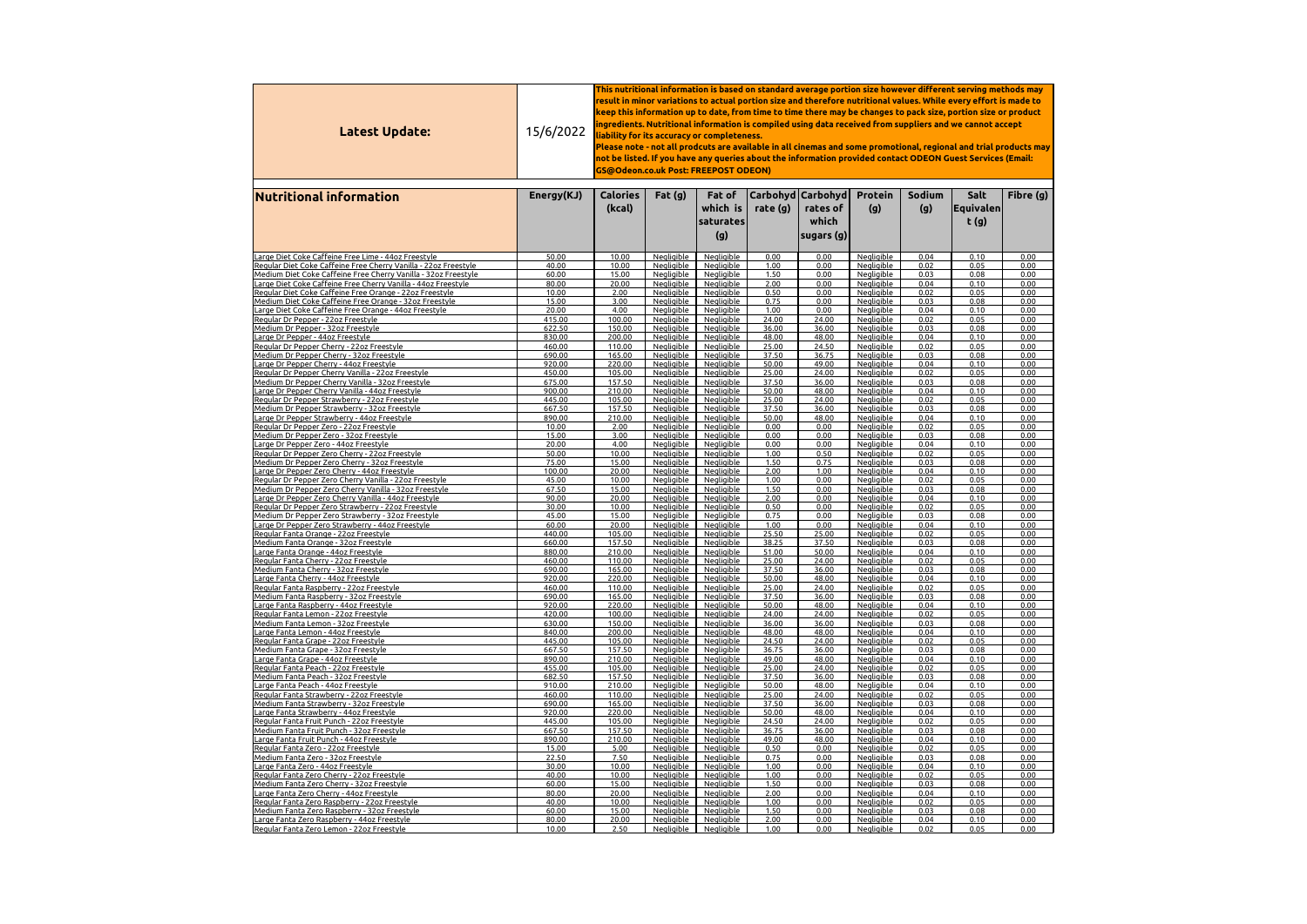| Latest Update:                                                                                                        | 15/6/2022        | This nutritional information is based on standard average portion size however different serving methods may $\,$<br>result in minor variations to actual portion size and therefore nutritional values. While every effort is made to<br>keep this information up to date, from time to time there may be changes to pack size, portion size or product<br>ingredients. Nutritional information is compiled using data received from suppliers and we cannot accept $\,$<br>liability for its accuracy or completeness.<br>Please note - not all prodcuts are available in all cinemas and some promotional, regional and trial products may<br>not be listed. If you have any queries about the information provided contact ODEON Guest Services (Email:<br><b>GS@Odeon.co.uk Post: FREEPOST ODEON)</b> |                                        |                                        |                |                                                            |                                        |               |                             |              |  |  |
|-----------------------------------------------------------------------------------------------------------------------|------------------|------------------------------------------------------------------------------------------------------------------------------------------------------------------------------------------------------------------------------------------------------------------------------------------------------------------------------------------------------------------------------------------------------------------------------------------------------------------------------------------------------------------------------------------------------------------------------------------------------------------------------------------------------------------------------------------------------------------------------------------------------------------------------------------------------------|----------------------------------------|----------------------------------------|----------------|------------------------------------------------------------|----------------------------------------|---------------|-----------------------------|--------------|--|--|
| <b>Nutritional information</b>                                                                                        | Energy(KJ)       | <b>Calories</b><br>(kcal)                                                                                                                                                                                                                                                                                                                                                                                                                                                                                                                                                                                                                                                                                                                                                                                  | Fat(g)                                 | Fat of<br>which is<br>saturates<br>(g) | rate (g)       | Carbohyd   Carbohyd  <br>rates of<br>which<br>sugars $(g)$ | <b>Protein</b><br>(g)                  | Sodium<br>(g) | Salt<br> Equivalen <br>t(g) | Fibre (g)    |  |  |
| Medium Fanta Zero Lemon - 32oz Freestyle                                                                              | 15.00            | 3.75                                                                                                                                                                                                                                                                                                                                                                                                                                                                                                                                                                                                                                                                                                                                                                                                       | <b>Negligible</b>                      | Negligible                             | 1.00           | 0.00                                                       | Negligible                             | 0.02          | 0.05                        | 0.00         |  |  |
| Large Fanta Zero Lemon - 44oz Freestyle                                                                               | 20.00            | 5.00                                                                                                                                                                                                                                                                                                                                                                                                                                                                                                                                                                                                                                                                                                                                                                                                       | <b>Negligible</b>                      | Negligible                             | 1.00           | 0.00                                                       | Negligible                             | 0.02          | 0.05                        | 0.00         |  |  |
| Regular Fanta Zero Grape - 22oz Freestyle                                                                             | 40.00            | 10.00                                                                                                                                                                                                                                                                                                                                                                                                                                                                                                                                                                                                                                                                                                                                                                                                      | Negligible                             | Negligible                             | 1.00           | 0.00                                                       | <b>Negligible</b>                      | 0.02          | 0.05                        | 0.00         |  |  |
| Medium Fanta Zero Grape - 32oz Freestyle                                                                              | 60.00<br>80.00   | 15.00<br>20.00                                                                                                                                                                                                                                                                                                                                                                                                                                                                                                                                                                                                                                                                                                                                                                                             | Negligible<br><b>Negligible</b>        | Negligible<br>Negligible               | 1.00<br>1.00   | 0.00<br>0.00                                               | Negligible<br>Negligible               | 0.02<br>0.02  | 0.05<br>0.05                | 0.00<br>0.00 |  |  |
| <u> Large Fanta Zero Grape - 44oz Freestyle</u><br>Regular Fanta Zero Peach - 22oz Freestyle                          | 45.00            | 10.00                                                                                                                                                                                                                                                                                                                                                                                                                                                                                                                                                                                                                                                                                                                                                                                                      | <b>Negligible</b>                      | <b>Negligible</b>                      | 1.00           | 0.00                                                       | <b>Negligible</b>                      | 0.02          | 0.05                        | 0.00         |  |  |
| Medium Fanta Zero Peach - 32oz Freestyle                                                                              | 67.50            | 15.00                                                                                                                                                                                                                                                                                                                                                                                                                                                                                                                                                                                                                                                                                                                                                                                                      | <b>Negligible</b>                      | <b>Negligible</b>                      | 1.50           | 0.00                                                       | <b>Negligible</b>                      | 0.03          | 0.08                        | 0.00         |  |  |
| Large Fanta Zero Peach - 44oz Freestyle                                                                               | 90.00            | 20.00                                                                                                                                                                                                                                                                                                                                                                                                                                                                                                                                                                                                                                                                                                                                                                                                      | Negligible                             | Negligible                             | 2.00           | 0.00                                                       | <b>Negligible</b>                      | 0.04          | 0.10                        | 0.00         |  |  |
| Regular Fanta Zero Strawberry - 22oz Freestyle<br>Medium Fanta Zero Strawberry - 32oz Freestyle                       | 50.00<br>75.00   | 10.00<br>15.00                                                                                                                                                                                                                                                                                                                                                                                                                                                                                                                                                                                                                                                                                                                                                                                             | Negligible<br><b>Negligible</b>        | Negligible<br>Negligible               | 1.00<br>1.50   | 0.00<br>0.00                                               | <b>Negligible</b><br><b>Negligible</b> | 0.02<br>0.03  | 0.05<br>0.08                | 0.00<br>0.00 |  |  |
| Large Fanta Zero Strawberry - 44oz Freestyle                                                                          | 100.00           | 20.00                                                                                                                                                                                                                                                                                                                                                                                                                                                                                                                                                                                                                                                                                                                                                                                                      | Negligible                             | Negligible                             | 2.00           | 0.00                                                       | <b>Negligible</b>                      | 0.04          | 0.10                        | 0.00         |  |  |
| Regular Fanta Zero Fruit Punch - 22oz Freestyle                                                                       | 40.00            | 10.00                                                                                                                                                                                                                                                                                                                                                                                                                                                                                                                                                                                                                                                                                                                                                                                                      | <b>Negligible</b>                      | Negligible                             | 0.50           | 0.00                                                       | <b>Negligible</b>                      | 0.02          | 0.05                        | 0.00         |  |  |
| Medium Fanta Zero Fruit Punch - 32oz Freestyle                                                                        | 60.00            | 15.00                                                                                                                                                                                                                                                                                                                                                                                                                                                                                                                                                                                                                                                                                                                                                                                                      | <u>Negligible</u>                      | <u>Negligible</u>                      | 0.75           | 0.00                                                       | <b>Negligible</b>                      | 0.03          | 0.08                        | 0.00         |  |  |
| Large Fanta Zero Fruit Punch - 44oz Freestyle<br>Regular Fanta No Bubbles - 22oz Freestyle                            | 80.00<br>420.00  | 20.00<br>100.00                                                                                                                                                                                                                                                                                                                                                                                                                                                                                                                                                                                                                                                                                                                                                                                            | <b>Negligible</b><br><b>Negligible</b> | <u>Negligible</u><br><b>Negligible</b> | 1.00<br>24.50  | 0.00<br>24.00                                              | <b>Negligible</b><br><b>Negligible</b> | 0.04<br>0.02  | 0.10<br>0.05                | 0.00<br>0.00 |  |  |
| Medium Fanta No Bubbles - 32oz Freestyle                                                                              | 630.00           | 150.00                                                                                                                                                                                                                                                                                                                                                                                                                                                                                                                                                                                                                                                                                                                                                                                                     | <u>Negligible</u>                      | <u>Negligible</u>                      | 36.75          | 36.00                                                      | <u>Negligible</u>                      | 0.03          | 0.08                        | 0.00         |  |  |
| <u> Large Fanta No Bubbles - 44oz Freestyle</u>                                                                       | 840.00           | 200.00                                                                                                                                                                                                                                                                                                                                                                                                                                                                                                                                                                                                                                                                                                                                                                                                     | Negligible                             | Negligible                             | 49.00          | 48.00                                                      | <b>Negligible</b>                      | 0.04          | 0.10                        | 0.00         |  |  |
| Regular Fanta No Bubbles Cherry - 22oz Freestyle                                                                      | 455.00           | 110.00                                                                                                                                                                                                                                                                                                                                                                                                                                                                                                                                                                                                                                                                                                                                                                                                     | <b>Negligible</b>                      | Negligible                             | 25.00          | 24.00                                                      | Negligible                             | 0.02          | 0.05                        | 0.00         |  |  |
| Medium Fanta No Bubbles Cherry - 32oz Freestyle                                                                       | 682.50<br>910.00 | 165.00                                                                                                                                                                                                                                                                                                                                                                                                                                                                                                                                                                                                                                                                                                                                                                                                     | Negligible<br>Negligible               | Negligible<br><b>Negligible</b>        | 37.50          | 36.00<br>48.00                                             | <b>Negligible</b>                      | 0.03<br>0.04  | 0.08<br>0.10                | 0.00<br>0.00 |  |  |
| <u> Large Fanta No Bubbles Cherry - 44oz Freestyle</u><br>Regular Fanta No Bubbles Raspberry - 22oz Freestyle         | 460.00           | 220.00<br>110.00                                                                                                                                                                                                                                                                                                                                                                                                                                                                                                                                                                                                                                                                                                                                                                                           | Negligible                             | Negligible                             | 50.00<br>25.00 | 24.00                                                      | <b>Negligible</b><br>Negligible        | 0.02          | 0.05                        | 0.00         |  |  |
| Medium Fanta No Bubbles Raspberry - 32oz Freestyle                                                                    | 690.00           | 165.00                                                                                                                                                                                                                                                                                                                                                                                                                                                                                                                                                                                                                                                                                                                                                                                                     | <b>Negligible</b>                      | Nealiaible                             | 37.50          | 36.00                                                      | <b>Negligible</b>                      | 0.03          | 0.08                        | 0.00         |  |  |
| Large Fa <u>nta No Bubbles Raspberry - 44oz Freestyle</u>                                                             | 920.00           | 220.00                                                                                                                                                                                                                                                                                                                                                                                                                                                                                                                                                                                                                                                                                                                                                                                                     | Negligible                             | Negligible                             | 50.00          | 48.00                                                      | <b>Negligible</b>                      | 0.04          | 0.10                        | 0.00         |  |  |
| Regular Fanta No Bubbles Lemon - 22oz Freestyle                                                                       | 420.00           | 100.00                                                                                                                                                                                                                                                                                                                                                                                                                                                                                                                                                                                                                                                                                                                                                                                                     | Negligible                             | Negligible                             | 24.00          | 24.00                                                      | Negligible                             | 0.02          | 0.05                        | 0.00         |  |  |
| Medium Fanta No Bubbles Lemon - 32oz Freestyle<br>Large Fanta <u>No Bubbles Lemon - 44oz Freestyle</u>                | 630.00<br>840.00 | 150.00<br>200.00                                                                                                                                                                                                                                                                                                                                                                                                                                                                                                                                                                                                                                                                                                                                                                                           | <b>Negligible</b><br><b>Negligible</b> | Negligible<br>Negligible               | 36.00<br>48.00 | 36.00<br>48.00                                             | <b>Negligible</b><br><b>Negligible</b> | 0.03<br>0.04  | 0.08<br>0.10                | 0.00<br>0.00 |  |  |
| Regular Fanta No Bubbles Grape - 22oz Freestyle                                                                       | 445.00           | 105.00                                                                                                                                                                                                                                                                                                                                                                                                                                                                                                                                                                                                                                                                                                                                                                                                     | <b>Negligible</b>                      | Negligible                             | 24.50          | 24.00                                                      | <b>Negligible</b>                      | 0.02          | 0.05                        | 0.00         |  |  |
| Medium Fanta No Bubbles Grape - 32oz Freestyle                                                                        | 667.50           | 157.50                                                                                                                                                                                                                                                                                                                                                                                                                                                                                                                                                                                                                                                                                                                                                                                                     | Negligible                             | Negligible                             | 36.75          | 36.00                                                      | <b>Negligible</b>                      | 0.03          | 0.08                        | 0.00         |  |  |
| <u> Large Fanta No Bubbles Grape - 44oz Freestyle</u>                                                                 | 890.00           | 210.00                                                                                                                                                                                                                                                                                                                                                                                                                                                                                                                                                                                                                                                                                                                                                                                                     | <b>Negligible</b>                      | Negligible                             | 49.00          | 48.00                                                      | <b>Negligible</b>                      | 0.04          | 0.10                        | 0.00         |  |  |
| Regular Fanta No Bubbles Peach - 22oz Freestyle<br>Medium Fanta No Bubbles Peach - 32oz Freestyle                     | 455.00<br>682.50 | 105.00<br>157.50                                                                                                                                                                                                                                                                                                                                                                                                                                                                                                                                                                                                                                                                                                                                                                                           | <b>Negligible</b><br><b>Negligible</b> | Negligible<br>Negligible               | 25.00<br>37.50 | 24.00<br>36.00                                             | <b>Negligible</b><br><b>Negligible</b> | 0.02<br>0.03  | 0.05<br>0.08                | 0.00<br>0.00 |  |  |
| <u> Large Fanta No Bubbles Peach - 44oz Freestyle</u>                                                                 | 910.00           | 210.00                                                                                                                                                                                                                                                                                                                                                                                                                                                                                                                                                                                                                                                                                                                                                                                                     | <b>Negligible</b>                      | Negligible                             | 50.00          | 48.00                                                      | <b>Negligible</b>                      | 0.04          | 0.10                        | 0.00         |  |  |
| Regular Fanta No Bubbles Strawberry - 22oz Freestyle                                                                  | 460.00           | 110.00                                                                                                                                                                                                                                                                                                                                                                                                                                                                                                                                                                                                                                                                                                                                                                                                     | Negligible                             | Negligible                             | 25.00          | 24.00                                                      | Negligible                             | 0.02          | 0.05                        | 0.00         |  |  |
| Medium Fanta No Bubbles Strawberry - 32oz Freestyle                                                                   | 690.00           | 165.00                                                                                                                                                                                                                                                                                                                                                                                                                                                                                                                                                                                                                                                                                                                                                                                                     | Negligible                             | Negligible                             | 37.50          | 36.00                                                      | <b>Negligible</b>                      | 0.03          | 0.08                        | 0.00         |  |  |
| <u> Large Fanta No Bubbles Strawberry - 44oz Freestyle</u><br>Regular Fanta No Bubbles Fruit Punch - 22oz Freestyle   | 920.00<br>445.00 | 220.00<br>105.00                                                                                                                                                                                                                                                                                                                                                                                                                                                                                                                                                                                                                                                                                                                                                                                           | <b>Negligible</b><br>Negligible        | Negligible<br>Negligible               | 50.00<br>24.50 | 48.00<br>24.00                                             | <b>Negligible</b><br>Negligible        | 0.04<br>0.02  | 0.10<br>0.05                | 0.00<br>0.00 |  |  |
| Medium Fanta No Bubbles Fruit Punch - 32oz Freestyle                                                                  | 667.50           | 157.50                                                                                                                                                                                                                                                                                                                                                                                                                                                                                                                                                                                                                                                                                                                                                                                                     | Negligible                             | Negligible                             | 36.75          | 36.00                                                      | Negligible                             | 0.03          | 0.08                        | 0.00         |  |  |
| Large Fanta No Bubbles Fruit Punch - 44oz Freestyle                                                                   | 890.00           | 210.00                                                                                                                                                                                                                                                                                                                                                                                                                                                                                                                                                                                                                                                                                                                                                                                                     | Negligible                             | Negligible                             | 49.00          | 48.00                                                      | Negligible                             | 0.04          | 0.10                        | 0.00         |  |  |
| Regular Fanta No Bubblers Zero - 22oz Freestyle                                                                       | 15.00            | 5.00                                                                                                                                                                                                                                                                                                                                                                                                                                                                                                                                                                                                                                                                                                                                                                                                       | Negligible                             | Negligible                             | 0.05           | 0.00                                                       | Negligible                             | 0.02          | 0.05                        | 0.00         |  |  |
| Medium Fanta No Bubblers Zero - 32oz Freestyle                                                                        | 22.50            | 7.50                                                                                                                                                                                                                                                                                                                                                                                                                                                                                                                                                                                                                                                                                                                                                                                                       | <b>Negligible</b>                      | <b>Negligible</b>                      | 0.08           | 0.00                                                       | <b>Negligible</b>                      | 0.03          | 0.08                        | 0.00         |  |  |
| Large Fanta No Bubblers Zero - 44oz Freestyle<br>Regular Fanta No Bubbles Zero Cherry - 22oz Freestyle                | 30.00<br>40.00   | 10.00<br>10.00                                                                                                                                                                                                                                                                                                                                                                                                                                                                                                                                                                                                                                                                                                                                                                                             | Negligible<br><b>Negligible</b>        | Negligible<br>Negligible               | 0.10<br>1.00   | 0.00<br>0.00                                               | <b>Negligible</b><br><b>Negligible</b> | 0.04<br>0.02  | 0.10<br>0.05                | 0.00<br>0.00 |  |  |
| Medium Fanta No Bubbles Zero Cherry - 32oz Freestyle                                                                  | 60.00            | 15.00                                                                                                                                                                                                                                                                                                                                                                                                                                                                                                                                                                                                                                                                                                                                                                                                      | <b>Negligible</b>                      | Negligible                             | 1.50           | 0.00                                                       | <b>Negligible</b>                      | 0.03          | 0.08                        | 0.00         |  |  |
| <u> Large Fanta No Bubbles Zero Cherry - 44oz Freestyle</u>                                                           | 80.00            | 20.00                                                                                                                                                                                                                                                                                                                                                                                                                                                                                                                                                                                                                                                                                                                                                                                                      | Negligible                             | Negligible                             | 2.00           | 0.00                                                       | <b>Negligible</b>                      | 0.04          | 0.10                        | 0.00         |  |  |
| Regular Fanta No Bubbles Zero Raspberry - 22oz Freestyle                                                              | 35.00            | 10.00                                                                                                                                                                                                                                                                                                                                                                                                                                                                                                                                                                                                                                                                                                                                                                                                      | <b>Negligible</b>                      | Nealiaible                             | 1.00<br>1.50   | 0.00                                                       | <b>Negligible</b>                      | 0.02<br>0.03  | 0.05<br>0.08                | 0.00<br>0.00 |  |  |
| Medium Fanta No Bubbles Zero Raspberry - 32oz Freestyle<br>Large Fanta No Bubbles Zero Raspberry - 44oz Freestyle     | 52.50<br>70.00   | 15.00<br>20.00                                                                                                                                                                                                                                                                                                                                                                                                                                                                                                                                                                                                                                                                                                                                                                                             | Negligible<br><b>Negligible</b>        | Negligible<br>Negligible               | 2.00           | 0.00<br>0.00                                               | <b>Negligible</b><br>Negligible        | 0.04          | 0.10                        | 0.00         |  |  |
| Regular Fanta No Bubbles Zero Lemon - 22oz Freestyle                                                                  | 10.00            | 2.50                                                                                                                                                                                                                                                                                                                                                                                                                                                                                                                                                                                                                                                                                                                                                                                                       | Negligible                             | Negligible                             | 0.00           | 0.00                                                       | Negligible                             | 0.02          | 0.05                        | 0.00         |  |  |
| <u> Medium Fanta No Bubbles Zero Lemon - 32oz Freestyle</u>                                                           | 15.00            | 3.75                                                                                                                                                                                                                                                                                                                                                                                                                                                                                                                                                                                                                                                                                                                                                                                                       | Negligible                             | Negligible                             | 0.00           | 0.00                                                       | <b>Negligible</b>                      | 0.03          | 0.08                        | 0.00         |  |  |
| Large Fanta No Bubbles Zero Lemon - 44oz Freestyle<br>Regular Fanta No Bubbles Zero Grape - 22oz Freestyle            | 20.00<br>40.00   | 5.00<br>10.00                                                                                                                                                                                                                                                                                                                                                                                                                                                                                                                                                                                                                                                                                                                                                                                              | Negligible<br><b>Negligible</b>        | Negligible<br><b>Negligible</b>        | 0.00<br>0.50   | 0.00<br>0.00                                               | Negligible<br><b>Negligible</b>        | 0.04<br>0.02  | 0.10<br>0.05                | 0.00<br>0.00 |  |  |
| Medium Fanta No Bubbles Zero Grape - 32oz Freestvle                                                                   | 60.00            | 15.00                                                                                                                                                                                                                                                                                                                                                                                                                                                                                                                                                                                                                                                                                                                                                                                                      | Nealiaible                             | Nealiaible                             | 0.75           | 0.00                                                       | Nealiaible                             | 0.03          | 0.08                        | 0.00         |  |  |
| Large Fanta No Bubbles Zero Grape - 44oz Freestyle                                                                    | 80.00            | 20.00                                                                                                                                                                                                                                                                                                                                                                                                                                                                                                                                                                                                                                                                                                                                                                                                      | Negligible                             | Negligible                             | 1.00           | 0.00                                                       | Negligible                             | 0.04          | 0.10                        | 0.00         |  |  |
| Regular Fanta No Bubbles Zero Peach - 22oz Freestyle                                                                  | 45.00            | 10.00                                                                                                                                                                                                                                                                                                                                                                                                                                                                                                                                                                                                                                                                                                                                                                                                      | Negligible                             | Negligible                             | 1.00           | 0.00                                                       | Negligible                             | 0.02          | 0.05                        | 0.00         |  |  |
| Medium Fanta No Bubbles Zero Peach - 32oz Freestyle                                                                   | 67.50            | 15.00                                                                                                                                                                                                                                                                                                                                                                                                                                                                                                                                                                                                                                                                                                                                                                                                      | <b>Negligible</b>                      | <b>Negligible</b>                      | 1.50           | 0.00                                                       | <b>Negligible</b>                      | 0.03          | 0.08                        | 0.00         |  |  |
| Large Fanta No Bubbles Zero Peach - 44oz Freestyle<br>Regular Fanta No Bubbles Zero Strawberry - 22oz Freestyle       | 90.00<br>50.00   | 20.00<br>10.00                                                                                                                                                                                                                                                                                                                                                                                                                                                                                                                                                                                                                                                                                                                                                                                             | Negligible<br><b>Negligible</b>        | Negligible<br>Negligible               | 2.00<br>1.00   | 0.00<br>0.00                                               | Negligible<br><b>Negligible</b>        | 0.04<br>0.02  | 0.10<br>0.05                | 0.00<br>0.00 |  |  |
| Medium Fanta No Bubbles Zero Strawberry - 32oz Freestyle                                                              | 75.00            | 15.00                                                                                                                                                                                                                                                                                                                                                                                                                                                                                                                                                                                                                                                                                                                                                                                                      | <b>Negligible</b>                      | Negligible                             | 1.50           | 0.00                                                       | <b>Negligible</b>                      | 0.03          | 0.08                        | 0.00         |  |  |
| Large Fanta No Bubbles Zero Strawberry - 44oz Freestyle                                                               | 100.00           | 20.00                                                                                                                                                                                                                                                                                                                                                                                                                                                                                                                                                                                                                                                                                                                                                                                                      | Negligible                             | Negligible                             | 2.00           | 0.00                                                       | <b>Negligible</b>                      | 0.04          | 0.10                        | 0.00         |  |  |
| Regular Fanta No Bubbles Zero Fruit Punch - 22oz Freestyle                                                            | 35.00            | 10.00                                                                                                                                                                                                                                                                                                                                                                                                                                                                                                                                                                                                                                                                                                                                                                                                      | <b>Negligible</b>                      | <b>Negligible</b>                      | 0.50           | 0.00                                                       | Negligible                             | 0.02          | 0.05                        | 0.00         |  |  |
| Medium Fanta No Bubbles Zero Fruit Punch - 32oz Freestyle<br>Large Fanta No Bubbles Zero Fruit Punch - 44oz Freestyle | 52.50<br>70.00   | 15.00<br>20.00                                                                                                                                                                                                                                                                                                                                                                                                                                                                                                                                                                                                                                                                                                                                                                                             | Negligible<br><b>Negligible</b>        | Negligible<br>Negligible               | 0.75<br>1.00   | 0.00<br>0.00                                               | Negligible<br>Negligible               | 0.03<br>0.04  | 0.08<br>0.10                | 0.00<br>0.00 |  |  |
| Regular Fuze Tea Lemon - 22oz Freestyle                                                                               | 430.00           | 100.00                                                                                                                                                                                                                                                                                                                                                                                                                                                                                                                                                                                                                                                                                                                                                                                                     | <b>Negligible</b>                      | <b>Negligible</b>                      | 24.00          | 24.00                                                      | <b>Negligible</b>                      | 0.02          | 0.05                        | 0.00         |  |  |
| Medium Fuze Tea Lemon - 32oz Freestyle                                                                                | 645.00           | 150.00                                                                                                                                                                                                                                                                                                                                                                                                                                                                                                                                                                                                                                                                                                                                                                                                     | <b>Negligible</b>                      | Negligible                             | 36.00          | 36.00                                                      | <b>Negligible</b>                      | 0.03          | 0.08                        | 0.00         |  |  |
| Large Fuze Tea Lemon - 44oz Freestyle                                                                                 | 860.00           | 200.00                                                                                                                                                                                                                                                                                                                                                                                                                                                                                                                                                                                                                                                                                                                                                                                                     | <u>Negligible</u>                      | <b>Negligible</b>                      | 48.00          | 48.00                                                      | <u>Negligible</u>                      | 0.04          | 0.10                        | 0.00         |  |  |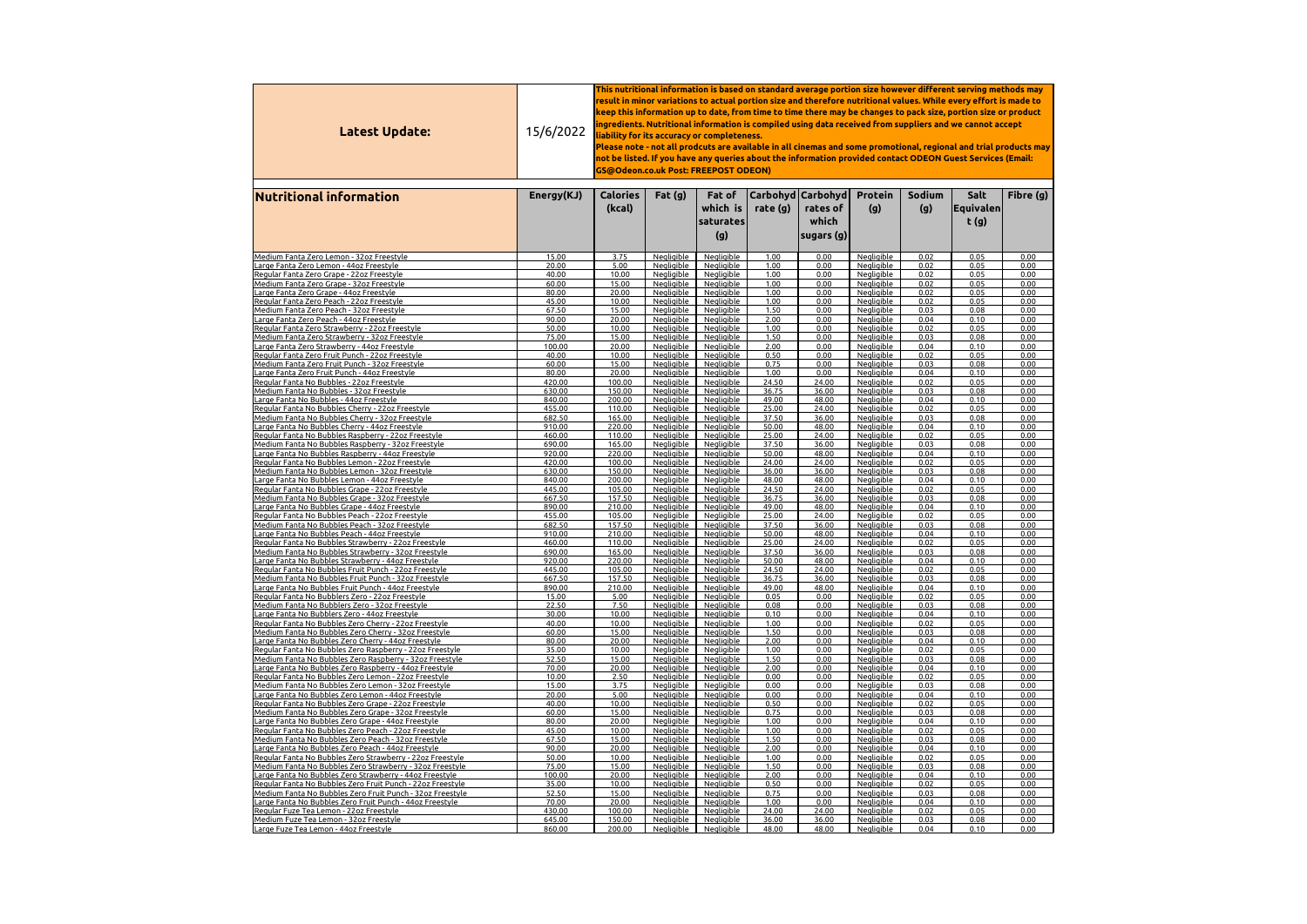| Latest Update:                                                                                            | 15/6/2022        | This nutritional information is based on standard average portion size however different serving methods may $\,$<br>result in minor variations to actual portion size and therefore nutritional values. While every effort is made to<br>keep this information up to date, from time to time there may be changes to pack size, portion size or product<br>ingredients. Nutritional information is compiled using data received from suppliers and we cannot accept $\,$<br>liability for its accuracy or completeness.<br>Please note - not all prodcuts are available in all cinemas and some promotional, regional and trial products may<br>not be listed. If you have any queries about the information provided contact ODEON Guest Services (Email:<br>GS@Odeon.co.uk Post: FREEPOST ODEON) |                                        |                                        |                |                                                           |                                        |               |                               |              |  |  |
|-----------------------------------------------------------------------------------------------------------|------------------|-----------------------------------------------------------------------------------------------------------------------------------------------------------------------------------------------------------------------------------------------------------------------------------------------------------------------------------------------------------------------------------------------------------------------------------------------------------------------------------------------------------------------------------------------------------------------------------------------------------------------------------------------------------------------------------------------------------------------------------------------------------------------------------------------------|----------------------------------------|----------------------------------------|----------------|-----------------------------------------------------------|----------------------------------------|---------------|-------------------------------|--------------|--|--|
| <b>Nutritional information</b>                                                                            | Energy(KJ)       | <b>Calories</b><br>(kcal)                                                                                                                                                                                                                                                                                                                                                                                                                                                                                                                                                                                                                                                                                                                                                                           | Fat $(g)$                              | Fat of<br>which is<br>saturates<br>(g) | rate $(g)$     | Carbohyd   Carbohyd  <br>rates of<br>which<br> sugars (g) | <b>Protein</b><br>(g)                  | Sodium<br>(g) | Salt<br> Equivalence <br>t(g) | Fibre (g)    |  |  |
| Regular Fuze Tea Raspberry - 22oz Freestyle                                                               | 445.00           | 105.00                                                                                                                                                                                                                                                                                                                                                                                                                                                                                                                                                                                                                                                                                                                                                                                              | <b>Negligible</b>                      | <b>Negligible</b>                      | 24.50          | 24.00                                                     | Negligible                             | 0.02          | 0.05                          | 0.00         |  |  |
| Medium Fuze Tea Raspberry - 32oz Freestyle                                                                | 667.50           | 157.50                                                                                                                                                                                                                                                                                                                                                                                                                                                                                                                                                                                                                                                                                                                                                                                              | <b>Negligible</b>                      | <b>Negligible</b>                      | 36.75          | 36.00                                                     | Negligible                             | 0.03          | 0.08                          | 0.00         |  |  |
| Large Fuze Tea Raspberry - 44oz Freestyle                                                                 | 890.00           | 210.00                                                                                                                                                                                                                                                                                                                                                                                                                                                                                                                                                                                                                                                                                                                                                                                              | <b>Negligible</b>                      | <b>Negligible</b>                      | 49.00          | 48.00                                                     | <b>Negligible</b>                      | 0.04          | 0.10                          | 0.00         |  |  |
| Regular Fuze Tea Peach - 22oz Freestyle<br>Medium Fuze Tea Peach - 32oz Freestyle                         | 445.00<br>667.50 | 105.00<br>157.50                                                                                                                                                                                                                                                                                                                                                                                                                                                                                                                                                                                                                                                                                                                                                                                    | Negligible<br><b>Negligible</b>        | Negligible<br>Negligible               | 24.50<br>36.75 | 24.00<br>36.00                                            | Negligible<br><b>Negligible</b>        | 0.02<br>0.03  | 0.05<br>0.08                  | 0.00<br>0.00 |  |  |
| Large Fuze Tea Peach - 44oz Freestyle                                                                     | 890.00           | 210.00                                                                                                                                                                                                                                                                                                                                                                                                                                                                                                                                                                                                                                                                                                                                                                                              | <b>Negligible</b>                      | <b>Negligible</b>                      | 49.00          | 48.00                                                     | <b>Negligible</b>                      | 0.04          | 0.10                          | 0.00         |  |  |
| Regular Fuze Tea Strawberry - 22oz Freestyle                                                              | 445.00           | 105.00                                                                                                                                                                                                                                                                                                                                                                                                                                                                                                                                                                                                                                                                                                                                                                                              | <b>Negligible</b>                      | <b>Negligible</b>                      | 24.50          | 24.00                                                     | <u>Negligible</u>                      | 0.02          | 0.05                          | 0.00         |  |  |
| Medium Fuze Tea Strawberry - 32oz Freestyle                                                               | 667.50           | 157.50                                                                                                                                                                                                                                                                                                                                                                                                                                                                                                                                                                                                                                                                                                                                                                                              | Negligible                             | <u>Negligible</u>                      | 36.75          | 36.00                                                     | Negligible                             | 0.03          | 0.08                          | 0.00         |  |  |
| Large Fuze Tea Strawberry - 44oz Freestyle<br>Regular Fuze Tea Vanilla - 22oz Freestyle                   | 890.00<br>440.00 | 210.00<br>105.00                                                                                                                                                                                                                                                                                                                                                                                                                                                                                                                                                                                                                                                                                                                                                                                    | Negligible<br><b>Negligible</b>        | Negligible<br>Negligible               | 49.00<br>24.50 | 48.00<br>24.00                                            | <b>Negligible</b><br><b>Negligible</b> | 0.04<br>0.02  | 0.10<br>0.05                  | 0.00<br>0.00 |  |  |
| Medium Fuze Tea Vanilla - 32oz Freestyle                                                                  | 660.00           | 157.50                                                                                                                                                                                                                                                                                                                                                                                                                                                                                                                                                                                                                                                                                                                                                                                              | Negligible                             | Negligible                             | 36.75          | 36.00                                                     | <b>Negligible</b>                      | 0.03          | 0.08                          | 0.00         |  |  |
| Large Fuze Tea Vanilla - 44oz Freestyle                                                                   | 880.00           | 210.00                                                                                                                                                                                                                                                                                                                                                                                                                                                                                                                                                                                                                                                                                                                                                                                              | <b>Negligible</b>                      | <b>Negligible</b>                      | 49.00          | 48.00                                                     | <b>Negligible</b>                      | 0.04          | 0.10                          | 0.00         |  |  |
| Regular Fuze Tea Orange - 22oz Freestyle<br>Medium Fuze Tea Orange - 32oz Freestyle                       | 430.00<br>645.00 | 100.00<br>150.00                                                                                                                                                                                                                                                                                                                                                                                                                                                                                                                                                                                                                                                                                                                                                                                    | <b>Negligible</b><br><b>Negligible</b> | <b>Negligible</b><br><u>Negligible</u> | 24.50<br>36.75 | 24.00<br>36.00                                            | Negligible<br><u>Negligible</u>        | 0.02<br>0.03  | 0.05<br>0.08                  | 0.00<br>0.00 |  |  |
| Large Fuze Tea Orange - 44oz Freestyle                                                                    | 860.00           | 200.00                                                                                                                                                                                                                                                                                                                                                                                                                                                                                                                                                                                                                                                                                                                                                                                              | <b>Negligible</b>                      | <u>Negligible</u>                      | 49.00          | 48.00                                                     | <b>Negligible</b>                      | 0.04          | 0.10                          | 0.00         |  |  |
| Regular Fuze Tea Zero Lemon - 22oz Freestyle                                                              | 20.00            | 5.00                                                                                                                                                                                                                                                                                                                                                                                                                                                                                                                                                                                                                                                                                                                                                                                                | <u>Negligible</u>                      | <u>Negligible</u>                      | 0.00           | 0.00                                                      | <u>Negligible</u>                      | 0.02          | 0.05                          | 0.00         |  |  |
| <u> Medium Fuze Tea Zero Lemon - 32oz Freestyle</u>                                                       | 30.00            | 7.50                                                                                                                                                                                                                                                                                                                                                                                                                                                                                                                                                                                                                                                                                                                                                                                                | <b>Negligible</b>                      | <b>Negligible</b>                      | 0.00           | 0.00                                                      | <b>Negligible</b>                      | 0.03          | 0.08                          | 0.00         |  |  |
| Large Fuze Tea Zero Lemon - 44oz Freestyle<br>Regular Fuze Tea Zero Raspberry - 22oz Freestyle            | 40.00<br>40.00   | 10.00<br>10.00                                                                                                                                                                                                                                                                                                                                                                                                                                                                                                                                                                                                                                                                                                                                                                                      | Negligible<br>Negligible               | Negligible<br>Negligible               | 0.00<br>0.50   | 0.00<br>0.00                                              | <b>Negligible</b><br>Negligible        | 0.04<br>0.02  | 0.10<br>0.05                  | 0.00<br>0.00 |  |  |
| Medium Fuze Tea Zero Raspberry - 32oz Freestyle                                                           | 60.00            | 15.00                                                                                                                                                                                                                                                                                                                                                                                                                                                                                                                                                                                                                                                                                                                                                                                               | <b>Negligible</b>                      | <b>Negligible</b>                      | 0.75           | 0.00                                                      | <b>Negligible</b>                      | 0.03          | 0.08                          | 0.00         |  |  |
| Large Fuze Tea Zero Raspberry - 44oz Freestyle                                                            | 80.00            | 20.00                                                                                                                                                                                                                                                                                                                                                                                                                                                                                                                                                                                                                                                                                                                                                                                               | Negligible                             | Negligible                             | 1.00           | 0.00                                                      | <b>Negligible</b>                      | 0.04          | 0.10                          | 0.00         |  |  |
| Regular Fuze Tea Zero Peach - 22oz Freestyle<br><u> Medium Fuze Tea Zero Peach - 32oz Freestyle</u>       | 35.00<br>52.50   | 10.00<br>15.00                                                                                                                                                                                                                                                                                                                                                                                                                                                                                                                                                                                                                                                                                                                                                                                      | Negligible<br>Negligible               | <b>Negligible</b><br>Negligible        | 0.50<br>0.75   | 0.00<br>0.00                                              | <b>Negligible</b><br>Negligible        | 0.02<br>0.03  | 0.05<br>0.08                  | 0.00<br>0.00 |  |  |
| Large Fuze Tea Zero Peach - 44oz Freestyle                                                                | 70.00            | 20.00                                                                                                                                                                                                                                                                                                                                                                                                                                                                                                                                                                                                                                                                                                                                                                                               | Negligible                             | Negligible                             | 1.00           | 0.00                                                      | <b>Negligible</b>                      | 0.04          | 0.10                          | 0.00         |  |  |
| Regular Fuze Tea Zero Strawberry - 22oz Freestyle                                                         | 35.00            | 10.00                                                                                                                                                                                                                                                                                                                                                                                                                                                                                                                                                                                                                                                                                                                                                                                               | <b>Negligible</b>                      | <b>Negligible</b>                      | 0.50           | 0.00                                                      | <u>Negligible</u>                      | 0.02          | 0.05                          | 0.00         |  |  |
| Medium Fuze Tea Zero Strawberry - 32oz Freestyle                                                          | 52.50            | 15.00                                                                                                                                                                                                                                                                                                                                                                                                                                                                                                                                                                                                                                                                                                                                                                                               | <b>Negligible</b>                      | Negligible                             | 0.75           | 0.00                                                      | <u>Negligible</u>                      | 0.03          | 0.08                          | 0.00         |  |  |
| <u> Large Fuze Tea Zero Strawberry - 44oz Freestyle</u><br>Regular Fuze Tea Zero Vanilla - 22oz Freestyle | 70.00<br>35.00   | 20.00<br>10.00                                                                                                                                                                                                                                                                                                                                                                                                                                                                                                                                                                                                                                                                                                                                                                                      | <b>Negligible</b><br>Negligible        | Negligible<br>Negligible               | 1.00<br>0.50   | 0.00<br>0.00                                              | <b>Negligible</b><br>Negligible        | 0.04<br>0.02  | 0.10<br>0.05                  | 0.00<br>0.00 |  |  |
| <u> Medium Fuze Tea Zero Vanilla - 32oz Freestyle</u>                                                     | 52.50            | 15.00                                                                                                                                                                                                                                                                                                                                                                                                                                                                                                                                                                                                                                                                                                                                                                                               | <b>Negligible</b>                      | Negligible                             | 0.75           | 0.00                                                      | <b>Negligible</b>                      | 0.03          | 0.08                          | 0.00         |  |  |
| <u> Large Fuze Tea Zero Vanilla - 44oz Freestyle</u>                                                      | 70.00            | 20.00                                                                                                                                                                                                                                                                                                                                                                                                                                                                                                                                                                                                                                                                                                                                                                                               | <b>Negligible</b>                      | Negligible                             | 1.00           | 0.00                                                      | <b>Negligible</b>                      | 0.04          | 0.10                          | 0.00         |  |  |
| Regular Fuze Tea Zero Orange - 22oz Freestyle<br>Medium Fuze Tea Zero Orange - 32oz Freestyle             | 20.00<br>30.00   | 5.00<br>7.50                                                                                                                                                                                                                                                                                                                                                                                                                                                                                                                                                                                                                                                                                                                                                                                        | <u>Negligible</u><br><b>Negligible</b> | <u>Negligible</u><br><b>Negligible</b> | 0.50<br>0.75   | 0.00<br>0.00                                              | <u>Negligible</u><br><b>Negligible</b> | 0.02<br>0.03  | 0.05<br>0.08                  | 0.00<br>0.00 |  |  |
| Large Fuze Tea Zero Orange - 44oz Freestyle                                                               | 40.00            | 10.00                                                                                                                                                                                                                                                                                                                                                                                                                                                                                                                                                                                                                                                                                                                                                                                               | Negligible                             | Negligible                             | 1.00           | 0.00                                                      | Negligible                             | 0.04          | 0.10                          | 0.00         |  |  |
| Regular Powerade Zero Cherry - 22oz Freestyle                                                             | 40.00            | 10.00                                                                                                                                                                                                                                                                                                                                                                                                                                                                                                                                                                                                                                                                                                                                                                                               | Negligible                             | Negligible                             | 1.00           | 0.00                                                      | Negligible                             | 0.20          | 0.50                          | 0.00         |  |  |
| Medium Powerade Zero Cherry - 32oz Freestyle<br>Large Powerade Zero Cherry - 44oz Freestyle               | 60.00<br>80.00   | 15.00<br>20.00                                                                                                                                                                                                                                                                                                                                                                                                                                                                                                                                                                                                                                                                                                                                                                                      | Negligible<br>Negligible               | <u>Negligible</u><br>Negligible        | 1.50<br>2.00   | 0.00<br>0.00                                              | <b>Negligible</b><br>Negligible        | 0.30<br>0.40  | 0.75<br>1.00                  | 0.00<br>0.00 |  |  |
| Regular Powerade Zero Orange - 22oz Freestyle                                                             | 15.00            | 5.00                                                                                                                                                                                                                                                                                                                                                                                                                                                                                                                                                                                                                                                                                                                                                                                                | <b>Negligible</b>                      | <b>Negligible</b>                      | 0.00           | 0.00                                                      | <b>Negligible</b>                      | 0.20          | 0.50                          | 0.00         |  |  |
| Medium Powerade Zero Orange - 32oz Freestyle                                                              | 22.50            | 7.50                                                                                                                                                                                                                                                                                                                                                                                                                                                                                                                                                                                                                                                                                                                                                                                                | Negligible                             | Negligible                             | 0.00           | 0.00                                                      | Negligible                             | 0.30          | 0.75                          | 0.00         |  |  |
| Large Powerade Zero Orange - 44oz Freestyle                                                               | 30.00            | 10.00                                                                                                                                                                                                                                                                                                                                                                                                                                                                                                                                                                                                                                                                                                                                                                                               | Negligible                             | Negligible                             | 0.00           | 0.00                                                      | <b>Negligible</b>                      | 0.40          | 1.00                          | 0.00         |  |  |
| Regular Powerade Zero Raspberry - 22oz Freestyle<br>Medium Powerade Zero Raspberry - 32oz Freestyle       | 35.00<br>52.50   | 10.00<br>15.00                                                                                                                                                                                                                                                                                                                                                                                                                                                                                                                                                                                                                                                                                                                                                                                      | <b>Negligible</b><br>Negligible        | Negligible<br>Negligible               | 0.50<br>0.75   | 0.00<br>0.00                                              | <b>Negligible</b><br><b>Negligible</b> | 0.20<br>0.30  | 0.50<br>0.75                  | 0.00<br>0.00 |  |  |
| Large Powerade Zero Raspberry - 44oz Freestyle                                                            | 70.00            | 20.00                                                                                                                                                                                                                                                                                                                                                                                                                                                                                                                                                                                                                                                                                                                                                                                               | Negligible                             | <b>Negligible</b>                      | 1.00           | 0.00                                                      | <b>Negligible</b>                      | 0.40          | 1.00                          | 0.00         |  |  |
| Regular Powerade Zero Lemon - 22oz Freestyle                                                              | 15.00            | 5.00                                                                                                                                                                                                                                                                                                                                                                                                                                                                                                                                                                                                                                                                                                                                                                                                | <b>Negligible</b>                      | <u>Negligible</u>                      | 0.00           | 0.00                                                      | <u>Negligible</u>                      | 0.20          | 0.50                          | 0.00         |  |  |
| Medium Powerade Zero Lemon - 32oz Freestyle<br>Large Powerade Zero Lemon - 44oz Freestyle                 | 22.50<br>30.00   | 7.50<br>10.00                                                                                                                                                                                                                                                                                                                                                                                                                                                                                                                                                                                                                                                                                                                                                                                       | <b>Negligible</b><br>Negligible        | <u>Negligible</u><br>Negligible        | 0.00<br>0.00   | 0.00<br>0.00                                              | <u>Negligible</u><br><b>Negligible</b> | 0.30<br>0.40  | 0.75<br>1.00                  | 0.00<br>0.00 |  |  |
| Regular Powerade Zero Grape - 22oz Freestyle                                                              | 25.00            | 5.00                                                                                                                                                                                                                                                                                                                                                                                                                                                                                                                                                                                                                                                                                                                                                                                                | Negligible                             | Negligible                             | 0.50           | 0.00                                                      | Negligible                             | 0.20          | 0.50                          | 0.00         |  |  |
| <u> Medium Powerade Zero Grape - 32oz Freestyle</u>                                                       | 37.50            | 7.50                                                                                                                                                                                                                                                                                                                                                                                                                                                                                                                                                                                                                                                                                                                                                                                                | Negligible                             | <b>Negligible</b>                      | 0.75           | 0.00                                                      | <b>Negligible</b>                      | 0.30          | 0.75                          | 0.00         |  |  |
| Large Powerade Zero Grape - 44oz Freestyle<br>Regular Powerade Zero Strawberry - 22oz Freestyle           | 50.00<br>30.00   | 10.00<br>5.00                                                                                                                                                                                                                                                                                                                                                                                                                                                                                                                                                                                                                                                                                                                                                                                       | Negligible<br><b>Negligible</b>        | Negligible<br>Negligible               | 1.00<br>0.50   | 0.00<br>0.00                                              | Negligible<br><b>Negligible</b>        | 0.40<br>0.20  | 1.00<br>0.50                  | 0.00<br>0.00 |  |  |
| Medium Powerade Zero Strawberry - 32oz Freestyle                                                          | 45.00            | 7.50                                                                                                                                                                                                                                                                                                                                                                                                                                                                                                                                                                                                                                                                                                                                                                                                | Negligible                             | <b>Negligible</b>                      | 0.75           | 0.00                                                      | <b>Negligible</b>                      | 0.30          | 0.75                          | 0.00         |  |  |
| Large Powerade Zero Strawberry - 44oz Freestyle                                                           | 60.00            | 10.00                                                                                                                                                                                                                                                                                                                                                                                                                                                                                                                                                                                                                                                                                                                                                                                               | <b>Negligible</b>                      | Nealiaible                             | 1.00           | 0.00                                                      | Negligible                             | 0.40          | 1.00                          | 0.00         |  |  |
| lRegular Powerade Zero Fruit Punch - 22oz Freestvle                                                       | 30.00            | 10.00                                                                                                                                                                                                                                                                                                                                                                                                                                                                                                                                                                                                                                                                                                                                                                                               | Nealiaible                             | Nealiaible<br>Negligible               | 0.50           | 0.00                                                      | <b>Negligible</b>                      | 0.20          | 0.50                          | 0.00         |  |  |
| Medium Powerade Zero Fruit Punch - 32oz Freestyle<br>Large Powerade Zero Fruit Punch - 44oz Freestyle     | 45.00<br>60.00   | 15.00<br>20.00                                                                                                                                                                                                                                                                                                                                                                                                                                                                                                                                                                                                                                                                                                                                                                                      | <b>Negligible</b><br>Negligible        | Negligible                             | 0.75<br>1.00   | 0.00<br>0.00                                              | Negligible<br><b>Negligible</b>        | 0.30<br>0.40  | 0.75<br>1.00                  | 0.00<br>0.00 |  |  |
| <u> Regular Powerade Zero Berry Tropical - 22oz Freestyle</u>                                             | 50.00            | 10.00                                                                                                                                                                                                                                                                                                                                                                                                                                                                                                                                                                                                                                                                                                                                                                                               | <b>Negligible</b>                      | Negligible                             | 1.00           | 0.00                                                      | <u>Negligible</u>                      | 0.20          | 0.50                          | 0.00         |  |  |
| Medium Powerade Zero Berry Tropical - 32oz Freestyle                                                      | 75.00            | 15.00                                                                                                                                                                                                                                                                                                                                                                                                                                                                                                                                                                                                                                                                                                                                                                                               | Negligible                             | Negligible                             | 1.50           | 0.00                                                      | Negligible                             | 0.30          | 0.75                          | 0.00         |  |  |
| Large Powerade Zero Berry Tropical - 44oz Freestyle<br>Regular Schweppes Lemonade - 22oz Freestyle        | 100.00<br>430.00 | 20.00<br>100.00                                                                                                                                                                                                                                                                                                                                                                                                                                                                                                                                                                                                                                                                                                                                                                                     | <b>Negligible</b><br><b>Negligible</b> | <b>Negligible</b><br><b>Negligible</b> | 2.00<br>24.00  | 0.00<br>24.00                                             | <b>Negligible</b><br><b>Negligible</b> | 0.40<br>0.06  | 1.00<br>0.15                  | 0.00<br>0.00 |  |  |
| Medium Schweppes Lemonade - 32oz Freestyle                                                                | 645.00           | 150.00                                                                                                                                                                                                                                                                                                                                                                                                                                                                                                                                                                                                                                                                                                                                                                                              | <b>Negligible</b>                      | <b>Negligible</b>                      | 36.00          | 36.00                                                     | <b>Negligible</b>                      | 0.09          | 0.23                          | 0.00         |  |  |
| Large Schweppes Lemonade - 44oz Freestyle                                                                 | 860.00           | 200.00                                                                                                                                                                                                                                                                                                                                                                                                                                                                                                                                                                                                                                                                                                                                                                                              | <b>Negligible</b>                      | <b>Negligible</b>                      | 48.00          | 48.00                                                     | <b>Negligible</b>                      | 0.12          | 0.30                          | 0.00         |  |  |
| Regular Schweppes Lemonade Cherry - 22oz Freestyle<br>Medium Schweppes Lemonade Cherry - 32oz Freestyle   | 450.00<br>675.00 | 105.00<br>157.50                                                                                                                                                                                                                                                                                                                                                                                                                                                                                                                                                                                                                                                                                                                                                                                    | Negligible<br>Negligible               | Negligible<br>Negligible               | 24.50<br>36.75 | 24.00<br>36.00                                            | Negligible<br>Negligible               | 0.06<br>0.09  | 0.15<br>0.23                  | 0.00<br>0.00 |  |  |
| Large Schweppes Lemonade Cherry - 44oz Freestyle                                                          | 900.00           | 210.00                                                                                                                                                                                                                                                                                                                                                                                                                                                                                                                                                                                                                                                                                                                                                                                              | <b>Negligible</b>                      | <b>Negligible</b>                      | 49.00          | 48.00                                                     | <b>Negligible</b>                      | 0.12          | 0.30                          | 0.00         |  |  |
| Regular Schweppes Lemonade Orange - 22oz Freestyle                                                        | 430.00           | 100.00                                                                                                                                                                                                                                                                                                                                                                                                                                                                                                                                                                                                                                                                                                                                                                                              | Negligible                             | <u>Negligible</u>                      | 24.00          | 24.00                                                     | <b>Negligible</b>                      | 0.06          | 0.15                          | 0.00         |  |  |
| Medium Schweppes Lemonade Orange - 32oz Freestyle                                                         | 645.00           | 150.00                                                                                                                                                                                                                                                                                                                                                                                                                                                                                                                                                                                                                                                                                                                                                                                              | <u>Negligible</u>                      | <u>Negligible</u>                      | 36.00          | 36.00                                                     | <u>Negligible</u>                      | 0.09          | 0.23                          | 0.00         |  |  |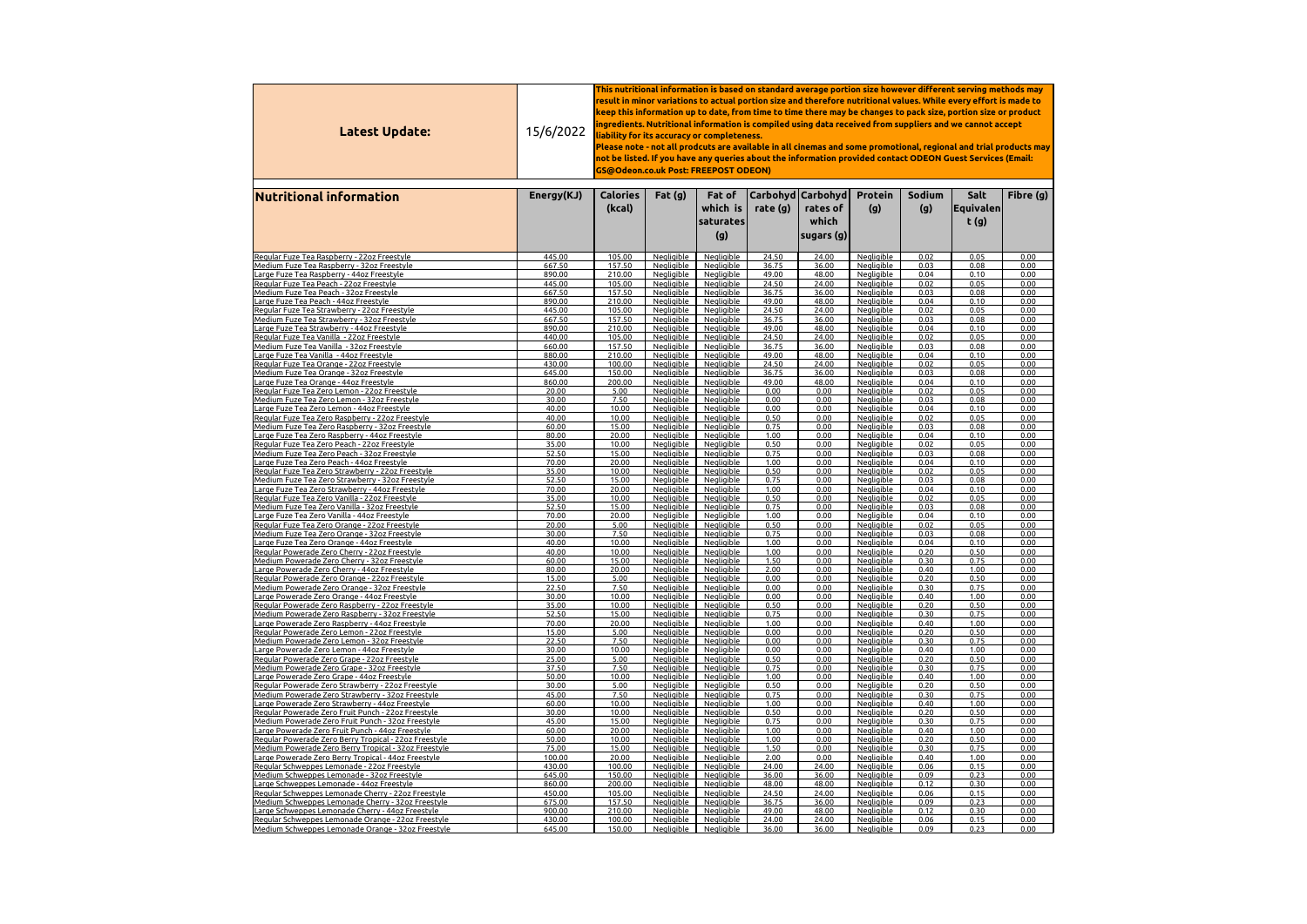| <b>Latest Update:</b>                                                                                                     | 15/6/2022        | This nutritional information is based on standard average portion size however different serving methods may<br>result in minor variations to actual portion size and therefore nutritional values. While every effort is made to<br>keep this information up to date, from time to time there may be changes to pack size, portion size or product<br>ingredients. Nutritional information is compiled using data received from suppliers and we cannot accept $\,$<br>liability for its accuracy or completeness.<br>Please note - not all prodcuts are available in all cinemas and some promotional, regional and trial products may<br>not be listed. If you have any queries about the information provided contact ODEON Guest Services (Email:<br>GS@Odeon.co.uk Post: FREEPOST ODEON) |                                        |                                        |                |                                                           |                                        |               |                                    |                   |  |
|---------------------------------------------------------------------------------------------------------------------------|------------------|------------------------------------------------------------------------------------------------------------------------------------------------------------------------------------------------------------------------------------------------------------------------------------------------------------------------------------------------------------------------------------------------------------------------------------------------------------------------------------------------------------------------------------------------------------------------------------------------------------------------------------------------------------------------------------------------------------------------------------------------------------------------------------------------|----------------------------------------|----------------------------------------|----------------|-----------------------------------------------------------|----------------------------------------|---------------|------------------------------------|-------------------|--|
| <b>Nutritional information</b>                                                                                            | Energy(KJ)       | <b>Calories</b><br>(kcal)                                                                                                                                                                                                                                                                                                                                                                                                                                                                                                                                                                                                                                                                                                                                                                      | Fat $(g)$                              | Fat of<br>which is<br>saturates<br>(g) | rate $(g)$     | Carbohyd   Carbohyd  <br>rates of<br>which<br> sugars (g) | <b>Protein</b><br>(g)                  | Sodium<br>(g) | Salt<br><b> Equivalen </b><br>t(g) | Fibre (g)         |  |
| Large Schweppes Lemonade Orange - 44oz Freestyle                                                                          | 860.00           | 200.00                                                                                                                                                                                                                                                                                                                                                                                                                                                                                                                                                                                                                                                                                                                                                                                         | Negligible                             | Negligible                             | 48.00          | 48.00                                                     | Negligible                             | 0.12          | 0.30                               | 0.00              |  |
| Regular Schweppes Lemonade Raspberry - 22oz Freestyle                                                                     | 450.00           | 105.00                                                                                                                                                                                                                                                                                                                                                                                                                                                                                                                                                                                                                                                                                                                                                                                         | Negligible                             | Negligible                             | 24.50          | 24.00                                                     | <u>Negligible</u>                      | 0.06          | 0.15                               | 0.00              |  |
| Medium Schweppes Lemonade Raspberry - 32oz Freestyle                                                                      | 675.00           | 157.50                                                                                                                                                                                                                                                                                                                                                                                                                                                                                                                                                                                                                                                                                                                                                                                         | Negligible                             | Negligible                             | 36.75          | 36.00                                                     | <b>Negligible</b>                      | 0.09          | 0.23                               | 0.00              |  |
| Large Schweppes Lemonade Raspberry - 44oz Freestyle<br><u> Regular Schweppes Lemonade Strawberry - 22oz Freestyle</u>     | 900.00<br>470.00 | 210.00<br>110.00                                                                                                                                                                                                                                                                                                                                                                                                                                                                                                                                                                                                                                                                                                                                                                               | Negligible<br><b>Negligible</b>        | Negligible<br><b>Negligible</b>        | 49.00<br>25.00 | 48.00<br>24.00                                            | <b>Negligible</b><br><b>Negligible</b> | 0.12<br>0.06  | 0.30<br>0.15                       | 0.00<br>0.00      |  |
| Medium Schweppes Lemonade Strawberry - 32oz Freestyle                                                                     | 705.00           | 165.00                                                                                                                                                                                                                                                                                                                                                                                                                                                                                                                                                                                                                                                                                                                                                                                         | <b>Negligible</b>                      | Negligible                             | 37.50          | 36.00                                                     | Negligible                             | 0.09          | 0.23                               | 0.00              |  |
| Large Schweppes Lemonade Strawberry - 44oz Freestyle                                                                      | 940.00           | 220.00                                                                                                                                                                                                                                                                                                                                                                                                                                                                                                                                                                                                                                                                                                                                                                                         | Negligible                             | <b>Negligible</b>                      | 50.00          | 48.00                                                     | <b>Negligible</b>                      | 0.12          | 0.30                               | 0.00              |  |
| Regular Schweppes Lemonade Fruit Punch - 22oz Freestyle                                                                   | 460.00           | 110.00                                                                                                                                                                                                                                                                                                                                                                                                                                                                                                                                                                                                                                                                                                                                                                                         | Negligible                             | Negligible                             | 24.50          | 24.00                                                     | <b>Negligible</b>                      | 0.06          | 0.15                               | 0.00              |  |
| Medium Schweppes Lemonade Fruit Punch - 32oz Freestyle<br>Large Schweppes Lemonade Fruit Punch - 44oz Freestyle           | 690.00<br>920.00 | 165.00<br>220.00                                                                                                                                                                                                                                                                                                                                                                                                                                                                                                                                                                                                                                                                                                                                                                               | <b>Negligible</b><br>Negligible        | Negligible<br><b>Negligible</b>        | 36.75<br>49.00 | 36.00<br>48.00                                            | Negligible<br><b>Negligible</b>        | 0.09<br>0.12  | 0.23<br>0.30                       | 0.00<br>0.00      |  |
| Regular Schweppes Diet Lemonade - 22oz Freestyle                                                                          | 20.00            | 5.00                                                                                                                                                                                                                                                                                                                                                                                                                                                                                                                                                                                                                                                                                                                                                                                           | Negligible                             | Negligible                             | 0.00           | 0.00                                                      | <b>Negligible</b>                      | 0.06          | 0.15                               | 0.00              |  |
| Medium Schweppes Diet Lemonade - 32oz Freestyle                                                                           | 30.00            | 7.50                                                                                                                                                                                                                                                                                                                                                                                                                                                                                                                                                                                                                                                                                                                                                                                           | <b>Negligible</b>                      | <b>Negligible</b>                      | 0.00           | 0.00                                                      | <b>Negligible</b>                      | 0.09          | 0.23                               | 0.00              |  |
| Large Schweppes Diet Lemonade - 44oz Freestyle                                                                            | 40.00            | 10.00                                                                                                                                                                                                                                                                                                                                                                                                                                                                                                                                                                                                                                                                                                                                                                                          | Negligible                             | Negligible                             | 0.00           | 0.00                                                      | <b>Negligible</b>                      | 0.12          | 0.30                               | 0.00              |  |
| Regular Schweppes Diet Lemonade Cherry - 22oz Freestyle<br>Medium Schweppes Diet Lemonade Cherry - 32oz Freestyle         | 40.00<br>60.00   | 10.00<br>15.00                                                                                                                                                                                                                                                                                                                                                                                                                                                                                                                                                                                                                                                                                                                                                                                 | <b>Negligible</b><br><b>Negligible</b> | Negligible<br><b>Negligible</b>        | 0.50<br>0.75   | 0.00<br>0.00                                              | <b>Negligible</b><br><b>Negligible</b> | 0.06<br>0.09  | 0.15<br>0.23                       | 0.00<br>0.00      |  |
| Large Schweppes Diet Lemonade Cherry - 44oz Freestyle                                                                     | 80.00            | 20.00                                                                                                                                                                                                                                                                                                                                                                                                                                                                                                                                                                                                                                                                                                                                                                                          | Negligible                             | <b>Negligible</b>                      | 1.00           | 0.00                                                      | <u>Negligible</u>                      | 0.12          | 0.30                               | 0.00              |  |
| Regular Schweppes Diet Lemonade Orange - 22oz Freestyle                                                                   | 25.00            | 5.00                                                                                                                                                                                                                                                                                                                                                                                                                                                                                                                                                                                                                                                                                                                                                                                           | <b>Negligible</b>                      | <b>Negligible</b>                      | 0.00           | 0.00                                                      | <b>Negligible</b>                      | 0.06          | 0.15                               | 0.00              |  |
| Medium Schweppes Diet Lemonade Orange - 32oz Freestyle<br>Large Schweppes Diet Lemonade Orange - 44oz Freestyle           | 37.50<br>50.00   | 7.50<br>10.00                                                                                                                                                                                                                                                                                                                                                                                                                                                                                                                                                                                                                                                                                                                                                                                  | <b>Negligible</b><br><b>Negligible</b> | <b>Negligible</b><br><b>Negligible</b> | 0.00<br>0.00   | 0.00<br>0.00                                              | Negligible<br><b>Negligible</b>        | 0.09<br>0.12  | 0.23<br>0.30                       | 0.00<br>0.00      |  |
| Regular Schweppes Diet Lemonade Raspberry - 22oz Freestyle                                                                | 45.00            | 10.00                                                                                                                                                                                                                                                                                                                                                                                                                                                                                                                                                                                                                                                                                                                                                                                          | Negligible                             | <b>Negligible</b>                      | 0.50           | 0.00                                                      | <b>Negliaible</b>                      | 0.06          | 0.15                               | 0.00              |  |
| Medium Schweppes Diet Lemonade Raspberry - 32oz Freestyle                                                                 | 67.50            | 15.00                                                                                                                                                                                                                                                                                                                                                                                                                                                                                                                                                                                                                                                                                                                                                                                          | Negligible                             | Negligible                             | 0.75           | 0.00                                                      | <b>Negligible</b>                      | 0.09          | 0.23                               | 0.00              |  |
| Large Schweppes Diet Lemonade Raspberry - 44oz Freestyle                                                                  | 90.00            | 20.00                                                                                                                                                                                                                                                                                                                                                                                                                                                                                                                                                                                                                                                                                                                                                                                          | Negligible                             | <b>Negligible</b>                      | 1.00           | 0.00                                                      | <b>Negligible</b>                      | 0.12          | 0.30                               | 0.00              |  |
| Regular Schweppes Diet Lemonade Strawberry - 22oz Freestyle<br>Medium Schweppes Diet Lemonade Strawberry - 32oz Freestyle | 65.00<br>97.50   | 15.00<br>22.50                                                                                                                                                                                                                                                                                                                                                                                                                                                                                                                                                                                                                                                                                                                                                                                 | Negligible<br>Negligible               | Negligible<br>Negligible               | 1.00<br>1.50   | 0.00<br>0.00                                              | Negligible<br>Negligible               | 0.06<br>0.09  | 0.15<br>0.23                       | 0.00<br>0.00      |  |
| Large Schweppes Diet Lemonade Strawberry - 44oz Freestyle                                                                 | 130.00           | 30.00                                                                                                                                                                                                                                                                                                                                                                                                                                                                                                                                                                                                                                                                                                                                                                                          | Negligible                             | Negligible                             | 2.00           | 0.00                                                      | <b>Negligible</b>                      | 0.12          | 0.30                               | 0.00              |  |
| Regular Schweppes Diet Lemonade Fruit Punch - 22oz Freestyle                                                              | 50.00            | 10.00                                                                                                                                                                                                                                                                                                                                                                                                                                                                                                                                                                                                                                                                                                                                                                                          | Negligible                             | Negligible                             | 0.50           | 0.00                                                      | Negligible                             | 0.06          | 0.15                               | 0.00              |  |
| <u> Medium Schweppes Diet Lemonade Fruit Punch - 32oz Freestyle</u>                                                       | 75.00            | 15.00                                                                                                                                                                                                                                                                                                                                                                                                                                                                                                                                                                                                                                                                                                                                                                                          | Negligible                             | <b>Negligible</b>                      | 0.75           | 0.00                                                      | <u>Negligible</u>                      | 0.09          | 0.23                               | 0.00              |  |
| Large Schweppes Diet Lemonade Fruit Punch - 44oz Freestyle<br>Regular Sprite Zero - 22oz Freestyle                        | 100.00<br>10.00  | 20.00<br>5.00                                                                                                                                                                                                                                                                                                                                                                                                                                                                                                                                                                                                                                                                                                                                                                                  | Negligible<br><b>Negligible</b>        | Negligible<br>Negligible               | 1.00<br>0.00   | 0.00<br>0.00                                              | Negligible<br>Negligible               | 0.12<br>0.02  | 0.30<br>0.05                       | 0.00<br>0.00      |  |
| Medium Sprite Zero - 32oz Freestyle                                                                                       | 15.00            | 7.50                                                                                                                                                                                                                                                                                                                                                                                                                                                                                                                                                                                                                                                                                                                                                                                           | Negligible                             | <b>Negligible</b>                      | 0.00           | 0.00                                                      | <b>Negligible</b>                      | 0.03          | 0.08                               | 0.00              |  |
| Large Sprite Zero - 44oz Freestyle                                                                                        | 20.00            | 10.00                                                                                                                                                                                                                                                                                                                                                                                                                                                                                                                                                                                                                                                                                                                                                                                          | Negligible                             | <b>Negligible</b>                      | 0.00           | 0.00                                                      | <b>Negligible</b>                      | 0.04          | 0.10                               | 0.00              |  |
| Regular Sprite Zero Cherry - 22oz Freestyle                                                                               | 35.00            | 10.00                                                                                                                                                                                                                                                                                                                                                                                                                                                                                                                                                                                                                                                                                                                                                                                          | <b>Negligible</b>                      | <b>Negligible</b>                      | 0.50           | 0.00                                                      | <b>Negligible</b>                      | 0.02          | 0.05                               | 0.00              |  |
| Medium Sprite Zero Cherry - 32oz Freestyle<br>Large Sprite Zero Cherry - 44oz Freestyle                                   | 52.50<br>70.00   | 15.00<br>20.00                                                                                                                                                                                                                                                                                                                                                                                                                                                                                                                                                                                                                                                                                                                                                                                 | Negligible<br>Negligible               | Negligible<br><b>Negligible</b>        | 0.75<br>1.00   | 0.00<br>0.00                                              | <u>Negligible</u><br><u>Negligible</u> | 0.03<br>0.04  | 0.08<br>0.10                       | 0.00<br>0.00      |  |
| Regular Sprite Zero Orange - 22oz Freestyle                                                                               | 15.00            | 5.00                                                                                                                                                                                                                                                                                                                                                                                                                                                                                                                                                                                                                                                                                                                                                                                           | <b>Negligible</b>                      | Negligible                             | 0.00           | 0.00                                                      | <b>Negligible</b>                      | 0.02          | 0.05                               | 0.00              |  |
| Medium Sprite Zero Orange - 32oz Freestyle                                                                                | 22.50            | 7.50                                                                                                                                                                                                                                                                                                                                                                                                                                                                                                                                                                                                                                                                                                                                                                                           | Negligible                             | Negligible                             | 0.00           | 0.00                                                      | Negligible                             | 0.03          | 0.08                               | 0.00              |  |
| Large Sprite Zero Orange - 44oz Freestyle<br>Regular Sprite Zero Vanilla - 22oz Freestyle                                 | 30.00<br>30.00   | 10.00<br>5.00                                                                                                                                                                                                                                                                                                                                                                                                                                                                                                                                                                                                                                                                                                                                                                                  | Negligible<br>Negligible               | <b>Negligible</b><br>Negligible        | 0.00<br>0.50   | 0.00<br>0.00                                              | <u>Negligible</u><br>Negligible        | 0.04<br>0.02  | 0.10<br>0.05                       | 0.00<br>0.00      |  |
| <u> Medium Sprite Zero Vanilla - 32oz Freestyle</u>                                                                       | 45.00            | 7.50                                                                                                                                                                                                                                                                                                                                                                                                                                                                                                                                                                                                                                                                                                                                                                                           | Negligible                             | Negligible                             | 0.75           | 0.00                                                      | <b>Negligible</b>                      | 0.03          | 0.08                               | 0.00              |  |
| Large Sprite Zero Vanilla - 44oz Freestyle                                                                                | 60.00            | 10.00                                                                                                                                                                                                                                                                                                                                                                                                                                                                                                                                                                                                                                                                                                                                                                                          | <b>Negligible</b>                      | <b>Negligible</b>                      | 1.00           | 0.00                                                      | <b>Negligible</b>                      | 0.04          | 0.10                               | 0.00              |  |
| Regular Sprite Zero Raspberry - 22oz Freestyle                                                                            | 40.00            | 10.00                                                                                                                                                                                                                                                                                                                                                                                                                                                                                                                                                                                                                                                                                                                                                                                          | <b>Negligible</b>                      | Negligible                             | 1.00           | 0.00                                                      | Negligible                             | 0.02          | 0.05                               | 0.00              |  |
| <u> Medium Sprite Zero Raspberry - 32oz Freestyle</u><br>Large Sprite Zero Raspberry - 44oz Freestyle                     | 60.00<br>80.00   | 15.00<br>20.00                                                                                                                                                                                                                                                                                                                                                                                                                                                                                                                                                                                                                                                                                                                                                                                 | <b>Negligible</b><br>Negligible        | <b>Negligible</b><br>Negligible        | 1.50<br>2.00   | 0.00<br>0.00                                              | <b>Negligible</b><br>Negligible        | 0.03<br>0.04  | 0.08<br>0.10                       | 0.00<br>0.00      |  |
| Regular Sprite Zero Grape - 22oz Freestyle                                                                                | 25.00            | 5.00                                                                                                                                                                                                                                                                                                                                                                                                                                                                                                                                                                                                                                                                                                                                                                                           | <b>Negligible</b>                      | <b>Negligible</b>                      | 0.50           | 0.00                                                      | <b>Negligible</b>                      | 0.02          | 0.05                               | 0.00              |  |
| <u> Medium Sprite Zero Grape - 32oz Freestyle</u>                                                                         | 37.50            | 7.50                                                                                                                                                                                                                                                                                                                                                                                                                                                                                                                                                                                                                                                                                                                                                                                           | <b>Negligible</b>                      | <b>Negligible</b>                      | 0.75           | 0.00                                                      | <b>Negligible</b>                      | 0.03          | 0.08                               | 0.00              |  |
| Large Sprite Zero Grape - 44oz Freestyle<br>Regular Sprite Zero Peach - 22oz Freestyle                                    | 50.00<br>30.00   | 10.00<br>10.00                                                                                                                                                                                                                                                                                                                                                                                                                                                                                                                                                                                                                                                                                                                                                                                 | Negligible<br>Negligible               | Negligible<br>Negligible               | 1.00<br>0.50   | 0.00<br>0.00                                              | Negligible<br><b>Negligible</b>        | 0.04<br>0.02  | 0.10<br>0.05                       | 0.00<br>0.00      |  |
| <u> Medium Sprite Zero Peach - 32oz Freestyle</u>                                                                         | 45.00            | 15.00                                                                                                                                                                                                                                                                                                                                                                                                                                                                                                                                                                                                                                                                                                                                                                                          | Negligible                             | Negligible                             | 0.75           | 0.00                                                      | <b>Negligible</b>                      | 0.03          | 0.08                               | 0.00              |  |
| Large Sprite Zero Peach - 44oz Freestyle                                                                                  | 60.00            | 20.00                                                                                                                                                                                                                                                                                                                                                                                                                                                                                                                                                                                                                                                                                                                                                                                          | Negligible                             | Negligible                             | 1.00           | 0.00                                                      | Negligible                             | 0.04          | 0.10                               | 0.00              |  |
| Regular Sprite Zero Strawberry - 22oz Freestyle<br>Medium Sprite Zero Strawberry - 32oz Freestyle                         | 30.00<br>45.00   | 10.00<br>15.00                                                                                                                                                                                                                                                                                                                                                                                                                                                                                                                                                                                                                                                                                                                                                                                 | Negligible<br>Negligible               | <b>Negligible</b><br>Negligible        | 0.50<br>0.75   | 0.00<br>0.00                                              | <b>Negligible</b>                      | 0.02<br>0.03  | 0.05<br>0.08                       | 0.00<br>0.00      |  |
| Large Sprite Zero Strawberry - 44oz Freestyle                                                                             | 60.00            | 20.00                                                                                                                                                                                                                                                                                                                                                                                                                                                                                                                                                                                                                                                                                                                                                                                          | <b>Negligible</b>                      | <b>Negligible</b>                      | 1.00           | 0.00                                                      | <b>Negligible</b><br><b>Negligible</b> | 0.04          | 0.10                               | 0.00              |  |
| <b>Frozen Fanta &amp; Ice blast per serving</b>                                                                           |                  |                                                                                                                                                                                                                                                                                                                                                                                                                                                                                                                                                                                                                                                                                                                                                                                                |                                        |                                        |                |                                                           |                                        |               |                                    |                   |  |
| Frozen Fanta Orange Small - 330ml                                                                                         | 336.60           | 79.20                                                                                                                                                                                                                                                                                                                                                                                                                                                                                                                                                                                                                                                                                                                                                                                          | Nil                                    | <b>Nil</b>                             | 21.12          | 13.20                                                     | Nil                                    | Nil           | Nil                                | Nil               |  |
| Frozen Fanta Orange Large - 560ml                                                                                         | 571.20           | 134.40                                                                                                                                                                                                                                                                                                                                                                                                                                                                                                                                                                                                                                                                                                                                                                                         | Nil                                    | <b>Nil</b>                             | 35.84          | 22.40                                                     | Nil                                    | Nil           | Nil                                | Nil               |  |
| Frozen Fanta Exotic Small - 330ml<br>Frozen Fanta Exotic Large - 560ml                                                    | 445.50<br>756.00 | 105.60<br>179.20                                                                                                                                                                                                                                                                                                                                                                                                                                                                                                                                                                                                                                                                                                                                                                               | Nil<br>Nil                             | <b>Nil</b><br>Nil                      | 26.07<br>44.24 | 26.07<br>44.24                                            | Nil<br>Nil                             | Nil<br>Nil    | Nil<br>Nil                         | <b>Nil</b><br>Nil |  |
| Frozen Coke Small - 330ml                                                                                                 | 452.10           | 108.90                                                                                                                                                                                                                                                                                                                                                                                                                                                                                                                                                                                                                                                                                                                                                                                         | Nil                                    | Nil                                    | 26.07          | 26.07                                                     | Nil                                    | Nil           | Nil                                | Nil               |  |
| Frozen Coke Large - 560ml                                                                                                 | 767.20           | 184.80                                                                                                                                                                                                                                                                                                                                                                                                                                                                                                                                                                                                                                                                                                                                                                                         | Nil                                    | <b>Nil</b>                             | 44.24          | 44.24                                                     | Nil                                    | Nil           | Nil                                | 0.00              |  |
| Frozen Fanta Raspberry Small - 330ml                                                                                      | 346.50           | 82.50                                                                                                                                                                                                                                                                                                                                                                                                                                                                                                                                                                                                                                                                                                                                                                                          | 0.00                                   | 0.00                                   | 25.41          | 16.17                                                     | 0.00                                   | 0.00          | 0.00                               | 0.00              |  |
| Frozen Fanta Raspberry Large - 560ml<br>Frozen Fanta Strawberry Small - 330ml                                             | 588.00<br>346.50 | 140.00<br>82.50                                                                                                                                                                                                                                                                                                                                                                                                                                                                                                                                                                                                                                                                                                                                                                                | 0.00<br>0.00                           | 0.00<br>0.00                           | 43.12<br>25.41 | 27.44<br>16.17                                            | 0.00<br>0.00                           | 0.00<br>0.00  | 0.00<br>0.00                       | 0.00<br>0.00      |  |
| Frozen Fanta Strawberry Large - 560ml                                                                                     | 588.00           | 140.00                                                                                                                                                                                                                                                                                                                                                                                                                                                                                                                                                                                                                                                                                                                                                                                         | 0.00                                   | 0.00                                   | 43.12          | 27.44                                                     | 0.00                                   | 0.00          | 0.00                               | 0.00              |  |
| Tango Ice Blast No Sugar Raspberry - Regular (16oz as served)                                                             | 331.42           | 77.18                                                                                                                                                                                                                                                                                                                                                                                                                                                                                                                                                                                                                                                                                                                                                                                          | 0.00                                   | 0.00                                   | 17.71          | 0.00                                                      | 0.00                                   | 0.03          | 0.05                               | 0.00              |  |
| Tango Ice Blast No Sugar Raspberry - Medium (25oz as served)                                                              | 518.30           | 120.70                                                                                                                                                                                                                                                                                                                                                                                                                                                                                                                                                                                                                                                                                                                                                                                         | 0.00                                   | 0.00                                   | 27.69          | 0.00                                                      | 0.00                                   | 0.04          | 0.07                               | 0.00              |  |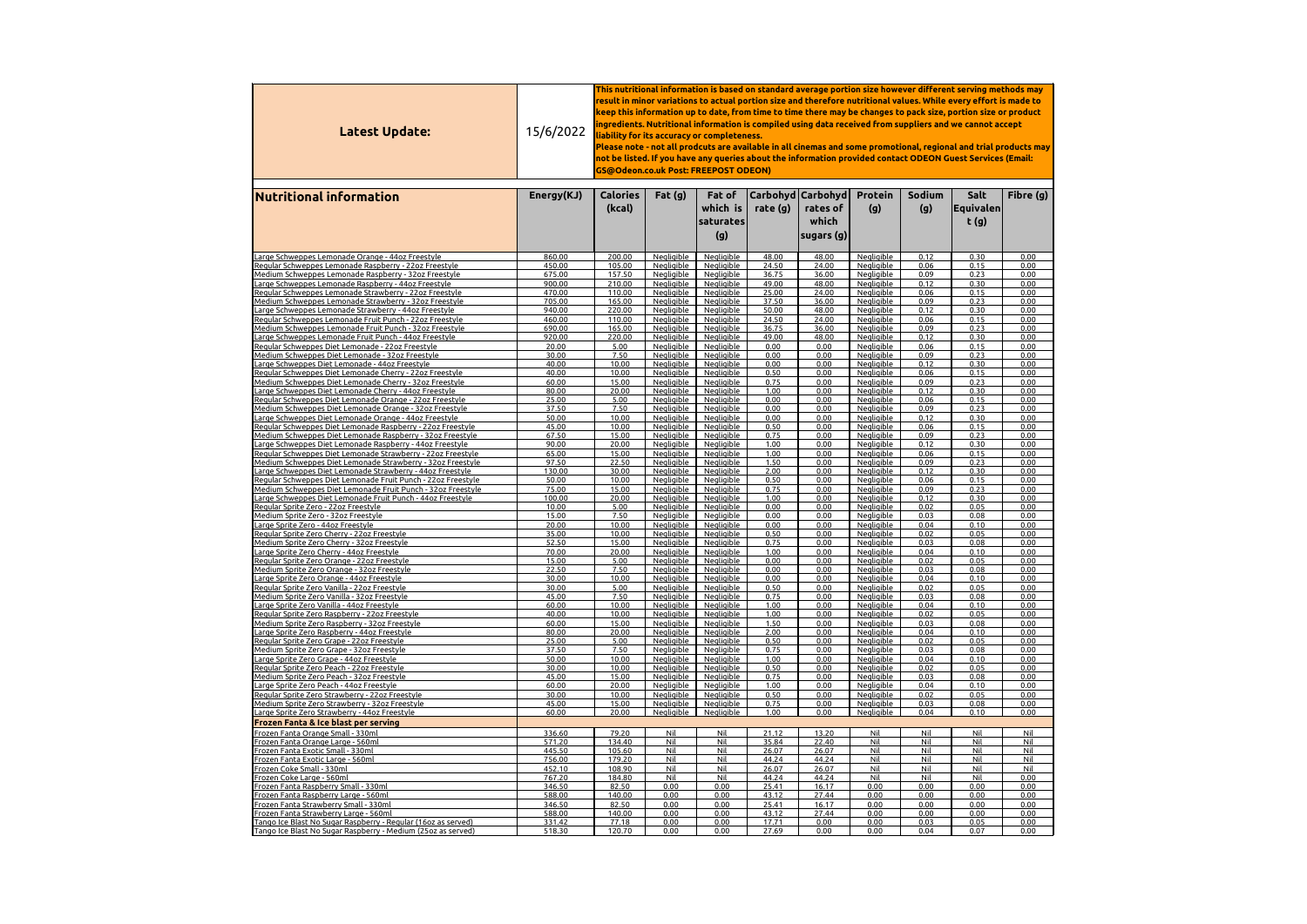| Latest Update:                                                                                                                                          | 15/6/2022        | $\,$ This nutritional information is based on standard average portion size however different serving methods may<br>result in minor variations to actual portion size and therefore nutritional values. While every effort is made to<br>keep this information up to date, from time to time there may be changes to pack size, portion size or product<br>ingredients. Nutritional information is compiled using data received from suppliers and we cannot accept<br>liability for its accuracy or completeness.<br>Please note - not all prodcuts are available in all cinemas and some promotional, regional and trial products may<br>not be listed. If you have any queries about the information provided contact ODEON Guest Services (Email:<br><b>GS@Odeon.co.uk Post: FREEPOST ODEON)</b><br> Carbohyd Carbohyd |               |                                               |                |                                   |                       |                |                           |              |  |  |
|---------------------------------------------------------------------------------------------------------------------------------------------------------|------------------|-----------------------------------------------------------------------------------------------------------------------------------------------------------------------------------------------------------------------------------------------------------------------------------------------------------------------------------------------------------------------------------------------------------------------------------------------------------------------------------------------------------------------------------------------------------------------------------------------------------------------------------------------------------------------------------------------------------------------------------------------------------------------------------------------------------------------------|---------------|-----------------------------------------------|----------------|-----------------------------------|-----------------------|----------------|---------------------------|--------------|--|--|
| <b>Nutritional information</b>                                                                                                                          | Energy(KJ)       | <b>Calories</b><br>(kcal)                                                                                                                                                                                                                                                                                                                                                                                                                                                                                                                                                                                                                                                                                                                                                                                                   | Fat $(g)$     | <b>Fat of</b><br>which is<br>saturates<br>(g) | rate $(g)$     | rates of<br>which<br>sugars $(g)$ | <b>Protein</b><br>(g) | Sodium<br>(g)  | Salt<br>Equivalen<br>t(g) | Fibre (g)    |  |  |
| Tango Ice Blast No Sugar Raspberry - Large (30oz as served)                                                                                             | 621.96           | 144.84                                                                                                                                                                                                                                                                                                                                                                                                                                                                                                                                                                                                                                                                                                                                                                                                                      | 0.00          | 0.00                                          | 33.23          | 0.00                              | 0.00                  | 0.05           | 0.09                      | 0.00         |  |  |
| Tango Ice Blast No Sugar Cherry - Regular (16oz as served)                                                                                              | 331.42           | 77.18                                                                                                                                                                                                                                                                                                                                                                                                                                                                                                                                                                                                                                                                                                                                                                                                                       | 0.00          | 0.00                                          | 17.71          | 0.00                              | 0.00                  | 0.03           | 0.05                      | 0.00         |  |  |
| Tango Ice Blast No Sugar Cherry - Medium (25oz as served)                                                                                               | 518.30           | 120.70                                                                                                                                                                                                                                                                                                                                                                                                                                                                                                                                                                                                                                                                                                                                                                                                                      | 0.00          | 0.00                                          | 27.69          | 0.00                              | 0.00                  | 0.04           | 0.07                      | 0.00         |  |  |
| Tango Ice Blast No Sugar Cherry - Large (30oz as served)                                                                                                | 621.96           | 144.84                                                                                                                                                                                                                                                                                                                                                                                                                                                                                                                                                                                                                                                                                                                                                                                                                      | 0.00<br>0.00  | 0.00                                          | 33.23          | 0.00                              | 0.00                  | 0.05<br>0.03   | 0.09                      | 0.00         |  |  |
| Tango Ice Blast No Sugar Lemon - Regular (16oz as served)<br>Tango Ice Blast No Sugar Lemon - Medium (25oz as served)                                   | 331.42<br>518.30 | 77.18<br>120.70                                                                                                                                                                                                                                                                                                                                                                                                                                                                                                                                                                                                                                                                                                                                                                                                             | 0.00          | 0.00<br>0.00                                  | 17.71<br>27.69 | 0.00<br>0.00                      | 0.00<br>0.00          | 0.04           | 0.05<br>0.07              | 0.00<br>0.00 |  |  |
| Tango Ice Blast No Sugar Lemon - Large (30oz as served)                                                                                                 | 621.96           | 144.84                                                                                                                                                                                                                                                                                                                                                                                                                                                                                                                                                                                                                                                                                                                                                                                                                      | 0.00          | 0.00                                          | 33.23          | 0.00                              | 0.00                  | 0.05           | 0.09                      | 0.00         |  |  |
| Tango Ice Blast No Sugar Bubblegum - Regular (16oz as served)                                                                                           | 331.42           | 77.18                                                                                                                                                                                                                                                                                                                                                                                                                                                                                                                                                                                                                                                                                                                                                                                                                       | 0.00          | 0.00                                          | 17.71          | 0.00                              | 0.00                  | 0.03           | 0.05                      | 0.00         |  |  |
| Tango Ice Blast No Sugar Bubblegum - Medium (25oz as served)                                                                                            | 518.30           | 120.70                                                                                                                                                                                                                                                                                                                                                                                                                                                                                                                                                                                                                                                                                                                                                                                                                      | 0.00          | 0.00                                          | 27.69          | 0.00                              | 0.00                  | 0.04           | 0.07                      | 0.00         |  |  |
| Tango Ice Blast No Sugar Bubblegum - Large (30oz as served)<br>Tango Ice Blast No Sugar Orange - Regular (16oz as served)                               | 621.96<br>331.42 | 144.84<br>77.18                                                                                                                                                                                                                                                                                                                                                                                                                                                                                                                                                                                                                                                                                                                                                                                                             | 0.00<br>0.00  | 0.00<br>0.00                                  | 33.23<br>17.71 | 0.00<br>0.00                      | 0.00<br>0.00          | 0.05<br>0.03   | 0.09<br>0.05              | 0.00<br>0.00 |  |  |
| Tango Ice Blast No Sugar Orange - Medium (25oz as served)                                                                                               | 518.30           | 120.70                                                                                                                                                                                                                                                                                                                                                                                                                                                                                                                                                                                                                                                                                                                                                                                                                      | 0.00          | 0.00                                          | 27.69          | 0.00                              | 0.00                  | 0.04           | 0.07                      | 0.00         |  |  |
| Tango Ice Blast No Sugar Orange - Large (30oz as served)                                                                                                | 621.96           | 144.84                                                                                                                                                                                                                                                                                                                                                                                                                                                                                                                                                                                                                                                                                                                                                                                                                      | 0.00          | 0.00                                          | 33.23          | 0.00                              | 0.00                  | 0.05           | 0.09                      | 0.00         |  |  |
| Tango Ice Blast No Sugar Kiwi & Strawberry - Regular (16oz as served)                                                                                   | 331.42           | 77.18                                                                                                                                                                                                                                                                                                                                                                                                                                                                                                                                                                                                                                                                                                                                                                                                                       | 0.00          | 0.00                                          | 17.71          | 0.00                              | 0.00                  | 0.03           | 0.05                      | 0.00         |  |  |
| <u> Tango Ice Blast No Sugar Kiwi &amp; Strawberry - Medium (25oz as served)</u><br>Tango Ice Blast No Sugar Kiwi & Strawberry - Large (30oz as served) | 518.30<br>621.96 | 120.70                                                                                                                                                                                                                                                                                                                                                                                                                                                                                                                                                                                                                                                                                                                                                                                                                      | 0.00          | 0.00                                          | 27.69<br>33.23 | 0.00                              | 0.00                  | 0.04<br>0.05   | 0.07                      | 0.00         |  |  |
| Tango Ice Blast No Sugar Dark Cherry No Sugar (Limited Edition) - Regular<br>(16oz as served)                                                           | 331.42           | 144.84<br>77.18                                                                                                                                                                                                                                                                                                                                                                                                                                                                                                                                                                                                                                                                                                                                                                                                             | 0.00<br>0.00  | 0.00<br>0.00                                  | 17.71          | 0.00<br>0.00                      | 0.00<br>0.00          | 0.03           | 0.09<br>0.05              | 0.00<br>0.00 |  |  |
| Tango Ice Blast No Sugar Dark Cherry No Sugar (Limited Edition) -<br>Medium (25oz as served)                                                            | 518.30           | 120.70                                                                                                                                                                                                                                                                                                                                                                                                                                                                                                                                                                                                                                                                                                                                                                                                                      | 0.00          | 0.00                                          | 27.69          | 0.00                              | 0.00                  | 0.04           | 0.07                      | 0.00         |  |  |
| Tango Ice Blast No Sugar Dark Cherry No Sugar (Limited Edition) - Large<br>(30oz as served)                                                             | 621.96           | 144.84                                                                                                                                                                                                                                                                                                                                                                                                                                                                                                                                                                                                                                                                                                                                                                                                                      | 0.00          | 0.00                                          | 33.23          | 0.00                              | 0.00                  | 0.05           | 0.09                      | 0.00         |  |  |
| Low Alcohol - Alcohol Range                                                                                                                             |                  |                                                                                                                                                                                                                                                                                                                                                                                                                                                                                                                                                                                                                                                                                                                                                                                                                             |               |                                               |                |                                   |                       |                |                           |              |  |  |
| Heineken 0.0 330ml NRB 330 ml<br>Eden Mill 0% Original Gin & Tonic 250 ml                                                                               | 293.70           | 69.30                                                                                                                                                                                                                                                                                                                                                                                                                                                                                                                                                                                                                                                                                                                                                                                                                       | 0.00          | 0.00                                          | 15.84          | 4.29                              | 0.00                  | 0.01           | 0.03                      | 0.00         |  |  |
| Seedlip Grove 42 0% 50ml                                                                                                                                | 377.50<br>0.00   | 87.50<br>0.00                                                                                                                                                                                                                                                                                                                                                                                                                                                                                                                                                                                                                                                                                                                                                                                                               | 0.00<br>0.00  | 0.00<br>0.00                                  | 21.50<br>0.00  | 21.50<br>0.00                     | 0.00<br>0.00          | 151.00<br>0.00 | 377.50<br>0.00            | 0.00<br>0.00 |  |  |
| <b>ODEON LEICESTER SQUARE RETAIL</b><br>Ingredients Per 100g/ml<br><b>Dessert</b>                                                                       |                  |                                                                                                                                                                                                                                                                                                                                                                                                                                                                                                                                                                                                                                                                                                                                                                                                                             |               |                                               |                |                                   |                       |                |                           |              |  |  |
| Cadbury Single Flake 8.4g                                                                                                                               | 187.15           | 44.77                                                                                                                                                                                                                                                                                                                                                                                                                                                                                                                                                                                                                                                                                                                                                                                                                       | 2.52          | 1.51                                          | 4.79           | 4.70                              | 0.65                  | 0.01           | 0.02                      | 0.20         |  |  |
| Judes Very Vanilla - 89g<br>Judes Vegan Vanilla - 89g                                                                                                   | 458.35<br>494.84 | 109.47<br>118.37                                                                                                                                                                                                                                                                                                                                                                                                                                                                                                                                                                                                                                                                                                                                                                                                            | 5.70<br>5.34  | 3.38<br>4.63                                  | 11.57<br>16.02 | 11.57<br>11.57                    | 2.67<br>0.53          | 0.04<br>0.04   | 0.09<br>0.10              | 0.00<br>0.00 |  |  |
| Judes Strawberries & Cream - 89g                                                                                                                        | 499.29           | 118.37                                                                                                                                                                                                                                                                                                                                                                                                                                                                                                                                                                                                                                                                                                                                                                                                                      | 5.61          | 3.38                                          | 14.24          | 14.24                             | 2.58                  | 0.04           | 0.09                      | 0.00         |  |  |
| <u> Judes Raspberry Ripple - 89q</u>                                                                                                                    | 554.47           | 131.72                                                                                                                                                                                                                                                                                                                                                                                                                                                                                                                                                                                                                                                                                                                                                                                                                      | 5.70          | 3.38                                          | 17.27          | 14.06                             | 2.67                  | 0.05           | 0.12                      | 0.00         |  |  |
| Judes Truly Chocolate - 89g                                                                                                                             | 498.40           | 118.37                                                                                                                                                                                                                                                                                                                                                                                                                                                                                                                                                                                                                                                                                                                                                                                                                      | 5.79          | 3.20                                          | 13.35          | 12.46                             | 2.85                  | 0.04           | 0.08                      | 0.00         |  |  |
| Judes Mint Choc Chip - 89g<br>Judes Salted Caramel - 89g                                                                                                | 576.72<br>504.63 | 137.95<br>120.15                                                                                                                                                                                                                                                                                                                                                                                                                                                                                                                                                                                                                                                                                                                                                                                                            | 7.57<br>6.23  | 4.45<br>3.83                                  | 14.24<br>13.35 | 14.24<br>13.35                    | 3.20<br>2.40          | 0.04<br>0.11   | 0.10<br>0.27              | 0.00<br>0.00 |  |  |
| Judes Mango Sobert - 89g                                                                                                                                | 280.35           | 65.86                                                                                                                                                                                                                                                                                                                                                                                                                                                                                                                                                                                                                                                                                                                                                                                                                       | 0.09          | 0.00                                          | 16.02          | 15.13                             | 0.18                  | 0.00           | 0.00                      | 0.00         |  |  |
| <b>ODEON ISLINGTON RETAIL OFFER</b><br><b>Ingredients Per Portion</b><br><b>Mains/Sides</b>                                                             |                  |                                                                                                                                                                                                                                                                                                                                                                                                                                                                                                                                                                                                                                                                                                                                                                                                                             |               |                                               |                |                                   |                       |                |                           |              |  |  |
| Avo Grande Avocado Slices - 20g                                                                                                                         | 125.78           | 30.36                                                                                                                                                                                                                                                                                                                                                                                                                                                                                                                                                                                                                                                                                                                                                                                                                       | 2.60          | 0.68                                          | 1.48           | 0.04                              | 0.26                  | 0.03           | 0.07                      | 1.30         |  |  |
| CE Mild White Grated - 100g Substitute                                                                                                                  | 1561.00          | 376.00                                                                                                                                                                                                                                                                                                                                                                                                                                                                                                                                                                                                                                                                                                                                                                                                                      | 31.00         | 20.00                                         | 2.50           | 0.50                              | 22.00                 | 0.72           | 1.80                      | 0.00         |  |  |
| Charcuti Spanish Chorizo - 30g<br>Chef's Larder American BBQ Pulled Pork - 25g Substitute                                                               | 460.50           | 111.00                                                                                                                                                                                                                                                                                                                                                                                                                                                                                                                                                                                                                                                                                                                                                                                                                      | 9.30          | 3.60                                          | 1.14           | 1.05                              | 5.70                  | 0.46           | 1.14                      | 0.00         |  |  |
| Chef's Larder BBQ Pulled Pork 25g                                                                                                                       | 179.00<br>136.00 | 42.75<br>32.25                                                                                                                                                                                                                                                                                                                                                                                                                                                                                                                                                                                                                                                                                                                                                                                                              | 1.73<br>0.43  | 0.65<br>0.18                                  | 3.00<br>3.25   | 2.75<br>2.75                      | 0.38<br>3.75          | 0.08<br>0.10   | 0.21<br>0.24              | 0.00<br>0.00 |  |  |
| Chef's Larder BBQ Pulled Pork 50g                                                                                                                       | 272.00           | 64.50                                                                                                                                                                                                                                                                                                                                                                                                                                                                                                                                                                                                                                                                                                                                                                                                                       | 0.85          | 0.35                                          | 6.50           | 5.50                              | 7.50                  | 0.19           | 0.49                      | 0.00         |  |  |
| Chef's Larder Beer Battered Onion Rings - 185g                                                                                                          | 1792.65          | 427.35                                                                                                                                                                                                                                                                                                                                                                                                                                                                                                                                                                                                                                                                                                                                                                                                                      | 20.35         | 3.33                                          | 53.65          | 6.29                              | 5.18                  | 0.89           | 2.22                      | 3.70         |  |  |
| Chef's Larder Bran Cracker - 7.2g                                                                                                                       | 138.17           | 32.90                                                                                                                                                                                                                                                                                                                                                                                                                                                                                                                                                                                                                                                                                                                                                                                                                       | 1.22          | 0.60                                          | 4.61           | 0.07                              | 0.70                  | 0.05           | 0.14                      | 0.29         |  |  |
| Chef's Larder Burger Sauce 25ml<br>Chef's Larder Caesar Dressing - 50ml                                                                                 | 494.50           | 119.75                                                                                                                                                                                                                                                                                                                                                                                                                                                                                                                                                                                                                                                                                                                                                                                                                      | 11.50         | 0.93                                          | 3.50           | 2.15                              | 0.33                  | 0.11           | 0.28                      | 0.00         |  |  |
| Chef's Larder Caramelised Red Onion Chutney 25g                                                                                                         | 949.50<br>208.50 | 230.00<br>49.00                                                                                                                                                                                                                                                                                                                                                                                                                                                                                                                                                                                                                                                                                                                                                                                                             | 22.50<br>0.00 | 1.90<br>0.00                                  | 6.00<br>11.75  | 1.45<br>10.25                     | 0.75<br>0.45          | 0.28<br>0.03   | 0.70<br>0.08              | 0.95<br>0.00 |  |  |
| Chef's Larder Classic French Dressing - 50ml                                                                                                            | 1136.00          | 276.00                                                                                                                                                                                                                                                                                                                                                                                                                                                                                                                                                                                                                                                                                                                                                                                                                      | 29.50         | 2.45                                          | 2.15           | 1.55                              | 0.25                  | 0.26           | 0.65                      | 0.00         |  |  |
| Chef's Larder Cooked Smoked Streaky Sandwich Bacon 10g                                                                                                  | 175.90           | 42.40                                                                                                                                                                                                                                                                                                                                                                                                                                                                                                                                                                                                                                                                                                                                                                                                                       | 3.20          | 1.30                                          | 0.05           | 0.05                              | 3.20                  | 0.21           | 0.53                      | 0.00         |  |  |
| Chef's Larder Cornish Wafer - 8.5g                                                                                                                      | 177.40           | 46.28                                                                                                                                                                                                                                                                                                                                                                                                                                                                                                                                                                                                                                                                                                                                                                                                                       | 7.40          | 6.12                                          | 9.16           | 5.13                              | 5.67                  | 5.03           | 5.07                      | 5.24         |  |  |
| Chef's Larder Cream Cracker - 8q                                                                                                                        | 150.08           | 35.68                                                                                                                                                                                                                                                                                                                                                                                                                                                                                                                                                                                                                                                                                                                                                                                                                       | 1.20          | 0.54                                          | 5.36           | 0.12                              | 0.78                  | 0.04           | 0.10                      | 0.28         |  |  |
| Chef's Larder Crunch Extra Mature Cheddar - 40g<br>Chef's Larder Dixie Chive Cracker - 3.5g                                                             | 691.60           | 166.80                                                                                                                                                                                                                                                                                                                                                                                                                                                                                                                                                                                                                                                                                                                                                                                                                      | 14.40         | 9.60                                          | 0.20           | 0.20                              | 9.60                  | 0.29           | 0.72                      | 0.00         |  |  |
| Chef's Larder Gourmet Burger Buns 89g                                                                                                                   | 66.85<br>975.44  | 15.89<br>230.51                                                                                                                                                                                                                                                                                                                                                                                                                                                                                                                                                                                                                                                                                                                                                                                                             | 0.56<br>3.92  | 0.25<br>1.42                                  | 2.35<br>40.05  | 0.17<br>3.12                      | 0.33<br>8.01          | 0.02<br>0.29   | 0.05<br>0.72              | 0.12<br>1.42 |  |  |
| Chef's Larder Gourmet Wild Boar Hot Dogs 150g                                                                                                           | 1693.50          | 408.00                                                                                                                                                                                                                                                                                                                                                                                                                                                                                                                                                                                                                                                                                                                                                                                                                      | 34.50         | 13.50                                         | 7.50           | 3.00                              | 18.00                 | 0.90           | 2.25                      | 0.00         |  |  |
| Chef's Larder Grated Mozz & Chedd Mix - 100g Substitute                                                                                                 | 1372.00          | 330.00                                                                                                                                                                                                                                                                                                                                                                                                                                                                                                                                                                                                                                                                                                                                                                                                                      | 25.00         | 16.00                                         | 2.30           | 0.70                              | 24.00                 | 0.60           | 1.50                      | 0.00         |  |  |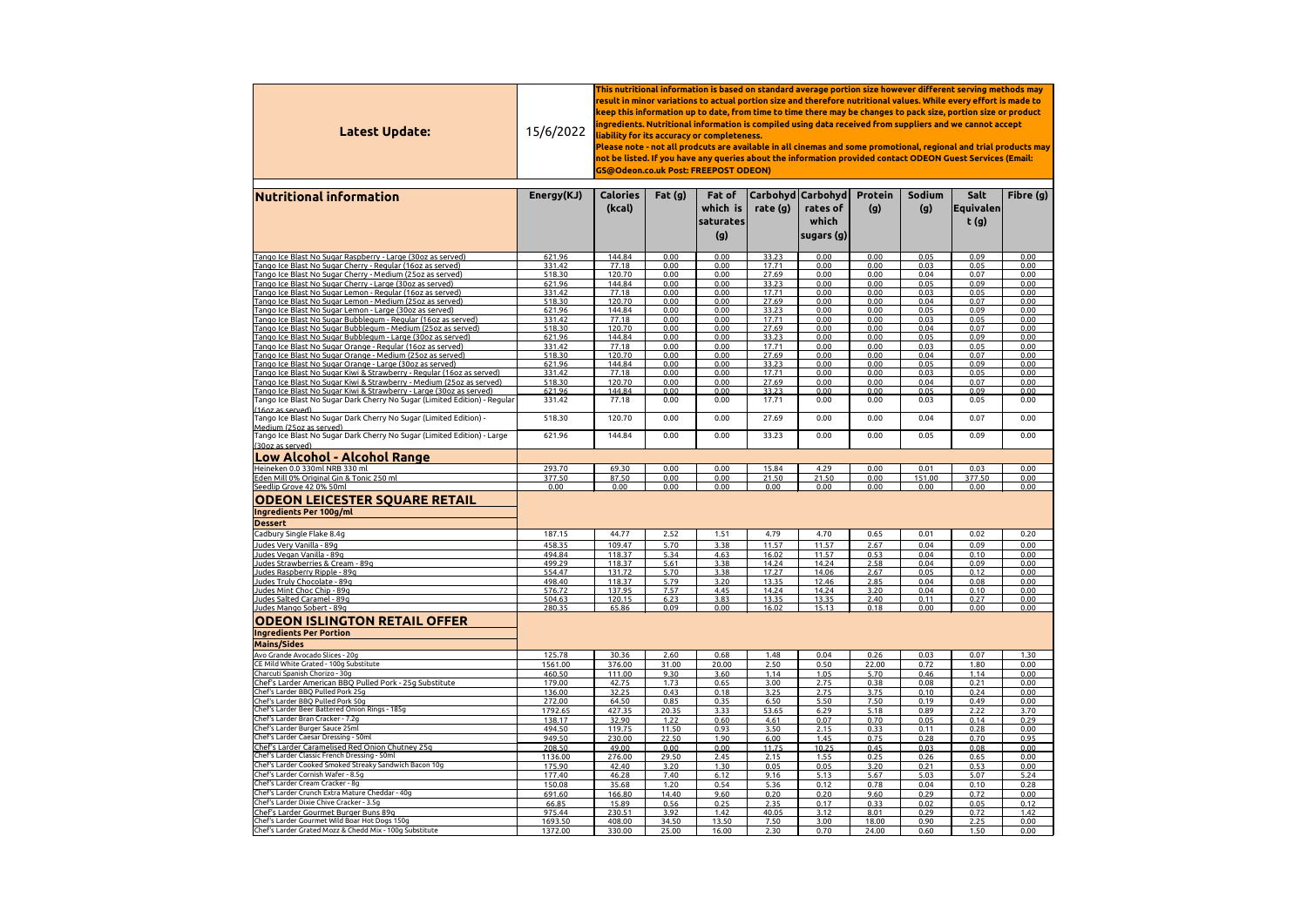| Latest Update:                                                                                          | 15/6/2022          | This nutritional information is based on standard average portion size however different serving methods may<br>result in minor variations to actual portion size and therefore nutritional values. While every effort is made to<br>keep this information up to date, from time to time there may be changes to pack size, portion size or product<br>ingredients. Nutritional information is compiled using data received from suppliers and we cannot accept<br>liability for its accuracy or completeness.<br>Please note - not all prodcuts are available in all cinemas and some promotional, regional and trial products may<br>not be listed. If you have any queries about the information provided contact ODEON Guest Services (Email:<br>GS@Odeon.co.uk Post: FREEPOST ODEON) |                |                                        |                      |                                                           |                       |               |                                    |                       |  |  |
|---------------------------------------------------------------------------------------------------------|--------------------|-------------------------------------------------------------------------------------------------------------------------------------------------------------------------------------------------------------------------------------------------------------------------------------------------------------------------------------------------------------------------------------------------------------------------------------------------------------------------------------------------------------------------------------------------------------------------------------------------------------------------------------------------------------------------------------------------------------------------------------------------------------------------------------------|----------------|----------------------------------------|----------------------|-----------------------------------------------------------|-----------------------|---------------|------------------------------------|-----------------------|--|--|
| <b>Nutritional information</b>                                                                          | Energy(KJ)         | <b>Calories</b><br>(kcal)                                                                                                                                                                                                                                                                                                                                                                                                                                                                                                                                                                                                                                                                                                                                                                 | Fat $(g)$      | Fat of<br>which is<br>saturates<br>(g) | rate (g)             | Carbohyd   Carbohyd  <br>rates of<br>which<br> sugars (g) | <b>Protein</b><br>(g) | Sodium<br>(g) | Salt<br><b> Equivalen </b><br>t(g) | Fibre (g)             |  |  |
| Chef's Larder Houmous - 160g                                                                            | 1907.20            | 460.80                                                                                                                                                                                                                                                                                                                                                                                                                                                                                                                                                                                                                                                                                                                                                                                    | 40.00          | 4.00                                   | 14.08                | 0.80                                                      | 10.56                 | 0.77          | 1.92                               | 4.00                  |  |  |
| Chef's Larder Mature Wt Cheddar Slices - 20g Substitute                                                 | 345.00             | 83.20                                                                                                                                                                                                                                                                                                                                                                                                                                                                                                                                                                                                                                                                                                                                                                                     | 7.00           | 4.40                                   | 0.10                 | 0.10                                                      | 5.00                  | 0.15          | 0.38                               | 0.00                  |  |  |
| Chef's Larder Medium White Cheddar Slices - 20g Substitute                                              | 345.00             | 83.20                                                                                                                                                                                                                                                                                                                                                                                                                                                                                                                                                                                                                                                                                                                                                                                     | 7.00           | 4.40                                   | 0.10                 | 0.10                                                      | 5.00                  | 0.15          | 0.38                               | 0.00                  |  |  |
| Chef's Larder Multigrain Cracker - 6.2g<br>Chef's Larder Poppy Seed Cracker - 5.8g                      | 118.92             | 28.33                                                                                                                                                                                                                                                                                                                                                                                                                                                                                                                                                                                                                                                                                                                                                                                     | 1.05           | 0.43                                   | 4.03                 | 0.47                                                      | 0.56                  | 0.02          | 0.06                               | 0.35                  |  |  |
| Chef's Larder Premium Gourmet Extra Mature Cheddar Slices 25g                                           | 113.62<br>431.25   | 27.09<br>104.00                                                                                                                                                                                                                                                                                                                                                                                                                                                                                                                                                                                                                                                                                                                                                                           | 1.04<br>8.75   | 0.44<br>5.50                           | 3.71<br>0.13         | 0.28<br>0.13                                              | 0.57<br>6.25          | 0.02<br>0.19  | 0.06<br>0.48                       | 0.26<br>0.00          |  |  |
| Chef's Larder Premium Super Skinny Gourmet Julienne Fries 150g                                          | 780.00             | 186.00                                                                                                                                                                                                                                                                                                                                                                                                                                                                                                                                                                                                                                                                                                                                                                                    | 4.35           | 0.60                                   | 31.50                | 0.75                                                      | 3.45                  | 0.03          | 0.08                               | 3.15                  |  |  |
| Chef's Larder Premium Super Skinny Gourmet Julienne Fries 100g                                          | 520.00             | 124.00                                                                                                                                                                                                                                                                                                                                                                                                                                                                                                                                                                                                                                                                                                                                                                                    | 2.90           | 0.40                                   | 21.00                | 0.50                                                      | 2.30                  | 0.02          | 0.05                               | 2.10                  |  |  |
| Chef's Larder Red Cherry Fruit Topping and Pie Filling - 50g                                            | 225.00             | 53.00                                                                                                                                                                                                                                                                                                                                                                                                                                                                                                                                                                                                                                                                                                                                                                                     | 0.25           | 0.05                                   | 12.50                | 10.00                                                     | 0.25                  | 0.01          | 0.03                               | 0.00                  |  |  |
| Chef's Larder Red Cherry Fruit Topping and Pie Filling - 25g<br>Chef's Larder Salsa - 25g Substitute    | 112.50<br>44.00    | 26.50<br>10.50                                                                                                                                                                                                                                                                                                                                                                                                                                                                                                                                                                                                                                                                                                                                                                            | 0.13<br>0.13   | 0.03<br>0.03                           | 6.25<br>2.10         | 5.00<br>1.48                                              | 0.13<br>0.33          | 0.01<br>0.07  | 0.02<br>0.18                       | 0.00<br>0.00          |  |  |
| Chef's Larder Salsa 50ml                                                                                | 103.00             | 24.50                                                                                                                                                                                                                                                                                                                                                                                                                                                                                                                                                                                                                                                                                                                                                                                     | 0.25           | 0.05                                   | 4.00                 | 3.95                                                      | 0.80                  | 0.15          | 0.37                               | 0.00                  |  |  |
| Chef's Larder Salsa 25ml                                                                                | 51.50              | 12.25                                                                                                                                                                                                                                                                                                                                                                                                                                                                                                                                                                                                                                                                                                                                                                                     | 0.13           | 0.03                                   | 2.00                 | 1.98                                                      | 0.40                  | 0.07          | 0.19                               | 0.00                  |  |  |
| Chef's Larder Salt & Black Pepper Cracker - 4.3g                                                        | 80.11              | 19.05                                                                                                                                                                                                                                                                                                                                                                                                                                                                                                                                                                                                                                                                                                                                                                                     | 0.56           | 0.25                                   | 3.05                 | 0.09                                                      | 0.40                  | 0.02          | 0.06                               | 0.17                  |  |  |
| Chef's Larder Sesame Carlton - 3q<br>Chef's Larder Small SF Chicken Fillets - 240g                      | 60.51              | 14.43                                                                                                                                                                                                                                                                                                                                                                                                                                                                                                                                                                                                                                                                                                                                                                                     | 0.63           | 0.26                                   | 1.83                 | 0.12                                                      | 0.28                  | 0.02          | 0.05                               | 0.11                  |  |  |
| Chef's Larder Super Crisp Skin On Gourmet Fries - 150g                                                  | 2224.80<br>925.50  | 530.40<br>220.50                                                                                                                                                                                                                                                                                                                                                                                                                                                                                                                                                                                                                                                                                                                                                                          | 23.76<br>7.80  | 10.32<br>0.90                          | 38.40<br>33.00       | 1.92<br>0.75                                              | 38.40<br>2.85         | 1.25<br>0.41  | 3.12<br>1.04                       | 0.00<br>3.45          |  |  |
| Chef's Larder Super Crisp Sweet Potato Gourmet Fries - 150g                                             | 1186.50            | 283.50                                                                                                                                                                                                                                                                                                                                                                                                                                                                                                                                                                                                                                                                                                                                                                                    | 12.75          | 1.35                                   | 36.00                | 21.00                                                     | 3.60                  | 0.23          | 0.59                               | 5.10                  |  |  |
| Chef's Larder Sweet Chilli Dipping Sauce - 25ml                                                         | 186.00             | 43.75                                                                                                                                                                                                                                                                                                                                                                                                                                                                                                                                                                                                                                                                                                                                                                                     | 0.13           | 0.03                                   | 10.75                | 7.75                                                      | 0.13                  | 0.05          | 0.13                               | 0.00                  |  |  |
| Chef's Larder T&T Stilton - 40g Substitute<br>Chef's Larder The Ultimate Chocolate Fudge Cake - 178g    | 680.00<br>2965.48  | 164.00<br>708.44                                                                                                                                                                                                                                                                                                                                                                                                                                                                                                                                                                                                                                                                                                                                                                          | 14.00<br>33.82 | 9.20<br>12.46                          | 0.00<br>89.00        | 0.00<br>72.98                                             | 9.60<br>10.50         | 0.32<br>0.41  | 0.80<br>1.03                       | 0.00<br>0.00          |  |  |
| Chef's Larder Water Biscuit - 5.4g                                                                      | 92.88              | 21.98                                                                                                                                                                                                                                                                                                                                                                                                                                                                                                                                                                                                                                                                                                                                                                                     | 0.37           | 0.16                                   | 4.05                 | 0.14                                                      | 0.53                  | 0.02          | 0.06                               | 0.22                  |  |  |
| Chef's Larder Wheatsheaf Digestive - 12g                                                                | 241.20             | 57.60                                                                                                                                                                                                                                                                                                                                                                                                                                                                                                                                                                                                                                                                                                                                                                                     | 2.40           | 1.13                                   | 7.68                 | 1.92                                                      | 1.08                  | 0.05          | 0.13                               | 0.43                  |  |  |
| Colla Parmesan Wedge - 20g                                                                              | 330.80             | 79.60                                                                                                                                                                                                                                                                                                                                                                                                                                                                                                                                                                                                                                                                                                                                                                                     | 5.80           | 3.60                                   | 0.00                 | 0.00                                                      | 6.60                  | 0.12          | 0.30                               | 0.00                  |  |  |
| Colman's Wholegrain Mustard - 5g<br>Corn Fed Chicken Supreme - 150g                                     | 32.00<br>744.00    | 7.75<br>177.00                                                                                                                                                                                                                                                                                                                                                                                                                                                                                                                                                                                                                                                                                                                                                                            | 0.38<br>4.20   | 0.00<br>1.22                           | 0.50<br>0.00         | 0.35<br>0.00                                              | 0.40<br>34.50         | 0.00<br>0.14  | 0.15<br>0.35                       | 0.00<br>0.00          |  |  |
| Delphi Houmous Dip - 160g Substitute                                                                    | 1950.40            | 472.00                                                                                                                                                                                                                                                                                                                                                                                                                                                                                                                                                                                                                                                                                                                                                                                    | 39.42          | 2.90                                   | 12.13                | 1.76                                                      | 10.98                 | 0.76          | 1.89                               | 11.84                 |  |  |
| Farm Fresh Avocado - 20g Substitute                                                                     | 156.80             | 8.55                                                                                                                                                                                                                                                                                                                                                                                                                                                                                                                                                                                                                                                                                                                                                                                      | 0.35           | 0.13                                   | 0.60                 | 0.55                                                      | 0.08                  | 0.02          | 0.04                               | 0.00                  |  |  |
| Farm Fresh Baby Plum Tomato - 40g<br>Farm Fresh Beef Tomato 12g                                         | 43.20              | 10.40                                                                                                                                                                                                                                                                                                                                                                                                                                                                                                                                                                                                                                                                                                                                                                                     | 0.20           | 0.04                                   | 1.44                 | 1.44                                                      | 0.44                  | 0.02          | 0.04                               | 0.48                  |  |  |
| Farm Fresh Cucumbers - 21g                                                                              | 10.08<br>13.65     | 2.40<br>3.36                                                                                                                                                                                                                                                                                                                                                                                                                                                                                                                                                                                                                                                                                                                                                                              | 0.04<br>0.13   | 0.01<br>0.02                           | 0.37<br>0.25         | 0.37<br>0.25                                              | 0.08<br>0.21          | 0.00<br>0.00  | 0.01<br>0.00                       | 0.12<br>0.15          |  |  |
| Farm Fresh Little Gem 12g                                                                               | 7.20               | 1.68                                                                                                                                                                                                                                                                                                                                                                                                                                                                                                                                                                                                                                                                                                                                                                                      | 0.01           | 0.00                                   | 0.17                 | 0.17                                                      | 0.14                  | 0.00          | 0.01                               | 0.18                  |  |  |
| Farm Fresh Spring Onions - 20g                                                                          | 23.20              | 5.60                                                                                                                                                                                                                                                                                                                                                                                                                                                                                                                                                                                                                                                                                                                                                                                      | 0.10           | 0.02                                   | 0.60                 | 0.56                                                      | 0.40                  | 0.01          | 0.02                               | 0.30                  |  |  |
| Fiorello Grated Mozz/Cheddar 70/30 Mix - 100g Substitute<br>Fiorello Grated Pizza Mix - 100g Substitute | 1421.00            | 340.00                                                                                                                                                                                                                                                                                                                                                                                                                                                                                                                                                                                                                                                                                                                                                                                    | 26.10          | 17.00                                  | <b>TRACE</b>         | <b>TRACE</b>                                              | 25.60                 | 0.64          | 1.60                               | 1.00                  |  |  |
| Fiorello Shredded Mozz/Cheddar 80/20 Mix - 100g Substitute                                              | 1287.00<br>1368.00 | 310.00<br>330.00                                                                                                                                                                                                                                                                                                                                                                                                                                                                                                                                                                                                                                                                                                                                                                          | 25.20<br>24.80 | 14.40<br>16.30                         | 1.00<br><b>TRACE</b> | 1.00<br><b>TRACE</b>                                      | 20.00<br>25.60        | 0.64<br>0.60  | 1.60<br>1.50                       | 1.00<br>1.00          |  |  |
| Florette Baby Leaf - 25g                                                                                | 21.25              | 5.00                                                                                                                                                                                                                                                                                                                                                                                                                                                                                                                                                                                                                                                                                                                                                                                      | 0.00           | 0.00                                   | 0.25                 | 0.08                                                      | 0.50                  | 0.01          | 0.03                               | 0.58                  |  |  |
| Florette Wild Rocket - 25g                                                                              | 23.75              | 5.75                                                                                                                                                                                                                                                                                                                                                                                                                                                                                                                                                                                                                                                                                                                                                                                      | 0.00           | 0.00                                   | 0.23                 | 0.00                                                      | 0.63                  | 0.01          | 0.03                               | 0.58                  |  |  |
| García Baquero Queso Manchego - 40g<br>Garlic & Coriander Naan Bread                                    | 776.40<br>1059.00  | 187.20<br>251.00                                                                                                                                                                                                                                                                                                                                                                                                                                                                                                                                                                                                                                                                                                                                                                          | 15.76<br>4.50  | 11.16<br>0.60                          | 1.36<br>43.30        | 0.40<br>2.80                                              | 10.00<br>8.10         | 0.30<br>0.40  | 0.76<br>1.08                       | 0.00<br>2.40          |  |  |
| Ginger                                                                                                  | 334.00             | 80.00                                                                                                                                                                                                                                                                                                                                                                                                                                                                                                                                                                                                                                                                                                                                                                                     | 0.80           | 0.20                                   | 18.00                | 1.70                                                      | 1.80                  | 0.01          | 0.03                               | 2.00                  |  |  |
| Guacamole - 100g                                                                                        | 636.00             | 152.00                                                                                                                                                                                                                                                                                                                                                                                                                                                                                                                                                                                                                                                                                                                                                                                    | 14.00          | 2.20                                   | 7.40                 | 1.90                                                      | 1.50                  | 0.44          | 1.10                               | 4.20                  |  |  |
| Hellmanns Vegan Mayonnaise - 50g Substitute                                                             | 1370.00            | 327.50                                                                                                                                                                                                                                                                                                                                                                                                                                                                                                                                                                                                                                                                                                                                                                                    | 36.00          | 2.65                                   | 2.00                 | 1.35                                                      | 0.20                  | 0.00          | 0.75                               | 0.00                  |  |  |
| Imokilly Soured Cream - 25g<br>Imokilly Soured Cream - 50g                                              | 213.00<br>426.00   | 51.50<br>103.00                                                                                                                                                                                                                                                                                                                                                                                                                                                                                                                                                                                                                                                                                                                                                                           | 4.50<br>9.00   | 3.00<br>6.00                           | 1.58<br>3.15         | 1.10<br>2.20                                              | 0.95<br>1.90          | 0.02<br>0.03  | 0.03<br>0.07                       | 0.03<br>0.05          |  |  |
| Jalapenos - 40g                                                                                         | 34.00              | 8.00                                                                                                                                                                                                                                                                                                                                                                                                                                                                                                                                                                                                                                                                                                                                                                                      | 0.00           | 0.00                                   | 1.60                 | 0.80                                                      | 0.00                  | 0.39          | 0.98                               | 0.80                  |  |  |
| Large Tortilla Chips - 150g                                                                             | 2896.50            | 693.00                                                                                                                                                                                                                                                                                                                                                                                                                                                                                                                                                                                                                                                                                                                                                                                    | 27.45          | 2.25                                   | 98.55                | 3.15                                                      | 7.95                  | 0.65          | 1.65                               | 9.90                  |  |  |
| Lion Premium Vegan Mayo 50g                                                                             | 1131.00            | 275.00                                                                                                                                                                                                                                                                                                                                                                                                                                                                                                                                                                                                                                                                                                                                                                                    | 30.00          | 2.10                                   | 1.65                 | 0.75                                                      | 0.00                  | 0.20          | 0.56                               | 0.00                  |  |  |
| Mature Cheese Sauce - 100g<br>Merchant Gourmet Authentic Puy Lentils - 25g                              | 765.00<br>345.00   | 184.00<br>81.75                                                                                                                                                                                                                                                                                                                                                                                                                                                                                                                                                                                                                                                                                                                                                                           | 13.60<br>0.45  | 7.40<br>0.05                           | 2.50<br>11.25        | 0.60<br>0.28                                              | 12.70<br>6.25         | 0.80<br>0.00  | 1.90<br>0.00                       | 0.20<br>4.00          |  |  |
| Monterey Jack Grated 100g                                                                               | 1538.00            | 368.00                                                                                                                                                                                                                                                                                                                                                                                                                                                                                                                                                                                                                                                                                                                                                                                    | 30.70          | 19.00                                  | 0.90                 | 0.10                                                      | 22.80                 | 0.76          | 1.90                               | 0.00                  |  |  |
| Moving Mountains Vegan Burger - 113.5g                                                                  | 1270.07            | 306.45                                                                                                                                                                                                                                                                                                                                                                                                                                                                                                                                                                                                                                                                                                                                                                                    | 22.47          | 19.98                                  | 6.92                 | 0.68                                                      | 16.23                 | 0.50          | 1.25                               | 5.68                  |  |  |
| Naked White Cranberry Cheese - 40g<br>OK Bell Peppers With Feta - 160g                                  | 622.00             | 149.60                                                                                                                                                                                                                                                                                                                                                                                                                                                                                                                                                                                                                                                                                                                                                                                    | 11.60          | 6.40                                   | 4.40                 | 4.00                                                      | 7.20                  | 0.40          | 1.00                               | 0.00                  |  |  |
| Petit Brie Paysan Breton 40g                                                                            | 1275.20<br>596.00  | 307.20<br>144.00                                                                                                                                                                                                                                                                                                                                                                                                                                                                                                                                                                                                                                                                                                                                                                          | 25.60<br>12.80 | 8.48<br>9.00                           | 9.60<br>0.80         | 6.08<br>0.80                                              | 8.96<br>6.40          | 2.37<br>0.22  | 5.92<br>0.56                       | 0.00<br>0.00          |  |  |
| Reggia Plain Neapolitan Pizza Sauce - 75g                                                               | 135.75             | 32.25                                                                                                                                                                                                                                                                                                                                                                                                                                                                                                                                                                                                                                                                                                                                                                                     | 0.15           | 0.00                                   | 4.80                 | 4.80                                                      | 1.73                  | 0.20          | 0.49                               | 2.40                  |  |  |
| Seedless Red Grapes - 80g                                                                               | 246.40             | 58.40                                                                                                                                                                                                                                                                                                                                                                                                                                                                                                                                                                                                                                                                                                                                                                                     | 0.08           | 0.00                                   | 13.60                | 13.60                                                     | 0.48                  | 0.00          | 0.00                               | 0.48                  |  |  |
| Shirevale White Stilton & Apricot - 40g Substitute<br>Shropshire Blue Quarter - 40g                     | 600.00             | 143.60                                                                                                                                                                                                                                                                                                                                                                                                                                                                                                                                                                                                                                                                                                                                                                                    | 10.00          | 6.68                                   | 7.60                 | 4.12                                                      | 6.40                  | 0.16          | 0.40                               | 0.60                  |  |  |
| Simply Luxury Milk Chocolate Flavour Topping Sauce - 50g                                                | 680.00<br>1217.50  | 164.00<br>293.00                                                                                                                                                                                                                                                                                                                                                                                                                                                                                                                                                                                                                                                                                                                                                                          | 14.00<br>20.80 | 9.20<br>4.05                           | 0.04<br>22.85        | 0.04<br>22.10                                             | 9.48<br>2.95          | 0.33<br>0.04  | 0.84<br>0.09                       | 0.00<br>Not specified |  |  |
| St Pierre Brioche Baguette 85g                                                                          | 1105.00            | 261.80                                                                                                                                                                                                                                                                                                                                                                                                                                                                                                                                                                                                                                                                                                                                                                                    | 5.36           | 1.11                                   | 44.37                | 9.18                                                      | 8.08                  | 0.44          | 1.11                               | 1.96                  |  |  |
| St Pierre Brioche Burger Buns 50g                                                                       | 663.50             | 157.50                                                                                                                                                                                                                                                                                                                                                                                                                                                                                                                                                                                                                                                                                                                                                                                    | 5.10           | 1.70                                   | 21.75                | 4.90                                                      | 5.70                  | 0.22          | 0.55                               | 1.00                  |  |  |
| Taste & Glory Vegan Burgers - 113g Substitute                                                           | 904.00             | 215.83                                                                                                                                                                                                                                                                                                                                                                                                                                                                                                                                                                                                                                                                                                                                                                                    | 9.72           | 4.63                                   | 10.96                | 0.45                                                      | 16.95                 | 0.54          | 1.36                               | 4.86                  |  |  |